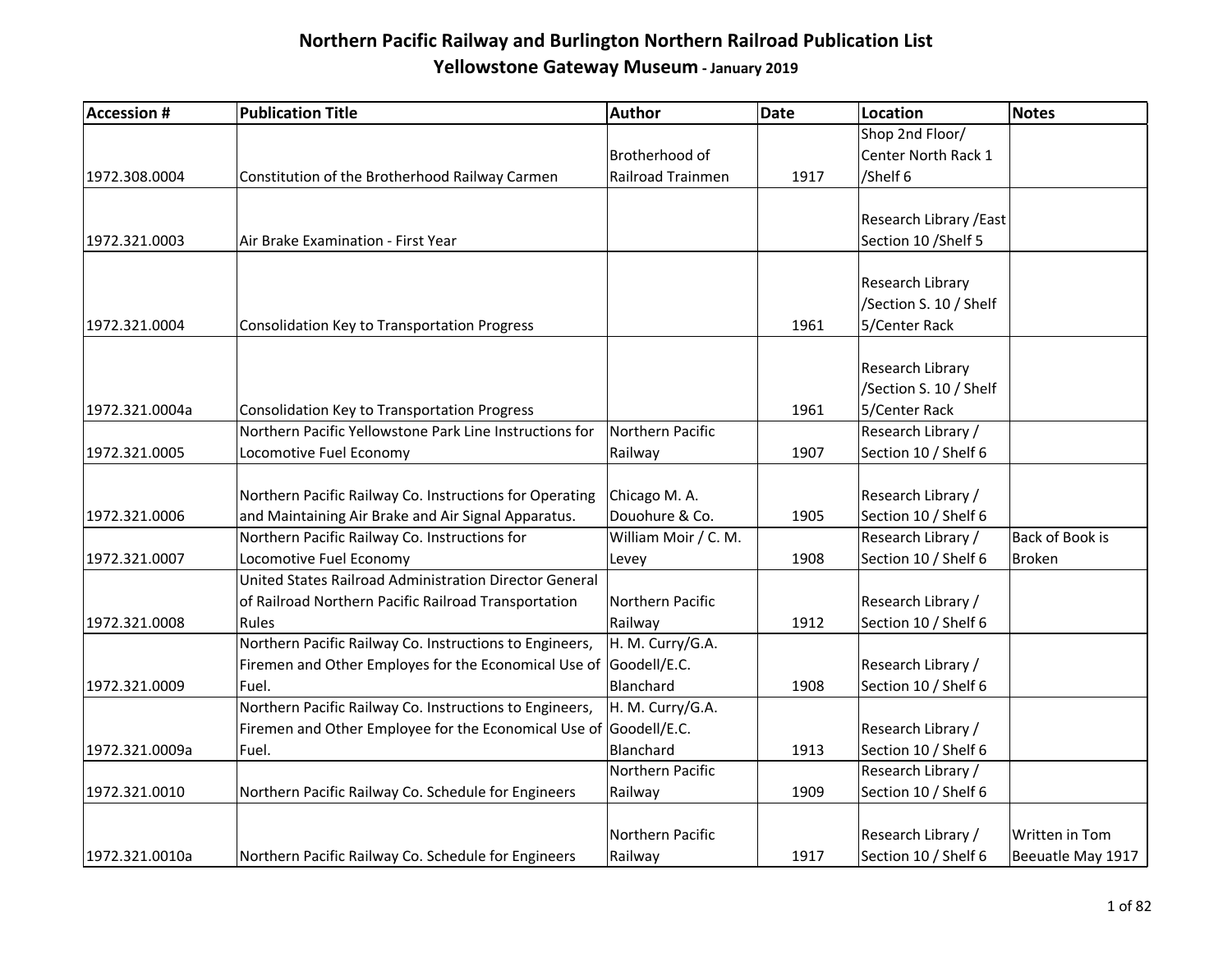| <b>Accession #</b> | <b>Publication Title</b>                                                 | Author                | <b>Date</b> | <b>Location</b>                      | <b>Notes</b>           |
|--------------------|--------------------------------------------------------------------------|-----------------------|-------------|--------------------------------------|------------------------|
|                    | Northern Pacific Railway Co. Safety Rules and                            |                       |             |                                      |                        |
|                    | Admonitions for the General Guidance and Protection                      |                       |             | Research Library /                   |                        |
| 1972.321.0011      | of Employes.                                                             | J.M. Rapelje          | 1912        | Section 10 / Shelf 6                 |                        |
|                    | Northern Pacific Railway Co. Yellowstone Park Air Brake Northern Pacific |                       |             | Research Library /                   |                        |
| 1972.321.0012      | Instruction Book No. 1                                                   | Railway               | 1923        | Section 10 / Shelf 6                 |                        |
|                    | Northern Pacific Railway Co. Schedule for Locomotive                     | Northern Pacific      |             | Research Library /                   |                        |
| 1972.321.0013      | <b>Firemen and Hostlers</b>                                              | Railway               | 1913        | Section 10 / Shelf 6                 |                        |
|                    |                                                                          | Northern Pacific      |             | Research Library /                   |                        |
| 1972.321.0014      | Northern Pacific Railway Co. Schedule for Engineers                      | Railway               | 1913        | Section 10 / Shelf 6                 |                        |
|                    | Northern Pacific Railway Co. Schedule for Locomotive                     | Northern Pacific      |             | Research Library /                   |                        |
| 1972.321.0015      | <b>Firemen and Hostlers</b>                                              | Railway               | 1924        | Section 10/Shelf 6                   |                        |
|                    | 1925 "National Electrical Code" Regulations of the                       |                       |             |                                      |                        |
|                    | National Board of Fire Underwriters for Electric Wiring                  |                       |             | Research Library /                   |                        |
| 1972.321.0016      | and Apparatus                                                            | American Standard     | 1925        | Section 10/Shelf 6                   |                        |
|                    |                                                                          |                       |             |                                      |                        |
|                    |                                                                          |                       |             | Museum Shop 2nd                      |                        |
|                    | Transportation Rules of N. P. R. R. - Questions and                      | Northern Pacific      |             | Floor/North Section                  |                        |
| 1972.321.0017      | Answers                                                                  | Railway               | 1926        | Center Rack 1/ Shelf 6               |                        |
|                    |                                                                          |                       |             |                                      |                        |
|                    |                                                                          |                       |             | Museum Shop 2nd                      | <b>Revised Special</b> |
|                    | Northern Pacific Railway Transportation Rules Effective                  | Northern Pacific      |             | Floor/North Section                  | Instructions and       |
| 1972.321.0018      | April 1st, 1926                                                          | Railway               | 1921        | Center Rack 1/ Shelf 6 Rulings  1929 |                        |
|                    |                                                                          |                       |             |                                      |                        |
|                    |                                                                          | Worthington Pump      |             | Museum Shop 2nd                      |                        |
|                    | Worthington Locomotive Feed Water Heater                                 | and Machinery         |             | Floor/North Section                  |                        |
| 1972.321.0019      | Information for Enginemen                                                | Corporation           | 1929        | Center Rack 1/ Shelf 6               |                        |
|                    |                                                                          |                       |             |                                      |                        |
|                    |                                                                          | The Railroad Fuel and |             | Museum Shop 2nd                      |                        |
|                    |                                                                          | Traveling Engineers'  |             | Floor/North Section                  |                        |
| 1972.321.0020      | The Traveling Engineers' Examination Book                                | Association           | 1926        | Center Rack 1/ Shelf 6               |                        |
|                    |                                                                          |                       |             |                                      |                        |
|                    |                                                                          |                       |             | Museum Shop 2nd                      | Water Damager          |
|                    | Transportation Rules and General Instructions of the                     | Northern Pacific      |             | Floor/North Section                  | /Notes written on      |
| 1972.321.0021      | <b>Consolidated Code</b>                                                 | Railway               | 1926        | Center Rack 1/ Shelf 6 front page    |                        |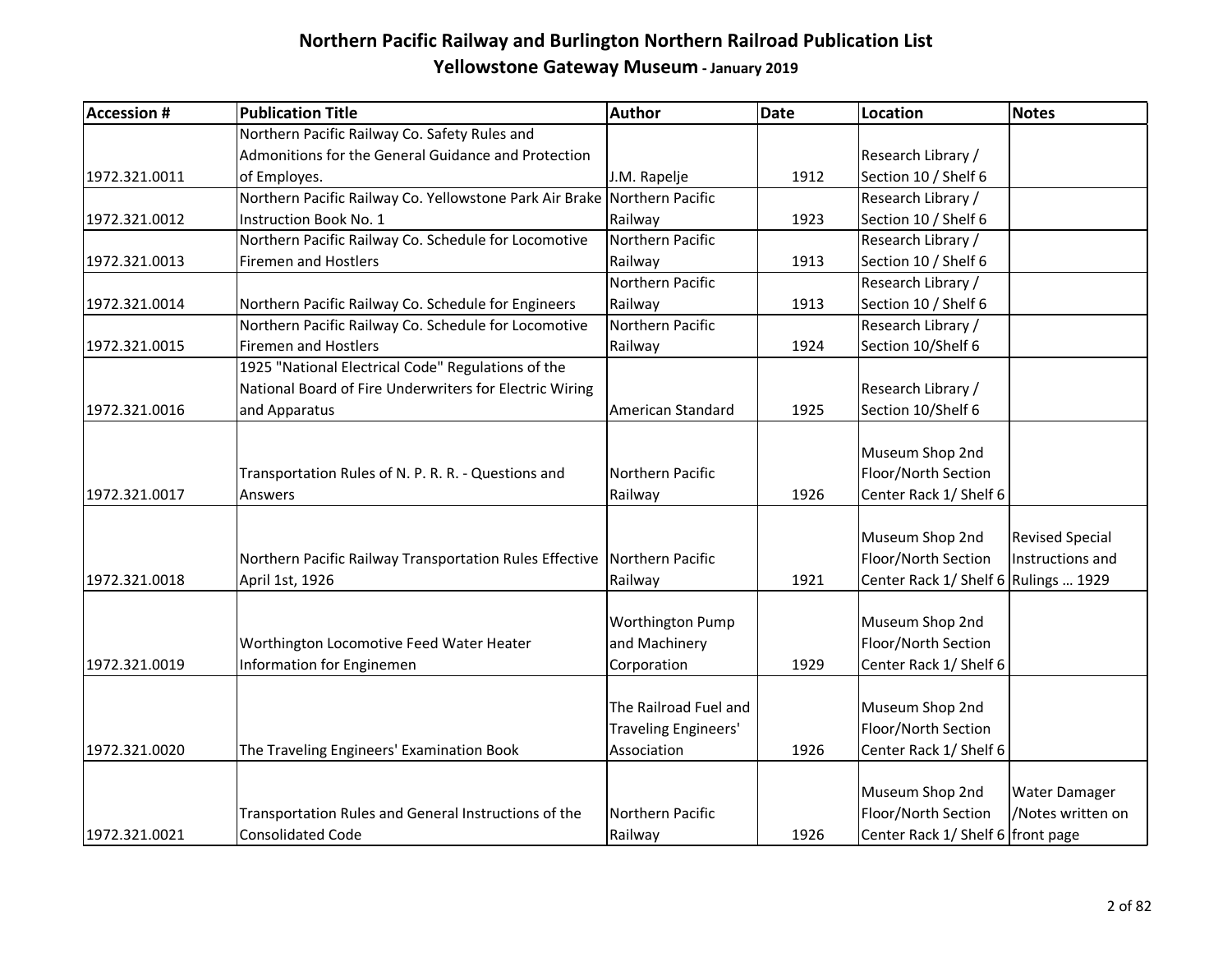| <b>Accession #</b> | <b>Publication Title</b>                                                  | <b>Author</b>         | <b>Date</b> | <b>Location</b>      | <b>Notes</b>         |
|--------------------|---------------------------------------------------------------------------|-----------------------|-------------|----------------------|----------------------|
|                    |                                                                           |                       |             |                      |                      |
|                    |                                                                           |                       |             |                      | Notes on back page   |
|                    | The Consolidated Code of Transportation Rules and                         | Northern Pacific      |             | Research Library /   | for modifications of |
| 1972.321.0022      | <b>General Instructions</b>                                               | Railway               | 1939        | Section 10/Shelf 6   | rules                |
|                    |                                                                           |                       |             |                      |                      |
|                    | Northern Pacific Railway Co. Safety Rules and                             |                       |             | Museum Shop 2nd      |                      |
|                    | Admonition for the general guidance and protection of                     |                       |             | <b>Floor Center</b>  |                      |
|                    | all employs and the public. Excerpts from the Operating Northern Pacific  |                       |             | Bookshelf/North Rack |                      |
| 1972.321.0024      | Rules and General Instructions Special Rules                              | Railway               | 1954        | 6/ Shelf 6           |                      |
|                    |                                                                           |                       |             | Museum Shop 2nd      |                      |
|                    |                                                                           |                       |             | <b>Floor Center</b>  |                      |
|                    | Railroad Safety - Long Trains before the Interstate                       |                       |             | Bookshelf/North Rack |                      |
| 1972.321.0025      | <b>Commerce Commission</b>                                                |                       | 1955        | 1/Shelf 6            |                      |
|                    |                                                                           | Westinghouse Air      |             | Museum Shop 2nd      |                      |
|                    |                                                                           | Brake Co. Air Brake   |             | <b>Floor Center</b>  |                      |
|                    | No. 2606-1 Operating Instructions 24-RL Locomotive                        | Division, Wilmerding, |             | Bookshelf/North Rack |                      |
| 1972.321.0026      | Brake Equipment                                                           | PA.                   | 1955        | 1/Shelf 6            |                      |
|                    |                                                                           |                       |             | Museum Shop 2nd      |                      |
|                    |                                                                           |                       |             | <b>Floor Center</b>  |                      |
|                    | Railroad Safety - Long Trains before the Interstate                       |                       |             | Bookshelf/North Rack |                      |
| 1972.321.0027      | <b>Commerce Commission</b>                                                |                       | 1955        | 1/Shelf 6            |                      |
|                    |                                                                           |                       |             | 2nd Floor Center     |                      |
|                    |                                                                           | Northern Pacific      |             | Bookshelf/North Rack |                      |
| 1972.321.0028      | The Consolidated Code of Operating Rules                                  | Railway               | 1959        | 1/Shelf 6            |                      |
|                    |                                                                           |                       |             | Museum Shop 2nd      |                      |
|                    |                                                                           |                       |             | <b>Floor Center</b>  |                      |
|                    | Questions and Answers on the Consolidated Code of                         | Northern Pacific      |             | Bookshelf/North Rack |                      |
| 1972.321.0029      | <b>Operating Rules and General Instructions</b>                           | Railway               | 1959        | 1/Shelf 6            |                      |
|                    |                                                                           |                       |             | 2nd Floor Center     | notes on             |
|                    | Northern Pacific Railway Co. Air Brake Rules and Special Northern Pacific |                       |             | Bookshelf /North     | Communication        |
| 1972.321.0030      | <b>Instructions</b>                                                       | Railway               | 1959        | Rack 1 / Shelf 6     | Signals              |
|                    |                                                                           |                       |             | 2nd Floor Center     |                      |
|                    |                                                                           |                       |             | Bookshelf/North Rack |                      |
| 1972.321.0031      | <b>Your Social Security</b>                                               | U.S. Government       | 1961        | 1/Shelf 6            |                      |
|                    |                                                                           |                       |             |                      |                      |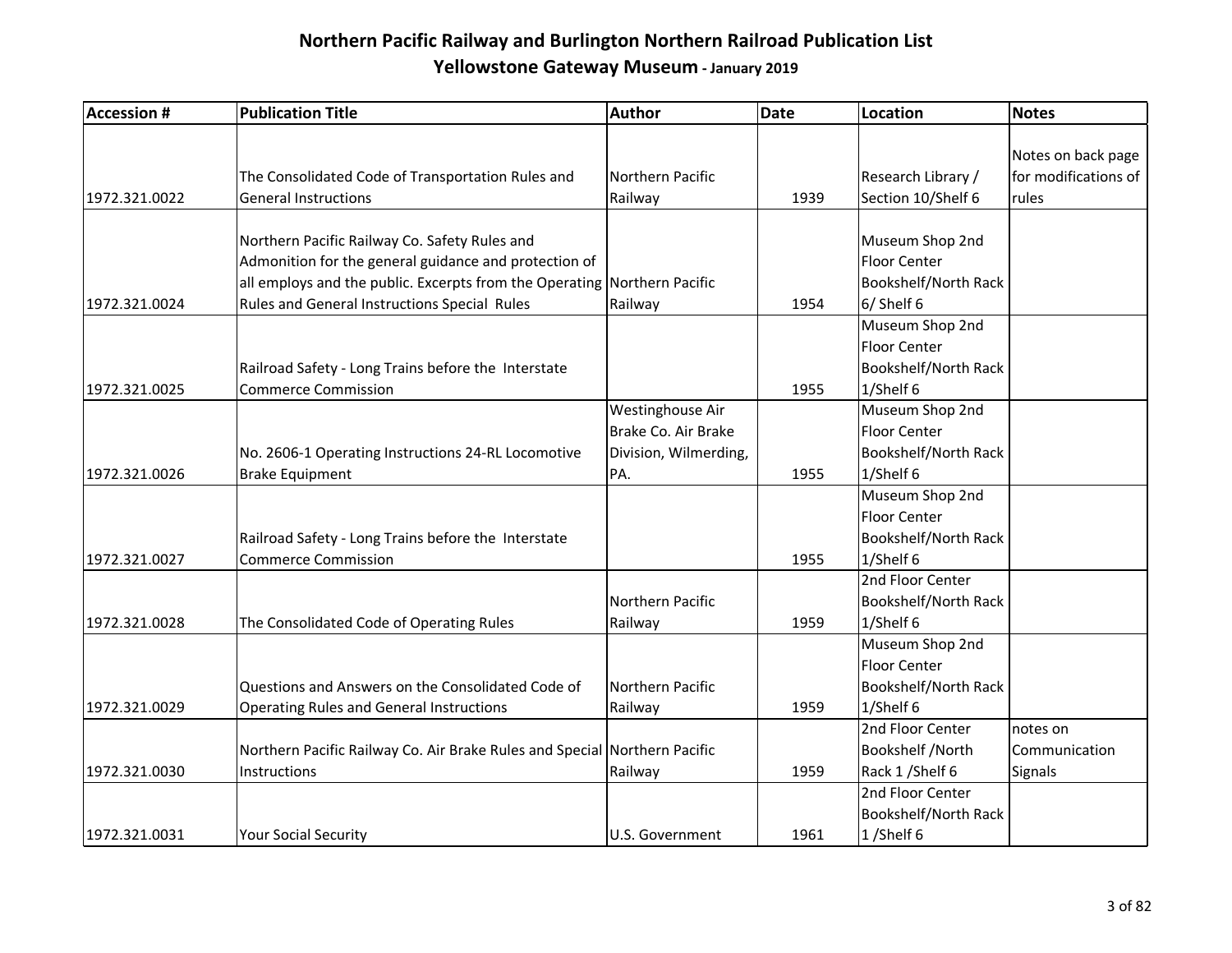| <b>Accession #</b> | <b>Publication Title</b>                                                                                                                                  | Author                      | <b>Date</b> | <b>Location</b>    | Notes               |
|--------------------|-----------------------------------------------------------------------------------------------------------------------------------------------------------|-----------------------------|-------------|--------------------|---------------------|
|                    |                                                                                                                                                           |                             |             | Museum Storage/    |                     |
|                    |                                                                                                                                                           |                             |             | 2nd Floor/ Center  |                     |
|                    | Questions and Answers on the Consolidated Code of                                                                                                         |                             |             | Bookshelf /South   |                     |
| 1972.321.0032      | <b>Operating Rles and General Instructions</b>                                                                                                            | H.C. Grafton                |             | Rack 1/ Shelf 2    |                     |
|                    |                                                                                                                                                           |                             |             | Museum Storage /   |                     |
|                    | Northern Pacific Railway Company Instructions for                                                                                                         |                             |             | 2nd FloorCenter    |                     |
|                    | Operating and Maintaining Air Brake and Air Signal                                                                                                        | Mechanical                  |             | Bookshelf /South   |                     |
| 1972.321.0033      | Apparatus                                                                                                                                                 | Superintendent              |             | Rack 1/ Shelf 2    |                     |
|                    |                                                                                                                                                           |                             |             | Museum Storage/    |                     |
|                    |                                                                                                                                                           |                             |             | 2nd Floor/ Center  |                     |
|                    | Freight Train Handling Westinghouse Air Brake                                                                                                             |                             |             | Bookshelf /South   |                     |
| 1972.321.0034      | Company                                                                                                                                                   | F. B. Farmer                | 1914        | Rack 1/ Shelf 2    |                     |
|                    |                                                                                                                                                           |                             |             | Museum Storage/    |                     |
|                    |                                                                                                                                                           |                             |             | 2nd Floor/ Center  |                     |
|                    | Interstate Commerce Commission Bureau of Statistcs,                                                                                                       |                             |             | Bookshelf /South   |                     |
| 1972.321.0035      | Rules Governing Monthlly Reports of Railway Accidents George B. Mc Ginty                                                                                  |                             | 1922        | Rack 1/ Shelf 2    |                     |
|                    | Northern Pacific Railway Co. Safety Rules and<br>Admonitions for the general guidance and protection of<br>all employes and the public. Excerpts from the | Northern Pacific            |             | Research Library / |                     |
| 1977.048.0004      | Operating Rules and General Instructions. Special Rules Railway                                                                                           |                             | 1930        | Section 10/Shelf 6 |                     |
|                    |                                                                                                                                                           |                             |             | Research Library   |                     |
| 1978.157.0026      | The Overland Route Time Tables                                                                                                                            | <b>Union Pacific System</b> | 1926        | /Section 9/Shelf 4 | Elva Pilling        |
|                    |                                                                                                                                                           |                             |             | Research Library   |                     |
|                    |                                                                                                                                                           |                             |             | Center Section 10  | Copy from; The Tell |
| 1979.067.0002      | The Story of American Railroads                                                                                                                           | Stewart H. Holbrook         | 1947        | /Shelf 5/          | Tale 9/1952         |
|                    |                                                                                                                                                           |                             |             |                    | inside book written |
| 1980.263.0009      | The Trip of My Life                                                                                                                                       | W. R. Callaway              | 1909        |                    | note                |
|                    |                                                                                                                                                           |                             |             | Research Library/  |                     |
|                    | The Railroader: Official Journal Employees Mutual                                                                                                         |                             |             | Center Section 9   |                     |
| 1981.073.0001      | <b>Benefit Association</b>                                                                                                                                | Alfred E. Perlman           | 1971        | /Shelf 5           |                     |
|                    |                                                                                                                                                           |                             |             | Research Library/  |                     |
|                    |                                                                                                                                                           |                             |             | Center Section 9   |                     |
| 1982.425.0001      | Special Instructions No. 5                                                                                                                                | <b>Burlington Northern</b>  | 1974        | /Shelf 4           |                     |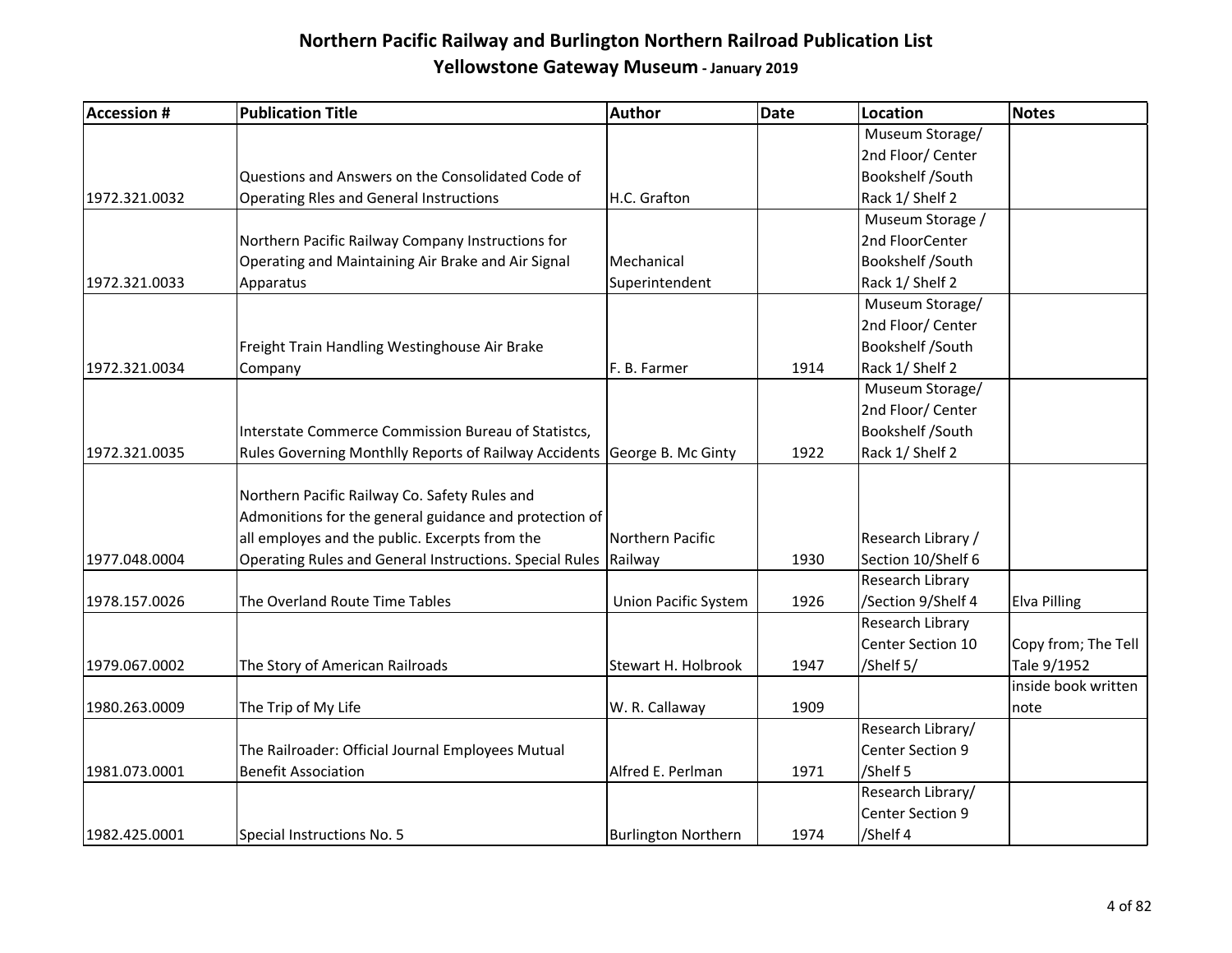| <b>Accession #</b> | <b>Publication Title</b>                                | Author                    | <b>Date</b> | <b>Location</b>          | Notes |
|--------------------|---------------------------------------------------------|---------------------------|-------------|--------------------------|-------|
|                    |                                                         |                           |             | Research Library/        |       |
|                    |                                                         | <b>Burlington Nothern</b> |             | Center Section 9         |       |
| 1982.425.0002      | Special Instructions No. 8                              | Railroad Co.              | 1977        | /Shelf 4                 |       |
|                    |                                                         |                           |             | Shop 2nd Floor:          |       |
|                    |                                                         |                           |             | Center North Rack 1      |       |
| 1982.425.0005      | Railroad Commission Law State of Montana                | E.W. King: A.N. Yoder     | 1905        | /Shelf 6                 |       |
|                    |                                                         |                           |             | Research Library/        |       |
|                    |                                                         | Northern Pacific          |             | Center Section 9         |       |
| 1982.425.0006      | <b>Western Vacations</b>                                | Railway Company           |             | /Shelf 5                 |       |
|                    |                                                         |                           |             | Research Library/        |       |
|                    |                                                         | Northern Pacific          |             | Center Section 9         |       |
| 1982.425.0007      | Yellowstone Division Time Table 2                       | Railway Company           | 1967        | /Shelf 4                 |       |
|                    | Northern Pacific Railway Co. Instructions for Operating |                           |             | Research Library /       |       |
| 1984.397.0006      | and Maintaining Air Brake Apparatus.                    | The Pioneer Press Co.     | 1901        | Section 10 / Shelf 6     |       |
|                    |                                                         |                           |             | 2nd Floor Shop /         |       |
|                    | Northern Pacific Railway Co. Yellowstone Park Air       |                           |             | <b>Center North Rack</b> |       |
| 1984.397.0007      | Brake Instruction Book No. 1                            | <b>NPRY</b>               | 1923        | Section 1 / Shelf 6      |       |
|                    | The Old Montana Division-Railroad Men's Time and        | Members of B. of L. F.    |             | Research Library/        |       |
| 1984.451.0014      | Seniority Book                                          | and E.                    | 1975        | Section 9/ Shelf 6       |       |
|                    | The Old Montana Division-Railroad Men's Time and        | Members of B. of L. F.    |             | Research Library/        |       |
| 1984.451.0015      | Seniority Book                                          | and E.                    | 1978        | Section 9/ Shelf 6       |       |
|                    | The Old Montana Division-Railroad Men's Time and        | Members of B. of L. F.    |             | Research Library/        |       |
| 1984.451.0016      | Seniority Book                                          | and E.                    | 1978        | Section 9/ Shelf 6       |       |
|                    | The Old Montana Division-Railroad Men's Time and        | Members of B. of L. F.    |             | Research Library/        |       |
| 1984.451.0039      | Seniority Book                                          | and E.                    | 1964        | Section 9/ Shelf 6       |       |
|                    | The Old Montana Division-Railroad Men's Time and        | Members of B. of L. F.    |             | Research Library/        |       |
| 1984.451.0040      | Seniority Book                                          | and E.                    | 1966        | Section 9/ Shelf 6       |       |
|                    | The Old Montana Division-Railroad Men's Time and        | Members of B. of L. F.    |             | Research Library/        |       |
| 1984.451.0040a     | Seniority Book                                          | and E.                    | 1978        | Section 9/ Shelf 6       |       |
|                    | The Old Montana Division-Railroad Men's Time and        | Members of B. of L. F.    |             | Research Library/        |       |
| 1984.451.0041      | Seniority Book                                          | and E.                    | 1962        | Section 9/ Shelf 6       |       |
|                    | The Old Montana Division-Railroad Men's Time and        | Members of B. of L. F.    |             | Research Library/        |       |
| 1984.451.0042      | Seniority Book                                          | and E.                    | 1963        | Section 9/ Shelf 6       |       |
|                    | The Old Montana Division-Railroad Men's Time and        | Members of B. of L. F.    |             | Research Library/        |       |
| 1984.451.0043      | Seniority Book                                          | and E.                    | 1974        | Section 9/ Shelf 6       |       |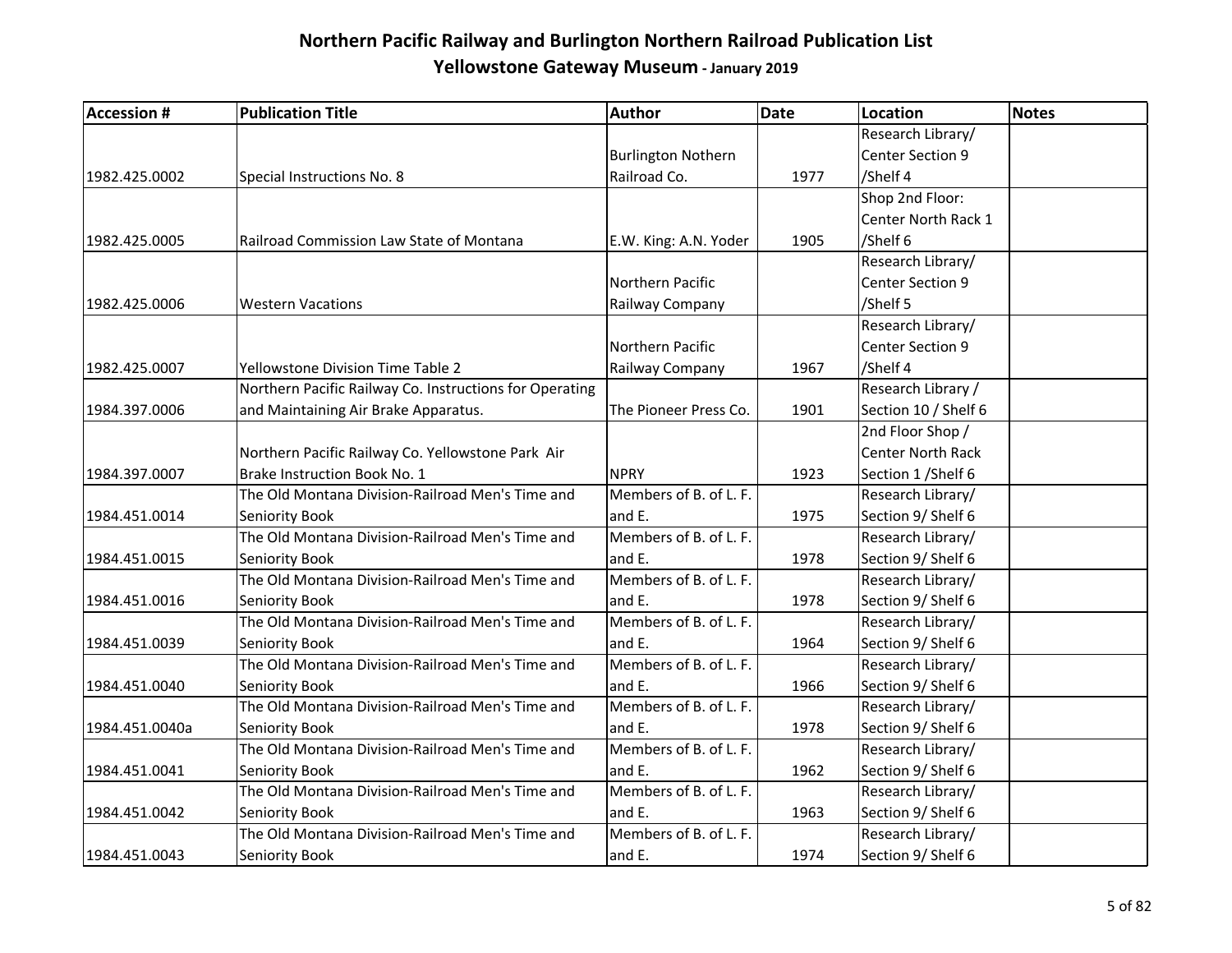| <b>Accession #</b> | <b>Publication Title</b>                              | Author                 | <b>Date</b> | Location            | <b>Notes</b>         |
|--------------------|-------------------------------------------------------|------------------------|-------------|---------------------|----------------------|
|                    | The Old Montana Division-Railroad Men's Time and      | Members of B. of L. F. |             | Research Library/   |                      |
| 1984.451.0043a     | Seniority Book                                        | and E.                 | 1974        | Section 9/ Shelf 6  |                      |
|                    | The Old Montana Division-Railroad Men's Time and      | Members of B. of L. F. |             | Research Library/   |                      |
| 1984.451.0044      | Seniority Book                                        | and E.                 | 1973        | Section 9/ Shelf 6  |                      |
|                    | The Old Montana Division-Railroad Men's Time and      | Members of B. of L. F. |             | Research Library/   |                      |
| 1984.451.0045      | Seniority Book                                        | and E.                 | 1975        | Section 9/ Shelf 6  |                      |
|                    | The Old Montana Division-Railroad Men's Time and      | Members of B. of L. F. |             | Research Library/   |                      |
| 1984.451.0045a     | Seniority Book                                        | and E.                 | 1975        | Section 9/ Shelf 6  |                      |
|                    | The Old Montana Division-Railroad Men's Time and      | Members of B. of L. F. |             | Research Library/   |                      |
| 1984.451.0046      | Seniority Book                                        | and E.                 | 1973        | Section 9/ Shelf 6  |                      |
|                    | The Old Montana Division-Railroad Men's Time and      | Members of B. of L. F. |             | Research Library/   |                      |
| 1984.451.0047      | Seniority Book                                        | and E.                 | 1983        | Section 9/ Shelf 6  |                      |
|                    |                                                       |                        |             |                     |                      |
|                    |                                                       |                        |             |                     | N.P.RY. 1939,        |
|                    | The Old Montana Division-Railroad Men's Time and      | Members of B. of L. F. |             | Research Library/   | Certify Recipe 1951, |
| 1984.451.0048      | Seniority Book                                        | and E.                 | 1964        | Section 9/ Shelf 6  | Note Undated         |
|                    |                                                       |                        |             |                     | N.P.RY. Form         |
|                    |                                                       |                        |             | Shop 2nd Floor      | 1357/7-23 Garrison   |
|                    |                                                       | Northern Pacific       |             | Center/North Rack 1 | Tunnel - Aug.11,     |
| 1985.301.0015      | <b>Traffic Accounts</b>                               | Railway                | 1926        | /Shelf 6            | 1938                 |
|                    |                                                       |                        |             |                     |                      |
|                    | Northern Pacific Railway Co. Instructions to Trainmen |                        |             | Shop 2nd Floor      |                      |
|                    | and Enginemen on the Operation and Maintenance of     | Northern Pacific       |             | Center/North Rack 1 |                      |
| 1985.301.0016      | Vapor Heating System on Passenger Train Cars.         | Railway                | 1927        | /Shelf 6            |                      |
|                    |                                                       |                        |             | Shop 2nd Floor      |                      |
|                    |                                                       | Northern Pacific       |             | Center/North Rack 1 |                      |
| 1985.301.0017      | Northern Pacific Railway Co. Safety Rules             | Railway                | 1951        | /Shelf 6            |                      |
|                    |                                                       |                        |             | Research Room/      |                      |
|                    |                                                       | Northern Pacific       |             | North Wall MP3/     |                      |
| 1985.301.0037      | Newest Gateway to Yellowstone Park                    | Railway                |             | Folder              |                      |
|                    |                                                       |                        |             | Research            |                      |
|                    |                                                       | Northern Pacific       |             | Room:Center:Section |                      |
| 1985.301.0039      | Northwest Gateway to Yellowstone Park                 | Railway                |             | 9:Shelf 5           |                      |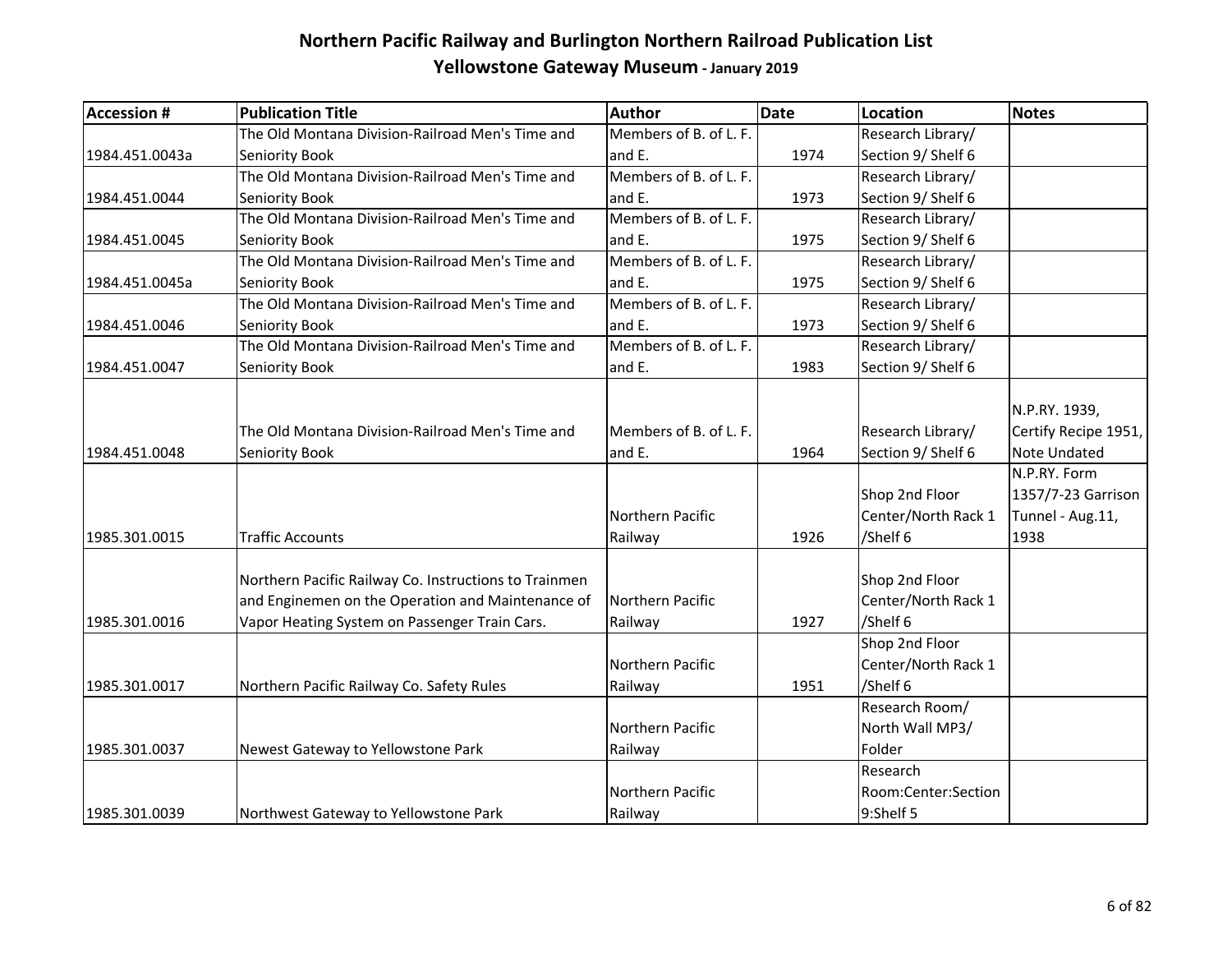| <b>Accession #</b> | <b>Publication Title</b>                                              | Author           | <b>Date</b> | Location                   | <b>Notes</b>        |
|--------------------|-----------------------------------------------------------------------|------------------|-------------|----------------------------|---------------------|
|                    | Rules and Instructions for Foremen and Employes                       |                  |             | Research Room/             |                     |
|                    | Engaged in Maintenance of Way and Structures and for                  |                  |             | North Wall MP2/            |                     |
| 1985.301.0068      | <b>Operators of Track Cars</b>                                        | W.W. Judson      | 1921        | Folder                     |                     |
|                    |                                                                       |                  |             | Research Library           |                     |
|                    |                                                                       | Northern Pacific |             | /Center Section 10         |                     |
| 1985.301.0100      | Minnesota Northern Pacific                                            | Railway          |             | /Shelf 5                   |                     |
|                    |                                                                       | H. M. Curry,     |             | Shop 2nd Floor/            |                     |
|                    | Northern Pacific Railway Bureau of Efficiency Safety                  | Mechanical       |             | Center South Rack 1        |                     |
| 1985.301.0101      | Rules                                                                 | Superintendent   | 1915        | /Shelf 2                   |                     |
|                    |                                                                       |                  |             | Shop 2nd Floor/            |                     |
|                    | International Research Library of Technology                          | International    |             | Center South Rack 1        | Series of Textbooks |
| 1986.481.0001      | Locomotive Steam Generation                                           | Textbook Co.     | 1925        | /Shelf 1                   | (Red)               |
|                    |                                                                       |                  |             | Shop 2nd Floor/            |                     |
|                    | International Research Library of Technology Passenger                | International    |             | <b>Center South Rack 1</b> | Series of Textbooks |
| 1986.481.0002      | and Freight-Car Brake Equipment's Air-Brake                           | Textbook Co.     | 1924        | /Shelf 1                   | (Red)               |
|                    |                                                                       |                  |             | Shop 2nd Floor/            |                     |
|                    | International Research Library of Technology Lathe                    | International    |             | Center South Rack 1        | Series of Textbooks |
| 1986.481.0003      | Work                                                                  | Textbook Co.     | 1924        | /Shelf 1                   | (Red)               |
|                    |                                                                       |                  |             | Shop 2nd Floor/            |                     |
|                    | International Research Library of Technology Machine-                 | International    |             | Center South Rack 1        | Series of Textbooks |
| 1986.481.0004      | <b>Shop Practice</b>                                                  | Textbook Co.     | 1925        | /Shelf 1                   | (Red)               |
|                    |                                                                       |                  |             | Shop 2nd Floor/            |                     |
|                    | International Research Library of Technology                          | International    |             | Center South Rack 1        | Series of Textbooks |
| 1986.481.0005      | Locomotive Brake Equipment's Air-Brake-Vol. 1                         | Textbook Co.     | 1925        | /Shelf 1                   | (Red)               |
|                    |                                                                       |                  |             | Shop 2nd Floor/            |                     |
|                    | International Research Library of Technology Arithmetic International |                  |             | Center South Rack 1        | Series of Textbooks |
| 1986.481.0006      | <b>Trigonometry and Graphs Logarithms</b>                             | Textbook Co.     | 1925        | /Shelf 1                   | (Red)               |
|                    |                                                                       |                  |             | Shop 2nd Floor/            |                     |
|                    |                                                                       | International    |             | Center South Rack 1        | Series of Textbooks |
| 1986.481.0007      | Passenger and Freight-Car Brake Equipment's Air-Brake Textbook Co.    |                  | 1925        | /Shelf 1                   | (Red)               |
|                    |                                                                       |                  |             | Shop 2nd Floor/            |                     |
|                    | International Research Library of Technology                          | International    |             | Center South Rack 1        | Series of Textbooks |
| 1986.481.0008      | Compound Locomotives with Train Rules                                 | Textbook Co.     | 1925        | /Shelf 1                   | (Red)               |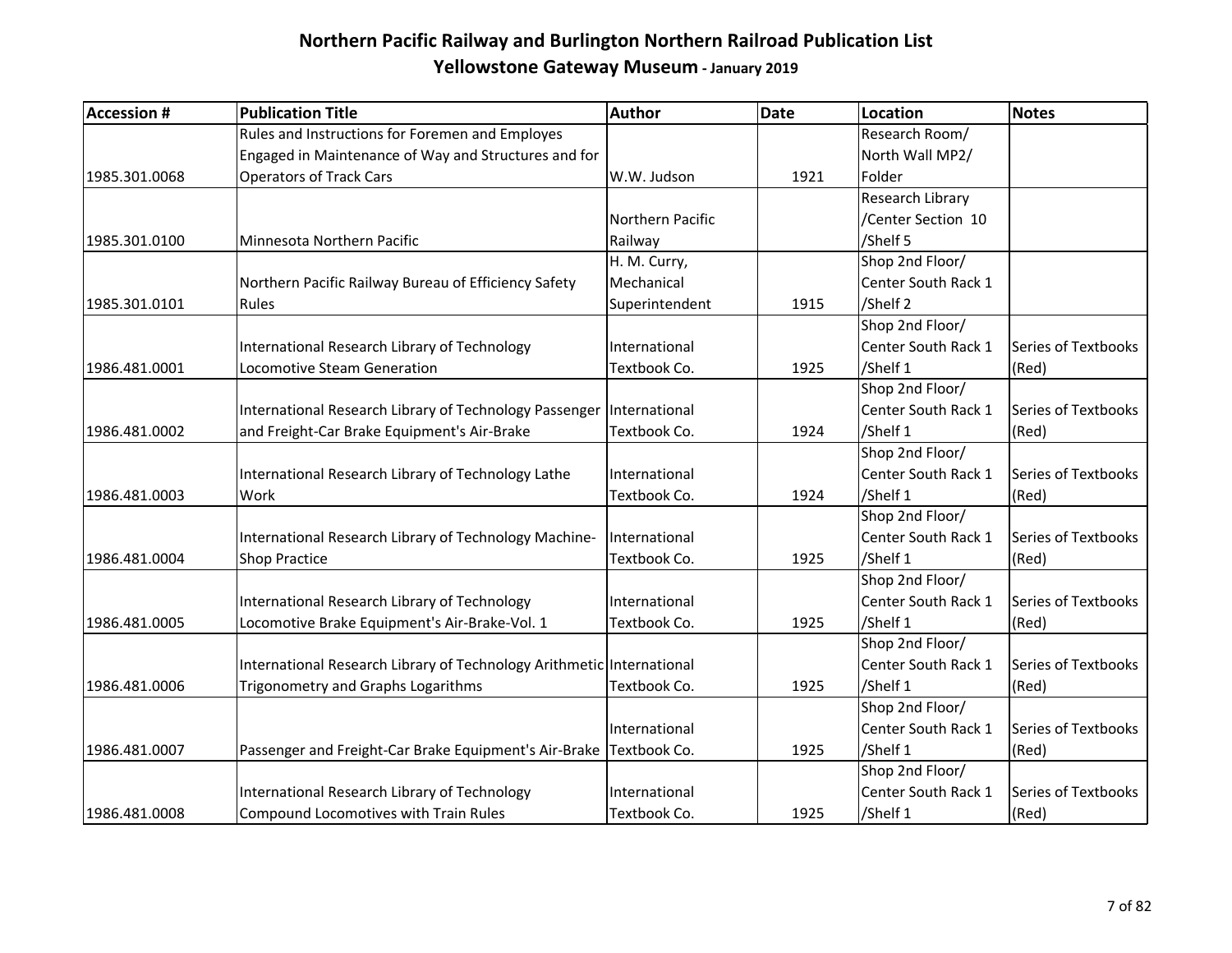| <b>Accession #</b> | <b>Publication Title</b>                                 | Author                  | <b>Date</b> | Location              | <b>Notes</b>        |
|--------------------|----------------------------------------------------------|-------------------------|-------------|-----------------------|---------------------|
|                    |                                                          |                         |             | Shop 2nd Floor/       |                     |
|                    | International Research Library of Technology             | International           |             | Center South Rack 1   | Series of Textbooks |
| 1986.481.0009      | Locomotives Operation                                    | Textbook Co.            | 1925        | /Shelf 1              | (Red)               |
|                    | The Old Montana Division-Railroad Men's Time and         | Members of B. of L. F.  |             | Research Library/     |                     |
| 1987.041.0024      | Seniority Book                                           | and E.                  | 1977        | Section 9/ Shelf 6    |                     |
|                    |                                                          |                         |             | Museum Storage: 2nd   |                     |
|                    |                                                          |                         |             | Floor: Center         |                     |
|                    |                                                          |                         |             | Bookshelf: North Rack |                     |
| 1987.425.0003      | Railroad Employees' National Dental Plan                 | Aetna                   | 1971        | 1: Shelf 6            |                     |
|                    |                                                          |                         |             | Museum Storage: 2nd   |                     |
|                    |                                                          |                         |             | Floor: Center         |                     |
|                    |                                                          |                         | 1971, 1974- | Bookshelf: North Rack |                     |
| 1987.425.0004      | Railroad Museum of Pennsylvania                          | <b>Science Press</b>    | 1975        | 1: Shelf 2            |                     |
|                    | Instruction Book Elesco Locomotive Feed Water            |                         |             | Research Library /    |                     |
| 1988.003.0001      | Heaters                                                  | The Superheater Co.     | 1929        | Section 10/Shelf 6    |                     |
|                    |                                                          | U.S.Government          |             | Shop 2nd Floor:       |                     |
|                    | Interstate Commerce Commission Bureau of                 | <b>Printing Office</b>  |             | Center North Rack 1:  |                     |
| 1988.003.0002      | Locomotive Inspection Laws, Rules, and Instructions      | Washington              | 1937        | Shelf 6               |                     |
|                    | Laws, Rules, and Instructions for Inspection and Testing | U.S.Government          |             | Shop 2nd Floor:       |                     |
|                    | of Steam Locomotives and Tenders and Their               | <b>Printing Office</b>  |             | Center North Rack 1:  |                     |
| 1988.003.0003      | Appurtenances                                            | Washington              | 1936        | Shelf 6               |                     |
|                    | Agreement Between the Chicago, Burlington & Quincy       |                         |             | Shop 2nd Floor:       |                     |
|                    | R. R. Co. and the Mechanical Department Association of   |                         |             | Center North Rack 1:  | It appears that     |
| 1988.003.0004      | the Burlington R. R.                                     | <b>Burlington Route</b> | 1929        | Shelf 6               | there is a S.S.N.   |
|                    |                                                          | <b>Worthington Pump</b> |             | Shop 2nd Floor:       |                     |
|                    | The Worthington Locomotive Feed Water Heater and         | and Machinery           |             | Center North Rack 1:  |                     |
| 1988.003.0006      | Pump Type B                                              | Corporation             | 1923        | Shelf 6               |                     |
|                    |                                                          |                         |             | Shop 2nd Floor:       |                     |
|                    | Burlington Lines Instructions for Tran Handing and the   |                         |             | Center North Rack 1:  |                     |
| 1988.003.0007      | Care and Operation of Air Brake Equipment                | Finch & McCullouch      | 1929        | Shelf 6               |                     |
|                    |                                                          |                         |             | Shop 2nd Floor/       |                     |
|                    |                                                          |                         |             | Center South Rack 1/  |                     |
| 1988.011.0002      | Railworkers Ledger                                       |                         | 1985        | Shelf 2               |                     |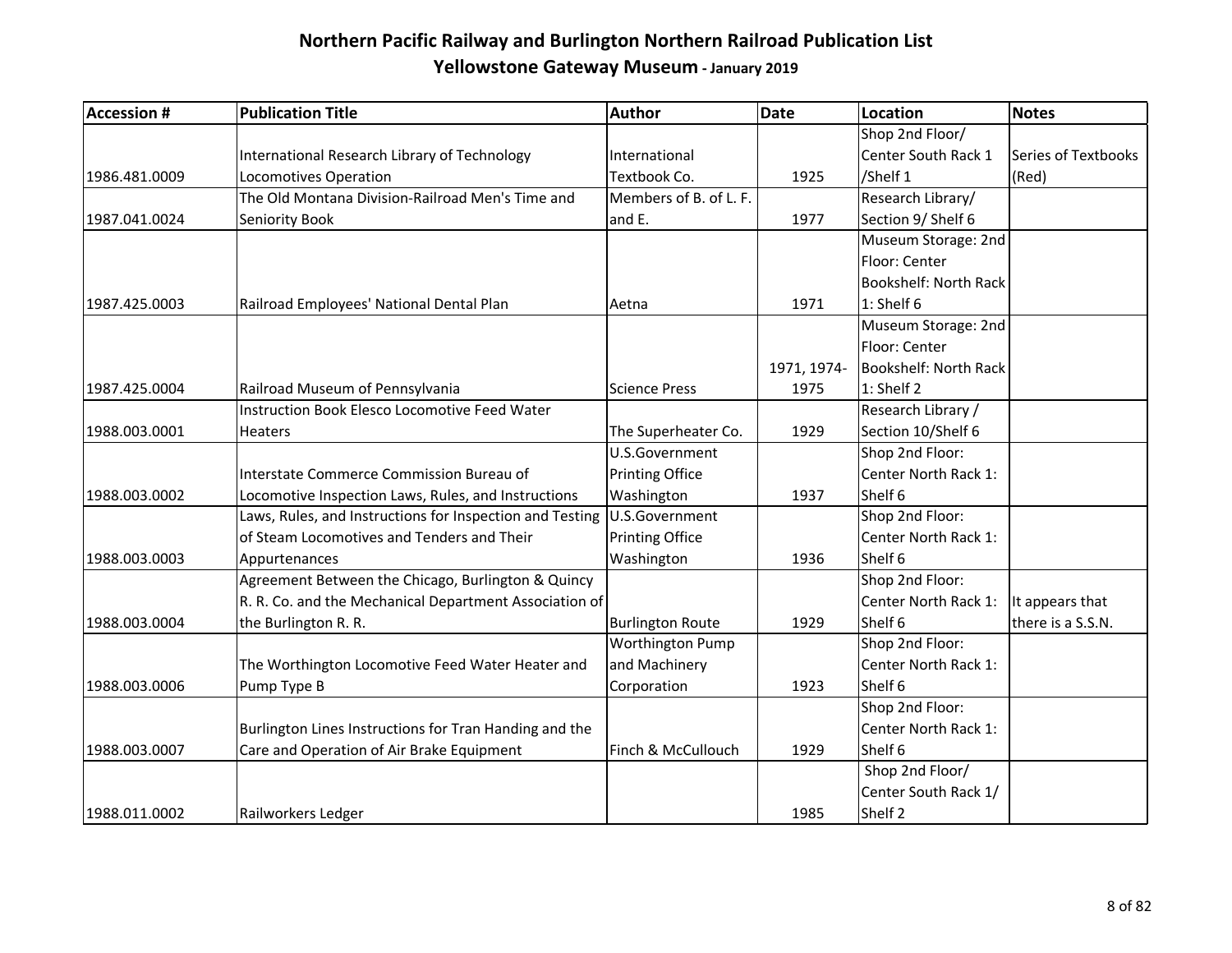| <b>Accession #</b> | <b>Publication Title</b>                              | <b>Author</b>            | <b>Date</b> | Location            | <b>Notes</b> |
|--------------------|-------------------------------------------------------|--------------------------|-------------|---------------------|--------------|
|                    |                                                       |                          |             | Research Library    |              |
|                    |                                                       | Richard & Diane          |             | /Center Rack /      |              |
| 1988.011.0003      | Railworkers Time & Record Book Laurel                 | Hageman                  | 1984-85     | Section 10/Shelf 5  |              |
|                    | Yard and Roadman's Handbook to the Consolidated       |                          |             | Shop 2nd Floor/     |              |
|                    | Code of Operating Rules Operation at Reduced Speed    | <b>Consolidated Code</b> |             | Center North Rack 6 |              |
| 1988.016.0001      | No.1                                                  | Committee                | 1967        | /Shelf 5            |              |
|                    | Yard and Roadman's Handbook to the Consolidated       |                          |             | Shop 2nd Floor/     |              |
|                    | Code of Operating Rules Operation at Reduced Speed    | <b>Consolidated Code</b> |             | Center North Rack 6 |              |
| 1988.016.0001a     | No.1                                                  | Committee                | 1967        | /Shelf 5            |              |
|                    | Yard and Roadman's Handbook to the Consolidated       |                          |             | Shop 2nd Floor/     |              |
|                    | Code of Operating Rules Movement on Main Track in     | <b>Consolidated Code</b> |             | Center North Rack 6 |              |
| 1988.016.0001b     | Yard Limits No.3                                      | Committee                | 1967        | /Shelf 5            |              |
|                    | Yard and Roadman's Handbook to the Consolidated       |                          |             | Shop 2nd Floor/     |              |
|                    | Code of Operating Rules Operation at Restricted Speed | Consolidated Code        |             | Center North Rack 6 |              |
| 1988.016.0002      | No.2                                                  | Committee                | 1967        | /Shelf 5            |              |
|                    | Yard and Roadman's Handbook to the Consolidated       |                          |             | Shop 2nd Floor/     |              |
|                    | Code of Operating Rules Movement on Main Track in     | <b>Consolidated Code</b> |             | Center North Rack 6 |              |
| 1988.016.0003      | Yard Limits No.3                                      | Committee                |             | /Shelf 5            |              |
|                    |                                                       |                          |             | Shop 2nd Floor/     |              |
|                    | Yard and Roadman's Handbook to the Consolidated       | <b>Consolidated Code</b> |             | Center North Rack 6 |              |
| 1988.016.0004      | Code of Operating Rules Duties of Crew Members No.4   | <b>Committee</b>         | 1967        | /Shelf 5            |              |
|                    |                                                       |                          |             | Shop 2nd Floor/     |              |
|                    | Yard and Roadman's Handbook to the Consolidated       | <b>Consolidated Code</b> |             | Center North Rack 6 |              |
| 1988.016.0004a     | Code of Operating Rules Duties of Crew Members No.4   | Committee                | 1967        | /Shelf 5            |              |
|                    |                                                       |                          |             | Shop 2nd Floor/     |              |
|                    | Yard and Roadman's Handbook to the Consolidated       | <b>Consolidated Code</b> |             | Center North Rack 6 |              |
| 1988.016.0005      | Code of Operating Rules Switching No.5                | Committee                | 1967        | /Shelf 5            |              |
|                    |                                                       |                          |             | Shop 2nd Floor/     |              |
|                    | Yard and Roadman's Handbook to the Consolidated       | <b>Consolidated Code</b> |             | Center North Rack 6 |              |
| 1988.016.0005a     | Code of Operating Rules Switching No.5                | Committee                | 1967        | /Shelf 5            |              |
|                    |                                                       |                          |             | Shop 2nd Floor/     |              |
|                    | Yard and Roadman's Handbook to the Consolidated       | <b>Consolidated Code</b> |             | Center North Rack 6 |              |
| 1988.016.0006      | Code of Operating Rules Protection of Trains No.6     | Committee                | 1967        | /Shelf 5            |              |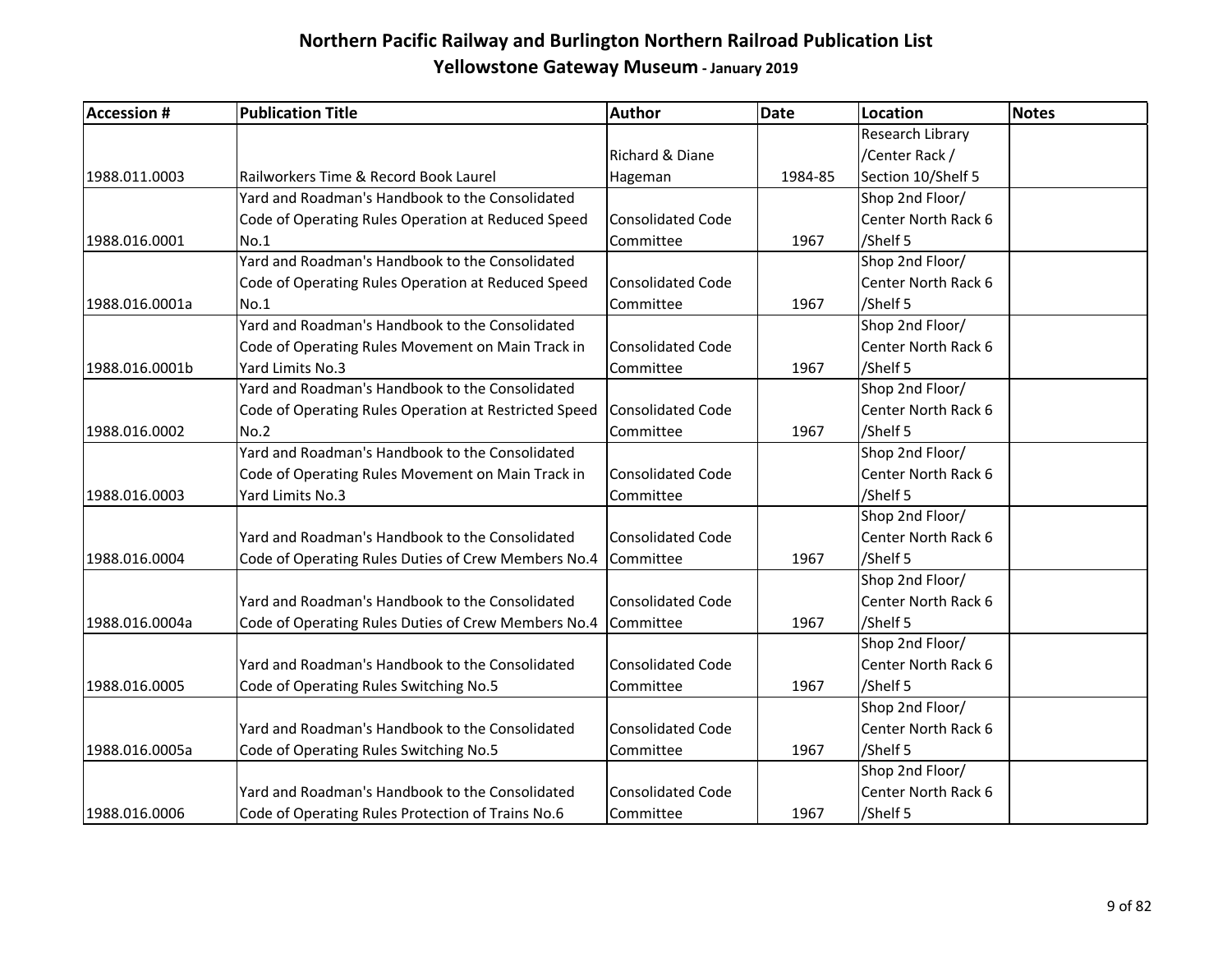| <b>Accession #</b> | <b>Publication Title</b>                                                | <b>Author</b>            | <b>Date</b> | <b>Location</b>     | <b>Notes</b> |
|--------------------|-------------------------------------------------------------------------|--------------------------|-------------|---------------------|--------------|
|                    |                                                                         |                          |             | Shop 2nd Floor/     |              |
|                    | Yard and Roadman's Handbook to the Consolidated                         | <b>Consolidated Code</b> |             | Center North Rack 6 |              |
| 1988.016.0006a     | Code of Operating Rules Protection of Trains No.6                       | Committee                | 1967        | /Shelf 5            |              |
|                    |                                                                         |                          |             | Shop 2nd Floor/     |              |
|                    | Yard and Roadman's Handbook to the Consolidated                         | <b>Consolidated Code</b> |             | Center North Rack 6 |              |
| 1988.016.0007      | Code of Operating Rules Protection of Track Work No.7                   | Committee                | 1967        | /Shelf 5            |              |
|                    |                                                                         |                          |             | Shop 2nd Floor/     |              |
|                    | Yard and Roadman's Handbook to the Consolidated                         | <b>Consolidated Code</b> |             | Center North Rack 6 |              |
| 1988.016.0007a     | Code of Operating Rules Protection of Track Work No.7                   | Committee                | 1967        | /Shelf 5            |              |
|                    |                                                                         |                          |             | Shop 2nd Floor/     |              |
|                    | Yard and Roadman's Handbook to the Consolidated                         | <b>Consolidated Code</b> |             | Center North Rack 6 |              |
| 1988.016.0008      | Code of Operating Rules Protection of Track Work No.7                   | Committee                | 1967        | /Shelf 5            |              |
|                    |                                                                         |                          |             |                     |              |
|                    | Yard and Roadman's Handbook to the Consolidated                         |                          |             | Shop 2nd Floor/     |              |
|                    | Code of Operating Rules Superiority of Trains; Train                    | <b>Consolidated Code</b> |             | Center North Rack 6 |              |
| 1988.016.0008a     | Orders, Timetables No.8                                                 | Committee                | 1967        | /Shelf 5            |              |
|                    |                                                                         |                          |             |                     |              |
|                    | Yard and Roadman's Handbook to the Consolidated                         |                          |             | Shop 2nd Floor/     |              |
|                    | Code of Operating Rules Superiority of Trains; Train                    | <b>Consolidated Code</b> |             | Center North Rack 6 |              |
| 1988.016.0009      | Orders, Timetables No.8                                                 | Committee                | 1967        | /Shelf 5            |              |
|                    | The Old Montana Division-Railroad Men's Time and                        | Members of B. of L. F.   |             | Research Library/   |              |
| 1988.016.0017      | Seniority Book                                                          | and E.                   | 1967        | Section 9/ Shelf 6  |              |
|                    | The Old Montana Division Railroad Men's Time and                        | Members of B. of L. F.   |             | Research Library/   |              |
| 1988.016.0017a     | Seniority Book 1966                                                     | and E.                   | 1967        | Section 9/ Shelf 6  |              |
|                    | The Old Montana Division-Railroad Men's Time and                        | Members of B. of L. F.   |             | Research Library/   |              |
| 1988.016.0018      | Seniority Book                                                          | and E.                   | 1969        | Section 9/ Shelf 6  |              |
|                    | The Old Montana Division-Railroad Men's Time and                        | Members of B. of L. F.   |             | Research Library/   |              |
| 1988.016.0018a     | Seniority Book                                                          | and E.                   | 1969        | Section 9/ Shelf 6  |              |
|                    | The Old Montana Division-Railroad Men's Time and                        | Members of B. of L. F.   |             | Research Library/   |              |
| 1988.016.0019a     | Seniority Book                                                          | and E.                   | 1971        | Section 9/ Shelf 6  |              |
|                    | The Old Montana Division-Railroad Men's Time and                        | Members of B. of L. F.   |             | Research Library/   |              |
| 1988.016.0019a     | Seniority Book                                                          | and E.                   | 1971        | Section 9/ Shelf 6  |              |
|                    | Northern Pacific Railway Co. Safely Rules and                           |                          |             | Shop 2nd Floor/     |              |
|                    | Admonitions for the general guidance and protection of Northern Pacific |                          |             | Center North Rack 9 |              |
| 1988.016.0020      | all employees and the public                                            | Railway                  | 1959        | /Shelf 6            |              |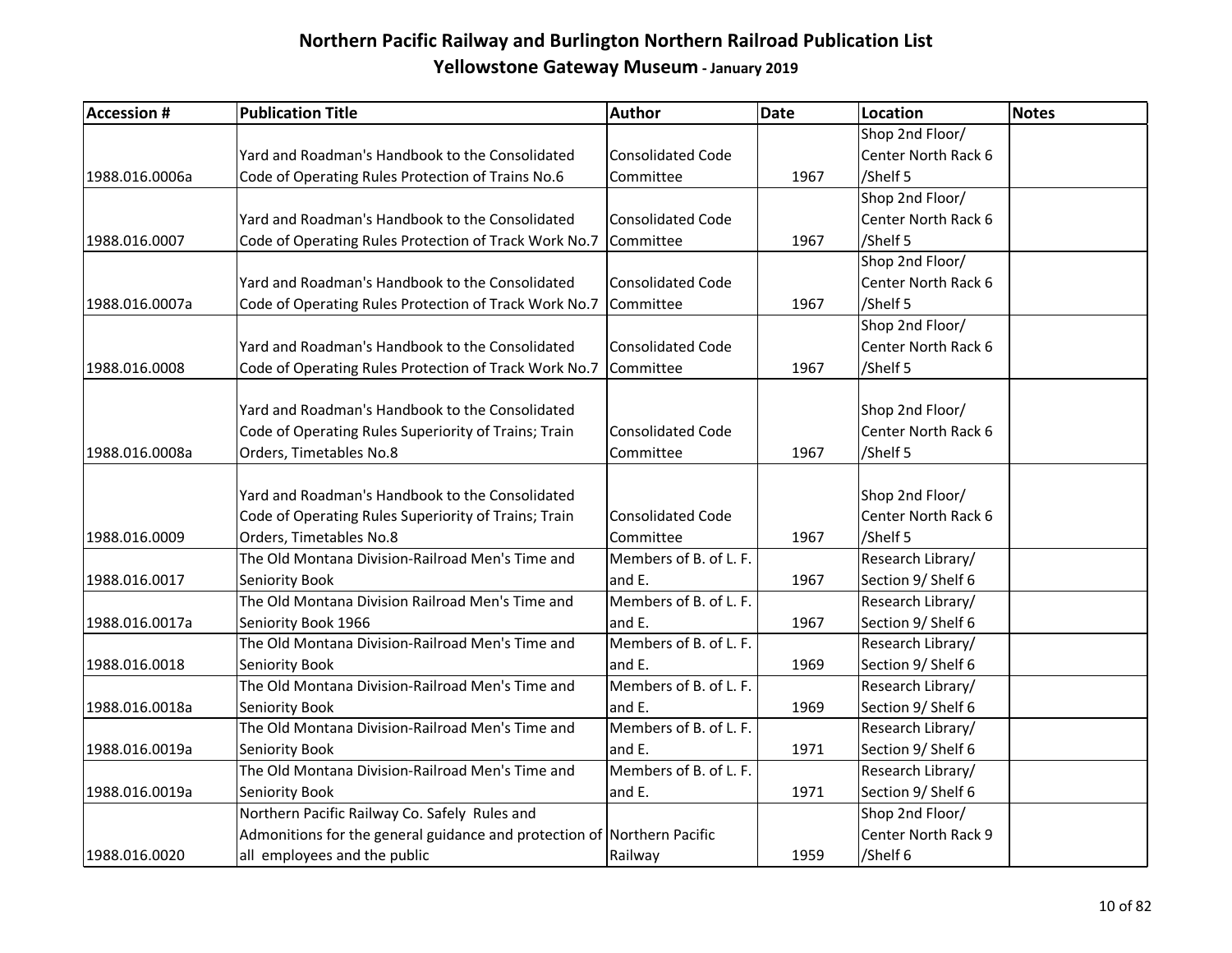| <b>Accession #</b> | <b>Publication Title</b>                                                  | <b>Author</b>              | <b>Date</b> | <b>Location</b>      | <b>Notes</b> |
|--------------------|---------------------------------------------------------------------------|----------------------------|-------------|----------------------|--------------|
|                    | Northern Pacific Railway Co. Special Rules and                            |                            |             | Shop 2nd Floor/      |              |
|                    | Instructions for Employees in Passenger Train Service                     | Northern Pacific           |             | Center North Rack 6  |              |
| 1988.016.0021      | Safety First Courtesy Always                                              | Railway                    | 1965        | /Shelf 5             |              |
|                    |                                                                           |                            |             | Shop 2nd Floor/      |              |
|                    |                                                                           | <b>Burlington Northern</b> |             | Center North Rack 6  |              |
| 1988.016.0022      | Burlington Northern Safety Rules Be Safe Now                              | Form 15001                 | 1970        | /Shelf 5             |              |
|                    |                                                                           |                            |             | Shop 2nd Floor/      |              |
|                    |                                                                           | <b>Burlington Northern</b> |             | Center North Rack 6  |              |
| 1988.016.0022a     | Burlington Northern Safety Rules Be Safe Now                              | Form 15001                 | 1970        | /Shelf 5             |              |
|                    |                                                                           |                            |             | Shop 2nd Floor/      |              |
|                    |                                                                           | <b>Burlington Northern</b> |             | Center North Rack 6  |              |
| 1988.016.0023      | <b>Burlington Northern Safety Rules</b>                                   | Form 15001                 | 1973        | /Shelf 5             |              |
|                    |                                                                           |                            |             | Shop 2nd Floor/      |              |
|                    |                                                                           | <b>Burlington Northern</b> |             | Center North Rack 6  |              |
| 1988.016.0023a     | <b>Burlington Northern Safety Rules</b>                                   | Form 15001                 | 1973        | /Shelf 5             |              |
|                    |                                                                           | Northern Pacific           |             | Reseach Library/     |              |
| 1988.016.0024      | Northern Pacific Railway Co. Safety Rules                                 | Railway                    | 1967        | BoxRR 1              |              |
|                    |                                                                           | Transportative             |             | Shop 2nd Floor/      |              |
|                    | <b>Operating Manual General Electric Diesel-Electric</b>                  | <b>Systems Division</b>    |             | Center South Rack 1/ |              |
| 1988.016.0025      | Locomotive                                                                | <b>General Electric</b>    |             | Shelf <sub>2</sub>   |              |
|                    |                                                                           |                            |             | Shop 2nd Floor/      |              |
|                    | Trouble Shooting Guide Model U25-U50 Diesel- Electric                     |                            |             | Center South Rack 1/ |              |
| 1988.016.0026      | Locomotives                                                               | <b>General Electric</b>    |             | Shelf 7              |              |
|                    |                                                                           |                            |             | Shop 2nd Floor/      |              |
|                    | Educational Manual - General Electric Model U25B Disil-                   |                            |             | Center South Rack 1/ |              |
| 1988.016.0027      | <b>Electric Locomotive</b>                                                | <b>General Electric</b>    | 1963        | Shelf <sub>2</sub>   |              |
|                    |                                                                           |                            |             | Shop 2nd Floor /     |              |
|                    | Northern Pacific Railway Co. Air Brake Rules and Special Northern Pacific |                            |             | Center North Rack 6  |              |
| 1988.016.0028      | Instructions                                                              | Railway                    | 1963        | /Shelf 5             |              |
|                    |                                                                           |                            |             | Shop 2nd Floor/      |              |
|                    | Questions and Answers on the Consolidated Code of                         | Northern Pacific           |             | Center North Rack 1  |              |
| 1988.016.0030      | <b>Operating Rules and General Instructions</b>                           | Railway                    | 1959        | /Shelf 6             |              |
|                    |                                                                           |                            |             | Shop 2nd Floor/      |              |
|                    |                                                                           | Northern Pacific           |             | Center North Rack 1  |              |
| 1988.016.0031      | The Consolidated Code of Operating Rules                                  | Railway                    | 1959        | /Shelf 6             |              |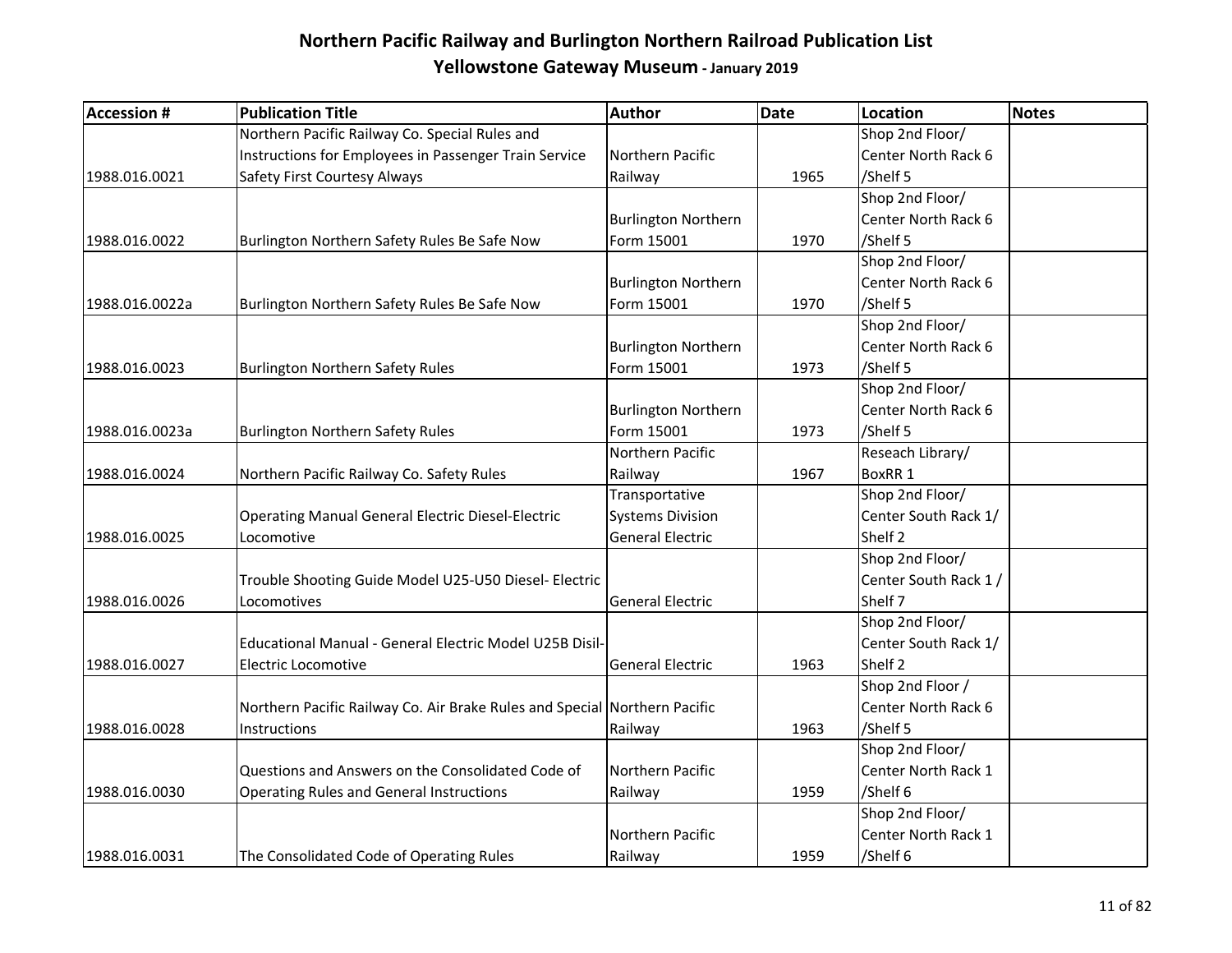| <b>Accession #</b> | <b>Publication Title</b>                                | <b>Author</b>              | <b>Date</b> | <b>Location</b>       | Notes |
|--------------------|---------------------------------------------------------|----------------------------|-------------|-----------------------|-------|
|                    |                                                         |                            |             | Shop 2nd Floor/       |       |
|                    |                                                         |                            |             | Center North Rack 6   |       |
| 1988.016.0032      | The Consolidated Code of Operating Rules                | <b>Burlington Northern</b> | 1967        | /Shelf 5              |       |
|                    | Merger Protective Agreement and Implementing            |                            |             | Shop 2nd Floor/       |       |
|                    | Agreement No.1 for Employees of Burlington Northern     | Brotherhood of             |             | Center North Rack 6   |       |
| 1988.016.0033      | Inc.                                                    | Locomotive Engineers       | 1970        | /Shelf 5              |       |
|                    |                                                         |                            |             | Shop 2nd Floor/       |       |
|                    |                                                         |                            |             | Center North Rack 1   |       |
| 1988.016.0034      | SD40-2 Operator's Manual                                | Electro-Motive             | 1980        | /Shelf 1              |       |
|                    |                                                         |                            |             | Shop 2nd Floor/       |       |
|                    |                                                         | <b>General Motors</b>      |             | Center North Rack 1   |       |
| 1988.016.0035      | SD45 Operator's Manual                                  | Locomotive                 | 1966        | /Shelf 7              |       |
|                    |                                                         |                            |             | Shop 2nd Floor/       |       |
|                    | Northern Pacific Railway Co. Instructions Radio Remote  |                            |             | Center North Rack 6   |       |
| 1988.016.0037      | <b>Control Operation</b>                                | W. R. Shannon              | 1970        | /Shelf 6              |       |
|                    |                                                         |                            |             | Shop 2nd Floor/       |       |
|                    | <b>Burlington Northern Draining of Locomotives</b>      |                            |             | Center North Rack 6   |       |
| 1988.016.0038      | <b>Mechanical Department</b>                            | <b>Burlington Northern</b> | 1971        | /Shelf 5              |       |
|                    | Agreement for Protection of Employees Represented       |                            |             |                       |       |
|                    | by the Brotherhood of Locomotive Engineers in Event     |                            |             |                       |       |
|                    | of Approval of Merger and Related Applications Filed by |                            |             | Shop 2nd Floor/       |       |
|                    | Great Northern Pacific & Burlington Lines, Inc. and     |                            |             | Center North Rack 6   |       |
| 1988.016.0040      | Other Carriers Nos. 21478, 21479 and 21480              |                            | 1965        | /Shelf 5: Box RR 1    |       |
|                    |                                                         |                            |             | Shop 2nd Floor/       |       |
|                    | Constitution and By-Laws Locomotive Engineers           | W.R. Shannon, Chief        |             | Center North Rack 6   |       |
| 1988.016.0041      | Mutual Life and Accident Insurance Association          | <b>Mechanical Officer</b>  | 1970        | /Shelf 5              |       |
|                    |                                                         |                            |             | Shop 2nd Floor/       |       |
|                    |                                                         |                            |             | Center South Rack 1 / |       |
| 1988.016.0042      | Railworkers Ledger                                      |                            |             | Shelf 2               |       |
|                    |                                                         |                            |             | Shop 2nd Floor/       |       |
|                    | Operating Manual Model U25 Diesel-Electric              |                            |             | Center South Rack 1 / |       |
| 1988.016.0043      | Locomotive                                              | <b>General Electric</b>    |             | Shelf <sub>2</sub>    |       |
|                    | Northern Pacific Railway Co. Rules and Regulations.     |                            |             | Research Library /    |       |
| 1988.056.0005      | <b>Operating Department.</b>                            | <b>NPRY</b>                | 1899        | Section 10 / Shelf 6  |       |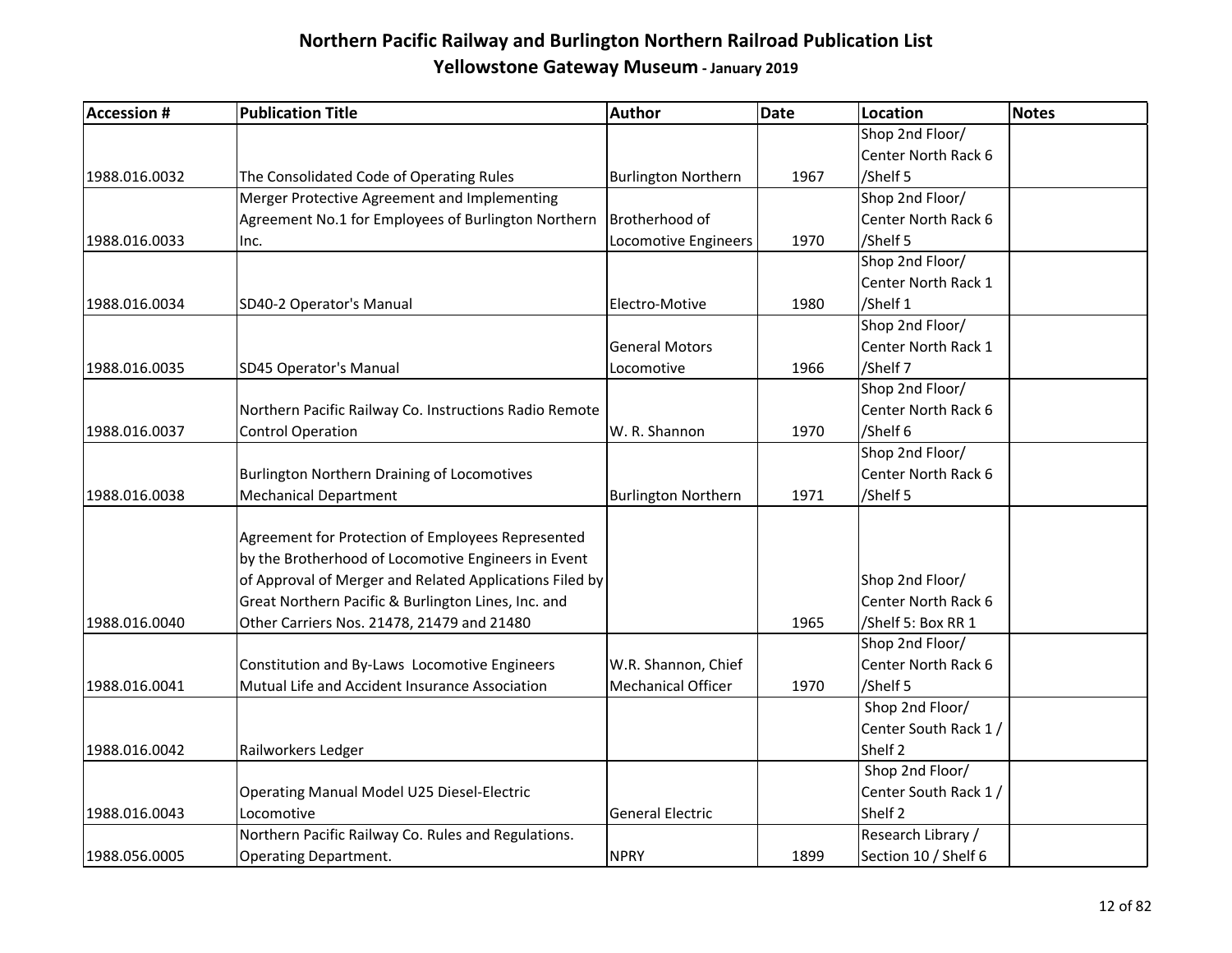| <b>Accession #</b> | <b>Publication Title</b>                         | Author                     | <b>Date</b> | <b>Location</b>    | Notes |
|--------------------|--------------------------------------------------|----------------------------|-------------|--------------------|-------|
|                    | The Old Montana Division-Railroad Men's Time and | Members of B. of L. F.     |             | Research Library/  |       |
| 1988.068.0001      | Seniority Book                                   | and E.                     | 1968        | Section 9/ Shelf 6 |       |
|                    | The Old Montana Division Railroad Men's Time and | Members of B. of L. F.     |             | Research Library/  |       |
| 1988.068.0001a     | Seniority Book 1954                              | and E.                     | 1968        | Section 9/ Shelf 6 |       |
|                    | The Old Montana Division-Railroad Men's Time and | Members of B. of L. F.     |             | Research Library/  |       |
| 1988.068.0002      | Seniority Book                                   | and E.                     | 1968        | Section 9/ Shelf 4 |       |
|                    | The Old Montana Division-Railroad Men's Time and | Members of B. of L. F.     |             | Research Library/  |       |
| 1988.068.0003      | Seniority Book                                   | and E.                     | 1968        | Section 9/ Shelf 4 |       |
|                    | The Old Montana Division-Railroad Men's Time and | Members of B. of L. F.     |             | Research Library/  |       |
| 1988.068.0004      | Seniority Book                                   | and E.                     | 1968        | North MP2          |       |
|                    | The Old Montana Division-Railroad Men's Time and | Members of B. of L. F.     |             | Research Library/  |       |
| 1988.068.0005      | Seniority Book                                   | and E.                     | 1968        | Section 9/ Shelf 4 |       |
|                    | The Old Montana Division-Railroad Men's Time and | Members of B. of L. F.     |             | Research Library/  |       |
| 1988.068.0006      | Seniority Book                                   | and E.                     | 1973        | Section 9/ Shelf 6 |       |
|                    | The Old Montana Division-Railroad Men's Time and | Members of B. of L. F.     |             | Research Library/  |       |
| 1988.068.0007      | <b>Seniority Book</b>                            | and E.                     | 1967        | Section 9/ Shelf 4 |       |
|                    |                                                  |                            |             | Research Library/  |       |
|                    |                                                  | <b>Burlington Northern</b> |             | Center Section 9/  |       |
| 1988.068.0012      | Rock Mountain Division Special Instructions #1   | INC.                       | 1970        | Shelf 4            |       |
|                    |                                                  |                            |             | Research Library/  |       |
|                    |                                                  | <b>Burlington Northern</b> |             | Center Section 9/  |       |
| 1988.068.0013      | Rock Mountain Division Special Instructions #1   | INC.                       | 1970        | Shelf 4            |       |
|                    |                                                  |                            |             | Research Library/  |       |
|                    |                                                  | <b>Burlington Northern</b> |             | Center Section 9/  |       |
| 1988.068.0014      | Yellowstone Division Special Instructions #1     | INC.                       | 1970        | Shelf 4            |       |
|                    |                                                  |                            |             | Research Library / |       |
|                    |                                                  | <b>Burlington Northern</b> |             | Center Section 9 / |       |
| 1988.068.0015      | Billings Region Special Instructions #2          | INC.                       | 1970        | Shelf 4            |       |
|                    |                                                  |                            |             | Research Library / |       |
|                    |                                                  | <b>Burlington Northern</b> |             | Center Section 9 / |       |
| 1988.068.0016      | Billings Special Instructions #6                 | INC.                       | 1974        | Shelf 4            |       |
|                    |                                                  |                            |             | Research Library / |       |
|                    |                                                  | <b>Burlington Northern</b> |             | Center Section 9 / |       |
| 1988.068.0017      | Billings Special Instructions #6                 | INC.                       | 1974        | Shelf 4            |       |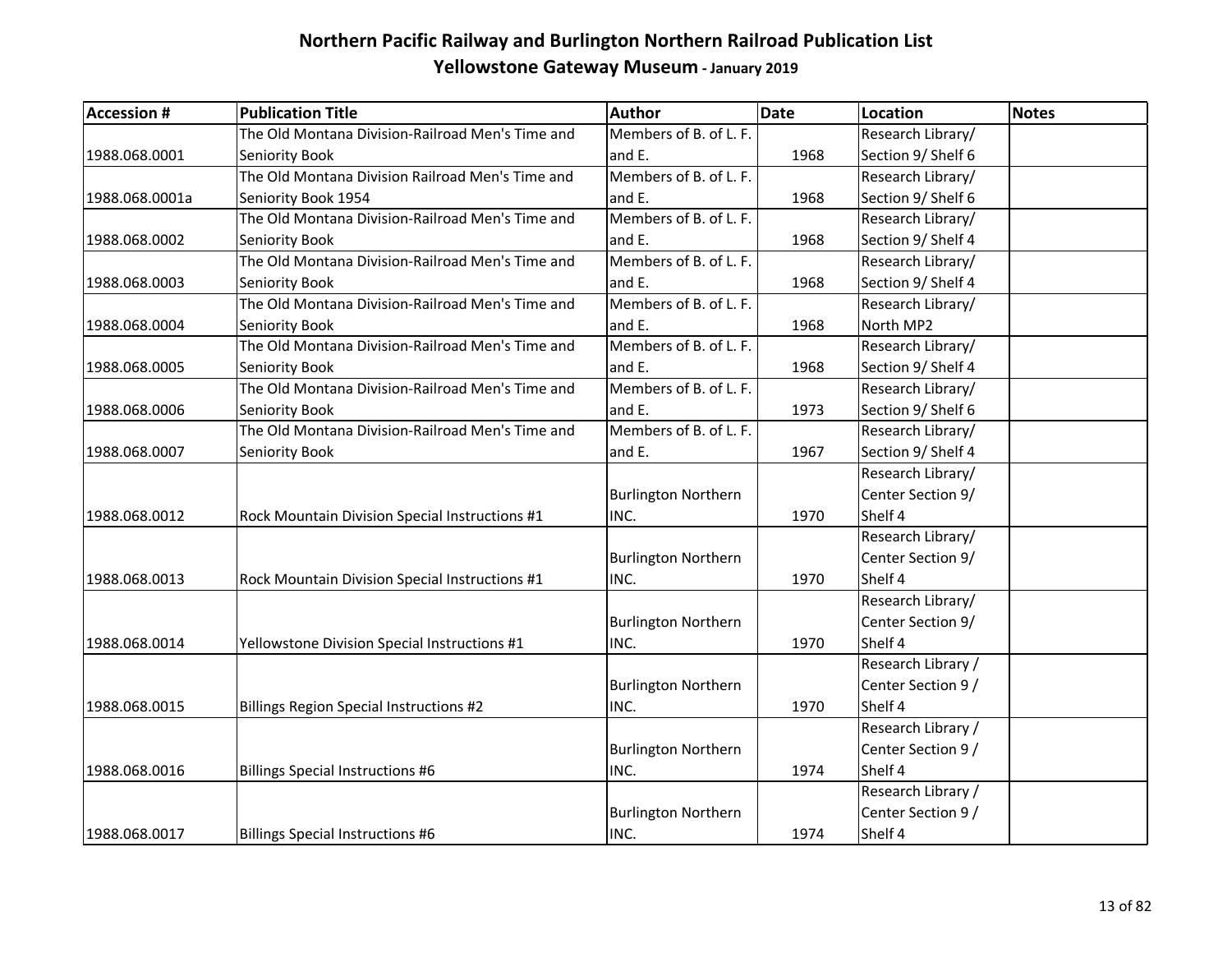| <b>Accession #</b> | <b>Publication Title</b>                                                   | Author                     | Date | <b>Location</b>    | <b>Notes</b> |
|--------------------|----------------------------------------------------------------------------|----------------------------|------|--------------------|--------------|
|                    |                                                                            |                            |      | Research Library / |              |
|                    |                                                                            | <b>Burlington Northern</b> |      | Center Section 9 / |              |
| 1988.068.0018      | <b>Billings Special Instructions #7</b>                                    | INC.                       | 1975 | Shelf 4            |              |
|                    |                                                                            |                            |      | Research Library / |              |
|                    |                                                                            | <b>Burlington Northern</b> |      | Center Section 9 / |              |
| 1988.068.0019      | <b>Billings Special Instructions #8</b>                                    | INC.                       | 1977 | Shelf 4            |              |
|                    |                                                                            |                            |      | Research Library / |              |
|                    |                                                                            | <b>Burlington Northern</b> |      | Center Section 9 / |              |
| 1988.068.0020      | <b>Billings Special Instructions #9</b>                                    | INC.                       | 1978 | Shelf 4            |              |
|                    |                                                                            |                            |      | Research Library / |              |
|                    |                                                                            | <b>Burlington Northern</b> |      | Center Section 9 / |              |
| 1988.068.0021      | <b>Billings Special Instructions #10</b>                                   | INC.                       | 1980 | Shelf 4            |              |
|                    |                                                                            |                            |      | Research Library / |              |
|                    |                                                                            | <b>Burlington Northern</b> |      | Center Section 9 / |              |
| 1988.068.0022      | Billing Region TimeTable #4                                                | INC.                       | 1986 | Shelf 4            |              |
|                    |                                                                            |                            |      | Research Library / |              |
|                    |                                                                            | <b>Burlington Northern</b> |      | Center Section 9 / |              |
| 1988.068.0023      | Seattle Region TimeTable #8                                                | INC.                       | 1986 | Shelf 4            |              |
|                    |                                                                            |                            |      | Research Library / |              |
|                    |                                                                            | <b>Burlington Northern</b> |      | Center Section 9 / |              |
| 1988.068.0024      | Seattle Region TimeTable #6                                                | INC.                       | 1985 | Shelf 4            |              |
|                    |                                                                            |                            |      | Research Library / |              |
|                    | Chicago Region. Chicago, Galesburg and Nebraska                            | <b>Burlington Northern</b> |      | Center Section 9 / |              |
| 1988.068.0025      | Division, TimeTable and Special Instructions #4                            | INC.                       | 1985 | Shelf 4            |              |
|                    | Billing Region. Montana, Yellowstone and Rocky                             |                            |      | Research Library / |              |
|                    | Mountain Divisions, TimeTable and Special Instructions Burlington Northern |                            |      | Center Section 9 / |              |
| 1988.068.0026      | #3                                                                         | INC.                       | 1985 | Shelf 4            |              |
|                    |                                                                            |                            |      | Research Library / |              |
|                    | Twin Cities Region. Time Table and Special Instructions                    | <b>Burlington Northern</b> |      | Center Section 9 / |              |
| 1988.068.0027      | #3                                                                         | INC.                       | 1985 | Shelf 4            |              |
|                    |                                                                            |                            |      | Research Library / |              |
|                    |                                                                            | <b>Burlington Northern</b> |      | Center Section 9 / |              |
| 1988.068.0028      | Billing Region. TimeTable and Special Instructions #2                      | INC.                       | 1984 | Shelf 4            |              |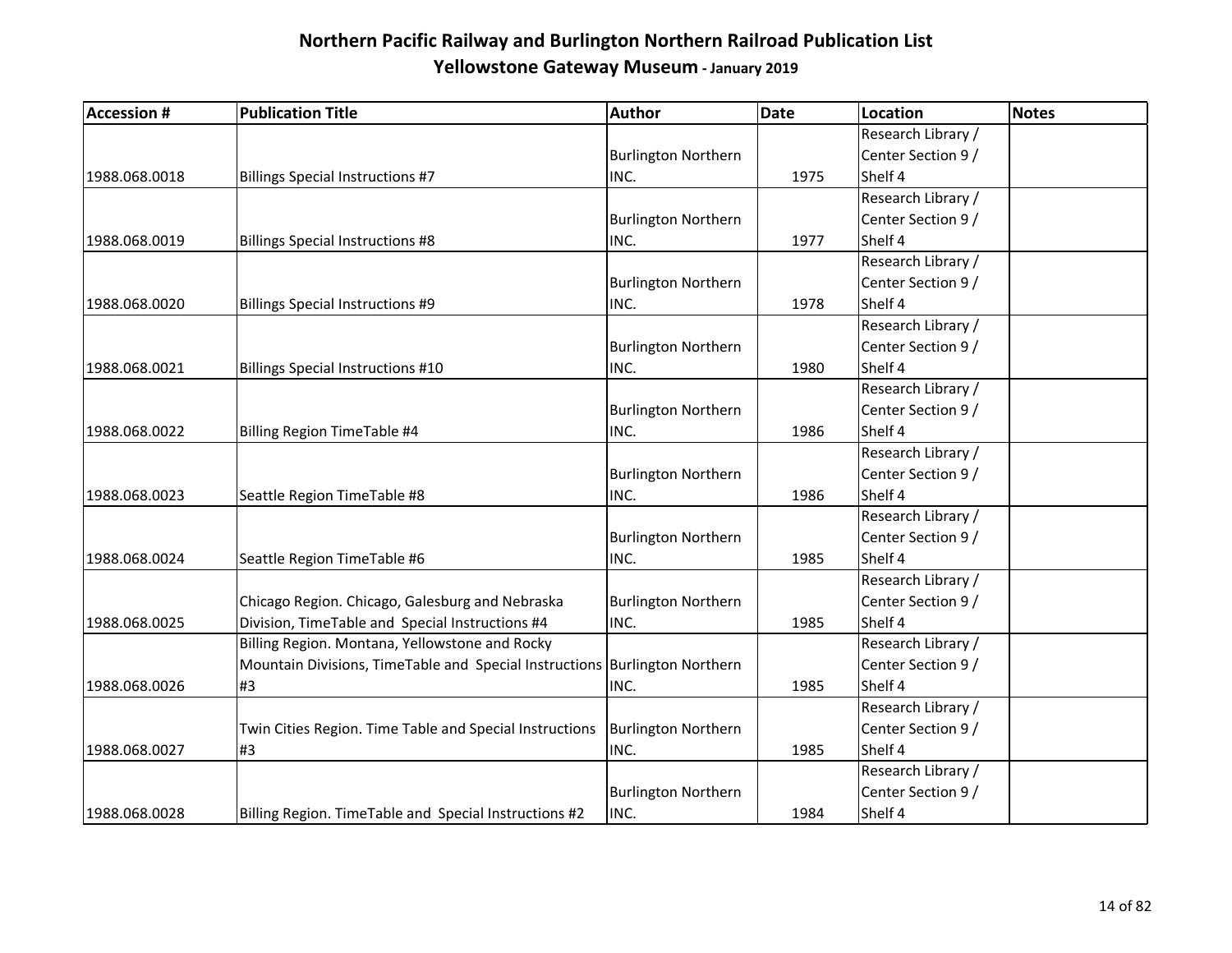| <b>Accession #</b> | <b>Publication Title</b>                | Author                     | Date | Location           | Notes |
|--------------------|-----------------------------------------|----------------------------|------|--------------------|-------|
|                    |                                         |                            |      | Research Library / |       |
|                    |                                         | <b>Burlington Northern</b> |      | Center Section 9 / |       |
| 1988.068.0029      | Seattle-Portland Region. Time Table #27 | Railroad Company           | 1982 | Shelf 4            |       |
|                    |                                         |                            |      | Research Library / |       |
|                    |                                         | <b>Burlington Northern</b> |      | Center Section 9 / |       |
| 1988.068.0030      | Billing Region. TimeTable #31           | Railroad Company           | 1982 | Shelf 4            |       |
|                    |                                         |                            |      | Research Library / |       |
|                    |                                         | <b>Burlington Northern</b> |      | Center Section 9 / |       |
| 1988.068.0031      | Billing Region. TimeTable #29           | INC.                       | 1981 | Shelf 4            |       |
|                    |                                         |                            |      | Research Library / |       |
|                    |                                         | <b>Burlington Northern</b> |      | Center Section 9 / |       |
| 1988.068.0032      | Billing Region. TimeTable #27           | INC.                       | 1980 | Shelf 4            |       |
|                    |                                         |                            |      | Research Library / |       |
|                    |                                         | <b>Burlington Northern</b> |      | Center Section 9 / |       |
| 1988.068.0033      | Billing Region. TimeTable #26           | INC.                       | 1980 | Shelf 4            |       |
|                    |                                         |                            |      | Research Library / |       |
|                    |                                         | <b>Burlington Northern</b> |      | Center Section 9 / |       |
| 1988.068.0034      | Billing Region. TimeTable #25           | INC.                       | 1979 | Shelf 4            |       |
|                    |                                         |                            |      | Research Library / |       |
|                    |                                         | <b>Burlington Northern</b> |      | Center Section 9 / |       |
| 1988.068.0035      | Billing Region. TimeTable #23           | INC.                       | 1978 | Shelf 4            |       |
|                    |                                         |                            |      | Research Library / |       |
|                    |                                         | <b>Burlington Northern</b> |      | Center Section 9 / |       |
| 1988.068.0036      | Billing Region. TimeTable #24           | INC.                       | 1978 | Shelf 4            |       |
|                    |                                         |                            |      | Research Library / |       |
|                    |                                         | <b>Burlington Northern</b> |      | Center Section 9 / |       |
| 1988.068.0037      | Billing Region. TimeTable #19           | INC.                       | 1977 | Shelf 4            |       |
|                    |                                         |                            |      | Research Library / |       |
|                    |                                         | <b>Burlington Northern</b> |      | Center Section 9 / |       |
| 1988.068.0038      | Billing Region. TimeTable #20           | INC.                       | 1977 | Shelf 4            |       |
|                    |                                         |                            |      | Research Library / |       |
|                    |                                         | <b>Burlington Northern</b> |      | Center Section 9 / |       |
| 1988.068.0039      | Billing Region. TimeTable #21           | INC.                       | 1977 | Shelf 4            |       |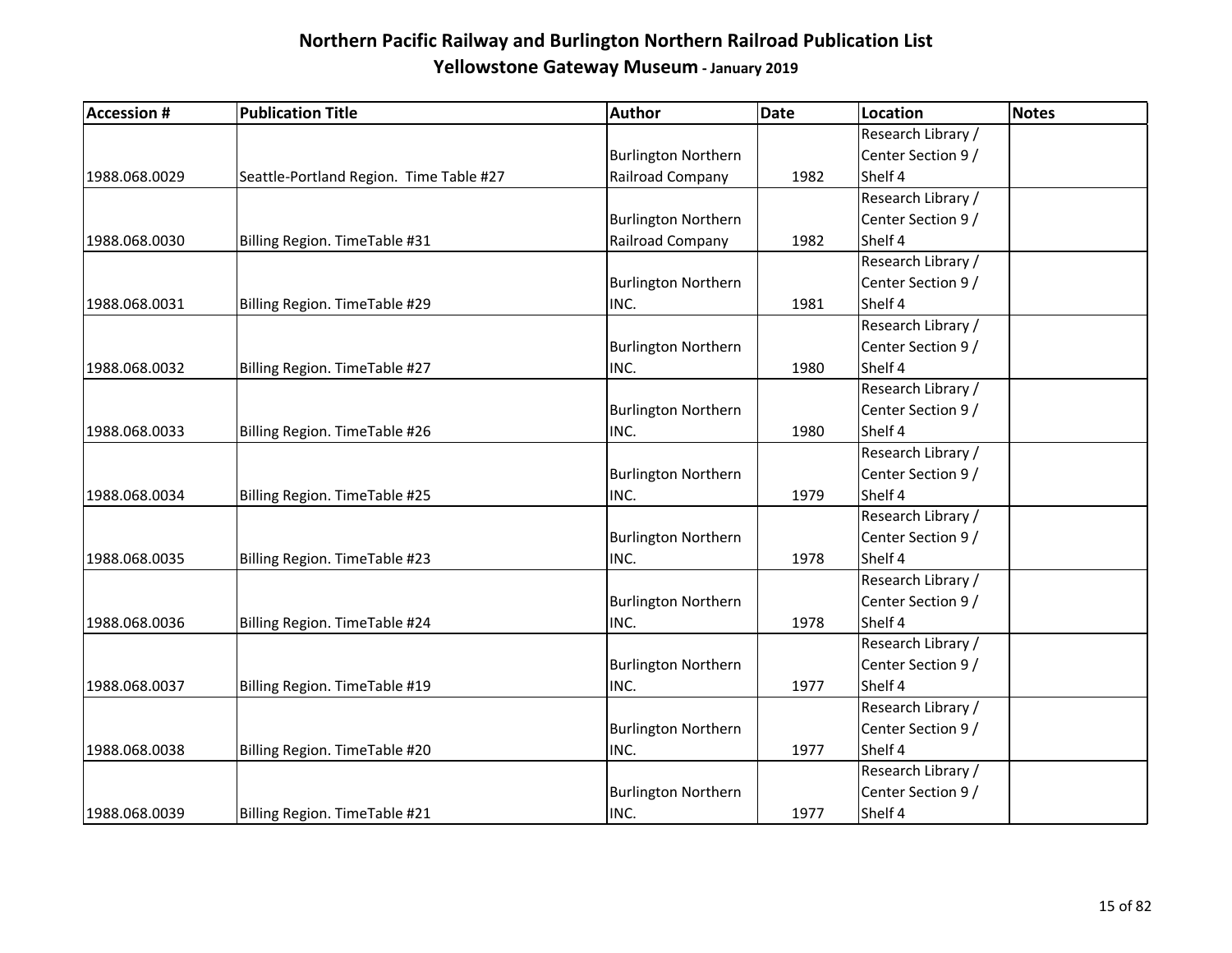| <b>Accession #</b> | <b>Publication Title</b>        | Author                     | <b>Date</b> | Location           | <b>Notes</b> |
|--------------------|---------------------------------|----------------------------|-------------|--------------------|--------------|
|                    |                                 |                            |             | Research Library / |              |
|                    |                                 | <b>Burlington Northern</b> |             | Center Section 9 / |              |
| 1988.068.0040      | Billing Region. TimeTable #22   | INC.                       | 1977        | Shelf 4            |              |
|                    |                                 |                            |             | Research Library / |              |
|                    |                                 | <b>Burlington Northern</b> |             | Center Section 9 / |              |
| 1988.068.0041      | Billings Region. Time Table #17 | INC.                       | 1976        | Shelf 4            |              |
|                    |                                 |                            |             | Research Library / |              |
|                    |                                 | <b>Burlington Northern</b> |             | Center Section 9 / |              |
| 1988.068.0042      | Billings Region. Time Table #18 | INC.                       | 1976        | Shelf 4            |              |
|                    |                                 |                            |             | Research Library / |              |
|                    |                                 | <b>Burlington Northern</b> |             | Center Section 9 / |              |
| 1988.068.0043      | Billings Region. Time Table #12 | INC.                       | 1975        | Shelf 4            |              |
|                    |                                 |                            |             | Research Library / |              |
|                    |                                 | <b>Burlington Northern</b> |             | Center Section 9 / |              |
| 1988.068.0044      | Billings Region. Time Table #13 | INC.                       | 1975        | Shelf 4            |              |
|                    |                                 |                            |             | Research Library / |              |
|                    |                                 | <b>Burlington Northern</b> |             | Center Section 9 / |              |
| 1988.068.0045      | Billings Region. Time Table #15 | INC.                       | 1975        | Shelf 4            |              |
|                    |                                 |                            |             | Research Library / |              |
|                    |                                 | <b>Burlington Northern</b> |             | Center Section 9 / |              |
| 1988.068.0046      | Billings Region. Time Table #15 | INC.                       | 1975        | Shelf 4            |              |
|                    |                                 |                            |             | Research Library / |              |
|                    |                                 | <b>Burlington Northern</b> |             | Center Section 9 / |              |
| 1988.068.0047      | Billings Region. Time Table #11 | INC.                       | 1974        | Shelf 4            |              |
|                    |                                 |                            |             | Research Library / |              |
|                    |                                 | <b>Burlington Northern</b> |             | Center Section 9 / |              |
| 1988.068.0048      | Billings Region. Time Table #11 | INC.                       | 1974        | Shelf 4            |              |
|                    |                                 |                            |             | Research Library / |              |
|                    |                                 | <b>Burlington Northern</b> |             | Center Section 9 / |              |
| 1988.068.0049      | Billings Region. Time Table #11 | INC.                       | 1974        | Shelf 4            |              |
|                    |                                 |                            |             | Research Library / |              |
|                    |                                 | <b>Burlington Northern</b> |             | Center Section 9 / |              |
| 1988.068.0050      | Billings Region. Time Table #5  | INC.                       | 1971        | Shelf 4            |              |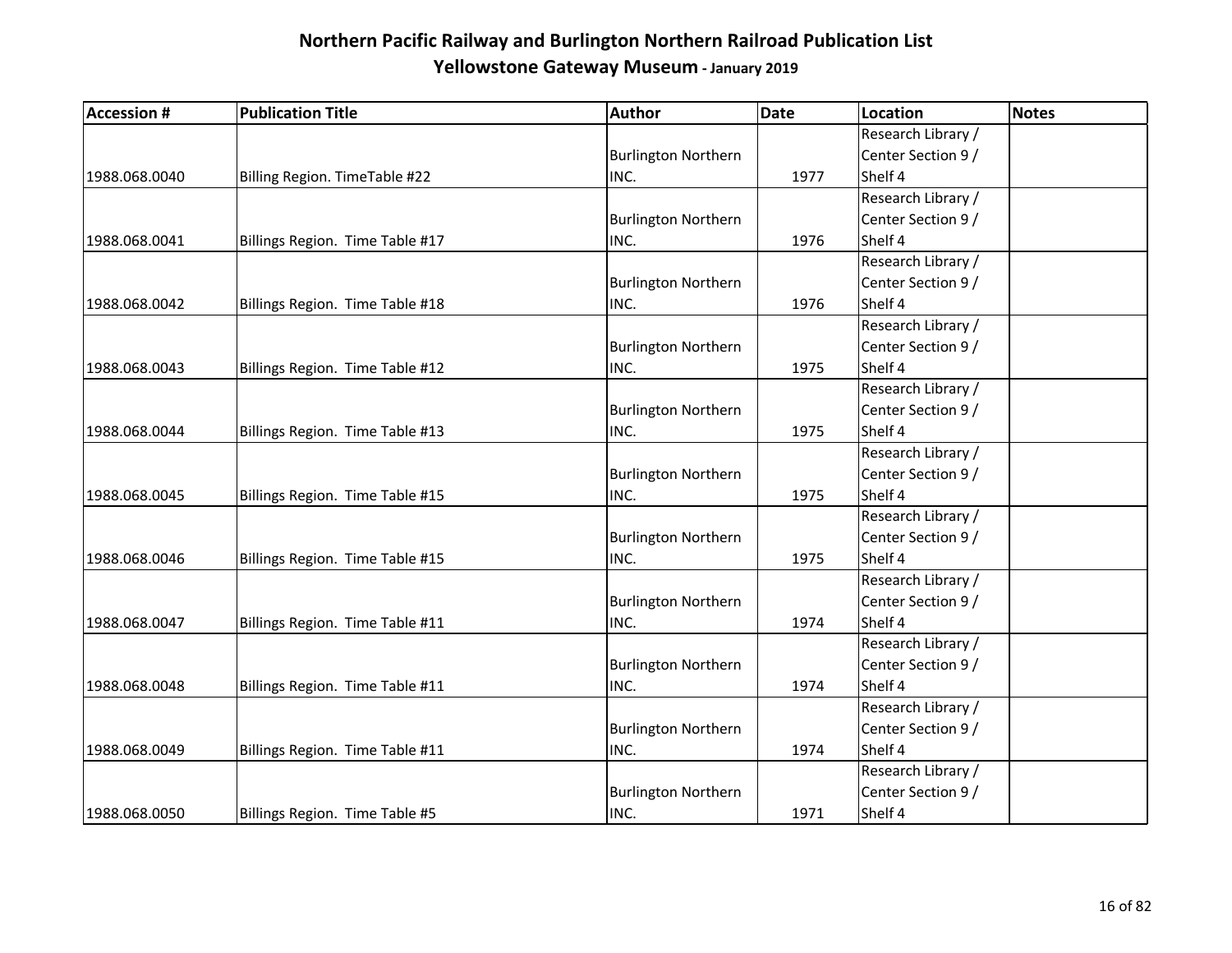| <b>Accession #</b> | <b>Publication Title</b>                              | <b>Author</b>              | <b>Date</b> | <b>Location</b>                     | <b>Notes</b> |
|--------------------|-------------------------------------------------------|----------------------------|-------------|-------------------------------------|--------------|
|                    |                                                       |                            |             | Research Library /                  |              |
|                    |                                                       | <b>Burlington Northern</b> |             | Center Section 9 /                  |              |
| 1988.068.0051      | Yellowstone Region. Time Table                        | INC.                       | 1970        | Shelf 4                             |              |
|                    |                                                       |                            |             | Research Library /                  |              |
|                    |                                                       | <b>Burlington Northern</b> |             | Center Section 9 /                  |              |
| 1988.068.0052      | Rocky Mountain Region. Time Table                     | INC.                       | 1970        | Shelf 4                             |              |
|                    |                                                       |                            |             | Research Library /                  |              |
|                    |                                                       | <b>Burlington Northern</b> |             | Center Section 9 /                  |              |
| 1988.068.0053      | Billings Region. Time Table                           | INC.                       | 1970        | Shelf 4                             |              |
|                    |                                                       |                            |             | Research Library /                  |              |
|                    |                                                       | <b>Burlington Northern</b> |             | Center Section 9                    |              |
| 1988.068.0054      | Rocky Mountain Region. Time Table                     | INC.                       | 1968        | /Shelf 4                            |              |
|                    |                                                       |                            |             | Research Library /                  |              |
|                    |                                                       | <b>Burlington Northern</b> |             | Center Section 9 /                  |              |
| 1988.068.0055      | Rocky Mountain Region Time Table                      | INC.                       | 1970        | Shelf 4                             |              |
|                    |                                                       |                            |             | Shop 2nd Floor /                    |              |
|                    | Rules and Instructions Governing on Board Service     | <b>Burlington Northern</b> |             | Center South Rack 1/                |              |
| 1988.068.0059      | <b>Employees Amtrak</b>                               | INC.                       | 1988        | Shelf 1                             |              |
|                    |                                                       |                            |             | Shop 2nd Floor /                    |              |
|                    |                                                       | <b>Great Northern</b>      |             | Center North Rack 1/                |              |
| 1988.068.0061      | Schedule for Conductor                                | Railway                    | 1943-44     | Shelf 6                             |              |
|                    |                                                       |                            |             | Shop 2nd Floor /                    |              |
|                    |                                                       |                            |             | Center South Rack 1 /               |              |
| 1988.068.0062      | Railroad Facts 1983 Edition                           |                            | 1983        | Shelf 1                             |              |
|                    |                                                       |                            |             | Shop 2nd Floor /                    |              |
|                    | Manual of Instructions for Conductors and Trainmen in | National Railroad          |             | Center South Rack 1 / Textbook/Blue |              |
| 1988.068.0063      | <b>Amtrak Service</b>                                 | Passenger                  | 1976        | Shelf 1                             | Binder       |
|                    |                                                       |                            |             | Research Library /                  |              |
|                    |                                                       |                            |             | Center Section 10/                  |              |
| 1988.068.0064      | Montana Rail Link Timetable #1                        |                            | 1987        | Shelf 5                             |              |
|                    |                                                       |                            |             | Research Library /                  |              |
|                    | Amtrak Burlington Northern Information Guide for BN   | <b>Burlington Nothern</b>  |             | Center Section 10 /                 |              |
| 1988.068.0066      | <b>Operating Employees 1</b>                          | Railroad Co.               | 1976        | Shelf 5                             |              |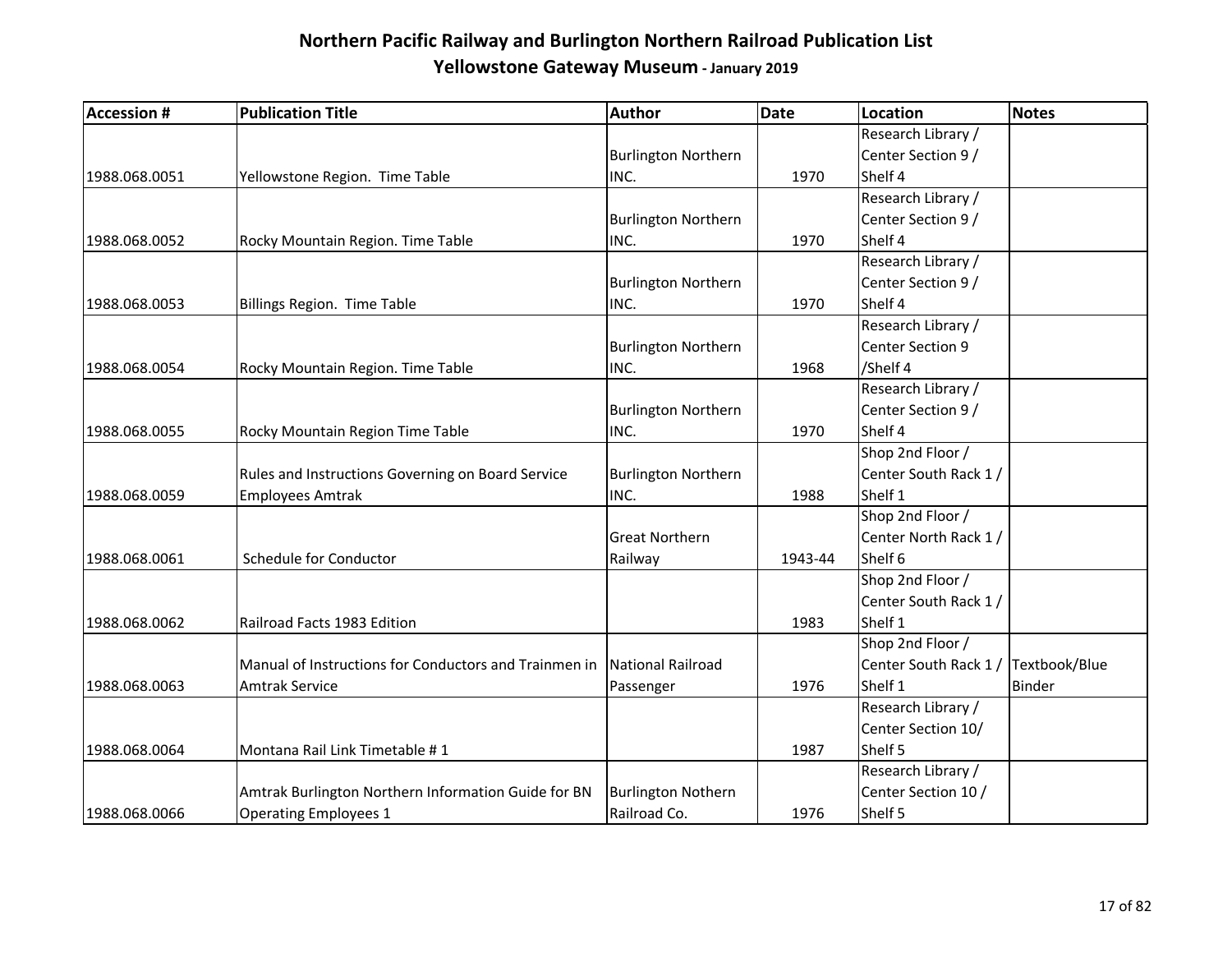| <b>Accession #</b> | <b>Publication Title</b>                             | <b>Author</b>              | <b>Date</b> | Location            | <b>Notes</b> |
|--------------------|------------------------------------------------------|----------------------------|-------------|---------------------|--------------|
|                    |                                                      |                            |             | Research Library /  |              |
|                    | Train Placement-Switching Restrictions for Placarded | <b>Burlington Northern</b> |             | Center Section 10 / |              |
| 1988.068.0071      | Cars                                                 | Railroad Company           | 1982        | Shelf 5             |              |
|                    |                                                      |                            |             | Research Library /  |              |
|                    |                                                      |                            |             | Center Section 10 / |              |
| 1988.068.0072      | Streamline Signal Lanterns (2 Leaflets)              |                            |             | Shelf 5             |              |
|                    |                                                      |                            |             | Research Library /  |              |
|                    | Burlington Nothern Railroad Co. Billings Region.     | <b>Burlington Nothern</b>  |             | Center Section 9 /  |              |
| 1988.068.0090      | TimeTable and Special Instructions #16               | Railroad Co.               | 1976        | Shelf 4             |              |
|                    |                                                      |                            |             | Research Library /  |              |
|                    | Burlington Nothern Railroad Co. Billings Region.     | <b>Burlington Northern</b> |             | Center Section 9 /  |              |
| 1988.068.0091      | TimeTable and Special Instructions #1                | Railroad Company           | 1982        | Shelf 4             |              |
|                    |                                                      |                            |             | Research Library /  |              |
|                    | The Old Montana Division Railroad Men's Time and     | Northern Pacific           |             | Center Section 9    |              |
| 1988.068.0092      | Seniority Book 1963                                  | Railway Company            | 1963        | /Shelf 6            |              |
|                    |                                                      |                            |             | Research Library /  |              |
|                    | The Old Montana Division Railroad Men's Time and     | Northern Pacific           |             | Center Section 9    |              |
| 1988.068.0093      | Seniority Book 1965                                  | Railway Company            | 1965        | /Shelf 6            |              |
|                    |                                                      |                            |             | Research Library /  |              |
|                    | The Old Montana Division Railroad Men's Time and     | Northern Pacific           |             | Center Section 9    |              |
| 1988.068.0094      | Seniority Book 1967                                  | Railway Company            | 1967        | /Shelf 6            |              |
|                    |                                                      |                            |             | Research Library /  |              |
|                    | The Old Montana Division Railroad Men's Time and     | Northern Pacific           |             | Center Section 9    |              |
| 1988.068.0095      | Seniority Book 1968                                  | Railway Company            | 1968        | /Shelf 6            |              |
|                    |                                                      |                            |             | Research Library /  |              |
|                    | The Old Montana Division Railroad Men's Time and     | Northern Pacific           |             | Center Section 9    |              |
| 1988.068.0096      | Seniority Book 1978                                  | Railway Company            | 1978        | /Shelf 6            |              |
|                    |                                                      |                            |             | Research Library /  |              |
|                    |                                                      | Northern Pacific           |             | Center Section 9    |              |
| 1988.068.0097      | Yellowstone Division Special Instructions #3         | Railway Company            | 1966        | /Shelf 4            |              |
|                    |                                                      |                            |             | Research Library /  |              |
|                    |                                                      | Northern Pacific           |             | Center Section 9    |              |
| 1988.068.0098      | Yellowstone Division Special Instructions #3         | Railway Company            | 1968        | /Shelf 4            |              |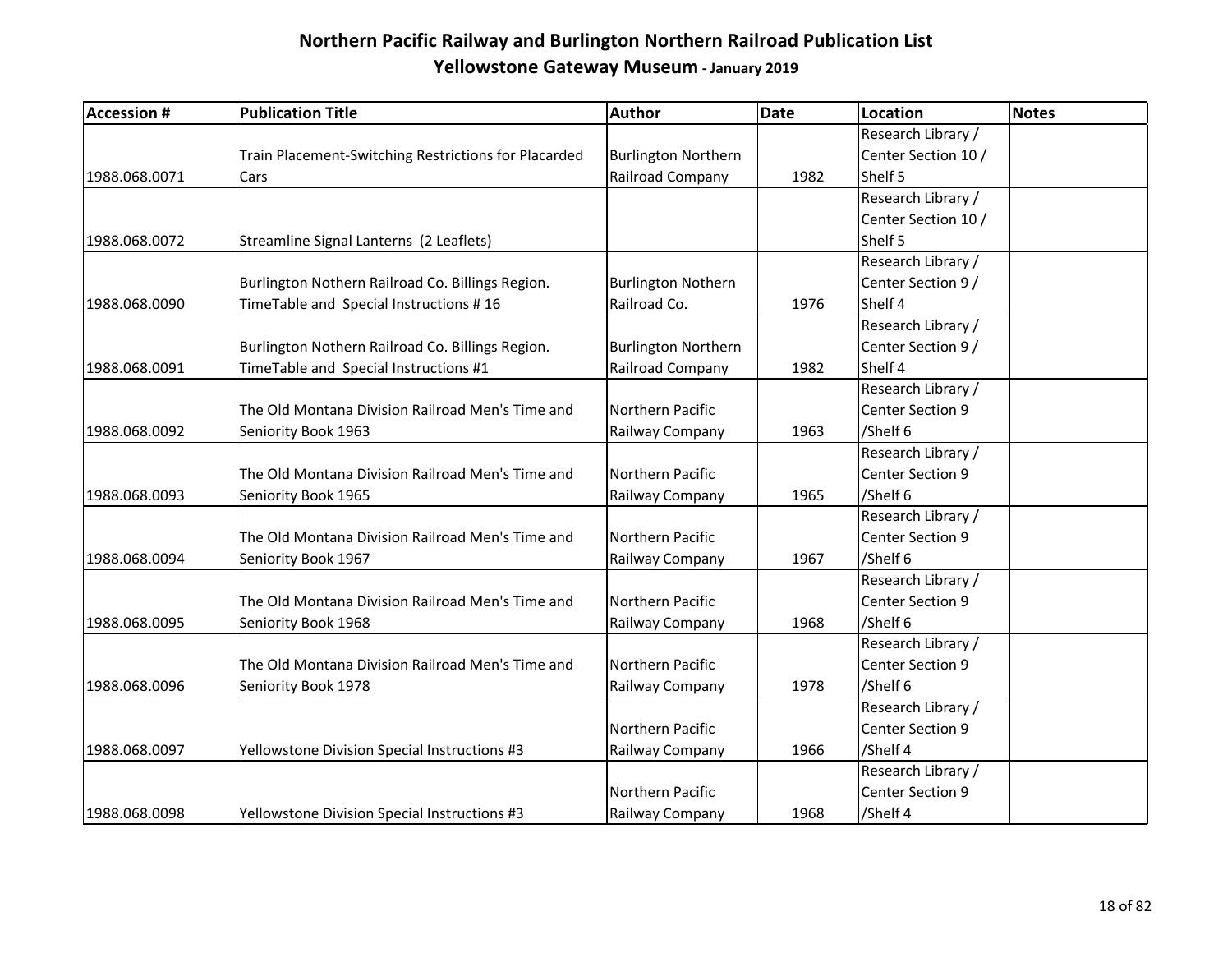| <b>Accession #</b> | <b>Publication Title</b>                                | <b>Author</b>              | <b>Date</b> | <b>Location</b>       | <b>Notes</b> |
|--------------------|---------------------------------------------------------|----------------------------|-------------|-----------------------|--------------|
|                    |                                                         |                            |             | Research Library /    |              |
|                    |                                                         | Northern Pacific           |             | Center Section 9      |              |
| 1988.068.0099      | Yellowstone Division Special Instructions #3            | Railway Company            | 1968        | /Shelf 4              |              |
|                    | Northern Pacific Railway Company Instructions for       |                            |             | Shop 2nd Floor/       |              |
|                    | Operating and Maintaining Air Brake and Air Signal      | Mechanical                 |             | Center South Rack 1 / |              |
| 1989.005.0002      | Apparatus                                               | Superintendent             |             | Shelf <sub>2</sub>    |              |
|                    |                                                         |                            |             | Research Library /    |              |
|                    |                                                         | Northern Pacific           |             | Center Section 9      |              |
| 1989.010.0004      | Northern Pacific Railway Co. Timetables                 | Railway Company            | 1967        | /Shelf 4              |              |
|                    | Milestones of Progress Brotherhood of Maintenance of    | Northern Pacific           |             | Research Library/     |              |
| 1989.010.0007      | Way Employes                                            | Railway Company            | 1958        | Section 9 / Shelf 5/  |              |
|                    |                                                         |                            |             |                       |              |
|                    | Northern Pacific Railway Co. Rules and Instructions for |                            |             |                       |              |
|                    | Foremen and Employes Engaged in Maintenance of way      |                            |             | Research Library /    |              |
| 1989.010.0008      | and Structures and for Operators of Track Cars          | C.H. Burgess               | 1959        | Section 10/ Shelf 5   |              |
|                    |                                                         |                            |             |                       |              |
|                    | Northern Pacific Railway Co. Rules and Instructions for |                            |             |                       |              |
|                    | Foreman and Employes Engaged in Maintenance of          |                            |             |                       |              |
| 1989.010.0009      | Way and for Operators of Track Cars                     |                            | 1959        |                       |              |
|                    |                                                         |                            |             | Shop 2nd Floor /      |              |
|                    |                                                         | <b>Burlington Northern</b> |             | Center South Rack 1 / |              |
| 1989.010.0010      | <b>Operating Rules</b>                                  | Railroad                   | 1994        | Shelf 7               |              |
|                    |                                                         |                            |             | Research Library/     |              |
|                    |                                                         | <b>Burlington Northern</b> |             | Center Section 9/     |              |
| 1989.010.0011      | <b>Burlington Northern News (Booklets)</b>              | Railroad                   | 1970        | Shelf 5               |              |
|                    |                                                         |                            |             | Research Library/     |              |
|                    |                                                         | <b>Burlington Northern</b> |             | Center Section 9/     |              |
| 1989.010.0012      | <b>Burlington Northern News (Booklets)</b>              | Railroad                   | 1973        | Shelf 5               |              |
|                    |                                                         |                            |             | Research Library/     |              |
|                    |                                                         | Northern Pacific           |             | Center Section 9/     |              |
| 1989.010.0013      | GO! With Northern Pacific Railway / January-February    | Railway                    | 1970        | Shelf 5               |              |
|                    |                                                         |                            |             | Shop 2nd Floor/       |              |
|                    |                                                         | Northern Pacific           |             | Center North Rack 1   |              |
| 1989.010.0014      | Transportation Rules Effective April 1st, 1926          | Railway                    | 1927        | /Shelf 6              |              |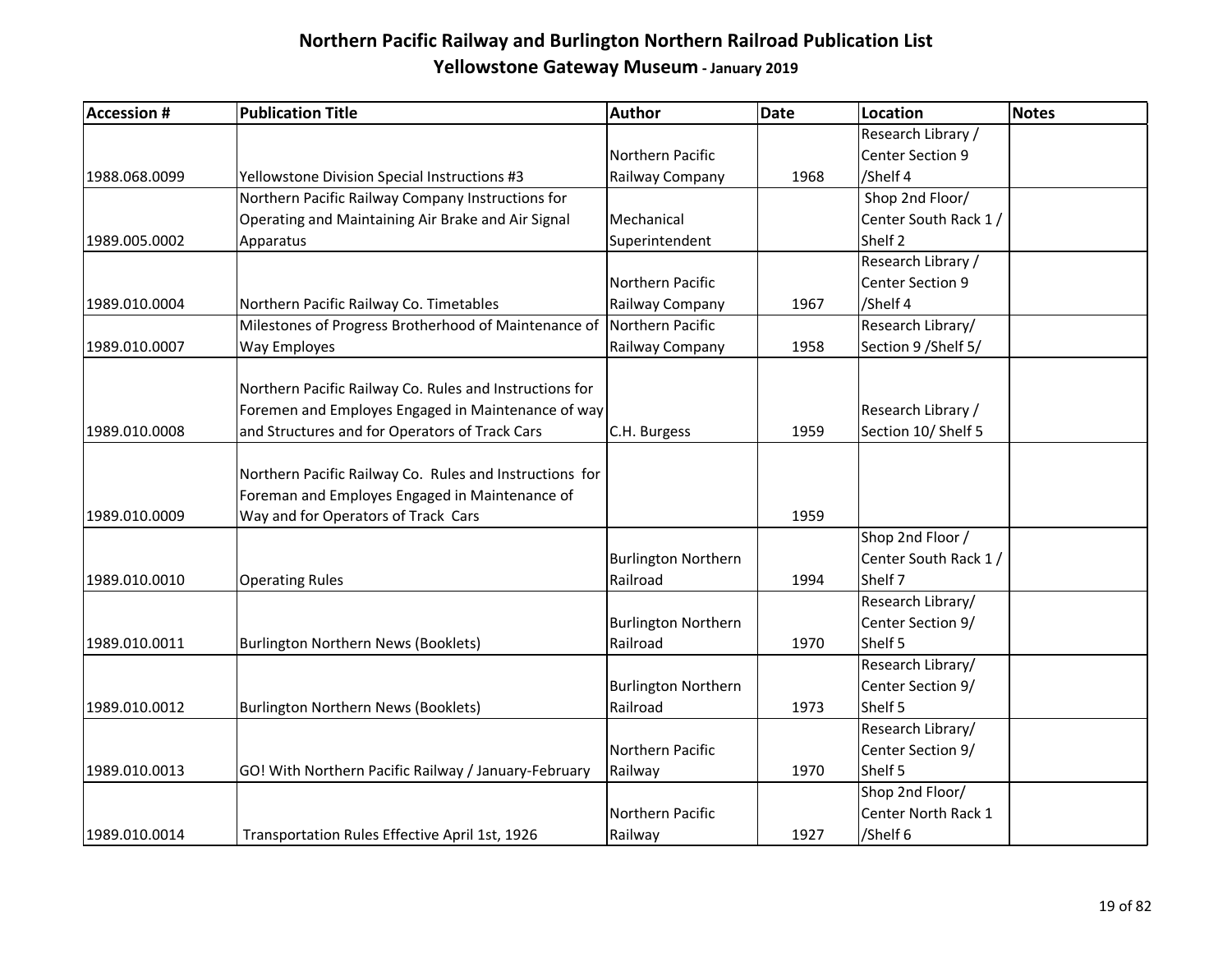| <b>Accession #</b> | <b>Publication Title</b>                                 | Author                 | <b>Date</b> | <b>Location</b>       | <b>Notes</b> |
|--------------------|----------------------------------------------------------|------------------------|-------------|-----------------------|--------------|
|                    |                                                          |                        |             | Shop 2nd Floor/       |              |
|                    |                                                          | Northern Pacific       |             | Center North Rack 1   |              |
| 1989.010.0014a     | Transportation Rules Effective April 1st, 1926           | Railway                | 1927        | /Shelf 6              |              |
|                    |                                                          |                        |             | Shop 2nd Floor        |              |
|                    |                                                          | Northern Pacific       |             | Center North Rack 6   |              |
| 1989.010.0015      | Agreement                                                | Railway                | 1966        | /Shelf 5              |              |
|                    |                                                          |                        |             | Shop 2nd Floor        |              |
|                    |                                                          | Northern Pacific       |             | Center North Rack 7   |              |
| 1989.010.0016      | <b>Locomotive Cars</b>                                   | Railway                | 1946        | /Shelf 7              |              |
|                    |                                                          |                        |             | Research Library /    |              |
|                    |                                                          |                        |             | Center Section 9 /    |              |
| 1989.047.0001      | The Brief History                                        | Union Pacific Railroad | 1959        | Shelf 5               |              |
|                    |                                                          |                        |             | Research Library /    |              |
|                    |                                                          |                        |             | Center Section 9 /    |              |
| 1989.047.0002      | The Railroad                                             | Santa Fe System Lines  | 1943        | Shelf 5               |              |
|                    |                                                          |                        |             | Research Library /    |              |
|                    | The Railroad Story, Science, Research and Railroad       |                        |             | Center Section 9 /    |              |
| 1989.047.0003      | Progress                                                 |                        | 1957        | Shelf 5               |              |
|                    |                                                          |                        |             | Research Library /    |              |
|                    |                                                          | Association of         |             | Center Section 9 /    |              |
| 1989.047.0004      | A Study of Railway Transportation, Volume 1              | American Railroads     | 1944        | Shelf 5               |              |
|                    |                                                          |                        |             | Research Library /    |              |
|                    |                                                          | Association of         |             | Center Section 9 /    |              |
| 1989.047.0005      | A Stories Behind the Pictures                            | American Railroads     | 1944        | Shelf 5               |              |
|                    |                                                          |                        |             | Research Library/     |              |
|                    | From San Francisco to Salt Lake City - The Feather River |                        |             | Center Section 10/    |              |
| 1989.049.0016      | Route                                                    | Smith-Brooks           | 1944        | Shelf 5               |              |
|                    | Northern Pacific Railway Co. Safety Rules and            |                        |             | Shop 2nd Floor /      |              |
|                    | Admonition for the general guidance and protection of    | Northern Pacific       |             | Center North Rack 1 / |              |
| 1990.062.0001      | all employs and the public.                              | Railway                | 1954        | Shelf 6               |              |
|                    |                                                          |                        |             | Shop 2nd Floor /      |              |
|                    | Northern Pacific Railway Co. Safety Rules and            | Northern Pacific       |             | Center North Rack 1 / |              |
| 1990.062.0002      | Admonitions                                              | Railway                | 1927        | Shelf 6               |              |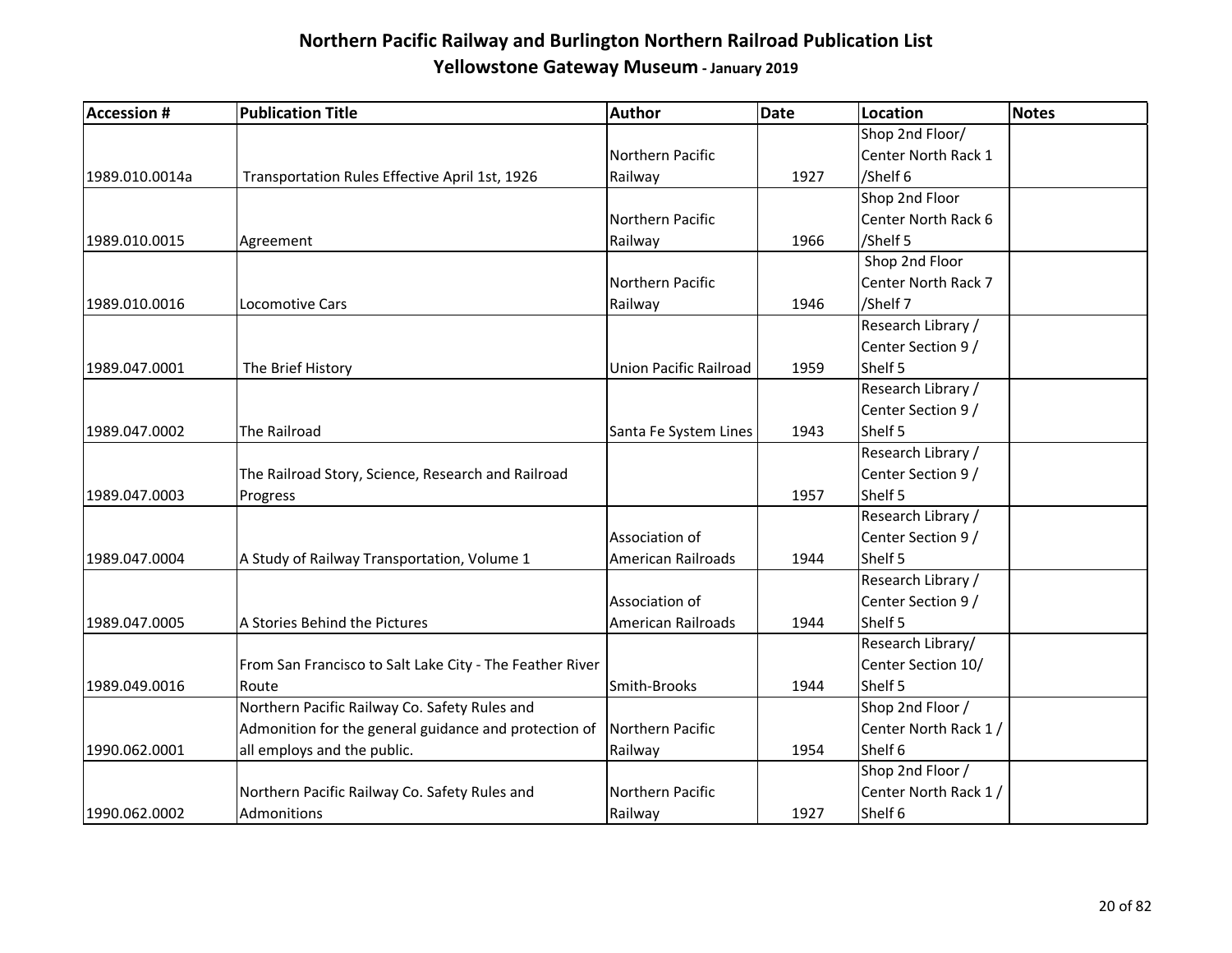| <b>Accession #</b> | <b>Publication Title</b>                            | Author                   | <b>Date</b> | Location              | Notes |
|--------------------|-----------------------------------------------------|--------------------------|-------------|-----------------------|-------|
|                    |                                                     |                          |             | Shop 2nd Floor /      |       |
|                    | Northern Pacific Railway Co. Safety Rules and       | Northern Pacific         |             | Center North Rack 1/  |       |
| 1990.062.0002a     | Admonitions                                         | Railway                  | 1927        | Shelf 6               |       |
|                    |                                                     |                          |             | Shop 2nd Floor /      |       |
|                    | Northern Pacific Railway Co. Safety Rules and       | Northern Pacific         |             | Center North Rack 1 / |       |
| 1990.062.0003      | Admonitions                                         | Railway                  | 1946        | Shelf 6               |       |
|                    |                                                     |                          |             | Shop 2nd Floor /      |       |
|                    | Northern Pacific Railway Co. Safely Rules and       | Northern Pacific         |             | Center North Rack 1 / |       |
| 1990.062.0004      | <b>Admonitions</b>                                  | Railway                  | 1939        | Shelf 6               |       |
|                    |                                                     |                          |             | Shop 2nd Floor /      |       |
|                    | Northern Pacific Railway Co. Safely Rules and       | Northern Pacific         |             | Center North Rack 1 / |       |
| 1990.062.0005      | Admonitions                                         | Railway                  | 1948        | Shelf 6               |       |
|                    | Worthington Locomotive Feedwater Heater Equipment   |                          |             | Shop 2nd Floor /      |       |
|                    | Type SA General Instructions for Operation and      | <b>Westinghouse Pump</b> |             | Center South Rack 1   |       |
| 1990.062.0006      | Maintenance                                         | and Machinery Co.        | 1933        | /Shelf 1              |       |
|                    | Worthington Locomotive Feedwater Heater Equipment   |                          |             | Shop 2nd Floor /      |       |
|                    | Type SA General Instructions for Operation and      | <b>Westinghouse Pump</b> |             | Center South Rack 1   |       |
| 1990.062.0006a     | Maintenance                                         | and Machinery Co.        | 1933        | /Shelf 1              |       |
|                    |                                                     |                          |             | Shop 2nd Floor /      |       |
|                    | Railroad Safety - Long Trains before the Interstate | Northern Pacific         |             | Center North Rack 1   |       |
| 1990.062.0007      | <b>Commerce Commission</b>                          | Railway                  | 1955        | /Shelf 6              |       |
|                    | Agreement between the Northern Pacific Railway Co.  |                          |             | Shop 2nd Floor /      |       |
|                    | and System Federation No. 7 Railway Employes'       | Northern Pacific         |             | Center North Rack 1   |       |
| 1990.062.0008      | Department A. F. of L.                              | Railway                  | 1955        | /Shelf 6              |       |
|                    | Agreement Between Northern Pacific Railway Co. and  |                          |             | Shop 2nd Floor /      |       |
|                    | System Federation No. 7 of the Railway Employs'     | Northern Pacific         |             | Center North Rack 1   |       |
| 1990.062.0009      | Department of the A.F.of L.                         | Railway                  | 1936        | /Shelf 6              |       |
|                    |                                                     |                          |             | Shop 2nd Floor /      |       |
|                    | Sellers Handbook of Injectors and Locomotive        |                          |             | Center North Rack 1   |       |
| 1990.062.0010      | Appliances                                          |                          | 1941        | /Shelf 6              |       |
|                    |                                                     | Westinghouse Air         |             | Reseach Library/      |       |
| 1990.062.0011      | No. 6-ET Test Rack Code of Test No. 6 ET Equipment  | Brake Co.                | 1935        | BoxRR 1               |       |
|                    |                                                     |                          |             | Shop 2nd Floor /      |       |
|                    | Instruction Pamphlet No. 5026 Cross Compound Steam  | <b>Westinghouse Air</b>  |             | Center South Rack 1 / |       |
| 1990.062.0012      | <b>Driven Air Compressors</b>                       | Brake Co.                | 1937        | Shelf 1               |       |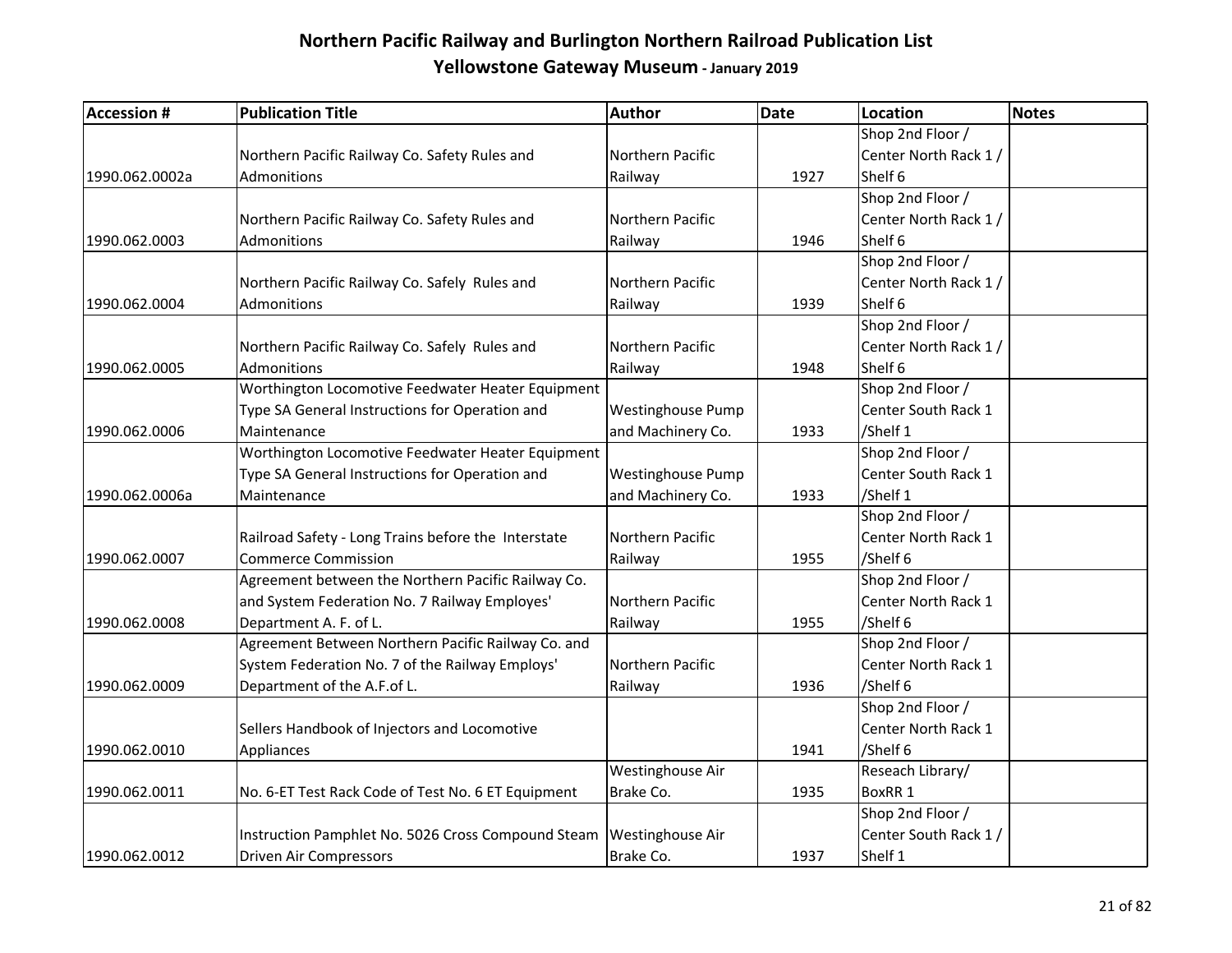| <b>Accession #</b> | <b>Publication Title</b>                                                  | <b>Author</b>           | Date | <b>Location</b>       | <b>Notes</b> |
|--------------------|---------------------------------------------------------------------------|-------------------------|------|-----------------------|--------------|
|                    |                                                                           |                         |      | Shop 2nd Floor        |              |
|                    | Northern Pacific Railway Co. Air Brake Rules and Special Northern Pacific |                         |      | /Center North Rack 1  |              |
| 1990.062.0013      | Instructions                                                              | Railway                 | 1963 | /Shelf 6              |              |
|                    |                                                                           |                         |      | Research Library/Box  |              |
| 1990.062.0014      | Air Brake Examination - First Year                                        |                         |      | RR <sub>1</sub>       |              |
|                    |                                                                           | Westinghouse Air        |      |                       |              |
|                    | Instruction Pamphlet No. 5032 No. 6 ET Locomotive                         | Brake Co. Pittsburg,    |      | Research Library /    |              |
| 1990.062.0015      | <b>Brake Equipment</b>                                                    | PA.                     | 1911 | Section 10 / Shelf 6  |              |
|                    |                                                                           | Westinghouse Air        |      | Shop 2nd Floor        |              |
|                    | Instruction Pamphlet No. 5048 October, 1928                               | Brake Co. Pittsburg,    |      | /Center North Rack 1  |              |
| 1990.062.0016      | Inspection of Locomotive Brake and Signal Equipment                       | PA.                     | 1928 | /Shelf 6              |              |
|                    |                                                                           | Westinghouse Air        |      | Shop 2nd Floor /      |              |
|                    | Instruction Pamphlet No. 5048 October, 1928                               | Brake Co. Pittsburg,    |      | Center North Rack 1   |              |
| 1990.062.0016a     | Inspection of Locomotive Brake and Signal Equipment                       | PA.                     | 1928 | /Shelf 6              |              |
|                    |                                                                           |                         |      | Shop 2nd Floor /      |              |
|                    | Instruction Pamphlet No. 5039-9 No. 6-ET Test Rack                        | Westinghouse Air        |      | Center South Rack 1   |              |
| 1990.062.0017      | Code of Tests No. 6-ET Equipment                                          | Brake Co.               | 1932 | /Shelf 1              |              |
|                    |                                                                           | Westinghouse Air        |      | Shop 2nd Floor        |              |
|                    | Descriptive Leaflet No. 2432 July, 1928 M-3 and M-3-A                     | Brake Co. Pittsburg,    |      | /Center North Rack 1  |              |
| 1990.062.0018      | <b>Feed Valves</b>                                                        | PA.                     | 1928 | /Shelf 6              |              |
|                    |                                                                           |                         |      | Shop 2nd Floor /      |              |
|                    | Instruction Pamphlet No. 5061 Westinghouse Train Air                      | <b>Westinghouse Air</b> |      | Center South Rack 1/  |              |
| 1990.062.0020      | Signal System                                                             | Brake Co.               | 1935 | Shelf 1               |              |
|                    |                                                                           |                         |      | Shop 2nd Floor /      |              |
|                    | Instruction Pamphlet No. 5048, Sup. 1 Inspection of the Westinghouse Air  |                         |      | Center South Rack 1 / |              |
| 1990.062.0021      | No. 8-ET Locomotive Brake and Signal Equipment                            | Brake Co.               | 1937 | Shelf 1               |              |
|                    |                                                                           |                         |      | Shop 2nd Floor /      |              |
|                    |                                                                           | Northern Pacific        |      | Center North Rack 1   |              |
| 1990.062.0022      | No. 8 ET Locomotive Brake Equipment                                       | Railway Co              | 1942 | /Shelf 6              |              |
|                    |                                                                           |                         |      | Shop 2nd Floor /      |              |
|                    |                                                                           | Northern Pacific        |      | Center North Rack 1   |              |
| 1990.062.0023      | Yellowstone Park Air Brake Instruction Book No. 1                         | Railway Co              | 1923 | /Shelf 6              |              |
|                    |                                                                           |                         |      | Shop 2nd Floor /      |              |
|                    | Instruction Pamphlet No. 5032-1 No. 8-ET Locomotive                       | Westinghouse Air        |      | Center South Rack 1   |              |
| 1990.062.0024      | <b>Brake Equipment</b>                                                    | Brake Co.               | 1938 | /Shelf 1              |              |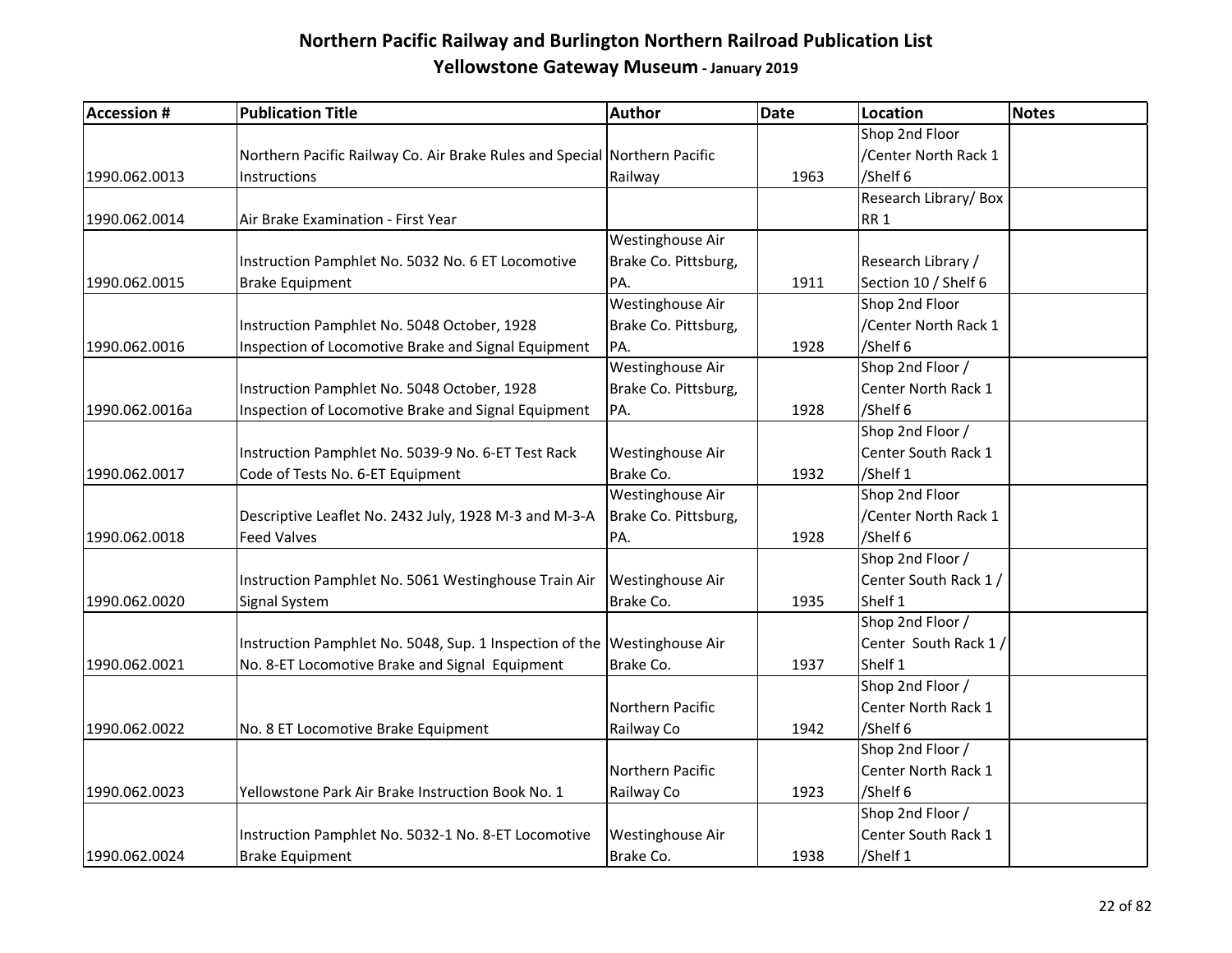| <b>Accession #</b> | <b>Publication Title</b>                                                  | Author                        | <b>Date</b> | Location             | Notes |
|--------------------|---------------------------------------------------------------------------|-------------------------------|-------------|----------------------|-------|
|                    |                                                                           |                               |             | Shop 2nd Floor /     |       |
|                    |                                                                           | Northern Pacific              |             | Center North Rack 1  |       |
| 1990.062.0025      | Air Brake Rules and Special Instructions                                  | Railway Co                    | 1944        | /Shelf 6             |       |
|                    |                                                                           |                               |             | Shop 2nd Floor /     |       |
|                    | Northern Pacific Railway Co. Air Brake Rules and Special Northern Pacific |                               |             | Center North Rack 1  |       |
| 1990.062.0026      | Instructions                                                              | Railway Co                    | 1952        | /Shelf 1             |       |
|                    |                                                                           |                               |             |                      |       |
|                    | The Care and Maintenance of Hyatt Roller Bearing                          | <b>Hyatt Bearing Division</b> |             | Shop 2nd Floor /     |       |
|                    | Railroad Journal Boxes on General Motors Diesel                           | <b>General Motors</b>         |             | Center North Rack 1  |       |
| 1990.062.0027      | Locomotives                                                               | Corporation                   | 1946        | /Shelf 6             |       |
|                    |                                                                           |                               |             | Shop 2nd Floor /     |       |
|                    | Northern Pacific Railway Co. Air Brake Rules and Special Northern Pacific |                               |             | Center North Rack 1  |       |
| 1990.062.0028      | <b>Instructions</b>                                                       | Railway Co                    | 1952        | /Shelf 6             |       |
|                    |                                                                           |                               |             | Shop 2nd Floor /     |       |
|                    |                                                                           |                               |             | Center North Rack 1  |       |
| 1990.062.0029      | Revised Transportation Rules Questions and Answers                        | Missoulian                    | 1926        | /Shelf 6             |       |
|                    |                                                                           |                               |             | Shop 2nd Floor /     |       |
|                    | Northern Pacific Railway Co. Transportation Rules                         | Northern Pacific              |             | Center North Rack 1  |       |
| 1990.062.0030      | Effective April 1st, 1926                                                 | Railway Co                    | 1926        | /Shelf 6             |       |
|                    | Northern Pacific Railway Co. Safety Rules and                             |                               |             | Shop 2nd Floor /     |       |
|                    | Admonitions for the General Guidance and Protection                       | Northern Pacific              |             | Center North Rack 1  |       |
| 1990.062.0031      | of Employee and Public.                                                   | Railway Co                    | 1927        | /Shelf 6             |       |
|                    |                                                                           |                               |             | Shop 2nd Floor /     |       |
|                    | Northern Pacific Railway Company Air Brake Rules and                      |                               |             | Center North Rack 1  |       |
| 1990.062.0032      | <b>Special Instructions</b>                                               |                               | 1944        | /Shelf 6             |       |
|                    |                                                                           |                               |             | Research Library /   |       |
| 1990.062.0033      | The Valve-Setter's Guide                                                  | James Kennedy                 | 1910        | Section 10 / Shelf 6 |       |
|                    |                                                                           |                               |             | Shop 2nd Floor /     |       |
|                    | Consolidated Code of Operating Rules and General                          | Northern Pacific              |             | Center North Rack 1  |       |
| 1990.062.0034      | <b>Instructions</b>                                                       | Railway Co                    | 1945        | /Shelf 6             |       |
|                    |                                                                           |                               |             | Shop 2nd Floor /     |       |
|                    |                                                                           | Northern Pacific              |             | Center North Rack 1  |       |
| 1990.062.0035      | Questions and Answers on the Railroad Retirement Act   Railway Co         |                               | 1947        | /Shelf 6             |       |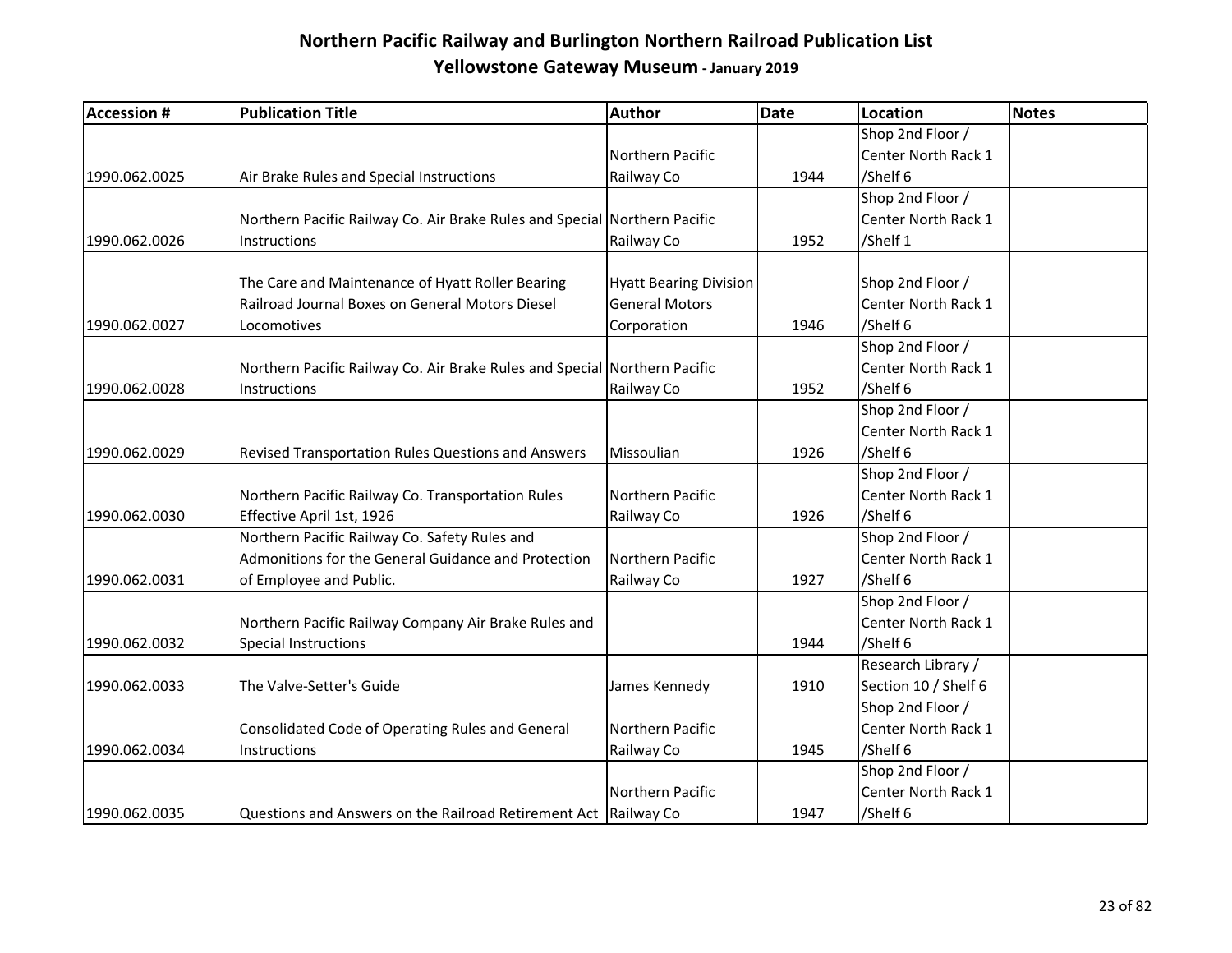| <b>Accession #</b> | <b>Publication Title</b>                              | <b>Author</b>          | <b>Date</b> | Location              | Notes |
|--------------------|-------------------------------------------------------|------------------------|-------------|-----------------------|-------|
|                    |                                                       |                        |             | Shop 2nd Floor /      |       |
|                    | Constitution of the Brotherhood of Locomotive Firemen |                        |             | Center North Rack 1   |       |
| 1990.062.0036      | and Enginemen                                         | U.S.A.                 | 1947        | /Shelf 6              |       |
|                    |                                                       |                        |             | Shop 2nd Floor /      |       |
|                    | Constitution and By-Laws of the Grand International   |                        |             | Center South Rack 1   |       |
| 1990.062.0037      | Brotherhood of Locomotive Engineers                   | <b>U.S.A.</b>          | 1936        | /Shelf 1              |       |
|                    |                                                       |                        |             | Shop 2nd Floor /      |       |
|                    | Constitution and General Rules of the Brotherhood of  |                        |             | Center South Rack 1   |       |
| 1990.062.0038      | <b>Railroad Trainmen</b>                              | U.S.A.                 | 1935        | /Shelf 1              |       |
|                    | The Old Montana Division-Railroad Men's Time and      | Members of B. of L. F. |             | Research Library/     |       |
| 1990.062.0039      | Seniority Book                                        | and E.                 | 1973        | Section 9/ Shelf 6    |       |
|                    |                                                       |                        |             | Shop 2nd Floor /      |       |
|                    |                                                       |                        |             | Center North Rack 1   |       |
| 1990.062.0042      | Year of Decision: Clear Track or Crisis?              | Daniel P. Loomis       | 1948        | /Shelf 6              |       |
|                    |                                                       |                        |             | Research Library/     |       |
| 1990.062.0043      | Trains                                                | Kalmbach               | 1949        | Section 9/ Shelf 5    |       |
|                    |                                                       |                        |             | Research Library/     |       |
|                    |                                                       |                        |             | Center Section 10/    |       |
| 1991.002.0002      | Locomotive Engineers Journal Vol. 50 NO.9             | Salmons C.H.           | 1916        | Shelf 5               |       |
|                    |                                                       |                        |             | Research Library/     |       |
|                    |                                                       |                        |             | Center Section 10/    |       |
| 1991.002.0003      | Locomotive Engineers Journal Vol. 50 NO.11            | Salmons C.H.           | 1916        | Shelf 5               |       |
|                    |                                                       |                        |             | Shop 2nd Floor /      |       |
|                    |                                                       | ACME Machinery Co.     |             | Center South Rack 1 / |       |
| 1991.002.0004      | Railway and Locomotive Engineering                    | 1910                   | 1910        | Shelf 7               |       |
|                    |                                                       |                        |             | Shop 2nd Floor /      |       |
|                    |                                                       | ACME Machinery Co.     |             | Center South Rack 1 / |       |
| 1991.002.0005      | Railway and Locomotive Engineering                    | 1913                   | 1916        | Shelf 7               |       |
|                    |                                                       |                        |             | Shop 2nd Floor /      |       |
|                    |                                                       | ACME Machinery Co.     |             | Center South Rack 1/  |       |
| 1991.002.0006      | Railway and Locomotive Engineering                    | 1916                   | 1913        | Shelf 7               |       |
|                    | A Handbook for Air Raid Wardens United States Office  | <b>U.S Government</b>  |             | Research Library /    |       |
| 1992.008.0001      | of Civilian Defense Washington, D. C.                 | <b>Printing Office</b> | 1926        | Section 10/Shelf 6    |       |
|                    | A Handbook for Air Raid Wardens United States Office  | U.S Government         |             | Research Library /    |       |
| 1992.008.0002      | of Civilian Defense Washington, D. C.                 | <b>Printing Office</b> | 1926        | Section 10/Shelf 6    |       |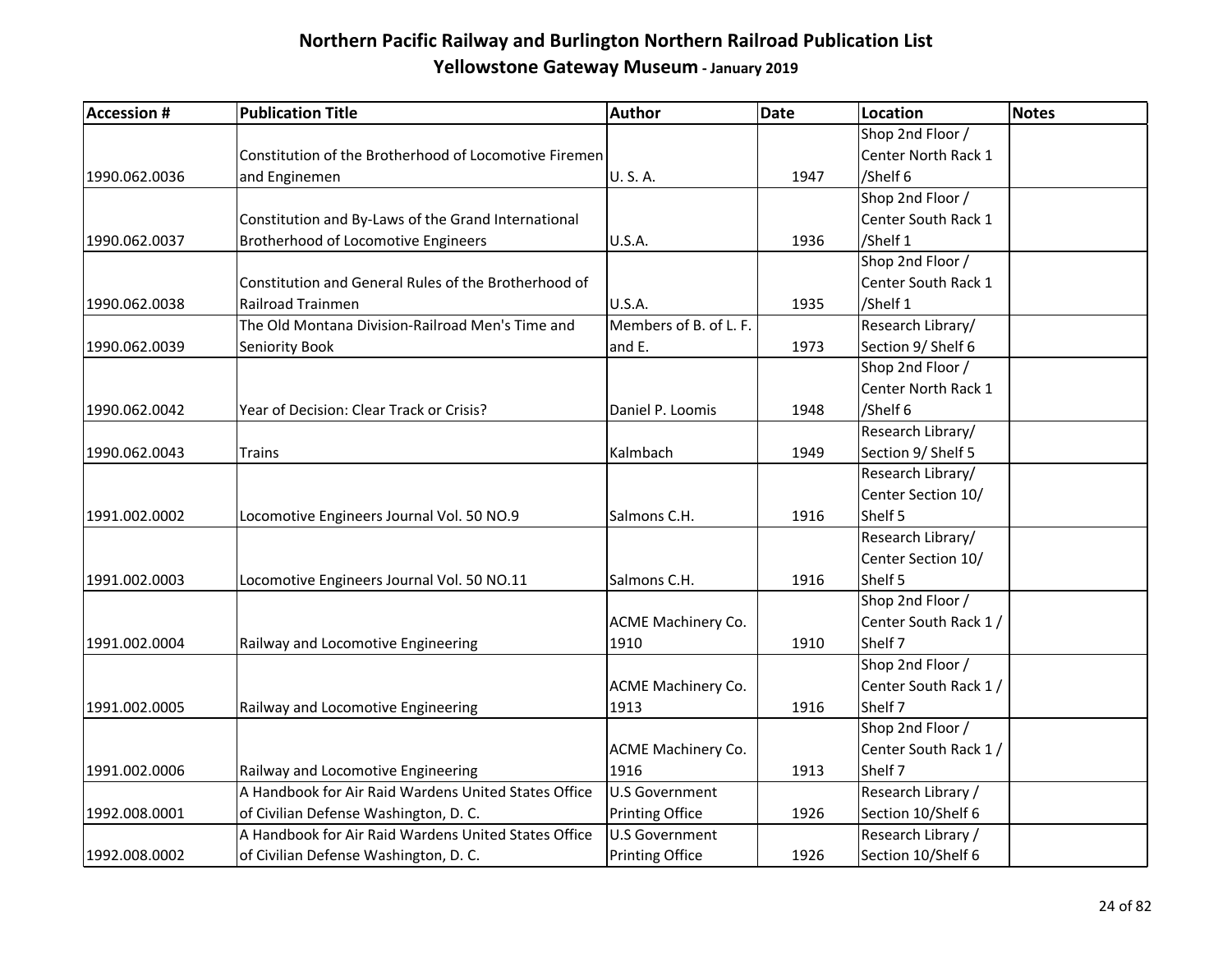| <b>Accession #</b> | <b>Publication Title</b>                                                  | Author                      | <b>Date</b> | Location             | <b>Notes</b>        |
|--------------------|---------------------------------------------------------------------------|-----------------------------|-------------|----------------------|---------------------|
|                    | Sellers Handbook of Injectors and Locomotive                              |                             |             | Research Library /   |                     |
| 1992.008.0004      | Appliances                                                                | William Sellers & Co.       | 1927        | Section 10/Shelf 6   |                     |
|                    | B. E. Pamphlet 20-G for Trainmasters and Train and                        |                             |             | Research Library /   |                     |
| 1992.008.0005      | Engine Crews.                                                             | U.S.A.                      | 1927        | Section 10/Shelf 6   |                     |
|                    | Constitution and By-Laws of the Grand International                       |                             |             |                      |                     |
|                    | Brotherhood of Locomotive Engineers and The                               |                             |             |                      |                     |
|                    | Locomotive Engineers Mutual Life and Accident                             |                             |             | Research Library /   |                     |
| 1992.008.0006      | <b>Insurance Association</b>                                              | U.S.A.                      | 1927        | Section 10/Shelf 6   |                     |
|                    |                                                                           |                             |             | Research Library /   |                     |
| 1992.008.0007      | No. 8 ET Locomotive Brake Equipment                                       | J. W. Harding               | 1927        | Section 10/Shelf 6   |                     |
|                    | Northern Pacific Railway Co. Air Brake Rules and Special Northern Pacific |                             |             | Research Library /   |                     |
| 1992.008.0008      | Instructions                                                              | Railway                     | 1927        | Section 10/Shelf 6   |                     |
|                    |                                                                           |                             |             | Research Library /   |                     |
| 1992.008.0009      | Great Northern Railway Co. Schedule for Conductors                        | <b>GNRY</b>                 | 1928        | Section 10/Shelf 6   |                     |
|                    | Northern Pacific Railway Co. Air Brake Rules and Special Northern Pacific |                             |             | Research Library /   |                     |
| 1992.008.0010      | Instructions                                                              | Railway                     | 1928        | Section 10/Shelf 6   |                     |
|                    |                                                                           |                             |             |                      |                     |
|                    |                                                                           | The Railway Fuel and        |             |                      |                     |
|                    |                                                                           | <b>Traveling Engineers'</b> |             | Research Library /   |                     |
| 1992.008.0011      | The Traveling Engineers ' Examination Book                                | Association                 | 1928        | Section 10/Shelf 6   |                     |
|                    |                                                                           |                             |             |                      |                     |
|                    | The Consolidated Code of Operating Rules and General                      | Northern Pacific            |             | Research Library /   | N.P.RY. Certificate |
| 1992.008.0012      | Instructions                                                              | Railway                     | 1928        | Section 10/Shelf 6   | of examination      |
|                    | The Consolidated Code of Operating Rules and General                      | Northern Pacific            |             | Research Library /   |                     |
| 1992.008.0013      | Instructions                                                              | Railway                     | 1928        | Section 10/Shelf 6   |                     |
|                    |                                                                           |                             |             |                      |                     |
|                    | The Consolidated Code of Operating Rules and General                      | Northern Pacific            |             | Research Library /   | N.P.RY. Certificate |
| 1992.008.0014      | Instructions                                                              | Railway                     | 1929        | Section 10/Shelf 6   | of examination      |
|                    | The Consolidated Code of Operating Rules and General                      | Northern Pacific            |             | Research Library /   |                     |
| 1992.008.0015      | Instructions                                                              | Railway                     | 1929        | Section 10/Shelf 6   |                     |
|                    |                                                                           |                             |             |                      |                     |
|                    | Northern Pacific Railway Co. and Affiliated Co. Officers,                 | Northern Pacific            |             | Research Library Box |                     |
| 1992.023.0009      | Supervisors, Agents, Stations, Number 55                                  | Railway                     | 1968        | <b>1 RR</b>          |                     |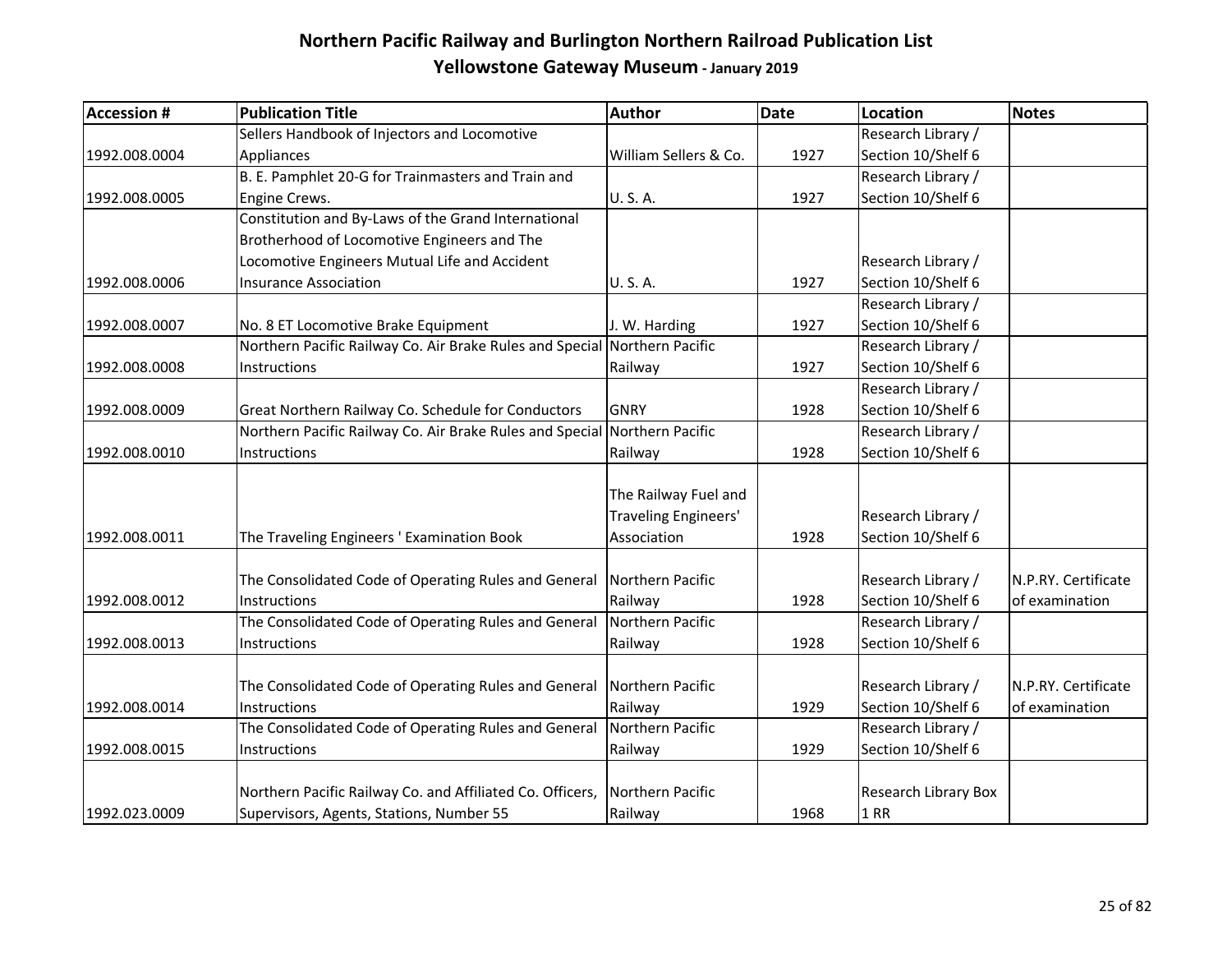| <b>Accession #</b> | <b>Publication Title</b>                                                | <b>Author</b>         | <b>Date</b> | <b>Location</b>       | Notes                     |
|--------------------|-------------------------------------------------------------------------|-----------------------|-------------|-----------------------|---------------------------|
|                    | Burlington Northern INC. Northern Pacific Railway Co.                   |                       |             | Shop 2nd Floor /      |                           |
|                    | Schedule for Locomotive Firemen (Helpers) and                           | Northern Pacific      |             | Center North Rack 1 / |                           |
| 1992.023.0010      | Hostlers                                                                | Railway               | 1957        | Shelf 6               |                           |
|                    | Northern Pacific Railway Co. Schedule for Train and                     |                       |             | Shop 2nd Floor /      |                           |
|                    | Yardmen Represented by Brotherhood of Railroad                          | Northern Pacific      |             | Center North Rack 1/  |                           |
| 1992.023.0011      | Trainmen                                                                | Railway               | 1954        | Shelf 6               |                           |
|                    |                                                                         |                       |             | Shop 2nd Floor /      |                           |
|                    | Northern Pacific Railway Co. Schedule for Locomotive                    | Northern Pacific      |             | Center North Rack 1 / |                           |
| 1992.023.0012      | Firemen (Helpers) and Hostlers                                          | Railway               | 1957        | Shelf 6               |                           |
|                    |                                                                         |                       |             | Shop 2nd Floor /      |                           |
|                    | The Traveling Engineer's Associaltion Examination                       |                       |             | Center North Rack 1/  |                           |
| 1992.023.0013      | <b>Question and Answer</b>                                              |                       | 1944        | Shelf 6               |                           |
|                    |                                                                         |                       |             | Research Library/     |                           |
|                    | Yellowstone National Park Northern Pacific Yellowstone Northern Pacific |                       |             | Center Section 9/     |                           |
| 1993.094.0004      | Park Line                                                               | Yellowstone Park Line | 1966        | Shelf 4               |                           |
|                    |                                                                         |                       |             | Research Library/     |                           |
|                    | Yellowstone National Park Northern Pacific Yellowstone                  | Northern Pacific      |             | Center Section 9/     |                           |
| 1993.094.0005      | Park Line                                                               | Yellowstone Park Line | 1964        | Shelf 4               |                           |
|                    |                                                                         |                       |             | Research Library /    |                           |
|                    | Intercity Rail Passenger Routes National Railroad                       |                       |             | Center Section 9 /    |                           |
| 1993.117.0007      | Passenger Corporation                                                   | Amtrak                | 1976        | Shelf 4               |                           |
|                    |                                                                         |                       |             | Research              |                           |
|                    |                                                                         |                       |             | Library/Section       |                           |
| 1994.050.          | Great Northern Railway Butte Division Time Table 47                     | T. F. Dixon           | 1959        | 9/Shelf 5/Center Rack |                           |
| 1994.050.          | The Main Streeter                                                       | Fredrick M. Hill      | 1962        |                       | Booklet                   |
| 1994.050.          | The Main Streeter                                                       |                       | 1962        |                       | Newspaper                 |
|                    |                                                                         |                       |             |                       |                           |
| 1994.050.          | <b>Time Tables</b>                                                      |                       | 1962        |                       | <b>Different Division</b> |
| 1994.050.          | Locomotive Engineering Magazine                                         |                       | 1962        |                       |                           |
|                    |                                                                         |                       |             | Research Library/     |                           |
|                    |                                                                         |                       |             | Center Section 9/     |                           |
| 1994.050.0001      | GO! With Northern Pacific Railway                                       | McKenzie, Bill        | 1969        | Shelf 5               |                           |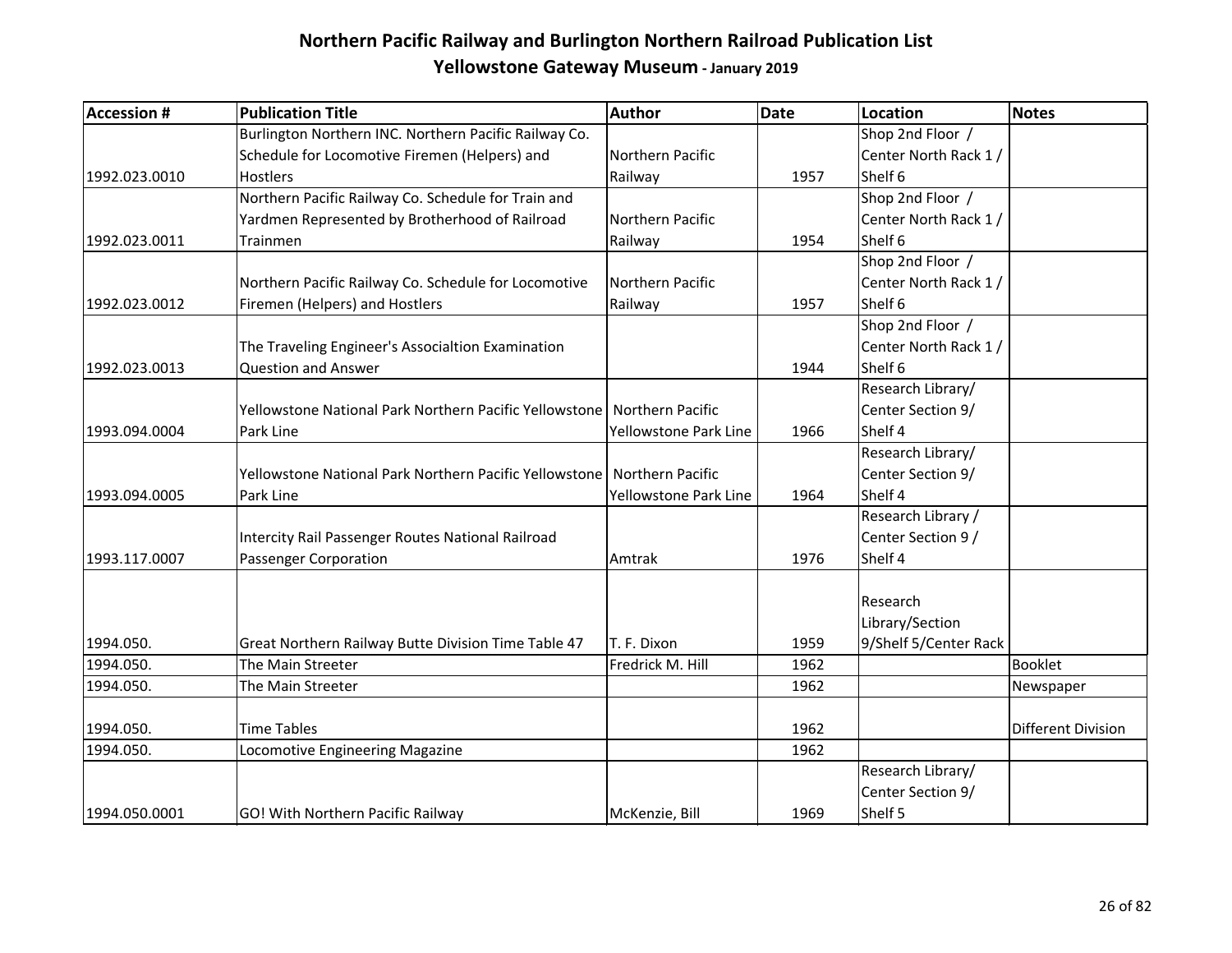| <b>Accession #</b> | <b>Publication Title</b>                        | Author         | Date | <b>Location</b>    | <b>Notes</b> |
|--------------------|-------------------------------------------------|----------------|------|--------------------|--------------|
|                    |                                                 |                |      | Research Library/  |              |
|                    |                                                 |                |      | Center Section 9/  |              |
| 1994.050.0002      | GO! With Northern Pacific Railway               | McKenzie, Bill | 1969 | Shelf 5            |              |
|                    |                                                 |                |      | Research Library/  |              |
|                    |                                                 |                |      | Center Section 9/  |              |
| 1994.050.0003      | GO! With Northern Pacific Railway               | McKenzie, Bill | 1969 | Shelf 5            |              |
|                    |                                                 |                |      | Research Library/  |              |
|                    |                                                 |                |      | Center Section 9/  |              |
| 1994.050.0004      | GO! With Northern Pacific Railway               | McKenzie, Bill | 1969 | Shelf 5            |              |
|                    |                                                 |                |      | Research Library/  |              |
|                    |                                                 |                |      | Center Section 9/  |              |
| 1994.050.0005      | GO! With Northern Pacific Railway               | McKenzie, Bill | 1969 | Shelf 5            |              |
|                    |                                                 |                |      | Research Library/  |              |
|                    |                                                 |                |      | Center Section 9/  |              |
| 1994.050.0006      | GO! With Northern Pacific Railway               | McKenzie, Bill | 1969 | Shelf 5            |              |
|                    |                                                 |                |      | Research Library/  |              |
|                    |                                                 |                |      | Center Section 9/  |              |
| 1994.050.0007      | GO! With Northern Pacific Railway               | McKenzie, Bill | 1969 | Shelf 5            |              |
|                    |                                                 |                |      | Research Library/  |              |
|                    |                                                 |                |      | Center Section 9/  |              |
| 1994.050.0008      | GO! With Northern Pacific Railway               | McKenzie, Bill | 1969 | Shelf 5            |              |
|                    |                                                 |                |      | Research Library/  |              |
|                    |                                                 |                |      | Center Section 10/ |              |
| 1994.050.0009      | Fifty-eight Annual Report                       | McKenzie, Bill | 1954 | Shelf 5            |              |
|                    |                                                 |                |      | Research Library/  |              |
|                    | 1955 Seventy-Fourth Annual Report of Chicago,   |                |      | Center Section 10/ |              |
| 1994.050.0010      | SaintPaul, Minneapolis and Omaha Railway Co.    |                | 1955 | Shelf 5            |              |
|                    |                                                 |                |      | Research Library/  |              |
|                    |                                                 |                |      | Center Section 9/  |              |
| 1994.050.0011      | GO! With Northern Pacific Railway               | McKenzie, Bill | 1969 | Shelf 5            |              |
|                    |                                                 |                |      | Research Library/  |              |
|                    |                                                 |                |      | Center Section 10/ |              |
| 1994.050.0012      | Northern Pacific Railway Co. Annual Report 1968 | <b>NPR</b>     | 1969 | Shelf 5            |              |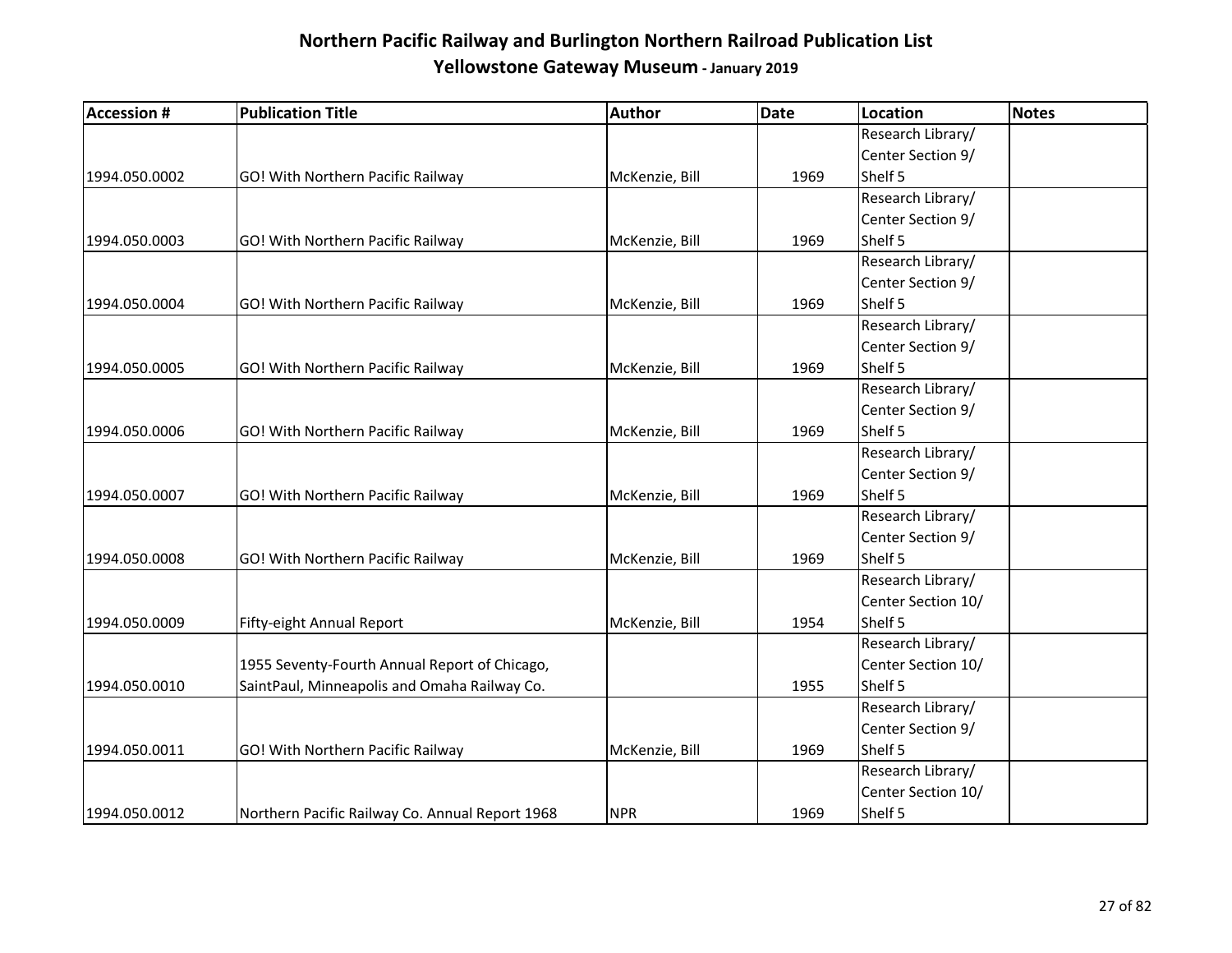| <b>Accession #</b> | <b>Publication Title</b>                               | Author                     | <b>Date</b> | Location               | <b>Notes</b>     |
|--------------------|--------------------------------------------------------|----------------------------|-------------|------------------------|------------------|
|                    |                                                        |                            |             | Research Library/      |                  |
|                    | Northern Pacific Railway CO. Statistical of the Annual |                            |             | Center Section 10/     |                  |
| 1994.050.0013      | <b>Report to Stockholders</b>                          | <b>NPR</b>                 | 1955        | Shelf 5                |                  |
|                    |                                                        |                            |             | Research Library/      |                  |
|                    |                                                        |                            |             | Center Section 10/     |                  |
| 1994.050.0014      | <b>Rock Island Time Tables</b>                         | L. M. Allen                | 1917        | Shelf 5                |                  |
|                    |                                                        |                            |             | Research Library/      |                  |
|                    |                                                        | <b>Great Northern</b>      |             | Center Section 10/     |                  |
| 1994.050.0015      | <b>Butte Division Time Tables #47</b>                  | Railway                    | 1939        | Shelf 5                |                  |
|                    |                                                        |                            |             | Research Library/      |                  |
|                    |                                                        | <b>Burlington Northern</b> |             | Center Section 10/     |                  |
| 1994.050.0016      | <b>Billing Region Timetable 6</b>                      | Inc                        | 1972        | Shelf 5                |                  |
|                    |                                                        |                            |             | Research Library/      |                  |
|                    | Northern Pacific Railway Co. Yellowstone Division Time | Northern Pacific           |             | Center Section 10/     |                  |
| 1994.050.0017      | Table 2                                                | Railway                    | 1967        | Shelf 5                |                  |
|                    |                                                        |                            |             | Research Library/      |                  |
|                    |                                                        | Northern Pacific           |             | Center Section 10/     |                  |
| 1994.050.0018      | Rocky Mountain Division Time Table 3                   | Railway Co.                | 1968        | Shelf 5                |                  |
|                    |                                                        |                            |             | Research Library/      |                  |
|                    |                                                        | Northern Pacific           |             | Center Section 10/     |                  |
| 1994.050.0019      | Timetable                                              | Railway Co.                | 1967        | Shelf 5                |                  |
|                    |                                                        |                            |             | Research Library/      |                  |
|                    |                                                        | Northern Pacific           |             | Center Section 9/      |                  |
| 1994.050.0020      | Timetables                                             | Railway Co.                | 1968        | Shelf 4                |                  |
|                    |                                                        |                            |             | Research Library/      |                  |
|                    |                                                        | Northern Pacific           |             | Center Section 9/      |                  |
| 1994.050.0021      | The Tell Tale                                          | Railway Co.                | 1948        | Shelf 4                | Newsletters (63) |
|                    |                                                        |                            |             |                        |                  |
|                    |                                                        |                            |             | Shop 2nd Floor/        |                  |
| 1994.050.0022      | 1976 Fourth Quarter Report                             | St. Regis                  | 1976        | Center Rack 1/ Shelf 7 |                  |
|                    |                                                        |                            |             | Research Library/      |                  |
|                    |                                                        |                            |             | Center Section 9/      |                  |
| 1994.050.0023      | 1976/4 Fourth Quarter Report                           | St. Regis                  | 1976        | Shelf 5                |                  |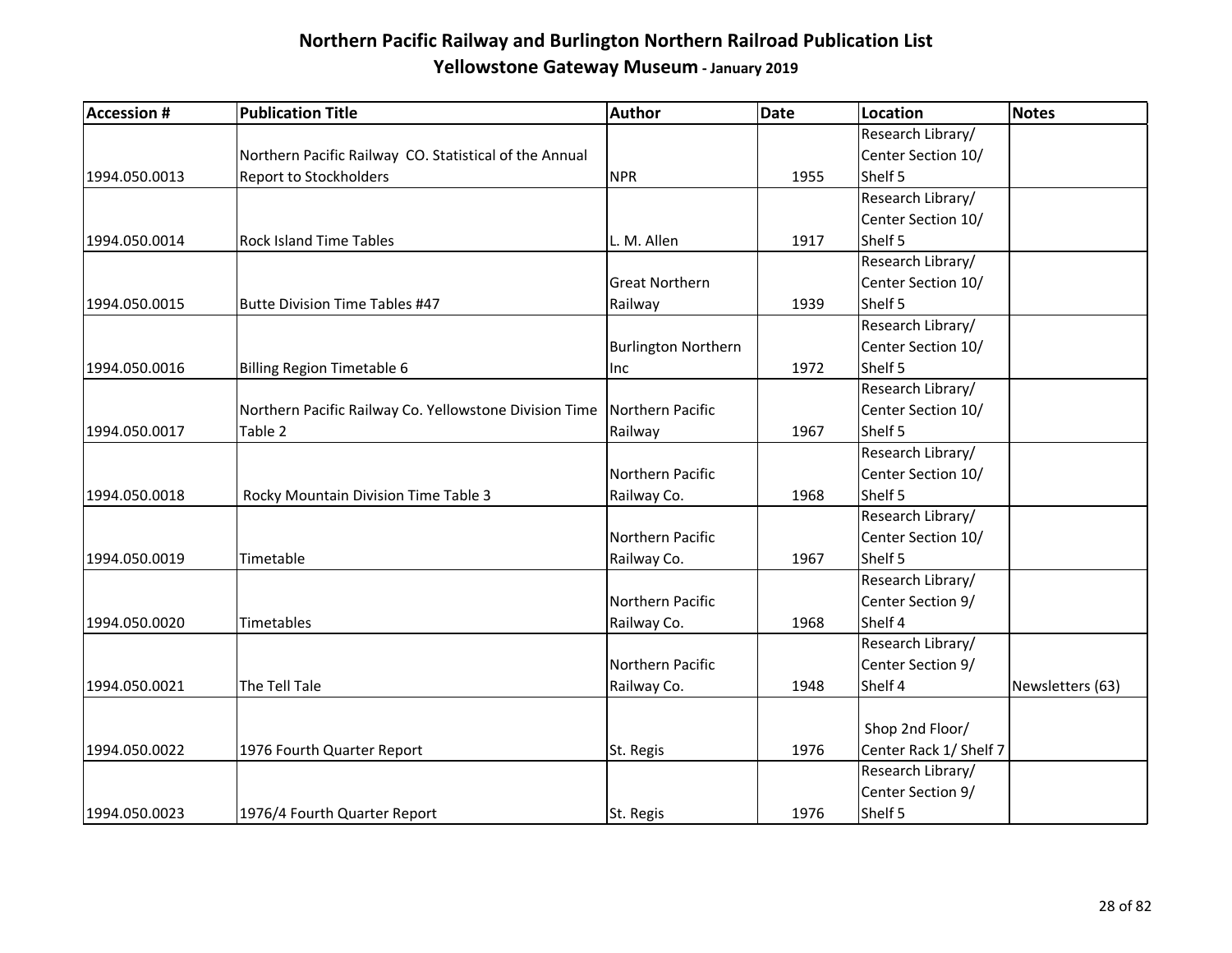| <b>Accession #</b> | <b>Publication Title</b>              | Author           | <b>Date</b> | <b>Location</b>   | <b>Notes</b> |
|--------------------|---------------------------------------|------------------|-------------|-------------------|--------------|
|                    |                                       |                  |             | Research Library/ |              |
|                    |                                       | Northern Pacific |             | Center Section 9/ |              |
| 1994.050.0024      | Fargo Division Time Table 3           | Railway Co.      | 1968        | Shelf 4           |              |
|                    |                                       |                  |             | Research Library/ |              |
|                    |                                       | Northern Pacific |             | Center Section 9/ |              |
| 1994.050.0025      | Fargo Division Time Table 86          | Railway Co.      | 1966        | Shelf 4           |              |
|                    |                                       |                  |             | Research Library/ |              |
|                    |                                       | Northern Pacific |             | Center Section 9/ |              |
| 1994.050.0026      | <b>Idaho Division Time Table 3</b>    | Railway Co.      | 1968        | Shelf 4           |              |
|                    |                                       |                  |             | Research Library/ |              |
|                    |                                       | Northern Pacific |             | Center Section 9/ |              |
| 1994.050.0027      | Idaho Division Time Table 86          | Railway Co.      | 1966        | Shelf 4           |              |
|                    |                                       |                  |             | Research Library/ |              |
|                    |                                       | Northern Pacific |             | Center Section 9/ |              |
| 1994.050.0028      | Lake Superior Division Time Table 86  | Railway Co.      | 1966        | Shelf 4           |              |
|                    |                                       |                  |             | Research Library/ |              |
|                    |                                       | Northern Pacific |             | Center Section 9/ |              |
| 1994.050.0029      | Rocky Mountain Division Time Table 86 | Railway Co.      | 1966        | Shelf 4           |              |
|                    |                                       |                  |             | Research Library/ |              |
|                    |                                       | Northern Pacific |             | Center Section 9/ |              |
| 1994.050.0030      | St. Paul Division Time Table 3        | Railway Co.      | 1968        | Shelf 4           |              |
|                    |                                       |                  |             | Research Library/ |              |
|                    |                                       | Northern Pacific |             | Center Section 9/ |              |
| 1994.050.0031      | St. Paul Division Time Table 86       | Railway Co.      | 1966        | Shelf 4           |              |
|                    |                                       |                  |             | Research Library/ |              |
|                    |                                       | Northern Pacific |             | Center Section 9/ |              |
| 1994.050.0032      | Tacoma Division Time Table 3          | Railway Co.      | 1968        | Shelf 4           |              |
|                    |                                       |                  |             | Research Library/ |              |
|                    |                                       | Northern Pacific |             | Center Section 9/ |              |
| 1994.050.0033      | Tacoma Division Time Table 86         | Railway Co.      | 1966        | Shelf 4           |              |
|                    |                                       |                  |             | Research Library/ |              |
|                    |                                       | Northern Pacific |             | Center Section 9/ |              |
| 1994.050.0034      | Yellowstone Division Time Table 3     | Railway Co.      | 1968        | Shelf 4           |              |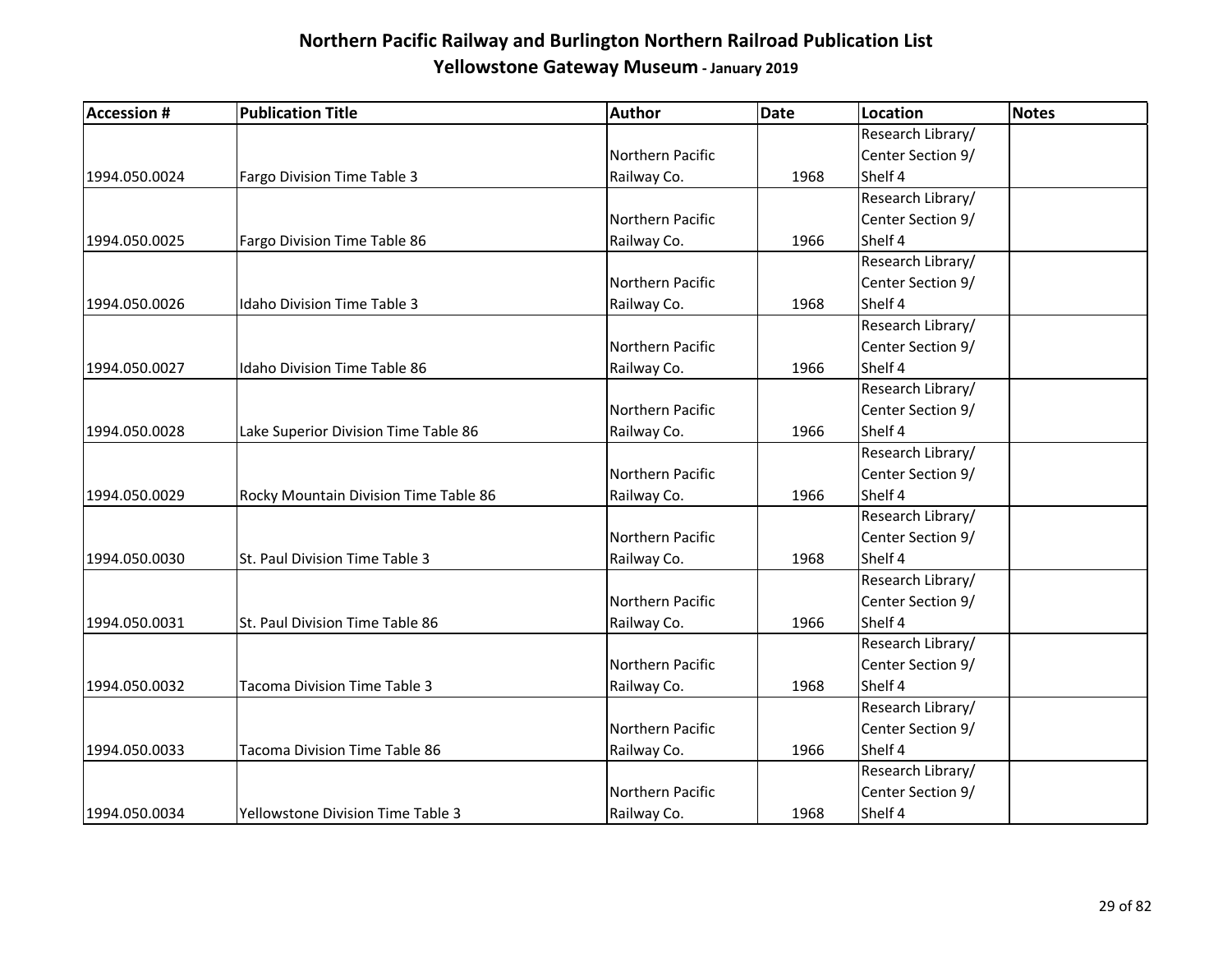| <b>Accession #</b> | <b>Publication Title</b>                   | <b>Author</b>         | <b>Date</b> | <b>Location</b>   | <b>Notes</b> |
|--------------------|--------------------------------------------|-----------------------|-------------|-------------------|--------------|
|                    |                                            |                       |             | Research Library/ |              |
|                    |                                            | Northern Pacific      |             | Center Section 9/ |              |
| 1994.050.0035      | Yellowstone Division Time Table 86         | Railway Co.           | 1966        | Shelf 4           |              |
|                    |                                            |                       |             | Research Library/ |              |
|                    |                                            | Northern Pacific      |             | Center Section 9/ |              |
| 1994.050.0036      | Twin City Terminals Willmar Time Table 377 | Railway Co.           | 1966        | Shelf 4           |              |
|                    |                                            |                       |             | Research Library/ |              |
|                    |                                            | <b>Great Northern</b> |             | Center Section 9/ |              |
| 1994.050.0037      | <b>Butte Division Time Table 106</b>       | Railway Co.           | 1966        | Shelf 4           |              |
|                    |                                            |                       |             | Research Library/ |              |
|                    |                                            | <b>Great Northern</b> |             | Center Section 9/ |              |
| 1994.050.0037a     | <b>Butte Division Time Table 106</b>       | Railway Co.           | 1966        | Shelf 4           |              |
|                    |                                            |                       |             | Research Library/ |              |
|                    |                                            | <b>Great Northern</b> |             | Center Section 9/ |              |
| 1994.050.0038      | Cascade Division Time Table 104            | Railway Co.           | 1965        | Shelf 4           |              |
|                    |                                            |                       |             | Research Library/ |              |
|                    |                                            | <b>Great Northern</b> |             | Center Section 9/ |              |
| 1994.050.0039      | Cascade Division Time Table 105            | Railway Co.           | 1966        | Shelf 4           |              |
|                    |                                            |                       |             | Research Library/ |              |
|                    |                                            | <b>Great Northern</b> |             | Center Section 9/ |              |
| 1994.050.0039      | Dakota Division Time Table 139             | Railway Co.           | 1966        | Shelf 4           |              |
|                    |                                            |                       |             | Research Library/ |              |
|                    |                                            | <b>Great Northern</b> |             | Center Section 9/ |              |
| 1994.050.0040      | Dakota Division Time Table 145             | Railway Co.           | 1968        | Shelf 4           |              |
|                    |                                            |                       |             | Research Library/ |              |
|                    |                                            | <b>Great Northern</b> |             | Center Section 9/ |              |
| 1994.050.0041      | Dakota Division Time Table 145             | Railway Co.           | 1966        | Shelf 4           |              |
|                    |                                            |                       |             | Research Library/ |              |
|                    |                                            | <b>Great Northern</b> |             | Center Section 9/ |              |
| 1994.050.0042      | Kalispell Division Time Table 108          | Railway Co.           | 1966        | Shelf 4           |              |
|                    |                                            |                       |             | Research Library/ |              |
|                    |                                            | <b>Great Northern</b> |             | Center Section 9/ |              |
| 1994.050.0042a     | Kalispell Division Time Table 108          | Railway Co.           | 1966        | Shelf 4           |              |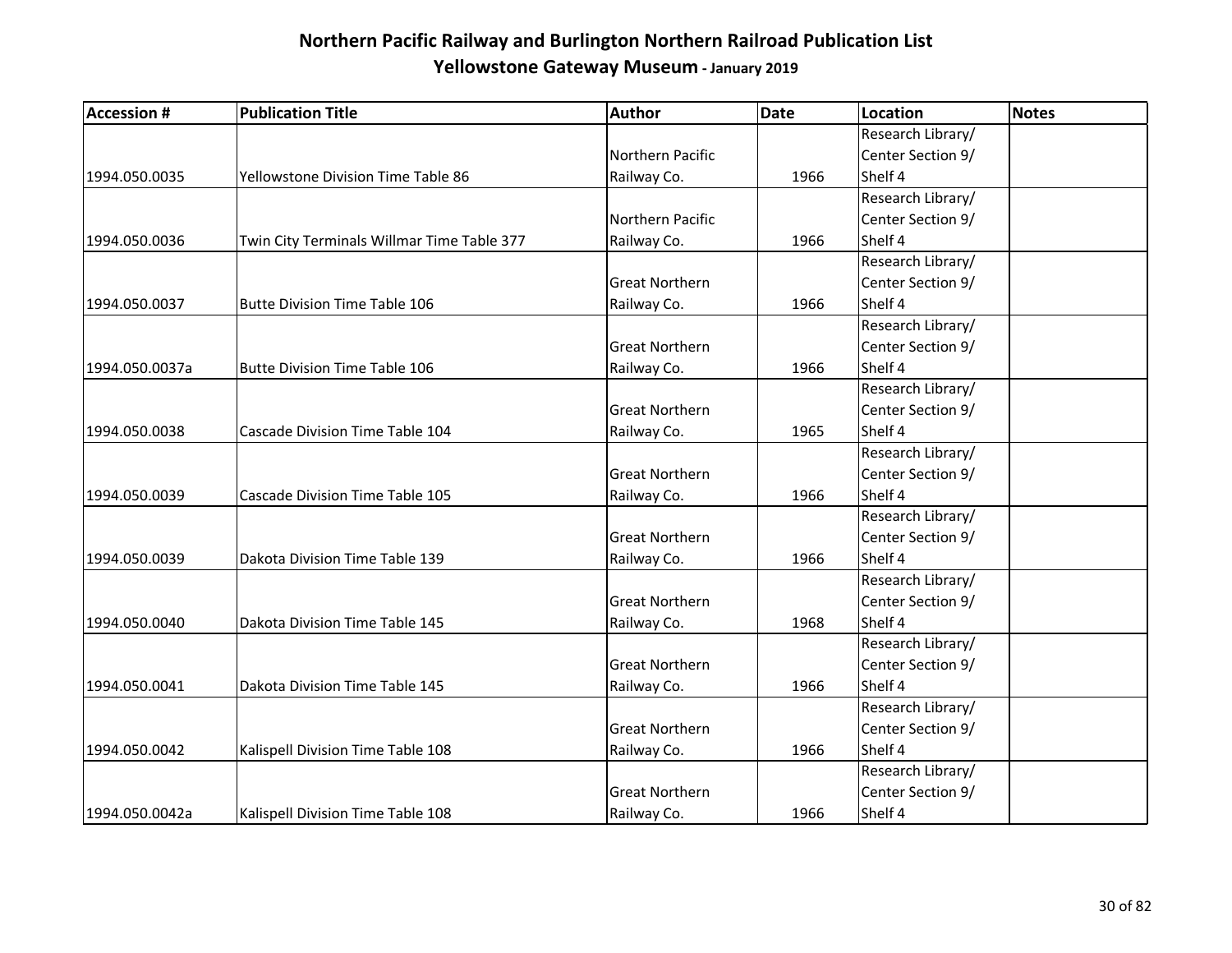| <b>Accession #</b> | <b>Publication Title</b>                              | <b>Author</b>         | <b>Date</b> | Location          | <b>Notes</b> |
|--------------------|-------------------------------------------------------|-----------------------|-------------|-------------------|--------------|
|                    |                                                       |                       |             | Research Library/ |              |
|                    |                                                       | <b>Great Northern</b> |             | Center Section 9/ |              |
| 1994.050.0043      | Mesabi Division Time Table 95                         | Railway Co.           | 1967        | Shelf 4           |              |
|                    |                                                       |                       |             | Research Library/ |              |
|                    |                                                       | <b>Great Northern</b> |             | Center Section 9/ |              |
| 1994.050.0044      | Minot Division Time Table 120                         | Railway Co.           | 1968        | Shelf 4           |              |
|                    |                                                       |                       |             | Research Library/ |              |
|                    |                                                       | <b>Great Northern</b> |             | Center Section 9/ |              |
| 1994.050.0045      | Minot Division Time Table 114                         | Railway Co.           | 1966        | Shelf 4           |              |
|                    |                                                       |                       |             | Research Library/ |              |
|                    |                                                       | <b>Great Northern</b> |             | Center Section 9/ |              |
| 1994.050.0046      | Montana Division Time Table 4                         | Railway Co.           | 1968        | Shelf 4           |              |
|                    |                                                       |                       |             | Research Library/ |              |
|                    |                                                       | <b>Great Northern</b> |             | Center Section 9/ |              |
| 1994.050.0047      | Spokane Division Time Table 2                         | Railway Co.           | 1967        | Shelf 4           |              |
|                    |                                                       |                       |             | Research Library/ |              |
|                    |                                                       | <b>Great Northern</b> |             | Center Section 9/ |              |
| 1994.050.0047a     | Spokane Division Time Table 2                         | Railway Co.           | 1967        | Shelf 4           |              |
|                    |                                                       |                       |             | Research Library/ |              |
|                    |                                                       | <b>Great Northern</b> |             | Center Section 9/ |              |
| 1994.050.0048      | <b>Willmar Division Time Table 129</b>                | Railway Co.           | 1968        | Shelf 4           |              |
|                    |                                                       |                       |             | Research Library/ |              |
|                    |                                                       | <b>Great Northern</b> |             | Center Section 9/ |              |
| 1994.050.0049      | <b>Willmar Division Time Table 123</b>                | Railway Co.           | 1966        | Shelf 4           |              |
|                    |                                                       |                       |             | Research Library/ |              |
|                    |                                                       | <b>Great Northern</b> |             | Center Section 9/ |              |
| 1994.050.0050      | Timetable 1969, Scenic Route to the Pacific Northwest | Railway Co.           | 1969        | Shelf 4           |              |
|                    |                                                       |                       |             | Research Library/ |              |
|                    | Timetable, (unknown date) Scenic Route to the Pacific | <b>Great Northern</b> |             | Center Section 9/ |              |
| 1994.050.0051      | Northwest                                             | Railway Co.           |             | Shelf 4           |              |
|                    |                                                       |                       |             | Research Library/ |              |
|                    |                                                       |                       |             | Center Section 9/ |              |
| 1994.050.0052      | Locomotive Engineering                                |                       | 1899        | Shelf 4           |              |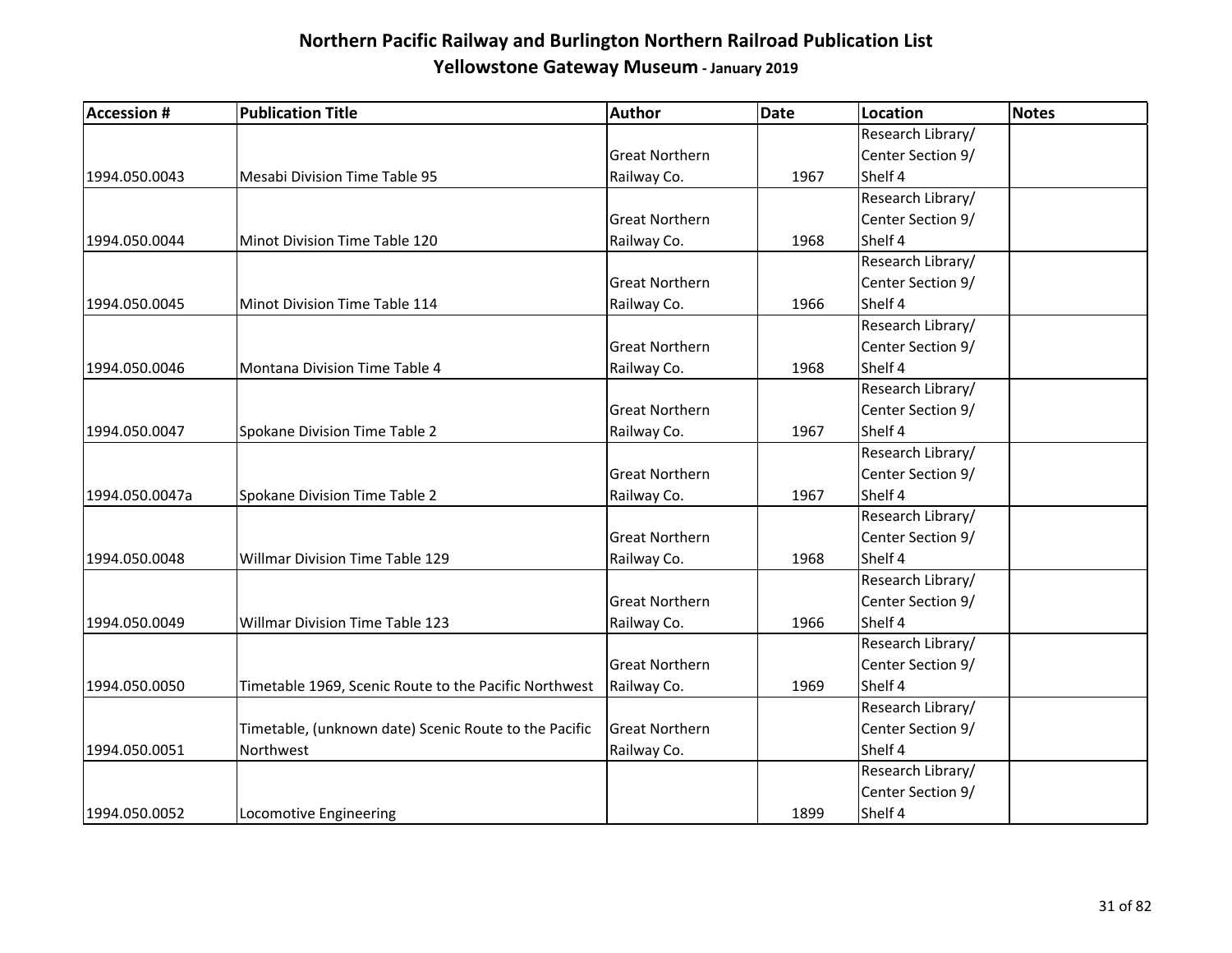| <b>Accession #</b> | <b>Publication Title</b>                          | Author                     | <b>Date</b> | <b>Location</b>        | <b>Notes</b>        |
|--------------------|---------------------------------------------------|----------------------------|-------------|------------------------|---------------------|
|                    |                                                   |                            |             | Research Library /     |                     |
|                    |                                                   | Northern Pacific           |             | Center Section 9 /     |                     |
| 1994.050.0053      | The Mainstreeter                                  | Railway                    | 1982        | Shelf 4                |                     |
|                    |                                                   |                            |             | Research Library/      |                     |
|                    |                                                   | Northern Pacific           |             | Center Section 9/      |                     |
| 1994.050.0054      | Mainstreeter                                      | Railway                    | 1967        | Shelf 4                |                     |
|                    |                                                   |                            |             | Research Library/      |                     |
| 1994.050.0055      | The Tell Tale                                     | Safety Department          | 1952        | Section 9/ Shelf 4     |                     |
|                    |                                                   |                            |             | Research Library/      |                     |
| 1994.050.0056      | The Tell Tale                                     | Safety Department          | 1952        | Section 9/ Shelf 4     |                     |
|                    |                                                   |                            |             | Research Library/      |                     |
| 1994.050.0057      | The Tell Tale                                     | Safety Department          | 1954        | Section 9/ Shelf 5     |                     |
|                    |                                                   |                            |             | Research Library/      |                     |
| 1994.050.0058      | The Tell Tale                                     | Safety Department          | 1948        | Section 9/ Shelf 4     |                     |
|                    |                                                   |                            |             |                        |                     |
|                    |                                                   |                            |             | Shop 2nd Floor/        |                     |
| 1996.006.0034      | Air Brake and Train Handling Rules                | <b>Burlington Northern</b> | 1979        | Center Rack 1/ Shelf 7 |                     |
|                    |                                                   |                            |             |                        |                     |
|                    | The Consolidated Code of Transportation Rules and | Northern Pacific           |             | Shop 2nd Floor/        | N.P.RY. Certificate |
| 1996.006.0076      | <b>General Instructions</b>                       | Railway                    | 1967        | Center Rack 1/ Shelf 7 | of examination      |
|                    |                                                   |                            |             |                        |                     |
|                    | The Consolidated Code of Transportation Rules and | Northern Pacific           |             | Shop 2nd Floor/        |                     |
| 1996.006.0076a     | <b>General Instructions</b>                       | Railway                    | 1967        | Center Rack 1/ Shelf 7 |                     |
|                    | The Old Montana Division Railroad Men's Time and  | Members of B. of L. F.     |             | Research Library/      |                     |
| 1996.006.0077      | Seniority Book 1950                               | and E.                     | 1950        | Section 9/ Shelf 6     |                     |
|                    | The Old Montana Division Railroad Men's Time and  | Members of B. of L. F.     |             | Research Library/      |                     |
| 1996.006.0078      | Seniority Book 1951                               | and E.                     | 1951        | Section 9/ Shelf 6     |                     |
|                    |                                                   | Members of B. of L. F.     |             | Research Library/      |                     |
| 1996.006.0079      | Railroad Men's Time and Seniority 1952            | and E.                     | 1952        | Section 9/ Shelf 6     |                     |
|                    | The Old Montana Division Railroad Men's Time and  | Members of B. of L. F.     |             | Research Library/      |                     |
| 1996.006.0080      | Seniority Book 1952                               | and E.                     | 1953        | Section 9/ Shelf 6     |                     |
|                    |                                                   |                            |             |                        |                     |
|                    | The Old Montana Division Railroad Men's Time and  | Members of B. of L. F.     |             | Research Library/East  |                     |
| 1996.006.0081      | Seniority Book 1954                               | and E.                     | 1954        | Case 2 / Shelf 1       |                     |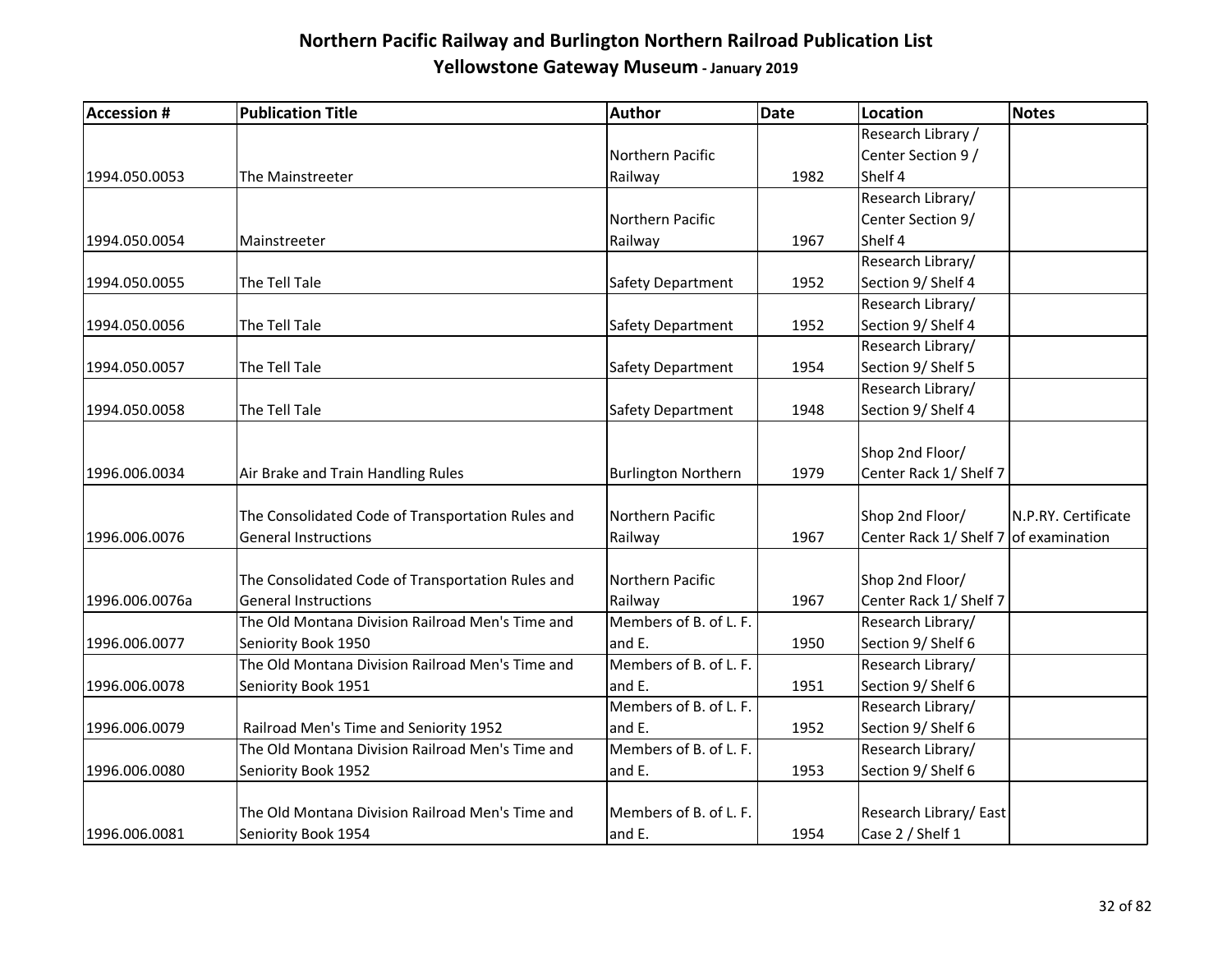| <b>Accession #</b> | <b>Publication Title</b>                         | Author                 | <b>Date</b> | Location              | <b>Notes</b> |
|--------------------|--------------------------------------------------|------------------------|-------------|-----------------------|--------------|
|                    |                                                  |                        |             |                       |              |
|                    | The Old Montana Division Railroad Men's Time and | Members of B. of L. F. |             | Research Library/East |              |
| 1996.006.0082      | Seniority Book 1955                              | and E.                 | 1954        | Case 2 / Shelf 1      |              |
|                    | The Old Montana Division Railroad Men's Time and | Members of B. of L. F. |             | Research Library/     |              |
| 1996.006.0083      | Seniority Book 1956                              | and E.                 | 1956        | Section 9/ Shelf 6    |              |
|                    | The Old Montana division Railroad Men's Time and | Members of B. of L. F. |             | Research Library/     |              |
| 1996.006.0084      | Seniority Book 1957                              | and E.                 | 1957        | Section 9/ Shelf 6    |              |
|                    | The Old Montana Division Railroad Men's Time and | Members of B. of L. F. |             | Research Library/     |              |
| 1996.006.0085      | Seniority Book 1958                              | and E.                 | 1958        | Section 9/ Shelf 6    |              |
|                    | The Old Montana Division Railroad Men's Time and | Members of B. of L. F. |             | Research Library/     |              |
| 1996.006.0086      | Seniority Book 1959                              | and E.                 | 1959        | Section 9/ Shelf 6    |              |
|                    | The Old Montana Division Railroad Men's Time and | Members of B. of L. F. |             | Research Library/     |              |
| 1996.006.0087      | Seniority Book 1960                              | and E.                 | 1960        | Section 9/ Shelf 6    |              |
|                    | The Old Montana Division Railroad Men's Time and | Members of B. of L. F. |             | Research Library/     |              |
| 1996.006.0088      | Seniority Book 1961                              | and E.                 | 1961        | Section 9/ Shelf 6    |              |
|                    | The Old Montana Division Railroad Men's Time and | Members of B. of L. F. |             | Research Library/     |              |
| 1996.006.0089      | Seniority Book 1962                              | and E.                 | 1962        | Section 9/ Shelf 6    |              |
|                    | The Old Montana Division Railroad Men's Time and | Members of B. of L. F. |             | Research Library/     |              |
| 1996.006.0090      | Seniority Book 1963                              | and E.                 | 1963        | Section 9/ Shelf 6    |              |
|                    |                                                  |                        |             |                       |              |
|                    | Old Montana Division Railroad ments Time and     | Members of B. of L. F. |             | Research Library/East |              |
| 1996.006.0091      | Seniority Book 1964                              | and E.                 | 1964        | Case 2 / Shelf 1      |              |
|                    | The Old Montana Division Railroad Men's Time and | Members of B. of L. F. |             | Research Library/East |              |
| 1996.006.0091a     | Seniority Book 1964                              | and E.                 | 1964        | Case 2 / Shelf 1      |              |
|                    |                                                  |                        |             |                       |              |
|                    | Old Montana Division Railroad Men's Time and     | Members of B. of L. F. |             | Research Library/East |              |
| 1996.006.0092      | Seniority Book 1965                              | and E.                 | 1965        | Case 2 / Shelf 1      |              |
|                    |                                                  |                        |             |                       |              |
|                    | The Old MOntana Division Railroad men's time and | Members of B. of L. F. |             | Research Library/East |              |
| 1996.006.0093      | Seniority Book 1966                              | and E.                 | 1966        | Case 2 / Shelf 1      |              |
|                    | The Old Montana Division Railroad Men's time and | Members of B. of L. F. |             | Research Library/     |              |
| 1996.006.0094      | Seniority Book 1967                              | and E.                 | 1967        | Section 9/ Shelf 6    |              |
|                    | The Old Montana Division Railroad Men's Time and | Members of B. of L. F. |             | Research Library/     |              |
| 1996.006.0095      | Seniority Book 1968                              | and E.                 | 1968        | Section 9/ Shelf 6    |              |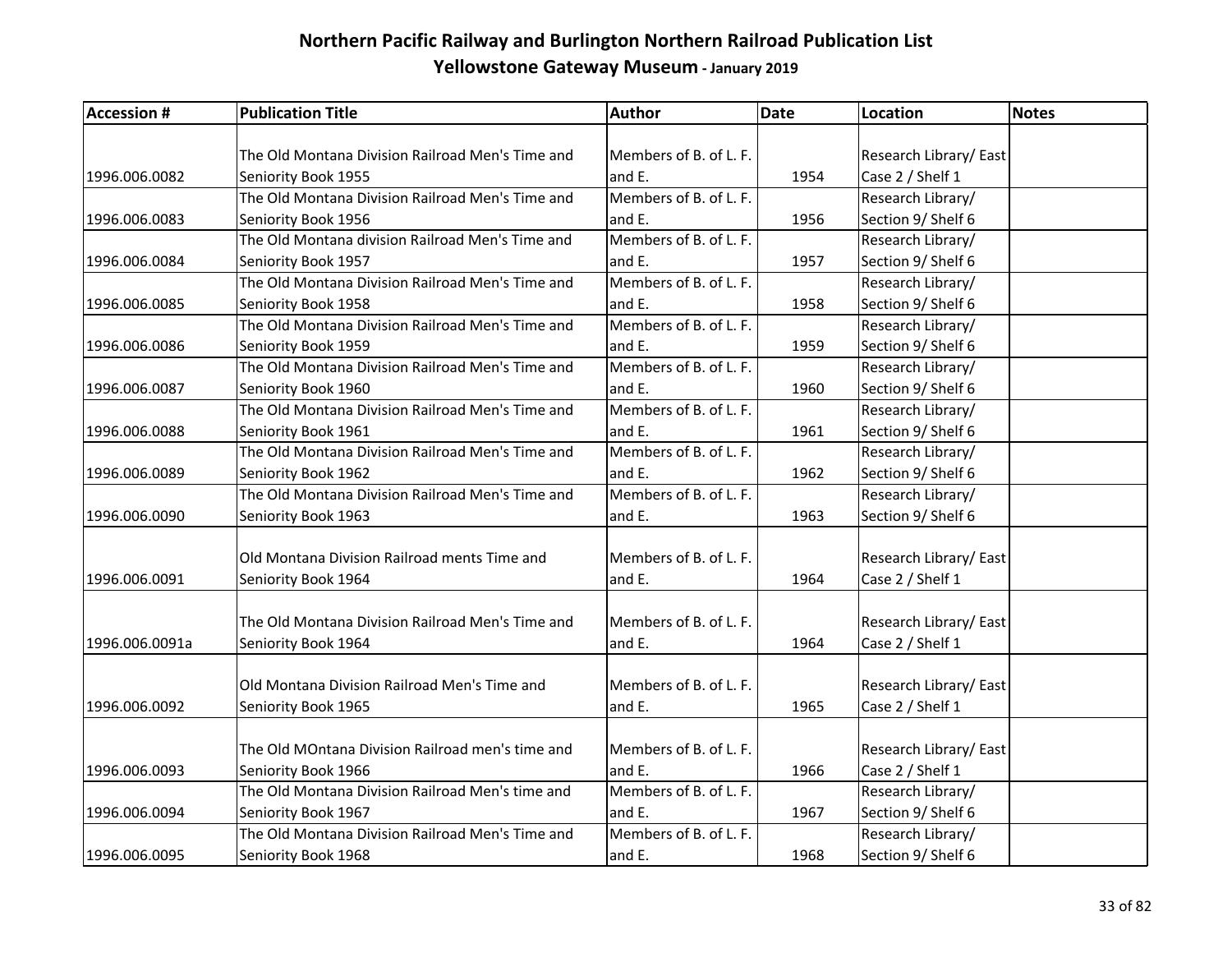| <b>Accession #</b> | <b>Publication Title</b>                         | Author                 | Date | Location              | Notes |
|--------------------|--------------------------------------------------|------------------------|------|-----------------------|-------|
|                    | The Old Montana Division Railroad Men's Time and | Members of B. of L. F. |      | Research Library/     |       |
| 1996.006.0096      | Seniority Book 1969                              | and E.                 | 1969 | Section 9/ Shelf 6    |       |
|                    | The Old Montana Division Railroad Men's time and | Members of B. of L. F. |      | Research Library/     |       |
| 1996.006.0097      | Seniority Book 1970                              | and E.                 | 1970 | Section 9/ Shelf 6    |       |
|                    | The Old Montana Division Railroad Men's Time and | Members of B. of L. F. |      | Research Library/     |       |
| 1996.006.0098      | Seniority Book 1971                              | and E.                 | 1971 | Section 9/ Shelf 6    |       |
|                    | The Old Montana Division Railroad Men's Time and | Members of B. of L. F. |      | Research Library/     |       |
| 1996.006.0099      | Seniority book 1972                              | and E.                 | 1972 | Section 9/ Shelf 6    |       |
|                    | The Old Montana Division Railfora Men's time and | Members of B. of L. F. |      | Research Library/     |       |
| 1996.006.0100      | Seniority Book 1973                              | and E.                 | 1973 | Section 9/ Shelf 6    |       |
|                    |                                                  |                        |      |                       |       |
|                    | The Old Montana Division Railroad Men's Time and | Members of B. of L. F. |      | Research Library/East |       |
| 1996.006.0101      | Seniority Book 1974                              | and E.                 | 1974 | Case 2 / Shelf 1      |       |
|                    | The Old Montana Division Railroad Men's Time and | Members of B. of L. F. |      | Research Library/East |       |
| 1996.006.0101a     | Seniority Book 1974                              | and E.                 | 1974 | Case 2 / Shelf 1      |       |
|                    | The Old Montana Division-Railroad Men's Time and | Members of B. of L. F. |      | Research Library/     |       |
| 1996.006.0102      | Seniority Book 1975                              | and E.                 | 1975 | Section 9/ Shelf 6    |       |
|                    | The Old Montana Division Railroad Men's Time and | Members of B. of L. F. |      | Research Library/     |       |
| 1996.006.0103      | Seniority Book 1976                              | and E.                 | 1976 | Section 9/ Shelf 6    |       |
|                    | The Old Montana Division Railroad Men's time and | Members of B. of L. F. |      | Research Library/     |       |
| 1996.006.0104      | Seniority Book 1977                              | and E.                 | 1977 | Section 9/ Shelf 6    |       |
|                    | The Old Montana Division Railroad Men's Time and | Members of B. of L. F. |      | Research Library/     |       |
| 1996.006.0105      | Seniority book 1978                              | and E.                 | 1978 | Section 9/ Shelf 6    |       |
|                    |                                                  |                        |      | Shop 2nd Floor        |       |
|                    |                                                  |                        |      | Center North Rack 6   |       |
| 1996.006.0111      | Unification Agreement and Constitution           | <b>U.S.A.</b>          | 1968 | /Shelf 5              |       |
|                    | MontanaTime Table Montana Division 62, June 14,  | Northern Pacific       |      | Research Library/     |       |
| 1998.004.0018      | 1931                                             | Railway company        | 1931 | Section 9/ Shelf 4    |       |
|                    |                                                  |                        |      | Research Library/     |       |
|                    |                                                  |                        |      | Center Section 10     |       |
| 1999.012.0001      | <b>Legendary Trains</b>                          | Atlas Edition          | 1995 | /Shelf 5              |       |
|                    |                                                  |                        |      | Research Library /    |       |
|                    |                                                  |                        |      | Center Section 10/    |       |
| 1999.012.0002      | Northern Pacific Color Pictorial Vol. 1          | Joseph W. Shine        | 1994 | Shelf 5               |       |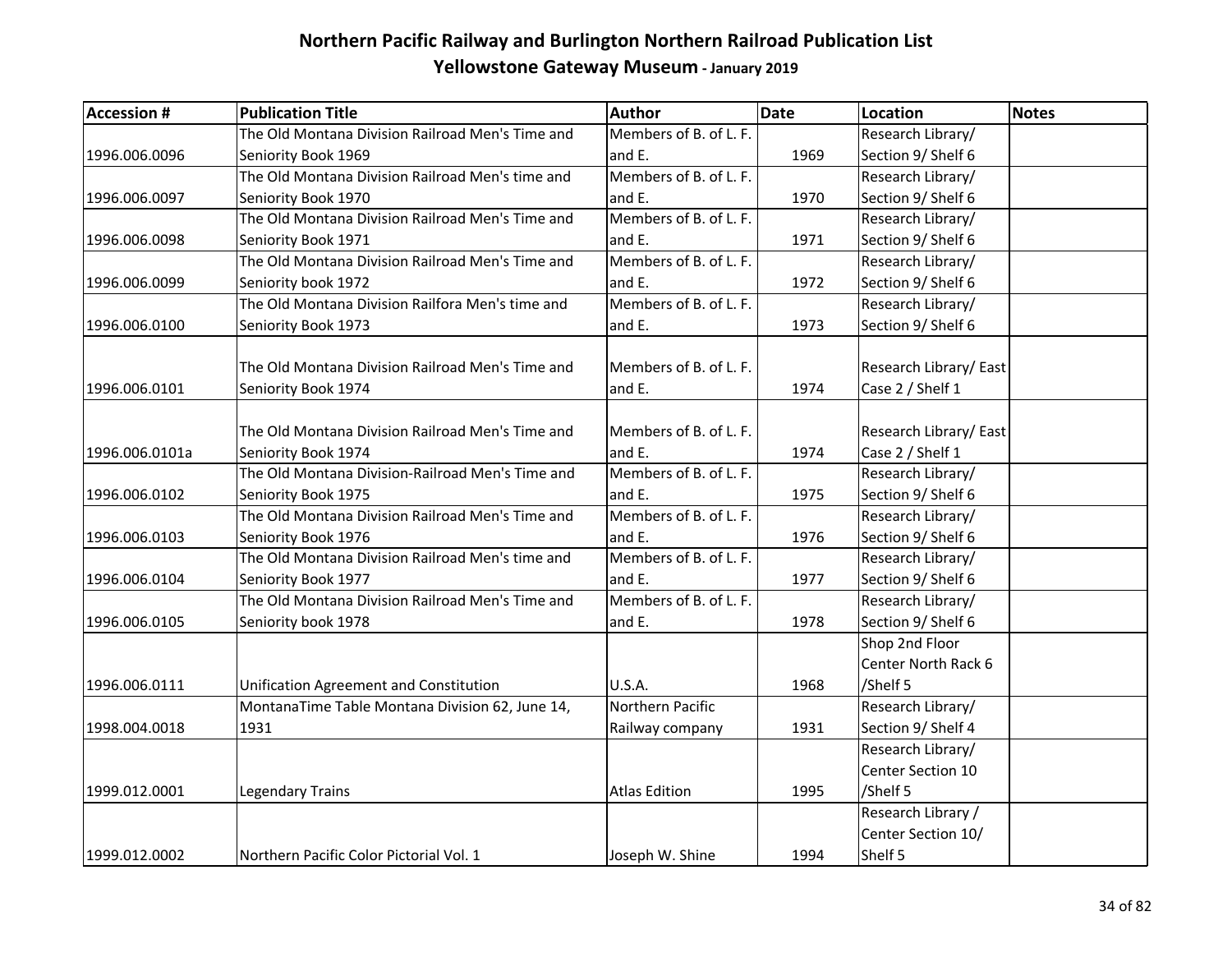| <b>Accession #</b> | <b>Publication Title</b>                             | Author                     | <b>Date</b> | Location                      | Notes             |
|--------------------|------------------------------------------------------|----------------------------|-------------|-------------------------------|-------------------|
|                    |                                                      |                            |             | Shop 2nd Floor/               |                   |
|                    |                                                      |                            |             | Center South Rack 1 /         |                   |
| 2001.025.0006      | Mechanical and Air Brake Examination for Firemen     | <b>Henry Helmholz</b>      | 1938        | Shelf 2                       |                   |
|                    |                                                      |                            |             | Shop 2nd Floor/               |                   |
|                    | The Consolidated Code of Operating Rules and General | Northern Pacific           |             | Center North Rack 1 /         | Check marks on    |
| 2002.024.0001      | Instructions: Edition of 1945.                       | Railway                    | 1945        | Shelf 6                       | info, back broken |
|                    | Agreement Between the Northern Pacific Railway       |                            |             |                               |                   |
|                    | Company and the Brotherhood of Maintenance of Way    | Northern Pacific           |             | Research Library /            |                   |
| 2002.024.0002      | Employes.                                            | Railway                    | 1936        | Section 10 / Shelf 6          |                   |
|                    |                                                      |                            |             | Research Library /            |                   |
| 2003.023.0020      | <b>Big 4 Railroad Record</b>                         | E.J. Elbury's              | 1925        | Section 10 / Shelf 6          |                   |
|                    |                                                      |                            |             | Shop 2nd Floor                |                   |
|                    |                                                      | Northern Pacific           |             | Center North Rack 1           |                   |
| 2004.058.0004      | Schedule For Train and Yardmen                       | Railway Company            | 1954        | /Shelf 6                      |                   |
|                    |                                                      |                            |             | Shop 2nd Floor                |                   |
|                    |                                                      | Northern Pacific           |             | Center North Rack 1           |                   |
| 2004.058.0005      | Schedule for Train and Yardmen                       | Railway Company            | 1938        | /Shelf 6                      |                   |
|                    |                                                      |                            |             |                               | Note to the       |
|                    | Accounting Rules and Instructions to Govern Freight  | Northern Pacific           |             | Shop 2nd Floor                | Treasurer H. S.   |
| 2005.004.0001      | and Passenger Agents                                 | Railway Company            | 1953        | Center Rack 1/ Shelf 7 Latham |                   |
|                    |                                                      |                            |             | Research Library/             |                   |
|                    |                                                      |                            |             | Center Section 3/             |                   |
| 2006.038.0342      | Loose The Mighty Power                               | Susan Dudwick Boer         | 1981        | Shelf 6                       |                   |
|                    |                                                      |                            |             | 2nd Floor Center              |                   |
|                    |                                                      | Al H. Chesser              |             | Bookshelf/North Rack          |                   |
| 2006.040.0019      | UTU 1974 Time Book                                   | President                  | 1953        | 6/Shelf 5                     |                   |
|                    | The Old Montana Division Railroad Men's Time and     | Members of B. of L. F.     |             | Research Library/             |                   |
| 2006.040.0020      | Seniority Book 1972                                  | and E.                     | 1972        | Section 9/ Shelf 5            |                   |
|                    | The Old Montana Division Railroad Men's Time and     | Members of B. of L. F.     |             | Research Library/             |                   |
| 2006.040.0020a     | Seniority Book 1972                                  | and E.                     | 1972        | Section 9/ Shelf 5            |                   |
|                    |                                                      |                            |             | Research Library/             |                   |
|                    | Billings Region, Montana, Yellowstone and Rocky      | <b>Burlington Northern</b> |             | Center Section 9 /            |                   |
| 2006.040.0021      | Mountain Divisions Time Table 15, Oct. 26, 1975      | lnc.                       | 1975        | Shelf 4                       |                   |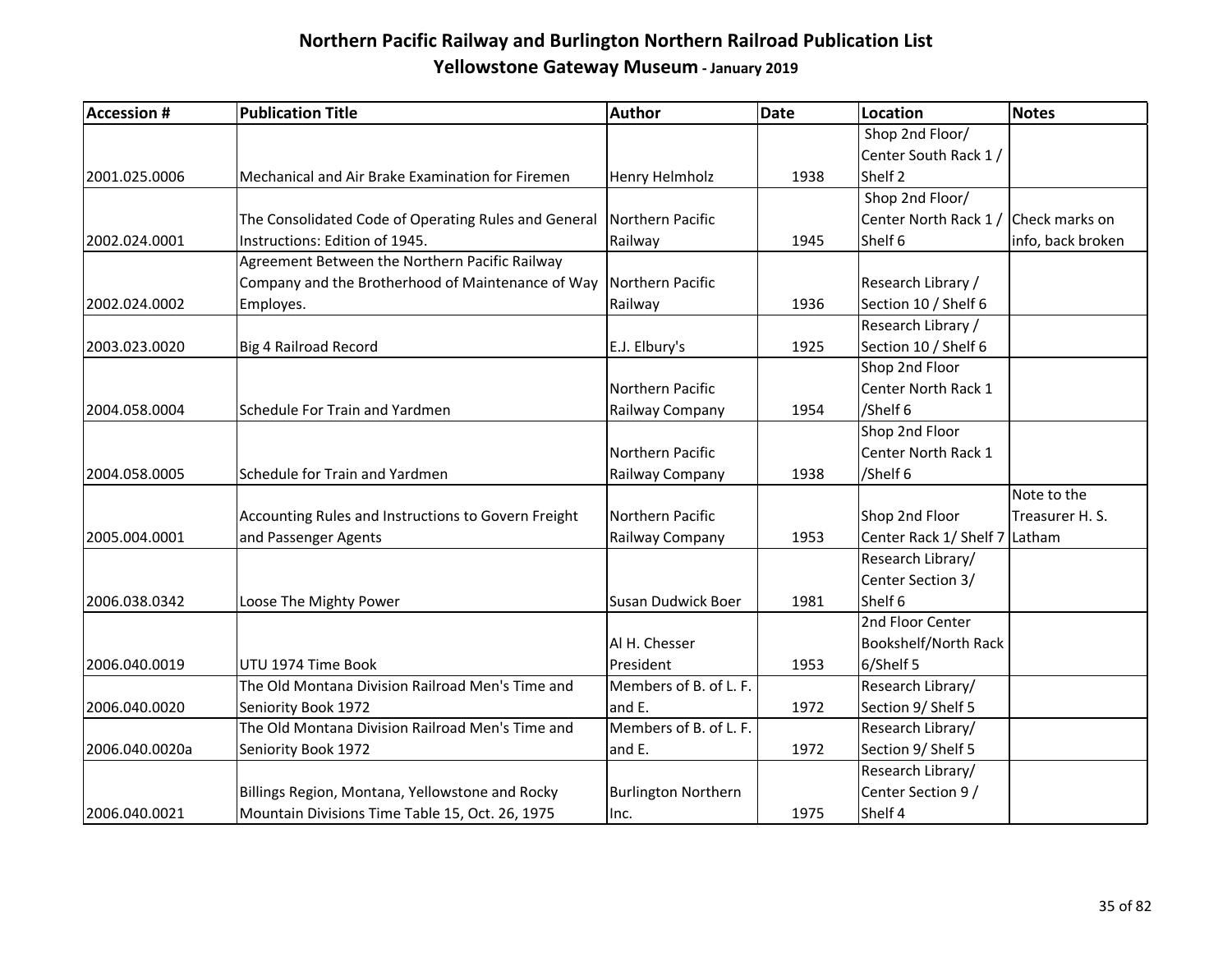| <b>Accession #</b> | <b>Publication Title</b>                                              | Author                  | <b>Date</b> | Location               | <b>Notes</b> |
|--------------------|-----------------------------------------------------------------------|-------------------------|-------------|------------------------|--------------|
|                    |                                                                       |                         |             | Shop 2nd Floor/        |              |
|                    |                                                                       | United States on        |             | Center North Rack 6    |              |
| 2006.040.0022      | Constitution                                                          | <b>Union Made Paper</b> | 1964        | /Shelf 5               |              |
|                    | Northern Pacific Railway Company Schedule for Train                   |                         |             |                        |              |
|                    | and Yardmen Effective June 1, 1924 Form 560 3M 1-23- Northern Pacific |                         |             | Research Libaray/      |              |
| 2006.040.0023      | 39                                                                    | Railway Company         | 1924        | East 7                 |              |
|                    | Railroad Retirement and Survivor Benefits for railroad                | U.S. Railroad           |             | Shop 2nd Floor         |              |
| 2006.040.0024      | workers and their families                                            | <b>Retirement Board</b> | 1981        | Center Rack 1/ Shelf 7 |              |
|                    | The Old Montana Division Railroad Men's Time and                      | Siebler, Mr. and Mrs.   |             | Research Library/East  |              |
| 2006.040.0025      | Seniority Book 1974                                                   | M.H.                    | 1974        | Case 2/ Shelf 1        |              |
|                    | The Old Montana Division Railroad Men's Time and                      | Siebler, Mr. and Mrs.   |             | Research Library/East  |              |
| 2006.040.0025a     | Seniority Book 1974                                                   | M.H.                    | 1974        | Case 2/ Shelf 1        |              |
|                    | The Mainstreeter Northern Pacific Railway Historical                  |                         |             | Research Library/      |              |
| 2006.045.7132      | Association/ Volume 18, Number 1                                      | <b>Warren McGee</b>     | 1999        | Section 9/ Shelf 5     |              |
|                    |                                                                       | <b>Classic Trains</b>   |             | Research Library/      |              |
| 2006.045.7134      | Classic Trains The Golden Years of Railroading                        | Magazine                | 2003        | Section 9/ Shelf 5     |              |
|                    | The Mainstreeter Northern Pacific Railway Historical                  |                         |             | Research Library/      |              |
| 2006.045.7135      | Association/ Volume 15, Number 2                                      | Jim Russell             | 1996        | Section 9/ Shelf 5     |              |
|                    | The Mainstreeter Northern Pacific Railway Historical                  |                         |             | Research Library/      |              |
| 2006.045.7135a     | Association/ Volume 15, Number 2                                      | Jim Russell             | 1996        | Section 9/ Shelf 5     |              |
|                    |                                                                       |                         |             | Shop 2nd Floor         |              |
|                    |                                                                       |                         |             | /Center/Rack 1/ Shelf  |              |
| 2006.047.0021      | <b>Marine Gas Engines</b>                                             | Clark, Carl H. S.B.     | 1919        |                        |              |
|                    |                                                                       |                         |             | Shop 2nd Floor/        |              |
|                    |                                                                       |                         |             | Center Rack 1/ Shelf   |              |
| 2006.047.0022      | Ideal Flue Tools Catalog #57                                          | Wiedeke, Gustav         | 1932        |                        |              |
|                    |                                                                       |                         |             | Research Room /        |              |
| 2006.047.0020      | <b>Geometrical Drawing</b>                                            | I.C.S. Staff            | 1935        | Section 10/ Shelf 5    |              |
|                    |                                                                       |                         |             | Shop 2nd Floor/        |              |
|                    |                                                                       |                         |             | Center Rack 1/ Shelf   |              |
| 2006.047.0023      | Problems In Blueprint Reading                                         | Drew W. Castle          | 1926        | 3                      |              |
|                    |                                                                       |                         |             | Shop 2nd Floor/        |              |
|                    |                                                                       |                         |             | Center Rack 1/ Shelf   |              |
| 2006.047.0019      | Laying Out for Boiler Makers and Sheet Metal Workers                  |                         | 1926        | 3                      |              |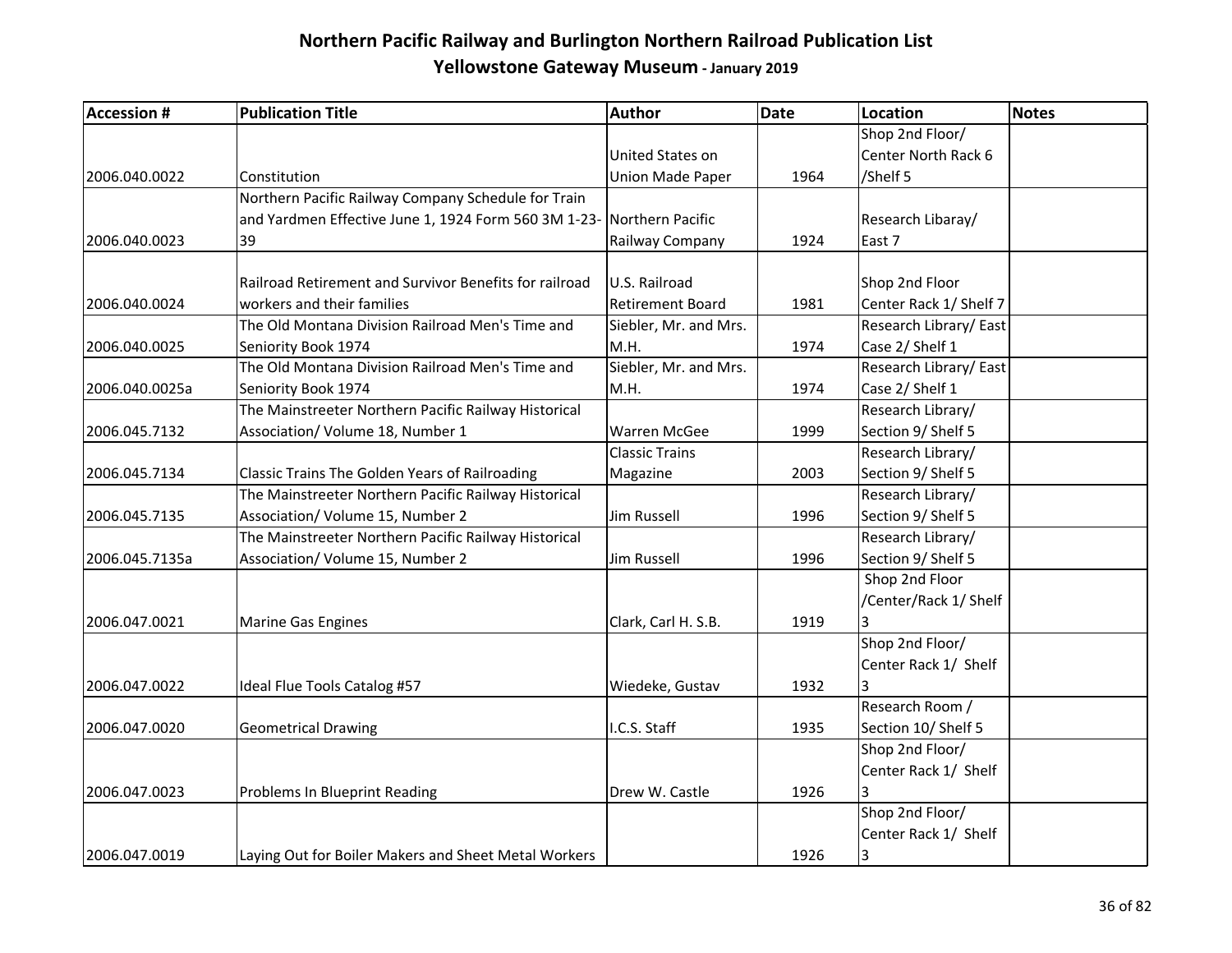| <b>Accession #</b> | <b>Publication Title</b>                             | Author                      | <b>Date</b> | Location             | <b>Notes</b> |
|--------------------|------------------------------------------------------|-----------------------------|-------------|----------------------|--------------|
|                    |                                                      |                             |             |                      |              |
|                    |                                                      | International               |             |                      |              |
|                    |                                                      | Brotherhood of              |             |                      |              |
|                    |                                                      | Boilermakes, Iron           |             |                      |              |
|                    |                                                      | Shipbuilders,               |             | Shop 2nd Floor/      |              |
|                    | Internation Lodge Constitution and Subordinate Lodge | <b>Blacksmiths, Forgers</b> |             | Center Rack 1/ Shelf |              |
| 2006.047.0008      | Consstitution                                        | and Helpers                 | 1957        | 3                    |              |
|                    |                                                      |                             |             | Shop 2nd Floor/      |              |
|                    |                                                      | Interstate Commerce         |             | Center Rack 1/ Shelf |              |
| 2006.047.0007      | Locomotive Inspection Law                            | Commission                  | 1947        | 3                    |              |
|                    |                                                      |                             |             | Shop 2nd Floor/      |              |
|                    | Practical Engineering For Engineers, Firemen,        |                             |             | Center Rack 1/ Shelf |              |
| 2006.047.0009      | Machinists                                           | Audels                      | 1943        | 3                    |              |
|                    |                                                      |                             |             | Shop 2nd Floor/      |              |
|                    |                                                      |                             |             | Center Rack 1/ Shelf |              |
| 2006.047.0011      | Master Boiler Makers' Association                    | Stiglmeier, A.F.            | 1942        | 3                    |              |
|                    |                                                      |                             |             | Shop 2nd Floor/      |              |
|                    |                                                      |                             |             | Center Rack 1/ Shelf |              |
| 2006.047.0013      | Master Boiler Makers' Association                    | Stiglmeier, A.F.            | 1943        | 3                    |              |
|                    |                                                      |                             |             | Shop 2nd Floor/      |              |
|                    |                                                      |                             |             |                      |              |
|                    |                                                      |                             |             | Center Rack 1/ Shelf |              |
| 2006.047.0014      | <b>Master Boiler Makers' Association</b>             | Stiglmeier, A.F.            | 1944        | 3                    |              |
|                    |                                                      |                             |             | Shop 2nd Floor/      |              |
|                    |                                                      |                             |             | Center Rack 1/ Shelf |              |
| 2006.047.0015      | Master Boiler Makers' Association                    | Stiglmeier, A.F.            | 1945        | 3                    |              |
|                    |                                                      |                             |             | Shop 2nd Floor/      |              |
|                    |                                                      |                             |             | Center Rack 1/ Shelf |              |
| 2006.047.0016      | <b>Master Boiler Makers' Association</b>             | Stiglmeier, A.F.            | 1946        |                      |              |
|                    |                                                      |                             |             | Shop 2nd Floor/      |              |
|                    |                                                      |                             |             | Center Rack 1/ Shelf |              |
| 2006.047.0017      | <b>Master Boiler Makers' Association</b>             | Stiglmeier, A.F.            | 1947        | 3                    |              |
|                    |                                                      |                             |             | Shop 2nd Floor/      |              |
|                    |                                                      |                             |             | Center Rack 1/ Shelf |              |
| 2006.047.0012      | <b>Master Boiler Makers' Association</b>             | Stiglmeier, A.F.            | 1940        | 3                    |              |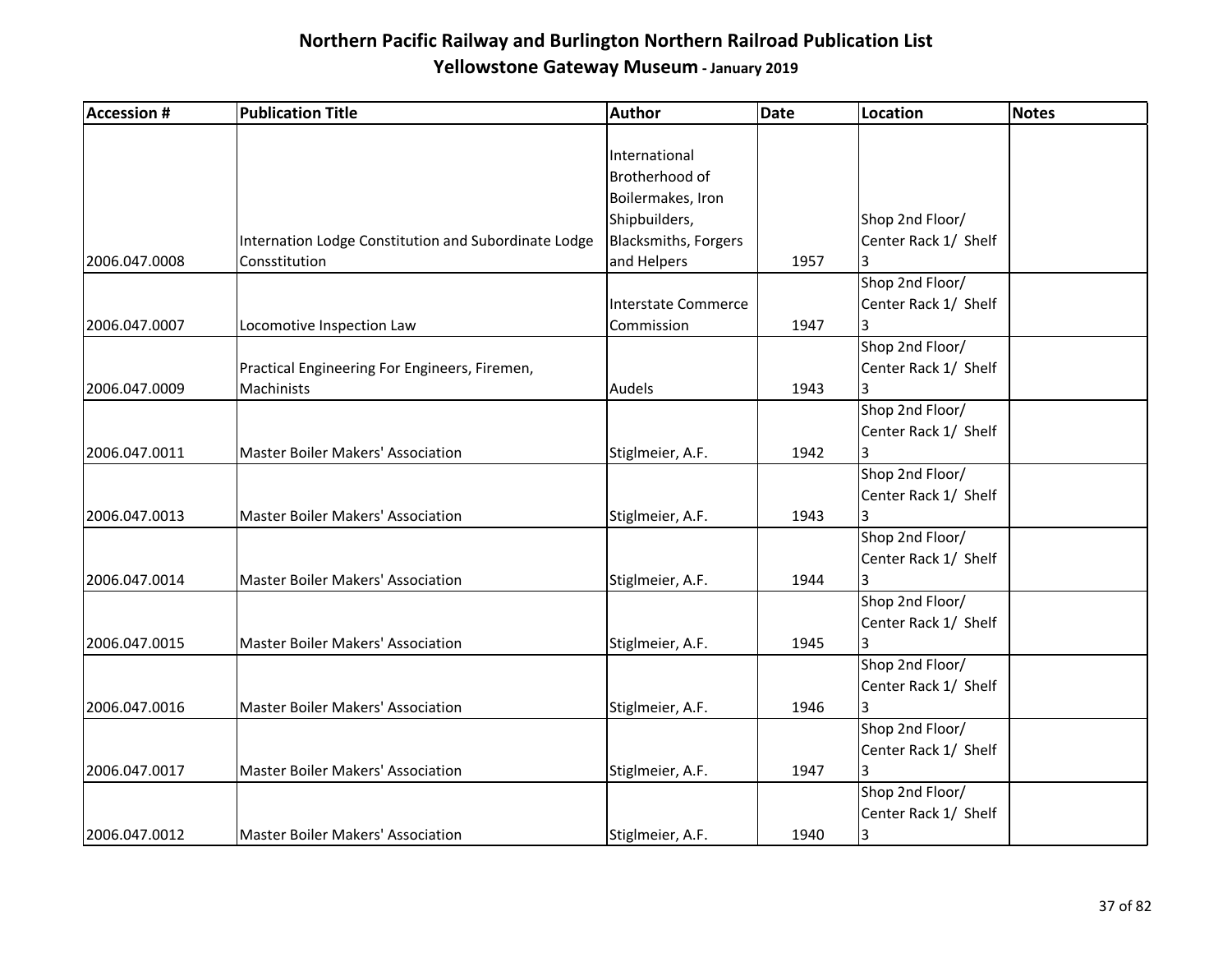| <b>Accession #</b> | <b>Publication Title</b>                             | <b>Author</b>          | Date | Location              | <b>Notes</b> |
|--------------------|------------------------------------------------------|------------------------|------|-----------------------|--------------|
|                    |                                                      |                        |      | Shop 2nd Floor/       |              |
|                    |                                                      |                        |      | Center Rack 1/ Shelf  |              |
| 2006.047.0018      | Master Boiler Makers' Association                    | Stiglmeier, A.F.       | 1948 | 3                     |              |
|                    |                                                      |                        |      | Shop 2nd Floor/       |              |
|                    |                                                      |                        |      | Center Rack 1/ Shelf  |              |
| 2006.047.0003      | Triangulation Applied To Sheet Metal Pattern Cutting | Kidder                 | 1924 | 3                     |              |
|                    |                                                      |                        |      | Shop 2nd Floor/       |              |
|                    |                                                      | Interstate Commerce    |      | Center Rack 1/ Shelf  |              |
| 2006.047.0006      | Locomotive Inspection Law                            | Commission             | 1929 | 3                     |              |
|                    |                                                      |                        |      | Shop 2nd Floor/       |              |
|                    |                                                      | Northern Pacific       |      | Center Rack 1/ Shelf  |              |
| 2006.047.0005      | <b>Rules and Instructions</b>                        | Railway Company        | 1948 | 3                     |              |
|                    |                                                      | Crawshaw, Fred D.,     |      | Research Room /       |              |
| 2006.047.0002      | <b>Mechanical Drawing For Secondary Schools</b>      | B.S., M.E.             | 1916 | Section 10/ Shelf 5   |              |
|                    |                                                      |                        |      | Research Room /       |              |
| 2006.047.0010      | Shop Arithmetic                                      | Norris, Earle B. M.E.  | 1924 | Section 10/ Shelf 5   |              |
|                    |                                                      | Atkinson, Mentzer &    |      | Research Room /       |              |
| 2006.047.0004      | <b>Mechanical Drawing For Secondary Schools</b>      | Co.                    | 1910 | Section 10/ Shelf 5   |              |
|                    |                                                      |                        |      |                       |              |
|                    |                                                      | Compiled and edited    |      | Shop 2nd Floor/       |              |
|                    |                                                      | by Charles J. Fagg and |      | Center South Rack 1 / |              |
| 2008.011.0001      | Supplement No.6 to Freight Traffic Red Book          | Harry G. Williams      | 2012 | Shelf <sub>2</sub>    |              |
|                    | The Old Montana Division Railroad Men's Time and     | Members of B. of L. F. |      | Research Library/     |              |
| 2008.038.0001      | Seniority Book, 1955                                 | and E.                 | 1955 | Section 9/ Shelf 6    |              |
|                    | Rules and Instructions for Foremen and Employes      |                        |      | Shop 2nd Floor        |              |
|                    | Engaged in Maintenance of Way and Structures an for  | Northern Pacific       |      | Center North Rack 6   |              |
| 2008.038.00012     | <b>Operators of Track Cars</b>                       | Railway                | 1967 | /Shelf 5              |              |
|                    | The Old Montana Division Railroad Men's Time and     | Members of B. of L. F. |      | Research Library/     |              |
| 2008.038.0002      | Seniority Book, 1962                                 | and E.                 | 1962 | Section 9/ Shelf 6    |              |
|                    |                                                      |                        |      |                       |              |
|                    | The Old Montana Division Railroad Men's Time and     | Members of B. of L. F. |      | Research Library/East |              |
| 2008.038.0003      | Seniority Book, 1964                                 | and E.                 | 1964 | Case 2 / Shelf 1      |              |
|                    |                                                      |                        |      |                       |              |
|                    | The Old Montana Division Railroad Men's Time and     | Members of B. of L. F. |      | Research Library/East |              |
| 2008.038.0004      | Seniority Book, 1970                                 | and E.                 | 1970 | Case 2 / Shelf 1      |              |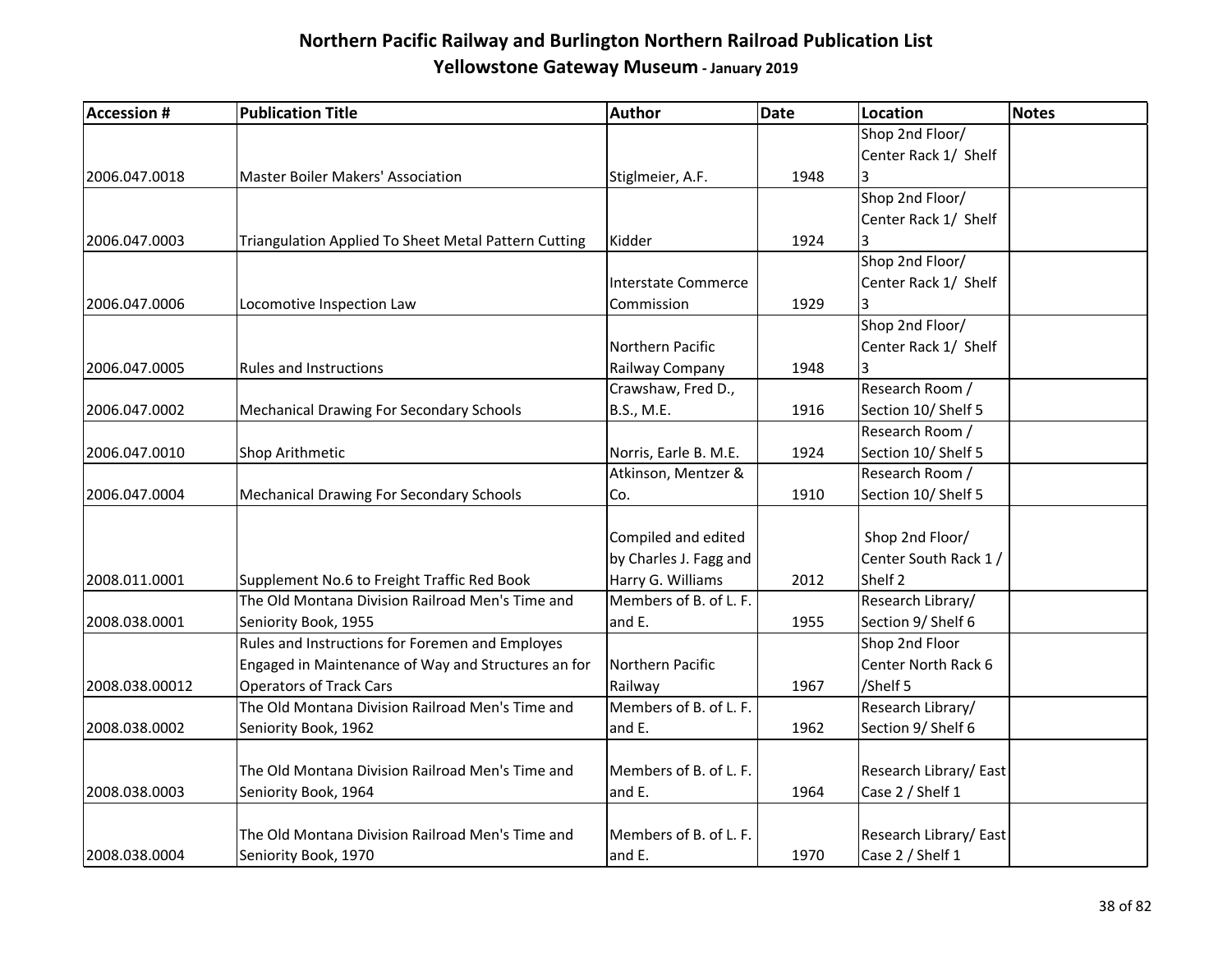| <b>Accession #</b> | <b>Publication Title</b>                             | <b>Author</b>              | Date | Location            | <b>Notes</b> |
|--------------------|------------------------------------------------------|----------------------------|------|---------------------|--------------|
|                    |                                                      | Operations and             |      | Shop 2nd Floor      |              |
|                    |                                                      | Maintenance                |      | Center North Rack 6 |              |
| 2008.038.0005      | First Aid Instructions for Railroad Employees        | Department                 | 1963 | /Shelf 5            |              |
|                    | The Consolidated Code of Operating Rules/ Edition of |                            |      | Research Library/   |              |
| 2008.038.0006      | 1959                                                 |                            | 1959 | South Book Shelf 5  |              |
|                    | The Consolidated Code of Operating Rules/ Edition of |                            |      | Research Library/   |              |
| 2008.038.0007      | 1959                                                 |                            | 1959 | South Book Shelf 5  |              |
|                    |                                                      |                            |      | Research Library/   |              |
|                    |                                                      |                            |      | Center Section 10   |              |
| 2009.004.0001      | <b>Welcome to Amtrak</b>                             | Amtrak                     | 1971 | /Shelf 5            | leaflet      |
|                    |                                                      |                            |      | Research Library/   |              |
|                    |                                                      |                            |      | Center Section 10   |              |
| 2009.004.0002      | <b>Burlington Northern Time Table</b>                | <b>Burlington Northern</b> | 1971 | /Shelf 5            | leaflet      |
|                    |                                                      |                            |      | Research Library/   |              |
|                    |                                                      |                            |      | Center Section 9    |              |
| 2009.004.0003      | Nationwide Schedules of Intercity Passenger Service  | Amtrak                     | 1972 | /Shelf 4            |              |
|                    |                                                      |                            |      | Research Library/   |              |
|                    |                                                      |                            |      | Center Section 9    |              |
| 2009.004.0004      | Eastern Regional Timetable                           | Amtrak                     | 1972 | /Shelf 4            |              |
|                    |                                                      |                            |      | Research Library/   |              |
|                    |                                                      |                            |      | Center Section 9    |              |
| 2009.004.0004a     | Eastern Regional Timetable                           | Amtrak                     | 1972 | /Shelf 4            |              |
|                    |                                                      |                            |      | Research Library/   |              |
|                    |                                                      |                            |      | Center Section 9    |              |
| 2009.004.0005      | Northeast Regional Timetable                         | Amtrak                     | 1972 | /Shelf 4            |              |
|                    |                                                      |                            |      | Research Library/   |              |
|                    |                                                      |                            |      | Center Section 9    |              |
| 2009.004.0006      | Northeast Regional Timetable                         | Amtrak                     | 1972 | /Shelf 4            |              |
|                    |                                                      |                            |      | Research Library/   |              |
|                    |                                                      |                            |      | Center Section 9    |              |
| 2009.004.0006a     | Northeast Regional Timetable                         | Amtrak                     | 1972 | /Shelf 4            |              |
|                    |                                                      |                            |      | Research Library/   |              |
|                    |                                                      |                            |      | Center Section 9    |              |
| 2009.004.0006b     | Northeast Regional Timetable                         | Amtrak                     | 1972 | /Shelf 4            |              |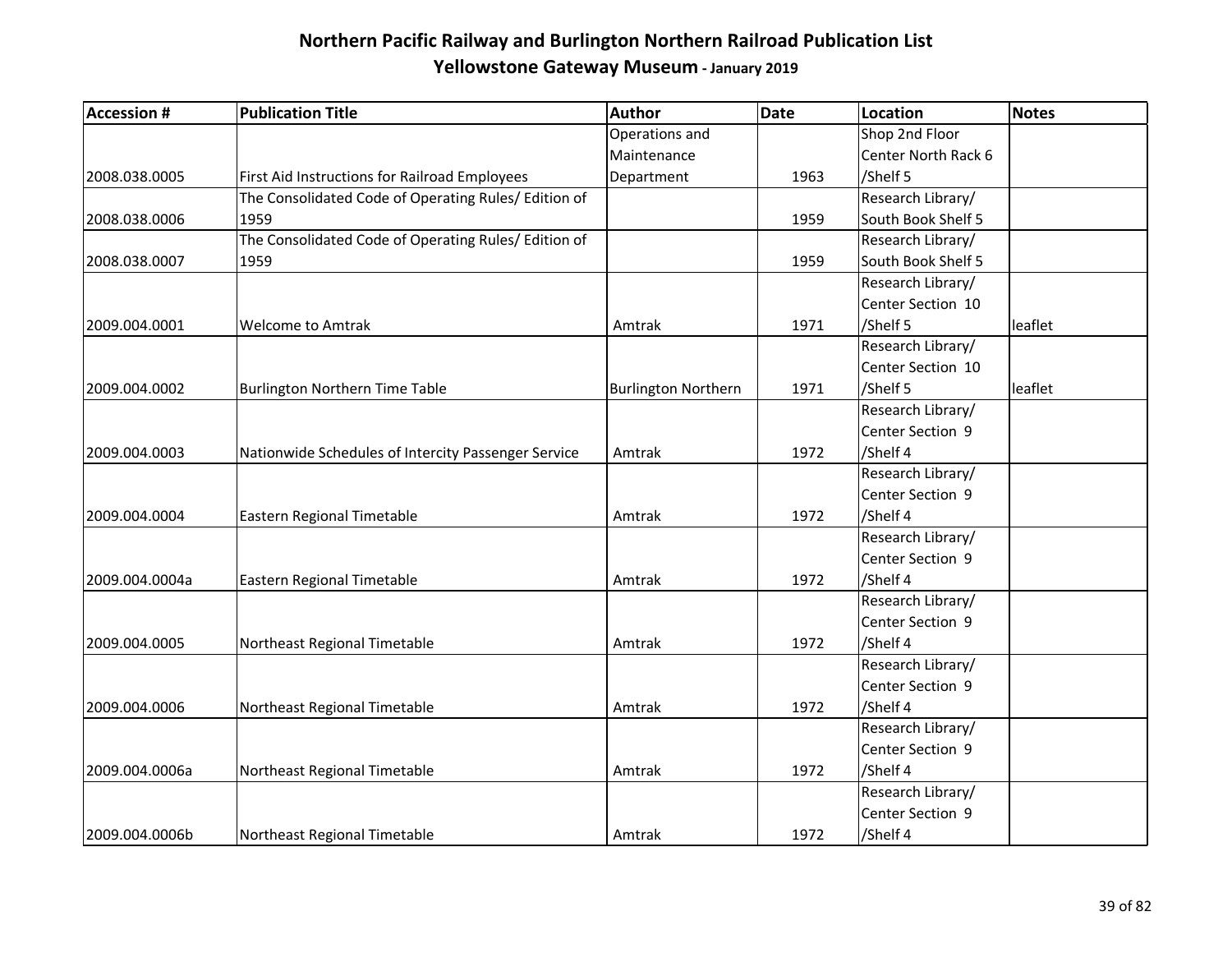| <b>Accession #</b> | <b>Publication Title</b>                           | <b>Author</b>              | <b>Date</b> | Location             | <b>Notes</b> |
|--------------------|----------------------------------------------------|----------------------------|-------------|----------------------|--------------|
|                    |                                                    |                            |             | Research Library/    |              |
|                    | Nationwide Schedule Of Intercity Passenger Service |                            |             | Center Section 9     |              |
| 2009.004.0007      | Timetable                                          | Amtrak                     | 1972        | /Shelf 4             |              |
|                    |                                                    |                            |             | Research Library/    |              |
|                    | Nationwide Schedule Of Intercity Passenger Service |                            |             | Center Section 9     |              |
| 2009.004.0007a     | Timetable                                          | Amtrak                     | 1972        | /Shelf 4             |              |
|                    |                                                    |                            |             | Research Library/    |              |
|                    | Nationwide Schedule Of Intercity Passenger Service |                            |             | Center Section 9     |              |
| 2009.004.0007b     | Timetable                                          | Amtrak                     | 1972        | /Shelf 4             |              |
|                    |                                                    |                            |             | Research Library/    |              |
|                    |                                                    |                            |             | Center Section 9     |              |
| 2009.004.0008      | Consolidated Regional Timetable                    | Amtrak                     | 1972        | /Shelf 4             |              |
|                    |                                                    |                            |             | Research Library/    |              |
|                    |                                                    |                            |             | Center Section 9     |              |
| 2009.004.0008a     | Consolidated Regional Timetable                    | Amtrak                     | 1972        | /Shelf 4             |              |
|                    |                                                    |                            |             | Research Library/    |              |
|                    |                                                    |                            |             | Center Section 9     |              |
| 2009.004.0008b     | Consolidated Regional Timetable                    | Amtrak                     | 1972        | /Shelf 4             |              |
|                    |                                                    |                            |             | Research Library/    |              |
|                    |                                                    |                            |             | Center Section 9     |              |
| 2009.004.0009      | Eastern Corridor Timetable                         | Amtrak                     | 1972        | /Shelf 4             |              |
|                    |                                                    |                            |             | Research Library/    |              |
|                    |                                                    |                            |             | Center Section 9     |              |
| 2009.004.0010      | <b>Consolidated Regional Timetable</b>             | Amtrak                     | 1972        | /Shelf 4             |              |
|                    |                                                    |                            |             | Research Library/    |              |
|                    |                                                    |                            |             | Center Section 9     |              |
| 2009.004.0011      | Consolidated Regional Timetable                    | Amtrak                     | 1973        | /Shelf 4             |              |
|                    |                                                    |                            |             | Research Library/    |              |
| 2009.019.0002      | Northern Pacific Railway Seniority Roster          | <b>YGM</b>                 | 1939        | Section 10 / Shelf 5 |              |
|                    | The Old Montana Division-Railroad Men's Time and   | Members of B. of L. F.     |             | Research Library/    |              |
| 2009.029.0001      | Seniority Book                                     | and E.                     | 1987        | Section 9/ Shelf 6   |              |
|                    |                                                    |                            |             | Shop 2nd Floor       |              |
|                    |                                                    |                            |             | Center North Rack 6  |              |
| 2009.029.0002      | <b>Safety Rules</b>                                | <b>Burlington Northern</b> | 1973        | /Shelf 5             |              |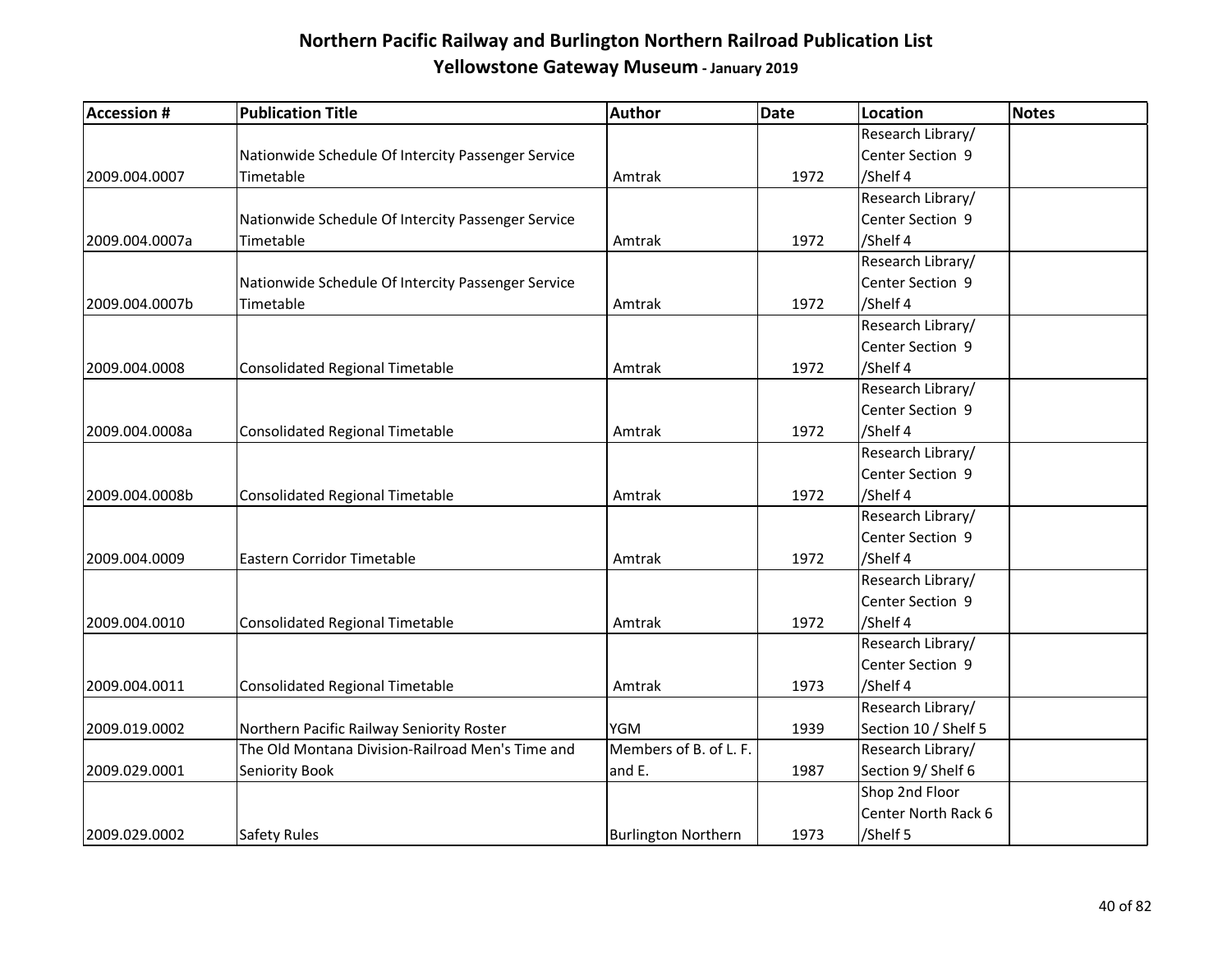| <b>Accession #</b> | <b>Publication Title</b>                             | <b>Author</b>              | <b>Date</b> | <b>Location</b>          | <b>Notes</b>      |
|--------------------|------------------------------------------------------|----------------------------|-------------|--------------------------|-------------------|
|                    |                                                      |                            |             | Shop 2nd Floor           |                   |
|                    |                                                      |                            |             | Center North Rack 6      |                   |
| 2009.029.0003      | The Consolidated Code of Operating Rules             | <b>Burlington Northern</b> | 1980        | /Shelf 5                 |                   |
|                    |                                                      |                            |             |                          |                   |
|                    |                                                      | Mr. and Mrs. M.H.          |             |                          |                   |
|                    | The Old Montana Division Railroad Men's Time and     | Siebler and Mr. and        |             | Research Library/        |                   |
| 2009.029.0005      | Seniority Book                                       | Mrs. E.B. Murphy           | 1970        | Section 9/ Shelf 6       |                   |
|                    | The Old Montana Division Railroad Men's Time and     | Mr. and Mrs. M.H.          |             | Research Library/        |                   |
| 2009.029.0006      | Seniority Book, 1975                                 | Siebler                    | 1975        | Section 9/ Shelf 6       |                   |
|                    |                                                      |                            |             | Shop 2nd Floor/          |                   |
|                    |                                                      | Electro-Motive             |             | Center South Rack 1 /    |                   |
| 2010.041.0001      | <b>Electro Motive Division Operating Manual</b>      | Division                   | 1946        | Shelf <sub>2</sub>       |                   |
|                    |                                                      |                            |             | Shop 2nd Floor/          |                   |
|                    |                                                      |                            |             | Center South Rack 1/     |                   |
| 2010.041.0002      | <b>Operating Manual</b>                              | Alco                       | 1959        | Shelf <sub>2</sub>       |                   |
|                    |                                                      |                            |             | Shop 2nd Floor/          |                   |
|                    |                                                      |                            |             | Center South Rack 1 /    |                   |
| 2010.041.0003      | Air Brake and Train Handling Rules                   | <b>Burlington Northern</b> | 1972        | Shelf 1                  | <b>Red Binder</b> |
|                    |                                                      | Electro-Motive             |             | Research Research        |                   |
| 2010.041.0004      | <b>Operating Manual F9 Locomotives</b>               | Division                   | 1954        | Library                  |                   |
|                    | <b>Operating Manual Switching Locomotives Models</b> | Electro-Motive             |             | <b>Research Research</b> |                   |
| 2010.041.0005      | SW900 and SW1200                                     | Division                   | 1962        | Library                  |                   |
|                    |                                                      | Electro-Motive             |             | Research Research        |                   |
| 2010.041.0006      | <b>Operating Manual GP9 Locomotives</b>              | Division                   | 1957        | Library                  |                   |
|                    |                                                      |                            |             | Research Research        |                   |
| 2010.041.0007      | Safety Rules                                         | <b>Burlington Northern</b> | 1973        | Library                  |                   |
|                    |                                                      | Northern Pacific           |             | Research Research        |                   |
| 2010.041.0008      | The Consolidated Code of Operation Rules             | Railway                    | 1959        | Library                  |                   |
|                    |                                                      | Northern Pacific           |             | Research Research        |                   |
| 2010.041.0009      | The Consolidated Code of Operation Rules             | Railway                    | 1959        | Library                  |                   |
|                    |                                                      | Westinghouse Air           |             | Research Research        |                   |
| 2010.041.0010      | 6 BL Brake Equipment for Switching Locomotives       | Brake Co.                  | 1951        | Library                  |                   |
|                    | A Handbook for Trouble Shooting and Operation on     |                            |             | Research Research        |                   |
| 2010.041.0011      | <b>Diesel Locomotives</b>                            | J. F. Shenenman            | 1947        | Library                  |                   |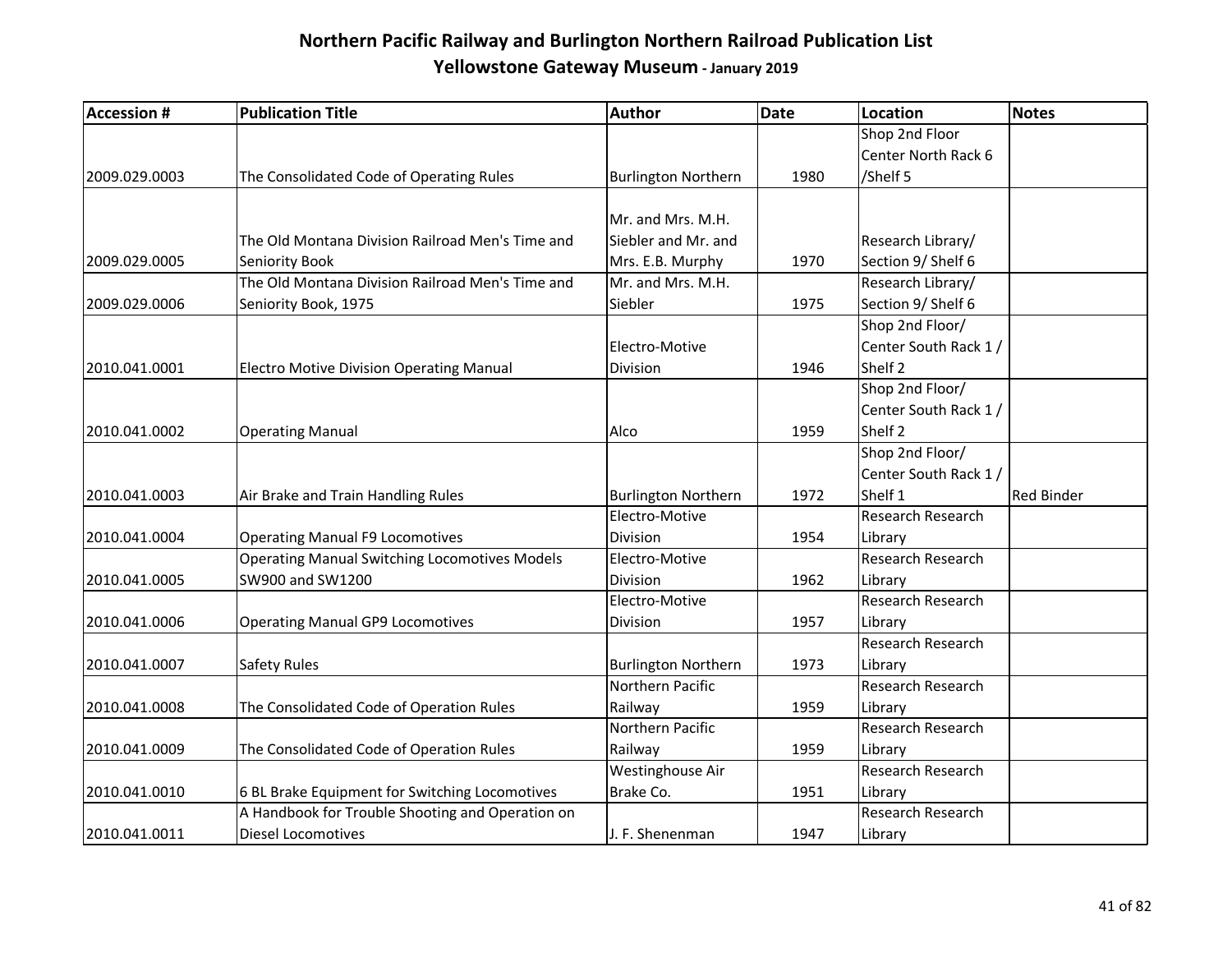| <b>Accession #</b> | <b>Publication Title</b>                                              | Author                     | Date | <b>Location</b>       | <b>Notes</b> |
|--------------------|-----------------------------------------------------------------------|----------------------------|------|-----------------------|--------------|
|                    |                                                                       | Electro-Motive             |      | Research Research     |              |
| 2010.041.0012      | SD45 Operator's Manual                                                | Division                   | 1966 | Library               |              |
|                    |                                                                       |                            |      | Shop 2nd Floor/       |              |
|                    | Consolidated Code of Operating Rules and General                      | Northern Pacific           |      | Center South Rack 1 / |              |
| 2010.041.0013      | Instructions                                                          | Railway                    | 1945 | Shelf <sub>2</sub>    |              |
|                    |                                                                       |                            |      | Shop 2nd Floor/       |              |
|                    | Operating Instructions 24-RL Locomotive Brake                         | Westinghouse Air           |      | Center South Rack 1/  |              |
| 2010.041.0014      | Equipment                                                             | Brake Co.                  | 1955 | Shelf 2               |              |
|                    |                                                                       |                            |      | Shop 2nd Floor/       |              |
|                    | Instructions Governing the Operation and Maintenance Northern Pacific |                            |      | Center South Rack 1/  |              |
| 2010.041.0015      | of Diesel                                                             | Railway                    | 1957 | Shelf 1               |              |
|                    |                                                                       |                            |      |                       |              |
|                    |                                                                       | The Railroad Fuel and      |      | Shop 2nd Floor/       |              |
|                    |                                                                       | <b>Traveling Engineers</b> |      | Center South Rack 1 / |              |
| 2010.041.0016      | The Traveling Engineers' Examination Book                             | Company                    | 1944 | Shelf <sub>2</sub>    |              |
|                    |                                                                       |                            |      | Shop 2nd Floor/       |              |
|                    |                                                                       | <b>Burlington Northern</b> |      | Center North Rack 6 / |              |
| 2011.029.0001      | Livingston Shop Statistics                                            | Railroad                   | 1985 | Shelf 5               |              |
|                    |                                                                       |                            |      | Shop 2nd Floor/       |              |
|                    |                                                                       | <b>Burlington Northern</b> |      | Center North Rack 6 / |              |
| 2011.029.0001a     | Livingston Shop Statistics                                            | Railroad                   | 1985 | Shelf 5               |              |
|                    |                                                                       |                            |      | Shop 2nd Floor/       |              |
|                    |                                                                       |                            |      | Center North Rack 1/  |              |
| 2011.029.0003      | Burlington Northern Railroad Livingston Shop Statistics               | M.L. Varns Shop Supt.      | 1984 | Shelf 6               |              |
|                    |                                                                       |                            |      | Shop 2nd Floor/       |              |
|                    | Ritual of Subordinate Lodges of the Brotherhood of                    |                            |      | Center North Rack 1/  |              |
| 2012.007.0003      | Railroad Trainmen                                                     | <b>United States</b>       | 1960 | Shelf 6               |              |
|                    | Northern Pacific Railway Co. Schedule for Train and                   |                            |      | Shop 2nd Floor/       |              |
|                    | Yardmen Represented by Brotherhood of Railroad                        |                            |      | Center North Rack 6 / |              |
| 2012.007.0004      | Trainmen                                                              | <b>NPRY</b>                | 1938 | Shelf 5               |              |
|                    |                                                                       |                            |      | Shop 2nd Floor/       |              |
|                    |                                                                       |                            |      | Center North Rack 6 / |              |
| 2012.007.0006      | Agreement and Implementary Agreement No. 1                            | <b>Burlington Northern</b> | 1968 | Shelf 5               |              |
|                    | Railroad Men's Time and Seniority Book, The Old                       | Members of B. of L. F.     |      | Research Library/     |              |
| 2012.007.0007      | Montana Division, 1963                                                | and E.                     | 1963 | Section 9/ Shelf 6    |              |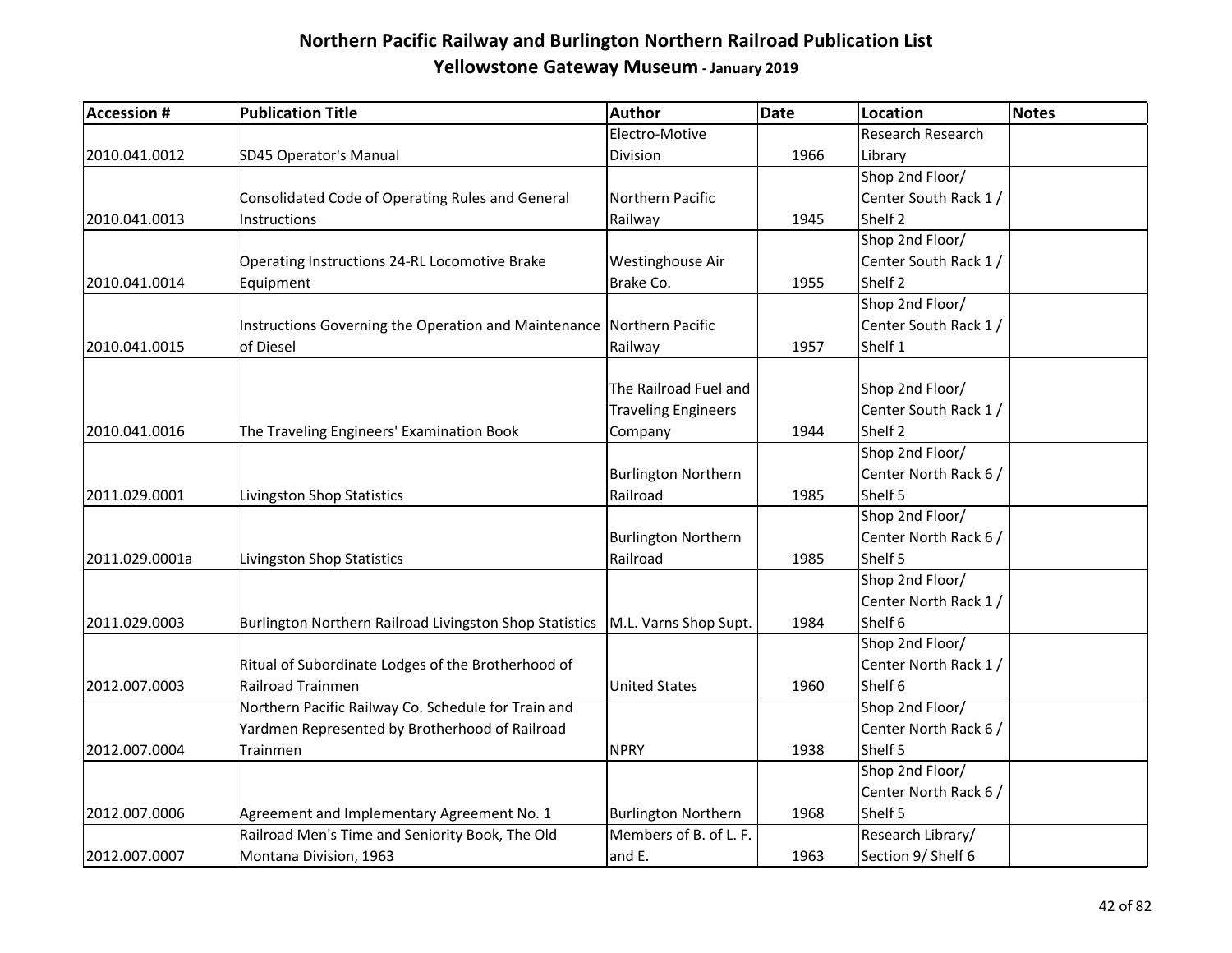| <b>Accession #</b> | <b>Publication Title</b>                            | <b>Author</b>           | <b>Date</b> | Location              | <b>Notes</b> |
|--------------------|-----------------------------------------------------|-------------------------|-------------|-----------------------|--------------|
|                    | The Old Montana Division-Railroad Men's Time and    | Members of B. of L. F.  |             | Research Library/     |              |
| 2012.007.0008      | Seniority Book 1969                                 | and E.                  | 1969        | Section 9/ Shelf 6    |              |
|                    | The Old Montana Division-Railroad Men's Time and    | Members of B. of L. F.  |             | Research Library/     |              |
| 2012.007.0009      | Seniority Book 1970                                 | and E.                  | 1970        | Section 9/ Shelf 6    |              |
|                    | The Old Montana Division-Railroad Men's Time and    | Members of B. of L. F.  |             | Research Library/     |              |
| 2012.007.0010      | Seniority Book 1971                                 | and E.                  | 1971        | Section 9/ Shelf 6    |              |
|                    | The Old Montana Division-Railroad Men's Time and    | Members of B. of L. F.  |             | Research Library/     |              |
| 2012.007.0011      | Seniority Book 1972                                 | and E.                  | 1972        | Section 9/ Shelf 6    |              |
|                    | The Old Montana Division-Railroad Men's Time and    | Members of B. of L. F.  |             | Research Library/     |              |
| 2012.007.0012      | Seniority Book 1973                                 | and E.                  | 1973        | Section 9/ Shelf 6    |              |
|                    | The Old Montana Division-Railroad Men's Time and    | Members of B. of L. F.  |             | Research Library/     |              |
| 2012.007.0014      | Seniority Book 1975                                 | and E.                  | 1975        | Section 9/ Shelf 6    |              |
|                    | The Old Montana Division-Railroad Men's Time and    | Members of B. of L. F.  |             | Research Library/     |              |
| 2012.007.0015      | Seniority Book 1976                                 | and E.                  | 1976        | Section 9/ Shelf 6    |              |
|                    | The Old Montana Division-Railroad Men's Time and    | Members of B. of L. F.  |             | Research Library/     |              |
| 2012.007.0016      | Seniority Book 1977                                 | and E.                  | 1977        | Section 9/ Shelf 6    |              |
|                    | The Old Montana Division-Railroad Men's Time and    | Members of B. of L. F.  |             | Research Library/     |              |
| 2012.007.0017      | Seniority Book 1978                                 | and E.                  | 1978        | Section 9/ Shelf 6    |              |
|                    | The Old Montana Division-Railroad Men's Time and    | Members of B. of L. F.  |             | Research Library/     |              |
| 2012.007.0018      | Seniority Book 1979                                 | and E.                  | 1979        | Section 9/ Shelf 6    |              |
|                    | The Old Montana Division-Railroad Men's Time and    | Members of B. of L. F.  |             | Research Library/     |              |
| 2012.007.0019      | Seniority Book 1980                                 | and E.                  | 1980        | Section 9/ Shelf 6    |              |
|                    | The Old Montana Division-Railroad Men's Time and    | Members of B. of L. F.  |             | Research Library/     |              |
| 2014.019.0033      | Seniority Book                                      | and E.                  | 1979        | Section 9/ Shelf 6    |              |
|                    |                                                     |                         |             |                       |              |
|                    |                                                     |                         |             | Research Library /    |              |
| 2014.045.0001      | Yellowstone Park Northern Pacific Railway           |                         | 1913        | East Case 2 / Shelf 4 |              |
|                    |                                                     |                         |             | Museum Storage/       |              |
|                    |                                                     |                         |             | 2nd Floor/ Center     |              |
|                    | Operating Manual General Electric Model U25 Diesel- |                         |             | Bookshelf /South      |              |
| 2014.045.0009      | <b>Electric Locomotive</b>                          | <b>General Electric</b> | 2005        | Rack 1/ Shelf 2       |              |
|                    | Operator's Manual DRK-4530 and DRK-4516 Vapor-      | <b>Vapor Heating</b>    |             | Research Library /    |              |
| 2014.045.0013      | <b>Clarkson Steam Generators</b>                    | Corporation             | 1932        | Section 10/Shelf 6    |              |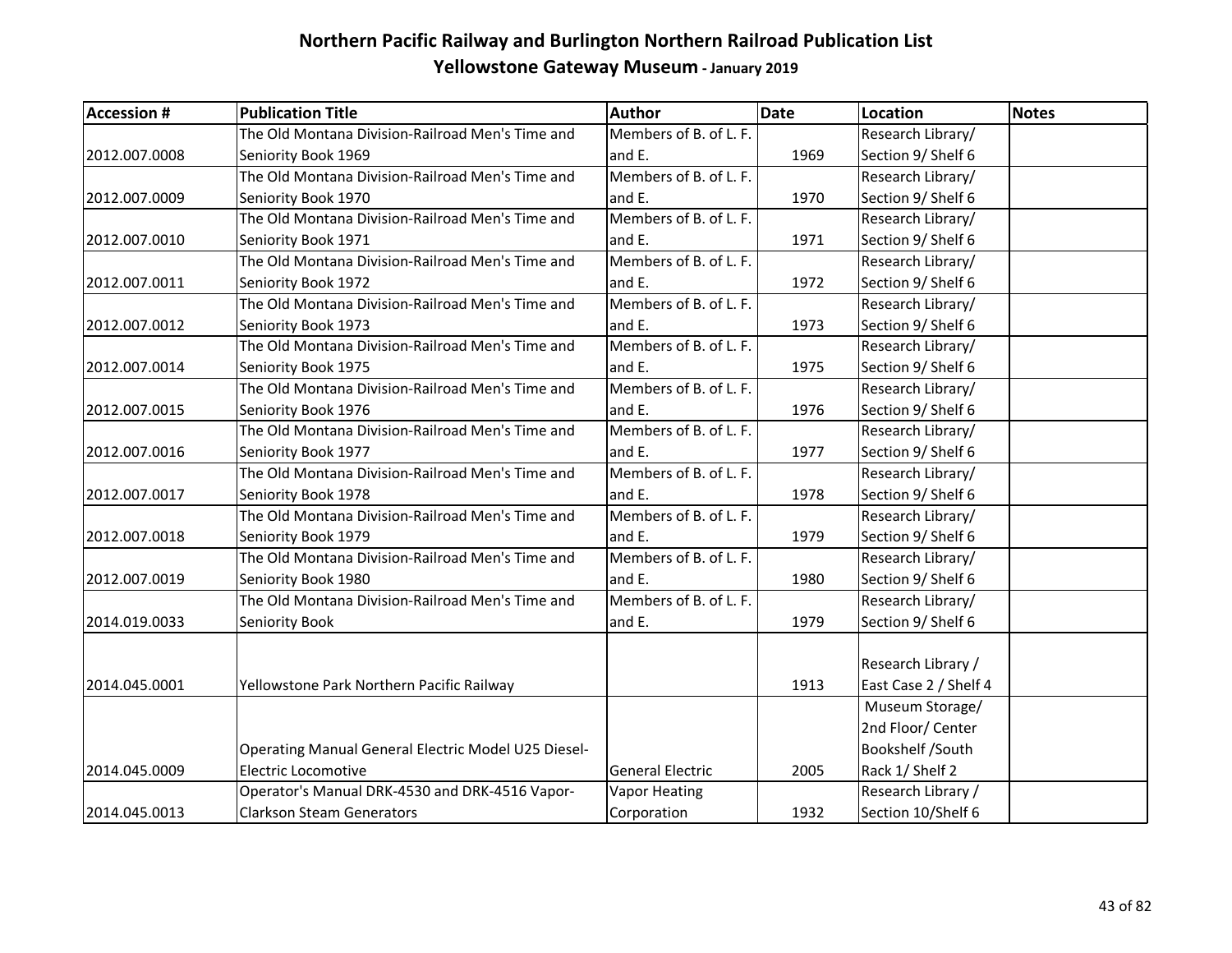| <b>Accession #</b> | <b>Publication Title</b>                               | <b>Author</b>              | <b>Date</b> | <b>Location</b>          | <b>Notes</b>   |
|--------------------|--------------------------------------------------------|----------------------------|-------------|--------------------------|----------------|
|                    |                                                        |                            |             | Research Library/        |                |
|                    |                                                        |                            |             | Center Section 10        |                |
| 2014.048.0001      | Mainstreet                                             |                            | 1967        | /Shelf 5                 |                |
|                    |                                                        |                            |             | Research Library/        |                |
|                    |                                                        | Northern Pacific           |             | <b>Center Section 10</b> |                |
| 2014.048.0004      | Northern Pacific Railway Co. Timetable                 | Railway Co.                | 1968        | /Shelf 5                 |                |
|                    | Burlington Northern Inc. Rocky Mountain Division       | <b>Burlington Northern</b> |             | Research Library/        |                |
| 2014.048.0007      | special Instructions No. 1                             | Inc.                       | 1968        | North Wall/MP3           |                |
|                    | Burlington Northern Inc. Rocky Mountain Division       | <b>Burlington Northern</b> |             | Research Library/        |                |
| 2014.048.0007a     | special Instructions No. 1                             | Inc.                       | 1968        | North Wall/MP3           |                |
|                    | Burlington Northern Inc. Rocky Mountain Division Time  | Burlington Northern        |             | Research Library/        |                |
| 2014.048.0008      | Table 1                                                | Inc.                       | 1968        | North Wall/MP3           |                |
|                    | Burlington Northern Inc. Rocky Mountain Division Time  | Burlington Northern        |             | Research Library/        |                |
| 2014.048.0008a     | Table 1                                                | Inc.                       | 1968        | North Wall/MP3           |                |
|                    |                                                        |                            |             | Shop 2nd Floor /         |                |
|                    | Operating Manual Model U25 Diesel-Electric             |                            |             | Center South Rack 1      |                |
| 2014.048.0009      | Locomotive                                             |                            |             | /Shelf 2                 |                |
|                    |                                                        |                            |             | Shop 2nd Floor /         |                |
|                    | Northern Pacific Railway Company Salary                | Northern Pacific           |             | Center South Rack 1      |                |
| 2014.048.0010      | <b>Administration Program</b>                          | Railway Co                 |             | /Shelf 2                 |                |
|                    | The Old Montana Division Railroad Men's Time and       | Siebler, M.H. and          |             | Research Library/        |                |
| 2014.048.0011      | Seniority Book 1966                                    | Murphy, E.B.               | 1966        | Section 9/ Shelf 6       |                |
|                    | Railroad Retirement and Survivor Benefits for Railroad | U.S. Railroad              |             | Research Library/        |                |
| 2014.048.0012      | <b>Workers and Their Families</b>                      | <b>Retirement Board</b>    | 1978        | Section 10/ Shelf 5      |                |
|                    |                                                        |                            |             | Shop 2nd Floor /         |                |
|                    |                                                        | <b>Marshall Monroe</b>     |             | Center South Rack 1      | Harry Davidson |
| 2014.048.0017      | The Science of Railways                                | Kirkman                    | 1899        | /Shelf 2                 | Engineer       |
|                    | The Old Montana Division Railroad Men's Time and       |                            |             | Research Library/        |                |
| 2014.069.0001      | Seniority Book 1960                                    |                            | 1960        | Section 9/ Shelf 6       |                |
|                    | The Old Montana Division-Railroad Men's Time and       | Members of B. of L. F.     |             | Research Library/        |                |
| 2014.069.0002      | Seniority Book 1966                                    | and E.                     | 1966        | Section 9/ Shelf 6       |                |
|                    |                                                        | Northern Pacific           |             |                          |                |
|                    | The Mainstreeter Northern Pacific Railway Historical   | Railway Historical         |             | Research Library/        |                |
| 2015.001.0135      | Association/ Volume 33, Number 3                       | Association                | 2013        | Section 9/ Shelf 5       |                |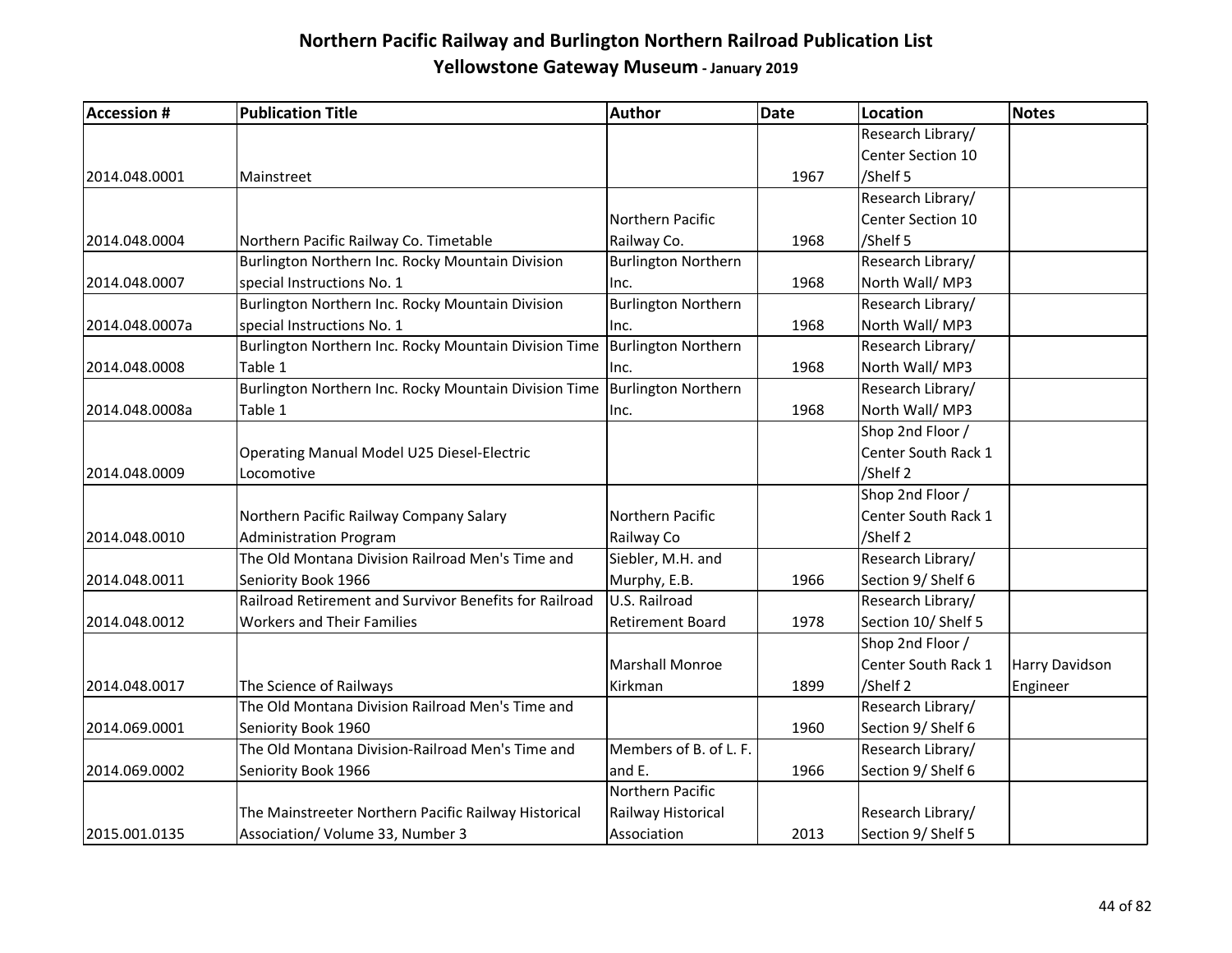| <b>Accession #</b> | <b>Publication Title</b>                             | Author             | <b>Date</b> | <b>Location</b>    | <b>Notes</b> |
|--------------------|------------------------------------------------------|--------------------|-------------|--------------------|--------------|
|                    |                                                      | Northern Pacific   |             |                    |              |
|                    | The Mainstreeter Northern Pacific Railway Historical | Railway Historical |             | Research Library/  |              |
| 2015.001.0136      | Association/ Volume 32, Number 4                     | Association        | 1969        | Section 9/ Shelf 5 |              |
|                    |                                                      | Northern Pacific   |             |                    |              |
|                    | The Mainstreeter Northern Pacific Railway Historical | Railway Historical |             | Research Library/  |              |
| 2015.001.0137      | Association/ Volume 9, Number 2                      | Association        | 1971        | Section 9/ Shelf 5 |              |
|                    |                                                      | Northern Pacific   |             |                    |              |
|                    | The Mainstreeter Northern Pacific Railway Historical | Railway Historical |             | Research Library/  |              |
| 2015.001.0138      | Association/ Volume 11, Number 2                     | Association        | 1992        | Section 9/ Shelf 5 |              |
|                    |                                                      | Northern Pacific   |             |                    |              |
|                    | The Mainstreeter Northern Pacific Railway Historical | Railway Historical |             | Research Library/  |              |
| 2015.001.0139      | Association/ Volume 11, Number 3                     | Association        | 1992        | Section 9/ Shelf 5 |              |
|                    |                                                      | Northern Pacific   |             |                    |              |
|                    | The Mainstreeter Northern Pacific Railway Historical | Railway Historical |             | Research Library/  |              |
| 2015.001.0140      | Association/ Volume 11, Number 4                     | Association        | 1992        | Section 9/ Shelf 5 |              |
|                    |                                                      | Northern Pacific   |             |                    |              |
|                    | The Mainstreeter Northern Pacific Railway Historical | Railway Historical |             | Research Library/  |              |
| 2015.001.0141      | Association/ Volume 12, Number 1                     | Association        | 1993        | Section 9/ Shelf 5 |              |
|                    |                                                      | Northern Pacific   |             |                    |              |
|                    | The Mainstreeter Northern Pacific Railway Historical | Railway Historical |             | Research Library/  |              |
| 2015.001.0142      | Association/ Volume 13, Number 3                     | Association        | 1994        | Section 9/ Shelf 5 |              |
|                    |                                                      | Northern Pacific   |             |                    |              |
|                    | The Mainstreeter Northern Pacific Railway Historical | Railway Historical |             | Research Library/  |              |
| 2015.001.0143      | Association/ Volume 14, Number 1                     | Association        | 1995        | Section 9/ Shelf 5 |              |
|                    |                                                      | Northern Pacific   |             |                    |              |
|                    | The Mainstreeter Northern Pacific Railway Historical | Railway Historical |             | Research Library/  |              |
| 2015.001.0144      | Association/ Volume 15, Number 1                     | Association        | 1995        | Section 9/ Shelf 5 |              |
|                    |                                                      | Northern Pacific   |             |                    |              |
|                    | The Mainstreeter Northern Pacific Railway Historical | Railway Historical |             | Research Library/  |              |
| 2015.001.0145      | Association/ Volume 15, Number 2                     | Association        | 1996        | Section 9/ Shelf 5 |              |
|                    |                                                      | Northern Pacific   |             |                    |              |
|                    | The Mainstreeter Northern Pacific Railway Historical | Railway Historical |             | Research Library/  |              |
| 2015.001.0146      | Association/ Volume 15, Number 3                     | Association        | 1969        | Section 9/ Shelf 5 |              |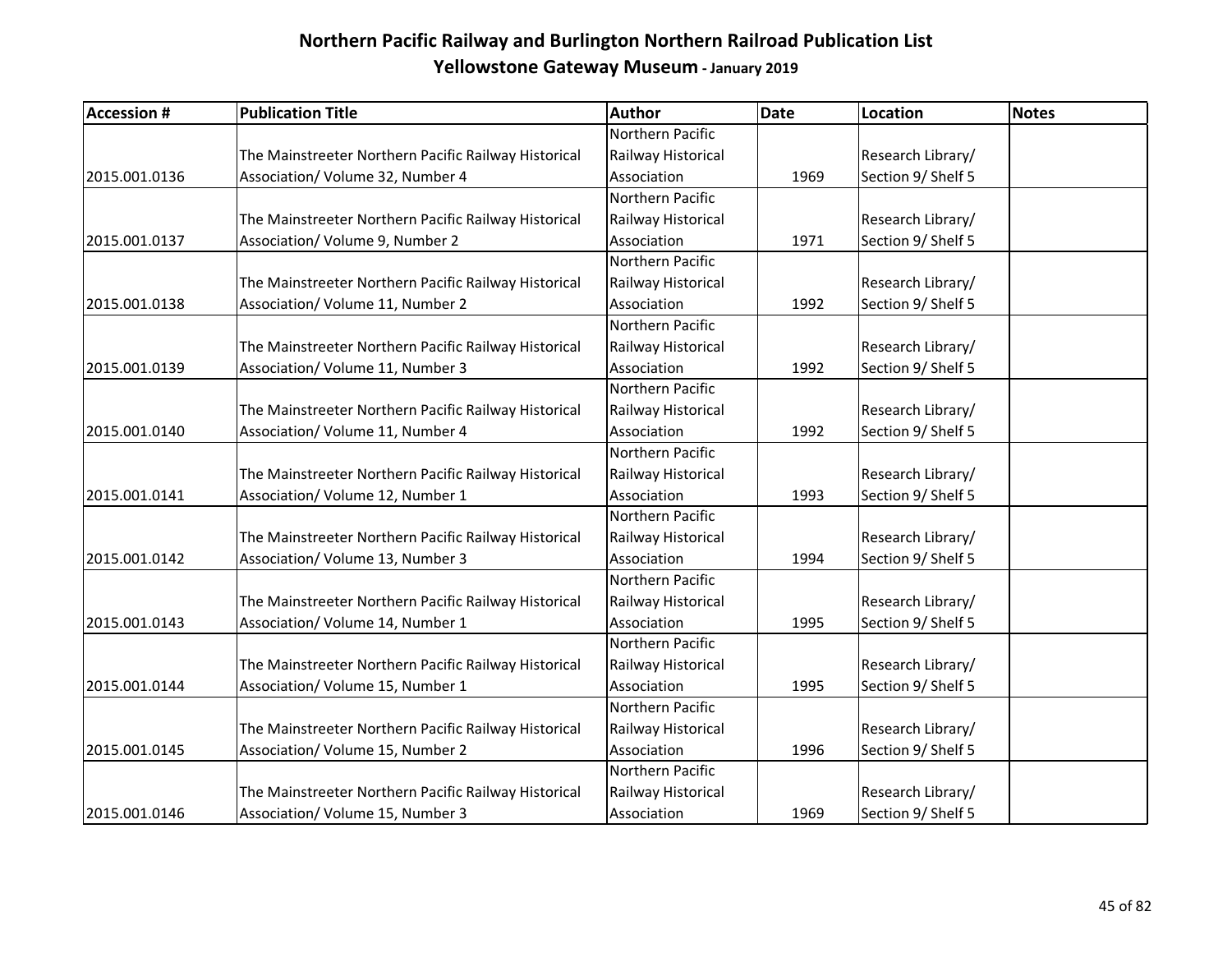| <b>Accession #</b> | <b>Publication Title</b>                             | Author             | <b>Date</b> | <b>Location</b>    | Notes |
|--------------------|------------------------------------------------------|--------------------|-------------|--------------------|-------|
|                    |                                                      | Northern Pacific   |             |                    |       |
|                    | The Mainstreeter Northern Pacific Railway Historical | Railway Historical |             | Research Library/  |       |
| 2015.001.0147      | Association/ Volume 15, Number 4                     | Association        | 1996        | Section 9/ Shelf 5 |       |
|                    |                                                      | Northern Pacific   |             |                    |       |
|                    | The Mainstreeter Northern Pacific Railway Historical | Railway Historical |             | Research Library/  |       |
| 2015.001.0148      | Association/ Volume 16, Number 2                     | Association        | 1997        | Section 9/ Shelf 5 |       |
|                    |                                                      | Northern Pacific   |             |                    |       |
|                    | The Mainstreeter Northern Pacific Railway Historical | Railway Historical |             | Research Library/  |       |
| 2015.001.0149      | Association/ Volume 16, Number 3                     | Association        | 1997        | Section 9/ Shelf 5 |       |
|                    |                                                      | Northern Pacific   |             |                    |       |
|                    | The Mainstreeter Northern Pacific Railway Historical | Railway Historical |             | Research Library/  |       |
| 2015.001.0150      | Association/ Volume 16, Number 4                     | Association        | 1998        | Section 9/ Shelf 5 |       |
|                    |                                                      | Northern Pacific   |             |                    |       |
|                    | The Mainstreeter Northern Pacific Railway Historical | Railway Historical |             | Research Library/  |       |
| 2015.001.0152      | Association/ Volume 17, Number 3                     | Association        | 1998        | Section 9/ Shelf 5 |       |
|                    |                                                      | Northern Pacific   |             |                    |       |
|                    | The Mainstreeter Northern Pacific Railway Historical | Railway Historical |             | Research Library/  |       |
| 2015.001.0153      | Association/ Volume 17, Number 4                     | Association        | 1998        | Section 9/ Shelf 5 |       |
|                    |                                                      | Northern Pacific   |             |                    |       |
|                    | The Mainstreeter Northern Pacific Railway Historical | Railway Historical |             | Research Library/  |       |
| 2015.001.0154      | Association/ Volume 17, Number 1                     | Association        | 1998        | Section 9/ Shelf 5 |       |
|                    |                                                      | Northern Pacific   |             |                    |       |
|                    | The Mainstreeter Northern Pacific Railway Historical | Railway Historical |             | Research Library/  |       |
| 2015.001.0155      | Association/ Volume 18, Number 1                     | Association        | 1999        | Section 9/ Shelf 5 |       |
|                    |                                                      | Northern Pacific   |             |                    |       |
|                    | The Mainstreeter Northern Pacific Railway Historical | Railway Historical |             | Research Library/  |       |
| 2015.001.0156      | Association/ Volume 20, Number 3                     | Association        | 2001        | Section 9/ Shelf 5 |       |
|                    |                                                      | Northern Pacific   |             |                    |       |
|                    | The Mainstreeter Northern Pacific Railway Historical | Railway Historical |             | Research Library/  |       |
| 2015.001.0157      | Association/ Volume 22, Number 2                     | Association        | 2003        | Section 9/ Shelf 5 |       |
|                    |                                                      | Northern Pacific   |             |                    |       |
|                    | The Mainstreeter Northern Pacific Railway Historical | Railway Historical |             | Research Library/  |       |
| 2015.001.0158      | Association/ Volume 24, Number 1                     | Association        | 2005        | Section 9/ Shelf 5 |       |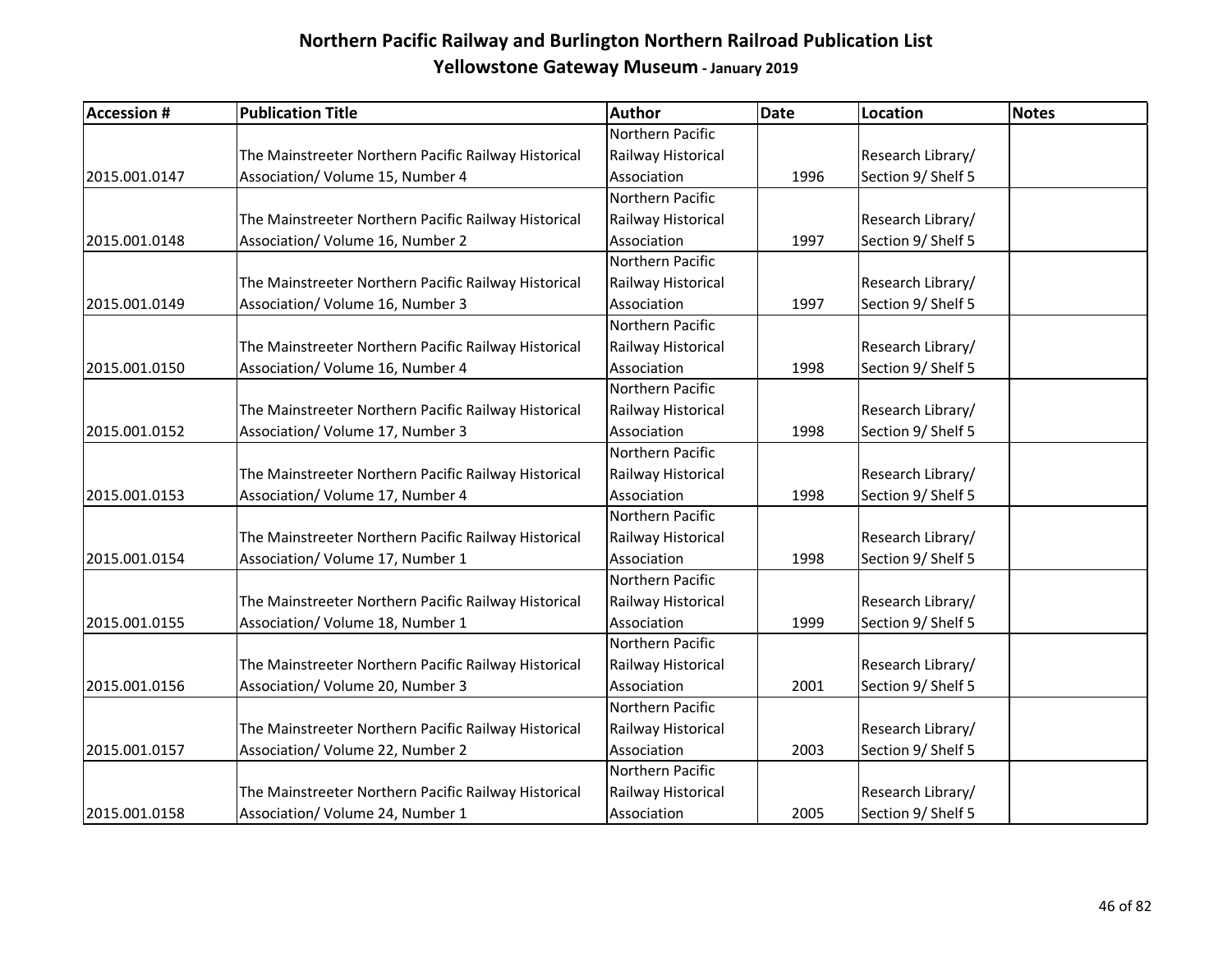| <b>Accession #</b> | <b>Publication Title</b>                             | Author             | <b>Date</b> | <b>Location</b>    | Notes |
|--------------------|------------------------------------------------------|--------------------|-------------|--------------------|-------|
|                    |                                                      | Northern Pacific   |             |                    |       |
|                    | The Mainstreeter Northern Pacific Railway Historical | Railway Historical |             | Research Library/  |       |
| 2015.001.0159      | Association/ Volume 24, Number 2                     | Association        | 2005        | Section 9/ Shelf 5 |       |
|                    |                                                      | Northern Pacific   |             |                    |       |
|                    | The Mainstreeter Northern Pacific Railway Historical | Railway Historical |             | Research Library/  |       |
| 2015.001.0160      | Association/ Volume 24, Number 4                     | Association        | 2005        | Section 9/ Shelf 5 |       |
|                    |                                                      | Northern Pacific   |             |                    |       |
|                    | The Mainstreeter Northern Pacific Railway Historical | Railway Historical |             | Research Library/  |       |
| 2015.001.0161      | Association/ Volume 25, Issue 4                      | Association        | 2006        | Section 9/ Shelf 5 |       |
|                    |                                                      | Northern Pacific   |             |                    |       |
|                    | The Mainstreeter Northern Pacific Railway Historical | Railway Historical |             | Research Library/  |       |
| 2015.001.0162      | Association/ Volume 26, Issue 3                      | Association        | 2007        | Section 9/ Shelf 5 |       |
|                    |                                                      | Northern Pacific   |             |                    |       |
|                    | The Mainstreeter Northern Pacific Railway Historical | Railway Historical |             | Research Library/  |       |
| 2015.001.0163      | Association/ Volume 26, Issue 4                      | Association        | 2007        | Section 9/ Shelf 5 |       |
|                    |                                                      | Northern Pacific   |             | Research Library/  |       |
|                    | The Mainstreeter Northern Pacific Railway Historical | Railway Historical |             | Center Section 9/  |       |
| 2015.001.0164      | Association/ Volume 27, Issue 1                      | Association        | 2008        | Shelf 5            |       |
|                    |                                                      | Northern Pacific   |             | Research Library/  |       |
|                    | The Mainstreeter Northern Pacific Railway Historical | Railway Historical |             | Center Section 2 / |       |
| 2015.001.0165      | Association/Volume 27, Issue 2                       | Association        | 2008        | Shelf 2            |       |
|                    |                                                      | Northern Pacific   |             | Research Library/  |       |
|                    | The Mainstreeter Northern Pacific Railway Historical | Railway Historical |             | Center Section 9/  |       |
| 2015.001.0166      | Association/ Volume 27, Issue 4                      | Association        | 2008        | Shelf 5            |       |
|                    |                                                      | Northern Pacific   |             | Research Library/  |       |
|                    | The Mainstreeter Northern Pacific Railway Historical | Railway Historical |             | Center Section 9/  |       |
| 2015.001.0167      | Association/ Volume 28, Issue 1                      | Association        | 2009        | Shelf 5            |       |
|                    |                                                      | Northern Pacific   |             | Research Library/  |       |
|                    | The Mainstreeter Northern Pacific Railway Historical | Railway Historical |             | Center Section 9/  |       |
| 2015.001.0168      | Association/ Volume 28, Issue 2                      | Association        | 2009        | Shelf 5            |       |
|                    |                                                      | Northern Pacific   |             | Research Library/  |       |
|                    | The Mainstreeter Northern Pacific Railway Historical | Railway Historical |             | Center Section 2/  |       |
| 2015.001.0169      | Association/Volume 28, Issue 3                       | Association        | 2009        | Shelf 2            |       |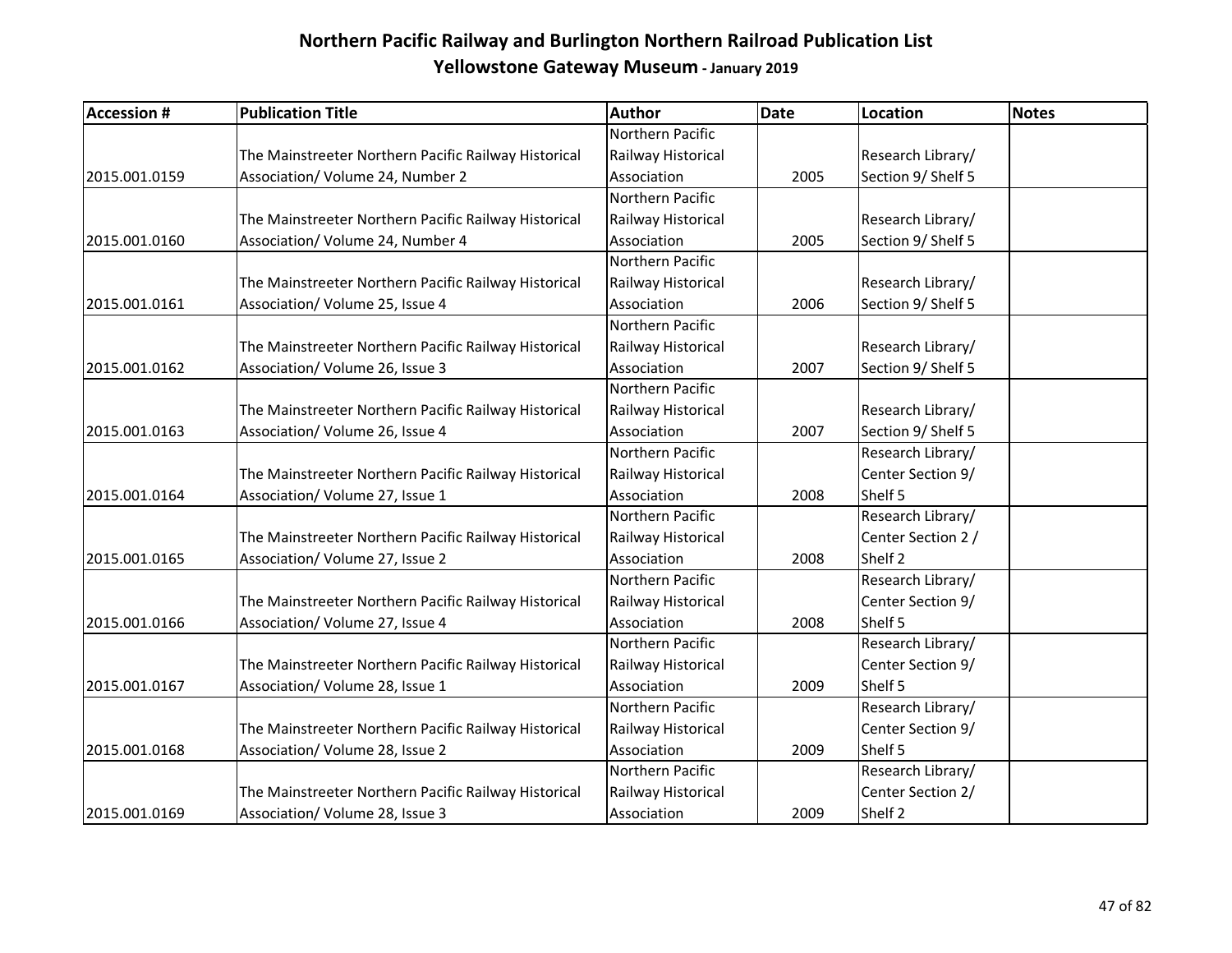| <b>Accession #</b> | <b>Publication Title</b>                             | <b>Author</b>      | <b>Date</b> | <b>Location</b>   | <b>Notes</b> |
|--------------------|------------------------------------------------------|--------------------|-------------|-------------------|--------------|
|                    |                                                      | Northern Pacific   |             | Research Library/ |              |
|                    | The Mainstreeter Northern Pacific Railway Historical | Railway Historical |             | Center Section 9/ |              |
| 2015.001.0170      | Association/ Volume 28, Issue 4                      | Association        | 2009        | Shelf 5           |              |
|                    |                                                      | Northern Pacific   |             | Research Library/ |              |
|                    | The Mainstreeter Northern Pacific Railway Historical | Railway Historical |             | Center Section 9/ |              |
| 2015.001.0171      | Association/ Volume 29, Issue 1                      | Association        | 2010        | Shelf 5           |              |
|                    |                                                      | Northern Pacific   |             | Research Library/ |              |
|                    | The Mainstreeter Northern Pacific Railway Historical | Railway Historical |             | Center Section 9/ |              |
| 2015.001.0172      | Association/ Volume 29, Number 2                     | Association        | 2010        | Shelf 5           |              |
|                    |                                                      | Northern Pacific   |             | Research Library/ |              |
|                    | The Mainstreeter Northern Pacific Railway Historical | Railway Historical |             | Center Section 2/ |              |
| 2015.001.0173      | Association/ Volume 29, Number 3                     | Association        | 2010        | Shelf 2           |              |
|                    |                                                      | Northern Pacific   |             | Research Library/ |              |
|                    | The Mainstreeter Northern Pacific Railway Historical | Railway Historical |             | Center Section 9/ |              |
| 2015.001.0174      | Association/ Volume 29, Number 4                     | Association        | 2010        | Shelf 5           |              |
|                    |                                                      | Northern Pacific   |             | Research Library/ |              |
|                    | The Mainstreeter Northern Pacific Railway Historical | Railway Historical |             | Center Section 9/ |              |
| 2015.001.0175      | Association/ Volume 30, Number 1                     | Association        | 2011        | Shelf 5           |              |
|                    |                                                      | Northern Pacific   |             | Research Library/ |              |
|                    | The Mainstreeter Northern Pacific Railway Historical | Railway Historical |             | Center Section 9/ |              |
| 2015.001.0176      | Association/ Volume 31, Number 1                     | Association        | 2012        | Shelf 5           |              |
|                    |                                                      | Northern Pacific   |             | Research Library/ |              |
|                    | The Mainstreeter Northern Pacific Railway Historical | Railway Historical |             | Center Section 9/ |              |
| 2015.001.0177      | Association/ Volume 31, Number 2                     | Association        | 2012        | Shelf 5           |              |
|                    |                                                      | Northern Pacific   |             | Research Library/ |              |
|                    | The Mainstreeter Northern Pacific Railway Historical | Railway Historical |             | Center Section 9/ |              |
| 2015.001.0178      | Association/ Volume 32, Number 1                     | Association        | 2013        | Shelf 5           |              |
|                    |                                                      | Northern Pacific   |             | Research Library/ |              |
|                    | The Mainstreeter Northern Pacific Railway Historical | Railway Historical |             | Center Section 9/ |              |
| 2015.001.0179      | Association/ Volume 32, Number 2                     | Association        | 2013        | Shelf 5           |              |
|                    |                                                      | Northern Pacific   |             | Research Library/ |              |
|                    | The Mainstreeter Northern Pacific Railway Historical | Railway Historical |             | Center Section 9/ |              |
| 2015.001.0180      | Association/ Volume 33, Number 2                     | Association        | 2014        | Shelf 5           |              |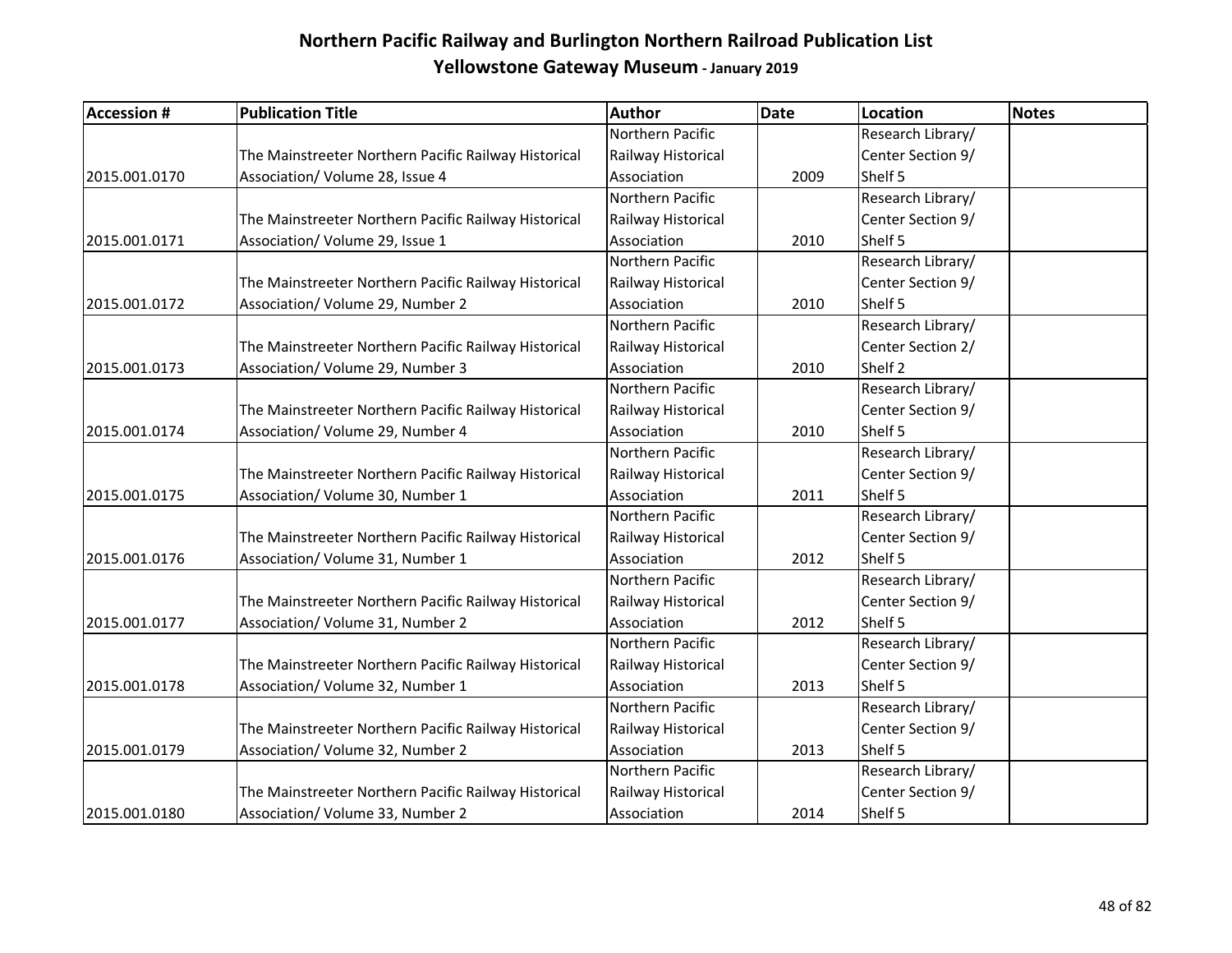| <b>Accession #</b> | <b>Publication Title</b>                                | <b>Author</b>           | <b>Date</b> | <b>Location</b>       | <b>Notes</b> |
|--------------------|---------------------------------------------------------|-------------------------|-------------|-----------------------|--------------|
|                    |                                                         | Northern Pacific        |             | Research Library/     |              |
|                    | The Mainstreeter Northern Pacific Railway Historical    | Railway Historical      |             | Center Section 9/     |              |
| 2015.001.0181      | Association/ Volume 33, Number 1                        | Association             | 2014        | Shelf 5               |              |
|                    |                                                         | Northern Pacific        |             | Research Library/     |              |
|                    | The Mainstreeter Northern Pacific Railway Historical    | Railway Historical      |             | Center Section 9/     |              |
| 2015.001.0182      | Association/ Volume 33, Number 3                        | Association             | 2014        | Shelf 5               |              |
|                    |                                                         | Northern Pacific        |             | Research Library/     |              |
|                    | The Mainstreeter Northern Pacific Railway Historical    | Railway Historical      |             | Center Section 9/     |              |
| 2015.001.0183      | Association/ Volume 33, Number 4                        | Association             | 2014        | Shelf 5               |              |
|                    |                                                         | Northern Pacific        |             | Research Library/     |              |
|                    | The Mainstreeter Northern Pacific Railway Historical    | Railway Historical      |             | Center Section 9/     |              |
| 2015.001.0184      | Association/ Volume 34, Number 1                        | Association             | 2015        | Shelf 5               |              |
|                    |                                                         | Northern Pacific        |             | Research Library/     |              |
|                    | The Mainstreeter Northern Pacific Railway Historical    | Railway Historical      |             | Center Section 9/     |              |
| 2015.001.0185      | Association/ Volume 34, Number 2                        | Association             | 2015        | Shelf 5               |              |
|                    |                                                         | Northern Pacific        |             | Research Library/     |              |
|                    | The Mainstreeter Northern Pacific Railway Historical    | Railway Historical      |             | Center Section 9/     |              |
| 2015.001.0363      | Association/ Volume 31, Number 4                        | Association             | 2012        | Shelf 5               |              |
|                    |                                                         |                         |             | Shop2nd Floor/        |              |
|                    | Railroad Retirement and Survivor Benefits for Railroad  | U.S. Railroad           |             | Center Rack 1 / Shelf |              |
| 2015.054.0002      | <b>Workers and Their Families</b>                       | <b>Retirement Board</b> | 1982        |                       |              |
|                    |                                                         |                         |             | Research Library/     |              |
|                    | Jay Cooke's Gamble The Northern Pacific Railroad, The   |                         |             | Center Section 10     |              |
| 2016.001.0024      | Sioux, and Panic of 1873                                | M. John Lubetkin        | 2006        | /Shelf 5              |              |
|                    |                                                         | Northern Pacific        |             | Research Library/     |              |
|                    | The Mainstreeter Northern Pacific Railway Historical    | Railway Historical      |             | Center Section 9/     |              |
| 2016.001.0040      | Association/ Volume 35, Number 2                        | Association             | 2016        | Shelf 5               |              |
|                    |                                                         | Northern Pacific        |             | Research Library/     |              |
|                    | The Mainstreeter Northern Pacific Railway Historical    | Railway Historical      |             | Center Section 9/     |              |
| 2016.001.0041      | Association/ Volume 35, Number 1                        | Association             | 2016        | Shelf 5               |              |
|                    |                                                         |                         |             | Research Library/     |              |
|                    | Trains of Discovery, Western Railroads and the National |                         |             | Center Section 10     |              |
| 2016.001.0046      | Parks                                                   | <b>Alfred Runte</b>     | 1990        | /Shelf 5              |              |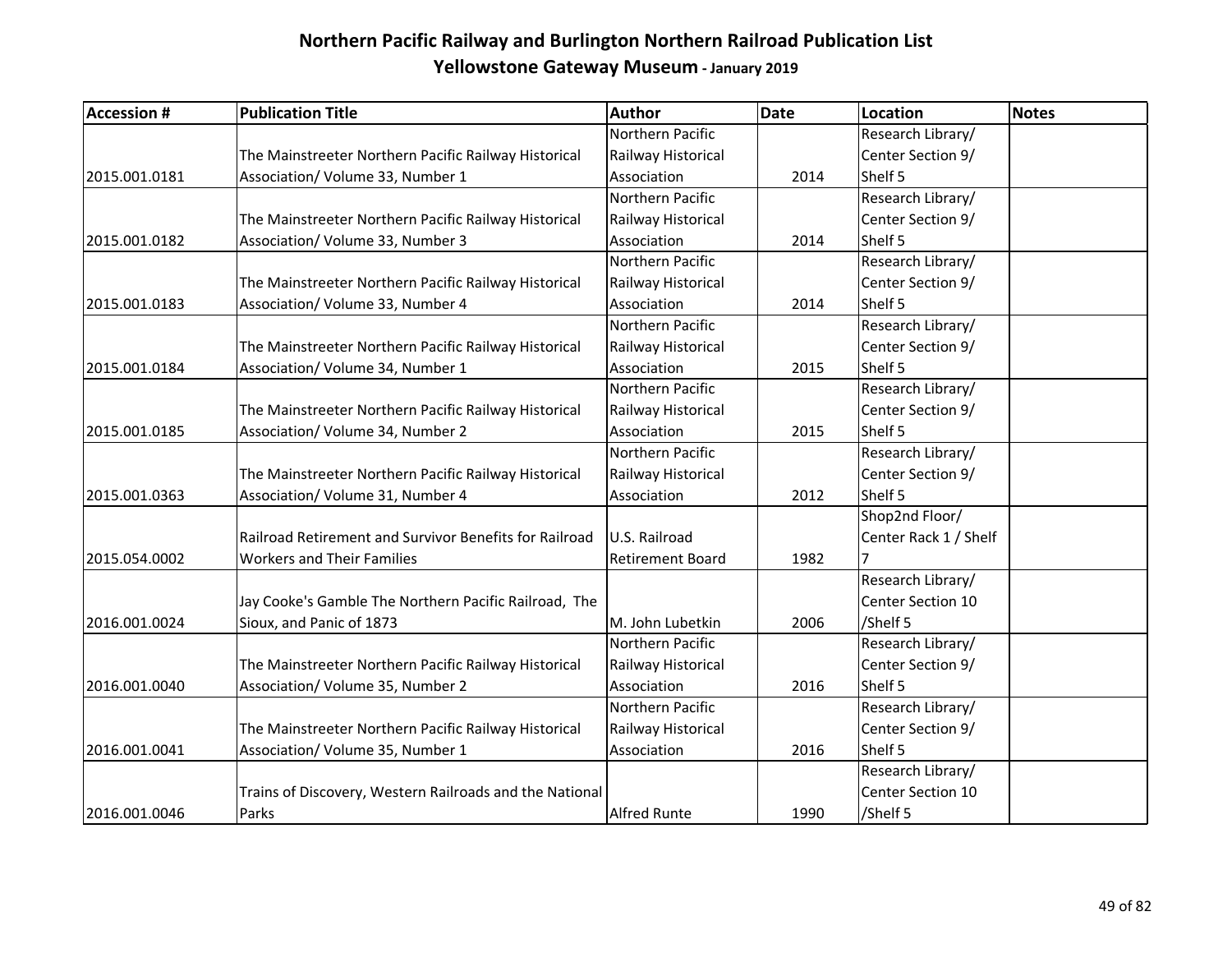| <b>Accession #</b> | <b>Publication Title</b>                                 | <b>Author</b>          | Date | <b>Location</b>          | <b>Notes</b> |
|--------------------|----------------------------------------------------------|------------------------|------|--------------------------|--------------|
|                    |                                                          |                        |      | Research Library/        |              |
|                    |                                                          | U.S. Department of     |      | Center Section 10        |              |
| 2016.001.0047      | CRM Historic Railroads A Living Legacy                   | the Interior           | 1999 | /Shelf 5                 |              |
|                    |                                                          |                        |      | Research Library/        |              |
|                    | Union Pacific: Montana Division Route of the Butte       |                        |      | Center Section 10        |              |
| 2016.001.0056      | Special                                                  | <b>Thornton Waite</b>  | 1998 | /Shelf 5                 |              |
|                    |                                                          | Northern Pacific       |      | Research Library/        |              |
|                    | The Mainstreeter Northern Pacific Railway Historical     | Railway Historical     |      | Center Section 9/        |              |
| 2016.001.0059      | Association/ Volume 34, Number 3                         | Association            | 2015 | Shelf 5                  |              |
|                    |                                                          | Northern Pacific       |      | Research Library/        |              |
|                    | The Mainstreeter Northern Pacific Railway Historical     | Railway Historical     |      | Center Section 9/        |              |
| 2016.001.0060      | Association/ Volume 34, Number 4                         | Association            | 2015 | Shelf 5                  |              |
|                    |                                                          | Northern Pacific       |      | Research Library/        |              |
|                    | The Mainstreeter Northern Pacific Railway Historical     | Railway Historical     |      | Center Section 9/        |              |
| 2016.001.0061      | Association/ Volume 35, Number 3                         | Association            | 2016 | Shelf 5                  |              |
|                    |                                                          | William F. Knapke      |      | Research Library/        |              |
|                    |                                                          | with Freeman           |      | Center Section 10/       |              |
| 2016.063.0001      | The Railroad Caboose                                     | Hubbard                | 1968 | Shelf 5                  |              |
|                    | Northern Pacific Railway Co. Safety and Admonitions      |                        |      | Research Library/        |              |
|                    | for the General Guidance and Protection of Empolyes      |                        |      | Center Section 9/        |              |
| 2016.063.0002      | and The Public.                                          | H.E. Stevens           | 1939 | Shelf 5                  |              |
|                    | Northern Pacific Railway Co. Safety and Admonitions      |                        |      | Research Library/        |              |
|                    | for the General Guidance and Protection of Empolyes      |                        |      | Center Section 9/        |              |
| 2016.063.0002a     | and The Public.                                          | H.E. Stevens           | 1939 | Shelf 5                  |              |
|                    |                                                          |                        |      | Shop 2nd Floor/          |              |
|                    | The Consolidated Code of Operating Rules and General     | Northern Pacific       |      | <b>Center North Rack</b> |              |
| 2016.063.0003      | Instructions                                             | Railway Company        | 1945 | 1/Shelf 6                |              |
|                    |                                                          |                        |      | Shop 2nd Floor/          |              |
|                    |                                                          | Northern Pacific       |      | <b>Center North Rack</b> |              |
| 2016.063.0004      | The Consolidated Code of Operating Rules                 | Railway Company        | 1959 | 1/Shelf 6                |              |
|                    |                                                          |                        |      | Shop 2nd Floor/          |              |
|                    | Northern Pacific Beneficial Association Constitution By- | Northern Pacific       |      | <b>Center North Rack</b> |              |
| 2016.063.0005      | Laws                                                     | Railway Company        | 1959 | 1/Shelf 6                |              |
|                    | The Northern Pacific Railroad and Yellowstone National   | Hoy, Phyllis Smith and |      | Research Library/        |              |
| 2017.001.0005      | Park                                                     | William                | 2009 | Section 1/ Shelf 3       |              |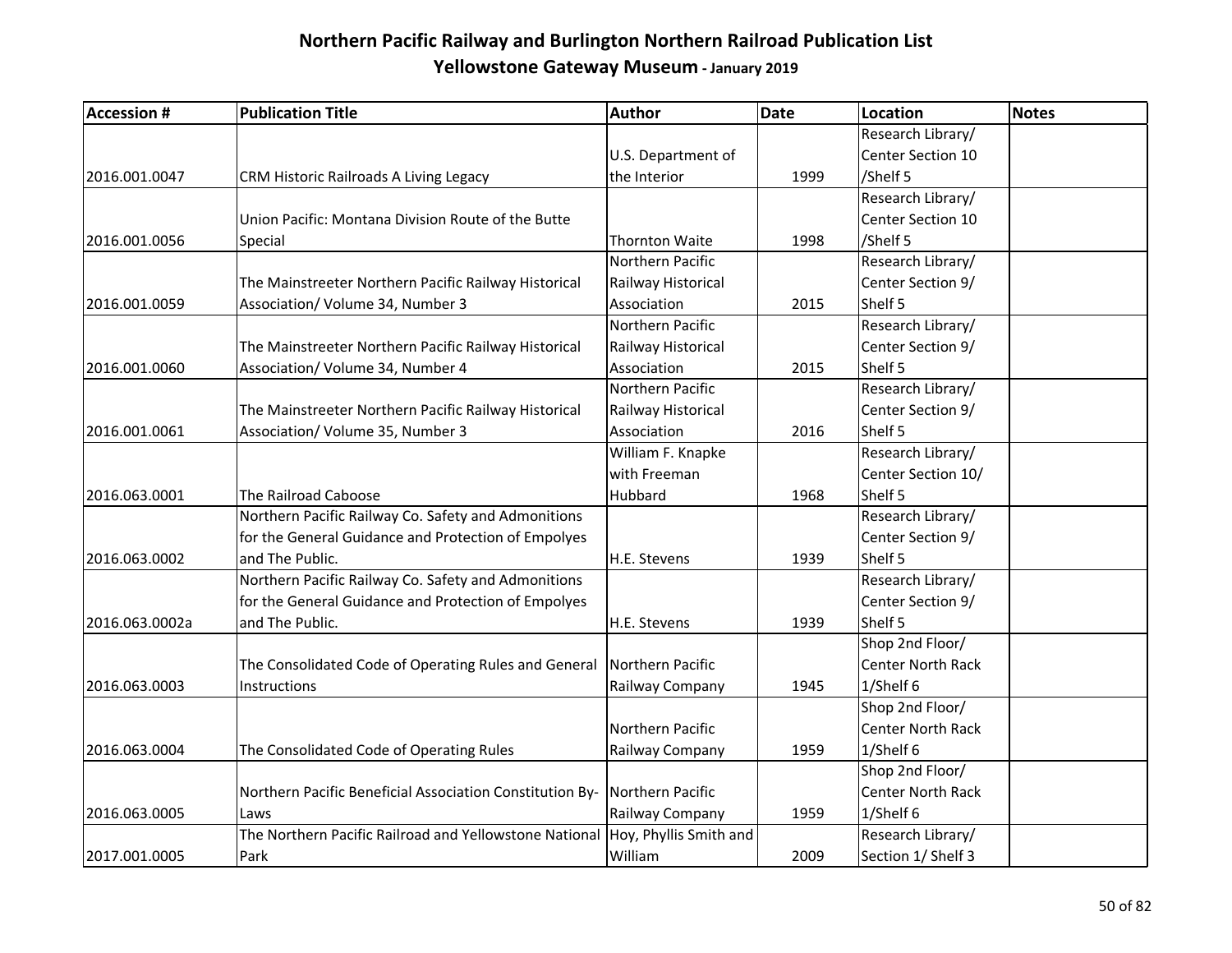| <b>Accession #</b> | <b>Publication Title</b>                             | Author               | <b>Date</b> | <b>Location</b>   | Notes                 |
|--------------------|------------------------------------------------------|----------------------|-------------|-------------------|-----------------------|
|                    |                                                      | Northern Pacific     |             | Research Library/ |                       |
|                    | The Mainstreeter Northern Pacific Railway Historical | Railway Historical   |             | Center Section 9/ |                       |
| 2017.001.0033      | Association/ Volume 36, Number 2                     | Association          | 2017        | Shelf 5           |                       |
|                    |                                                      | Northern Pacific     |             | Research Library/ |                       |
|                    | The Mainstreeter Northern Pacific Railway Historical | Railway Historical   |             | Center Section 9/ |                       |
| 2017.001.0034      | Association/ Volume 35, Number 4                     | Association          | 2016        | Shelf 5           |                       |
|                    |                                                      | Northern Pacific     |             | Research Library/ |                       |
|                    | The Mainstreeter Northern Pacific Railway Historical | Railway Historical   |             | Center Section 9/ |                       |
| 2017.001.0037      | Association/ Volume 36, Number 1                     | Association          | 2017        | Shelf 5           |                       |
|                    |                                                      |                      |             | Research Library/ |                       |
|                    | The Old Montana Division Railroad Men's Time and     | B. of L. F. and E.   |             | Center Section 9/ |                       |
| 2017.014.0001      | Seniority Book 1952                                  | Custer Lodge No. 191 | 1952        | Shelf 6           |                       |
|                    |                                                      |                      |             | Research Library/ |                       |
|                    | The Old Montana Division Railroad Men's Time and     | B. of L. F. and E.   |             | Center Section 9/ |                       |
| 2017.014.0002      | Seniority Book 1958                                  | Custer Lodge No. 191 | 1958        | Shelf 6           |                       |
|                    |                                                      |                      |             | Research Library/ |                       |
|                    | The Old Montana Division Railroad Men's Time and     | B. of L. F. and E.   |             | Center Section 9/ |                       |
| 2017.014.0003      | Seniority Book 1955                                  | Custer Lodge No. 191 | 1955        | Shelf 6           |                       |
|                    |                                                      |                      |             |                   |                       |
|                    |                                                      |                      |             | Research Library/ | Written In: On/Off    |
|                    | The Old Montana Division Railroad Men's Time and     | B. of L. F. and E.   |             | Center Section 9/ | Duty, Final & Initial |
| 2017.014.0004      | Seniority Book 1961                                  | Custer Lodge No. 191 | 1961        | Shelf 6           | Terminal etc          |
|                    |                                                      |                      |             | Research Library/ |                       |
|                    | The Old Montana Division Railroad Men's Time and     | B. of L. F. and E.   |             | Center Section 9/ |                       |
| 2017.014.0005      | Seniority Book 1965                                  | Custer Lodge No. 191 | 1965        | Shelf 6           |                       |
|                    |                                                      |                      |             | Research Library/ |                       |
|                    | The Old Montana Division Railroad Men's Time and     | B. of L. F. and E.   |             | Center Section 9/ |                       |
| 2017.014.0006      | Seniority Book 1966                                  | Custer Lodge No. 191 | 1966        | Shelf 6           |                       |
|                    |                                                      |                      |             | Research Library/ |                       |
|                    | The Old Montana Division-Railroad Men's Time and     | B. of L. F. and E.   |             | Center Section 9/ |                       |
| 2017.014.0007      | Seniority Book 1967                                  | Custer Lodge No. 191 | 1967        | Shelf 6           |                       |
|                    |                                                      |                      |             | Research Library/ |                       |
|                    | The Old Montana Division-Railroad Men's Time and     | B. of L. F. and E.   |             | Center Section 9/ |                       |
| 2017.014.0008      | Seniority Book 1968                                  | Custer Lodge No. 191 | 1968        | Shelf 6           |                       |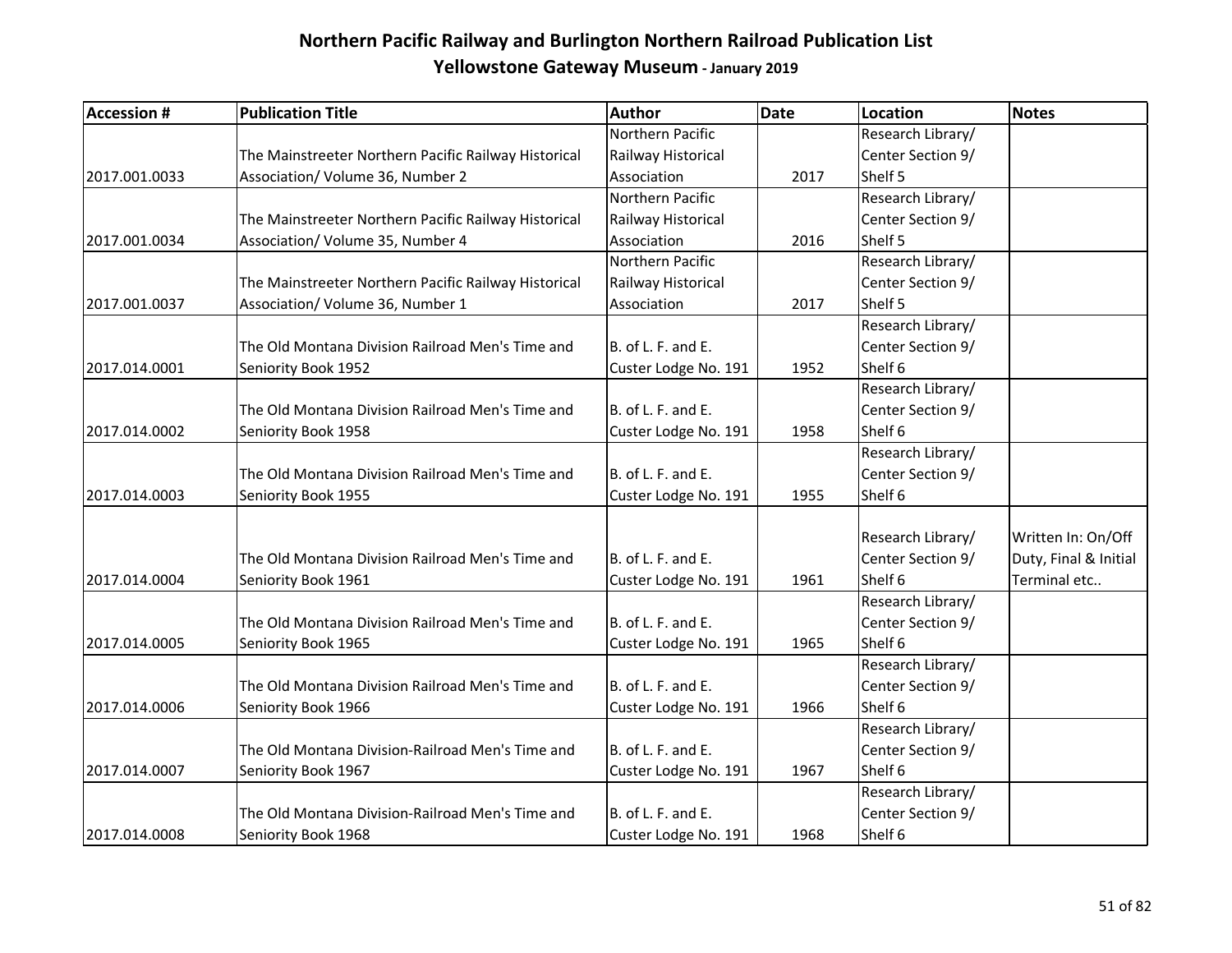| <b>Accession #</b> | <b>Publication Title</b>                             | Author                 | Date | <b>Location</b>      | <b>Notes</b> |
|--------------------|------------------------------------------------------|------------------------|------|----------------------|--------------|
|                    |                                                      | Mr. and Mrs. M.H.      |      | Research Library/    |              |
|                    | The Old Montana Division-Railroad Men's Time and     | Siebler & Mrs. E.B.    |      | Center Section 9/    |              |
| 2017.014.0009      | Seniority Book 1970                                  | Murphy                 | 1970 | Shelf 6              |              |
|                    |                                                      |                        |      | Research Library/    |              |
|                    | The Old Montana Division-Railroad Men's Time and     | Members of B. of L. F. |      | Center Section 9/    |              |
| 2017.014.0010      | Seniority Book 1971                                  | and E.                 | 1971 | Shelf 6              |              |
|                    |                                                      |                        |      | Research Library/    |              |
|                    | The Old Montana Division-Railroad Men's Time and     | Members of B. of L. F. |      | Center Section 9/    |              |
| 2017.014.0011      | Seniority Book 1972                                  | and E.                 | 1972 | Shelf 6              |              |
|                    |                                                      |                        |      | Research Library/    |              |
|                    | The Old Montana Division-Railroad Men's Time and     | Members of B. of L. F. |      | Center Section 9/    |              |
| 2017.014.0012      | Seniority Book 1972                                  | and E.                 | 1972 | Shelf 6              |              |
|                    |                                                      |                        |      | Research Library/    |              |
|                    | The Old Montana Division-Railroad Men's Time and     | Members of B. of L. F. |      | Center Section 9/    |              |
| 2017.014.0013      | Seniority Book 1974                                  | and E.                 | 1974 | Shelf 6              |              |
|                    |                                                      |                        |      | Research Library/    |              |
|                    | The Old Montana Division-Railroad Men's Time and     | Members of B. of L. F. |      | Center Section 9/    |              |
| 2017.014.0014      | Seniority Book 1978                                  | and E.                 | 1978 | Shelf 6              |              |
|                    | Yellowstone National Park /Burlington Route/Northern | Northern Pacific       |      |                      |              |
| 2017.022.0001      | Pacific Yellowstone Park Line                        | Railway                | 1922 |                      |              |
|                    |                                                      |                        |      | Shop 2nd Floor/      |              |
|                    | Consolidated Code of Operating Rules and General     | Northern Pacific       |      | Center North Rack 1  |              |
| 2017.033.0001      | Instructions                                         | Railway                | 1945 | /Shelf 6             |              |
|                    |                                                      |                        |      | Shop 2nd Floor/      |              |
|                    | Manual of Instructions to Conductors, Train          | <b>Great Northern</b>  |      | Center North Rack 1  |              |
| 2017.034.0001      | Baggagemen and Yardmasters                           | Railway Co.            | 1955 | /Shelf 6             |              |
|                    |                                                      |                        |      | Shop 2nd Floor/      |              |
|                    | The Railway Educational Bureau Unit A. 2 Apprentice  | Railway Educational    |      | Center North Rack 1  |              |
| 2017.037.0001      | <b>Technical Training</b>                            | <b>Bureau</b>          | 1960 | /Shelf 6             |              |
|                    |                                                      |                        |      | Research Library/    |              |
|                    |                                                      |                        |      | Center Section 9/    |              |
| 2018.001.0020      | The Mainstreet, Vol. 37, #2                          |                        | 2018 | Shelf 5              |              |
|                    |                                                      |                        |      |                      |              |
|                    |                                                      | Northern Pacific       |      | Shop 2nd Floor/ E.   |              |
| 2018.021.003       | Agreement for The Order of Railroad Telegraphers     | Railway                | 1948 | Right Rack 3/Shelf 5 |              |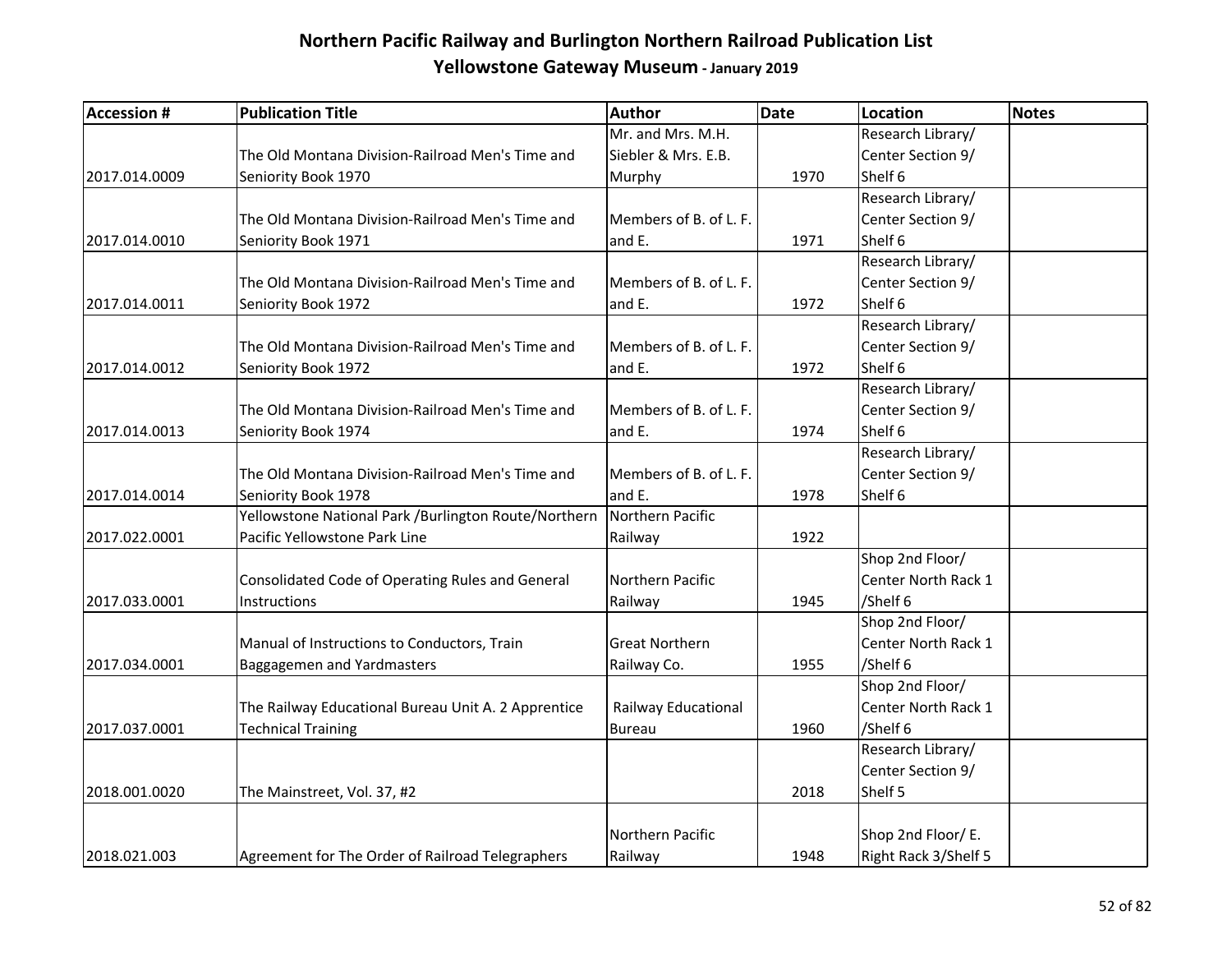| <b>Accession #</b> | <b>Publication Title</b>                            | Author              | <b>Date</b> | <b>Location</b>      | <b>Notes</b> |
|--------------------|-----------------------------------------------------|---------------------|-------------|----------------------|--------------|
|                    |                                                     |                     |             |                      |              |
|                    |                                                     | Northern Pacific    |             | Shop 2nd Floor/ E.   |              |
| 2018.021.003       | Agreement for The Order of Railroad Telegraphers    | Railway             | $\cdots$    | Right Rack 3/Shelf 5 |              |
|                    |                                                     |                     |             | Research Library/    |              |
|                    |                                                     |                     |             | Center Section 10    |              |
| FIC2015.997.0214   | The Milwaukee Road Under Wire                       | Karl R. Zimmermann  | 1973        | /Shelf 5             |              |
|                    |                                                     |                     |             | Research Library/    |              |
|                    |                                                     |                     |             | Center Section 10    |              |
| FIC2015.997.0215   | The White Pass and Yukon Route                      | Stan Cohen          | 1984        | /Shelf 5             |              |
|                    |                                                     |                     |             | Research Library/    |              |
|                    |                                                     |                     |             | Center Section 10    |              |
| FIC2015.997.0226   | The Northern Pacific - Main Street of the Northwest | Charles R. Wood     | 1969        | /Shelf 5             |              |
|                    |                                                     |                     |             | Research Library/    |              |
|                    |                                                     |                     |             | Center Section 10    |              |
| FIC2015.997.0229   | <b>Rails West</b>                                   | George B. Abdill    | 1960        | /Shelf 5             |              |
|                    |                                                     |                     |             | Research Library/    |              |
|                    |                                                     |                     |             | Center Section 10    |              |
| FIC2015.997.0231   | High Road to Promontory                             | George Kraus        | 1969        | /Shelf 5             |              |
|                    |                                                     |                     |             | Research Library/    |              |
|                    | Encyclopedia of Western Railroad History - The      |                     |             | Center Section 10    |              |
| FIC2015.997.0232   | Mountain States - Volume II                         | Donald B. Robertson | 1991        | /Shelf 5             |              |
|                    |                                                     |                     |             |                      |              |
|                    | A Brief Look at the Montana, Wyoming & Southern     |                     |             | Research Library/    |              |
| FIC2015.997.0262   | Railroad Co. & Some Towns of the Area               | Daniel Button       | 1967        | Section 9/ Shelf 5   |              |
|                    |                                                     | McMillian           |             | Research Library/    |              |
| FIC2015.997.0327   | Rail Fan & Railroad                                 | Publications        | 1997        | Section 9/ Shelf 5   |              |
|                    |                                                     |                     |             | Research Library/    |              |
| FIC2015.997.0328   | Trains The Magazine of Railroading                  | M & L Mittens       | 1985        | Section 9/ Shelf 5   |              |
|                    |                                                     |                     |             | Research Library/    |              |
| FIC2015.997.0341   | Construction Era of the Northern Pacific Railway    | Safety Department   | 1964        | Section 9/ Shelf 5   |              |
|                    |                                                     | Northern Pacific    |             |                      |              |
|                    |                                                     | Railway Historical  |             |                      |              |
| FIC2015.997.0364   | The Mainstreeter                                    | Association         | 2012        |                      |              |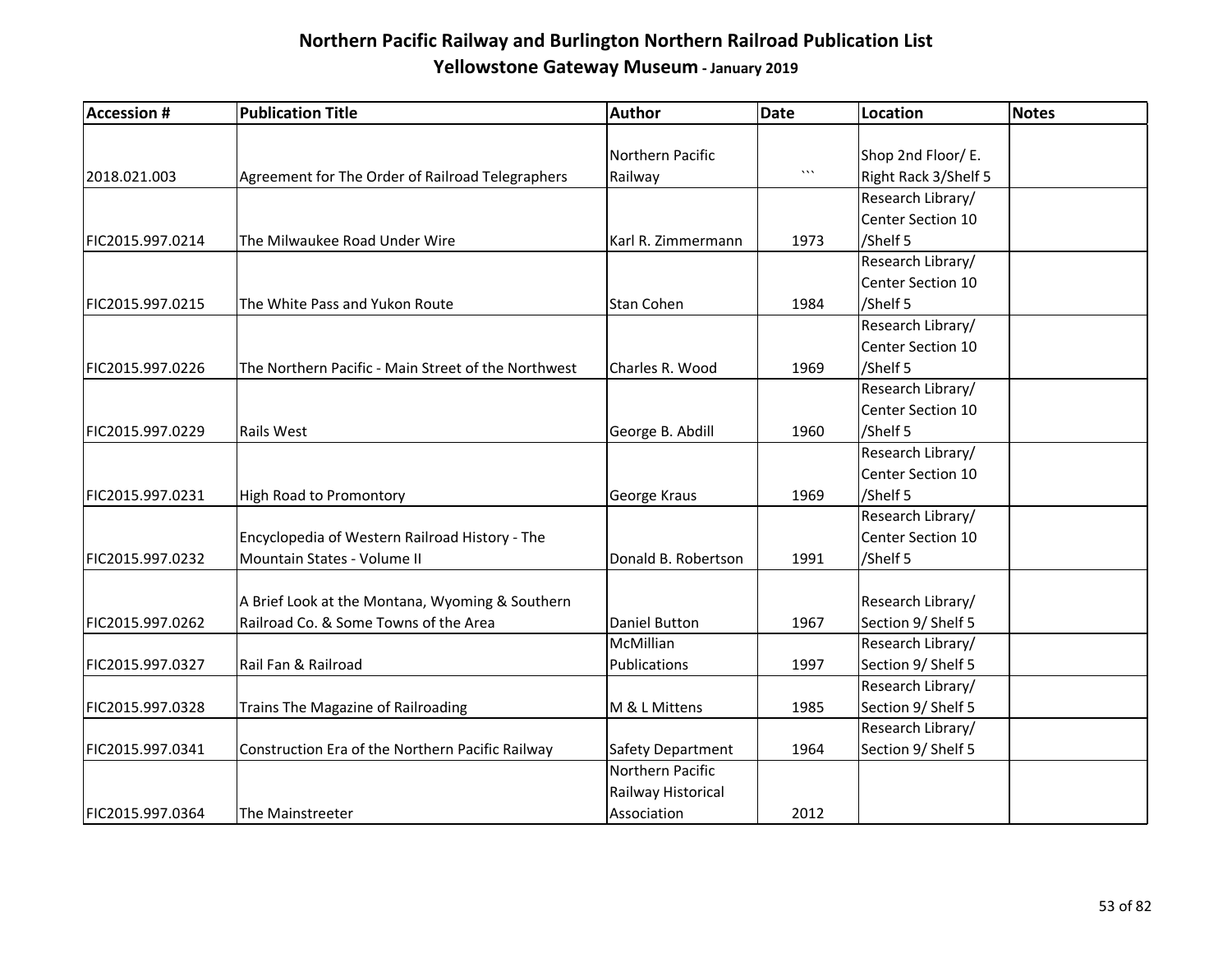| <b>Accession #</b> | <b>Publication Title</b>                                   | Author                     | <b>Date</b> | Location              | <b>Notes</b> |
|--------------------|------------------------------------------------------------|----------------------------|-------------|-----------------------|--------------|
|                    |                                                            | Northern Pacific           |             |                       |              |
|                    | The Mainstreeter Northern Pacific Railway Historical       | Railway Historical         |             | Research Library/     |              |
| FIC2015.997.0371   | Association/ Volume 27, Issue 4                            | Association                | 2008        | Section 3/ Shelf 6    |              |
|                    | Northern Pacific Railway Company Safety Rules and          |                            |             |                       |              |
|                    | Admonitions for the General Guidance and Protection        |                            |             | Research Library/     |              |
| FIC2015.997.0573   | of employes and the public                                 |                            | 1939        | Section 10 / Shelf 5  |              |
|                    |                                                            |                            |             | Research Library/     |              |
|                    |                                                            |                            |             | Case Section 2/ Shelf |              |
| FIC2015.997.0574   | Brotherhood Trainmen Railroad Time Book                    | <b>United States</b>       | 1969        | $\mathbf{1}$          |              |
|                    |                                                            |                            |             | Research Library/     |              |
| FIC2015.997.0575   | Amtrak Chicago-Seattle Schedules                           | Amtrak                     | 1975        | Section 9 / Shelf 4   |              |
|                    | Regional Time Table Amtrak, Chicago, Milwaukee,            |                            |             | Research Library/     |              |
| FIC2015.997.0576   | Minneapolis, Pacific Northwest                             | Amtrak                     | 1971        | Section 9/ Shelf 4    |              |
|                    |                                                            |                            |             | Research Library/     |              |
| FIC2015.997.0577   | Burlington Northern North Coast Limited- Mainstreeter      | <b>Burlington Northern</b> | 1970        | Section 9/ Shelf 4    |              |
|                    |                                                            | Northern Pacific           |             | Research Library/     |              |
| FIC2015.997.0578   | Time Table # 6 Rocky Mountain Division                     | Railway Co                 | 1945        | Section 9/ Shelf 4    |              |
|                    |                                                            | Northern Pacific           |             | Research Library/     |              |
| FIC2015.997.0579   | Time Table #18 Rocky Mountain Division                     | Railway Co                 | 1957        | Section 9/ Shelf 4    |              |
|                    |                                                            | <b>Burlington Northern</b> |             | Research Library/     |              |
| FIC2015.997.0580   | Time Table # 14 Burlington Northern Inc.                   | Inc.                       | 1974        | Section 9/ Shelf 4    |              |
|                    |                                                            | <b>Burlington Northern</b> |             | Research Library/     |              |
| FIC2015.997.0581   | Special Instructions # 6 Burlington Northern Inc.          | Inc.                       | 1974        | Section 9/ Shelf 4    |              |
|                    |                                                            | <b>Burlington Northern</b> |             | Research Library/     |              |
| FIC2015.997.0581a  | Special Instructions # 6 Burlington Northern Inc.          | Inc.                       | 1974        | Section 9/ Shelf 4    |              |
|                    |                                                            | <b>Burlington Northern</b> |             | Research Library/     |              |
| FIC2015.997.0582   | Special Instructions #7 Burlington Northern Inc.           | Inc.                       | 1975        | Section 9/ Shelf 4    |              |
|                    | Time Table #15 Burlington Northern Inc. Billings           | <b>Burlington Northern</b> |             | Research Library/     |              |
| FIC2015.997.0583   | Region                                                     | Inc.                       | 1975        | Section 9/ Shelf 4    |              |
|                    | Special Instructions # 8 Burlington Northern Inc. Billings | <b>Burlington Northern</b> |             | Research Library/     |              |
| FIC2015.997.0584   | Region                                                     | Inc.                       | 1977        | Section 9/ Shelf 4    |              |
|                    |                                                            |                            |             |                       |              |
|                    | Burlington Northern Railroad Company Billings Region       | <b>Burlington Northern</b> |             | Research Library/     |              |
| FIC2016.997.0013   | Time Table 30                                              | Railroad Company           | 1981        | Section 9/ Shelf 4    |              |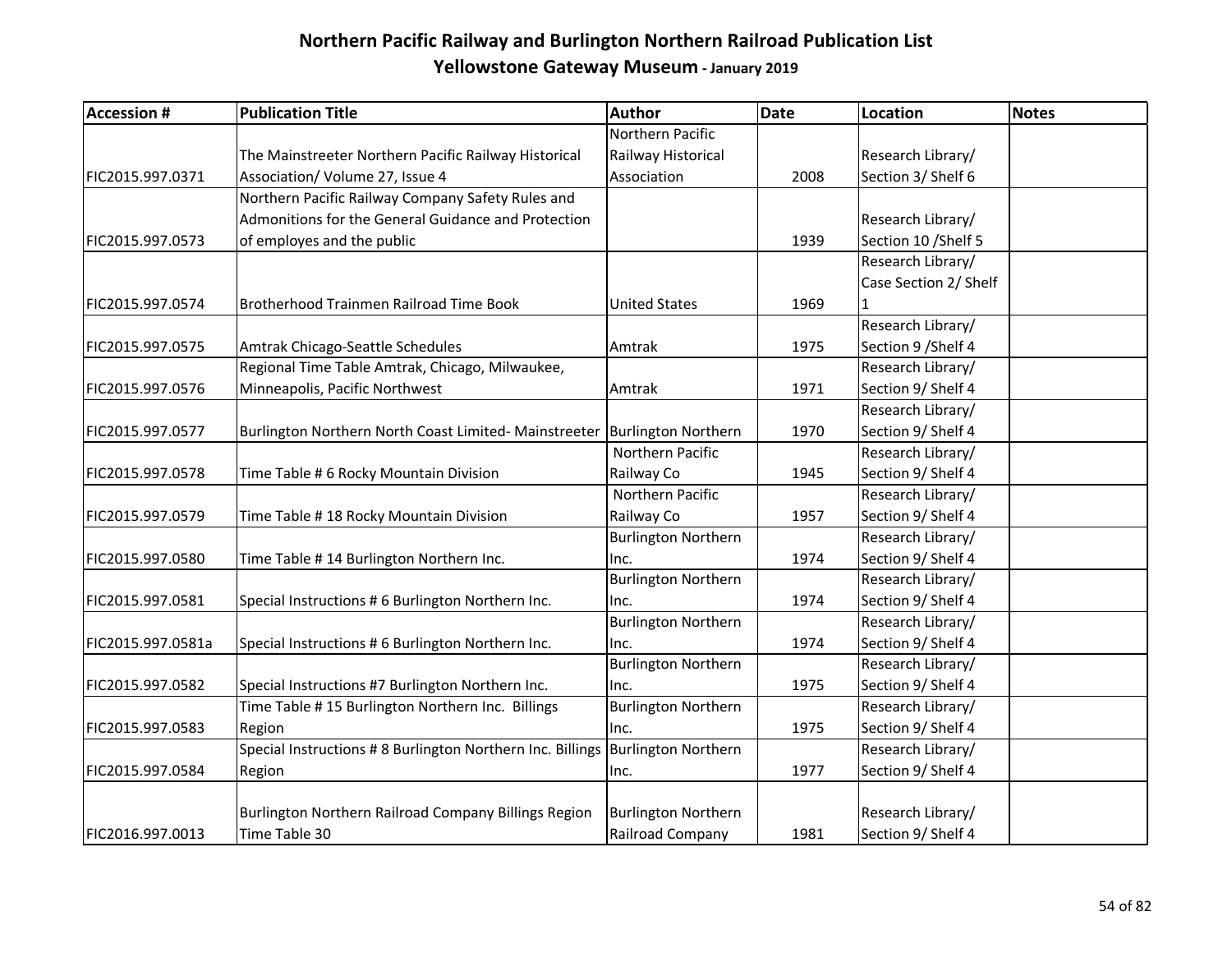| <b>Accession #</b> | <b>Publication Title</b>                                               | Author                     | <b>Date</b> | <b>Location</b>          | <b>Notes</b> |
|--------------------|------------------------------------------------------------------------|----------------------------|-------------|--------------------------|--------------|
|                    |                                                                        |                            |             |                          |              |
|                    | Burlington Northern Railroad Company Billings Region                   | <b>Burlington Northern</b> |             | Research Library/        |              |
| FIC2016.997.0013a  | Time Table 30                                                          | Railroad Company           | 1981        | Section 9/ Shelf 4       |              |
|                    | Northern Pacific Railway Company Yellowstone Division Northern Pacific |                            |             | Research Library/        |              |
| FIC2016.997.0014   | Time Table 3                                                           | Railway Company            | 1968        | Section 9/ Shelf 4       |              |
|                    | Northern Pacific Railway Company Rocky Mountain                        | Northern Pacific           |             | Research Library/        |              |
| FIC2016.997.0015   | Division Time Table 3                                                  | Railway Company            | 1968        | Section 9/ Shelf 4       |              |
|                    |                                                                        | Northern Pacific           |             | Research Library/        |              |
| FIC2016.997.0016   | Rocky Mountain Division Special Instructions No. 1                     | Railway Company            | 1967        | Section 9/ Shelf 4       |              |
|                    |                                                                        | Northern Pacific           |             | Research Library/        |              |
| FIC2016.997.0016a  | Rocky Mountain Division Special Instructions No. 1                     | Railway Company            | 1967        | Section 9/ Shelf 4       |              |
|                    |                                                                        | <b>Burlington Northern</b> |             | Research Library/        |              |
| FIC2016.997.0017   | Rocky Mountain Division Time Table 1                                   | Inc.                       | 1970        | Section 9/ Shelf 4       |              |
|                    |                                                                        | <b>Burlington Northern</b> |             | Research Library/        |              |
| FIC2016.997.0017a  | Rocky Mountain Division Time Table 1                                   | Inc.                       | 1970        | Section 9/ Shelf 4       |              |
|                    | Montana, Yellowstone and Rocky Mountain Divisions                      | <b>Burlington Northern</b> |             | Research Library/        |              |
| FIC2016.997.0018   | Special Instructions #2                                                | Inc.                       | 1970        | Section 9/ Shelf 4       |              |
|                    | Montana, Yellowstone and Rocky Mountain Divisions                      | <b>Burlington Northern</b> |             | Research Library/        |              |
| FIC2016.997.0019   | Time Table 2                                                           | Inc.                       | 1970        | Section 9/ Shelf 4       |              |
|                    |                                                                        |                            |             |                          |              |
|                    | United States Regulations for Steam and other than                     | Interstate Commerce        |             | Research Library/        |              |
| FIC2016.997.0021   | <b>Steam Locomotives</b>                                               | Commission                 | 1937        | Section 10/ Shelf 6      |              |
|                    |                                                                        |                            |             | Shop 2nd Floor/          |              |
|                    |                                                                        |                            |             | Center South Rack 1      |              |
| FIC2016.997.0022   | <b>Consolidated Code of Operating Rules</b>                            |                            | 1967        | /Shelf 1                 |              |
|                    |                                                                        |                            |             | Shop 2nd Floor/          |              |
|                    | Agreement between Northern Pacific Railway Company Northern Pacific    |                            |             | <b>Center North Rack</b> |              |
| FIC2016.997.0029   | and Clerks Union                                                       | Railway Company            | 1946        | 1/Shelf 6                |              |
|                    |                                                                        |                            |             | Shop 2nd Floor/          |              |
|                    | Agreement between Northern Pacific Railway Company                     |                            |             | <b>Center North Rack</b> |              |
| FIC2016.997.0030   | and Shop Firemen, Oilers, Helpers and Laborers                         |                            | 1953        | 1/Shelf 6                |              |
|                    |                                                                        |                            |             | Shop 2nd Floor/          |              |
|                    | Biennial Report of the Railroad Brotherhood State                      | Montana State              |             | <b>Center South Rack</b> |              |
| FIC2016.997.0032   | Legislative Board 1935                                                 | Legislature                | 1935        | 1/Shelf 1                |              |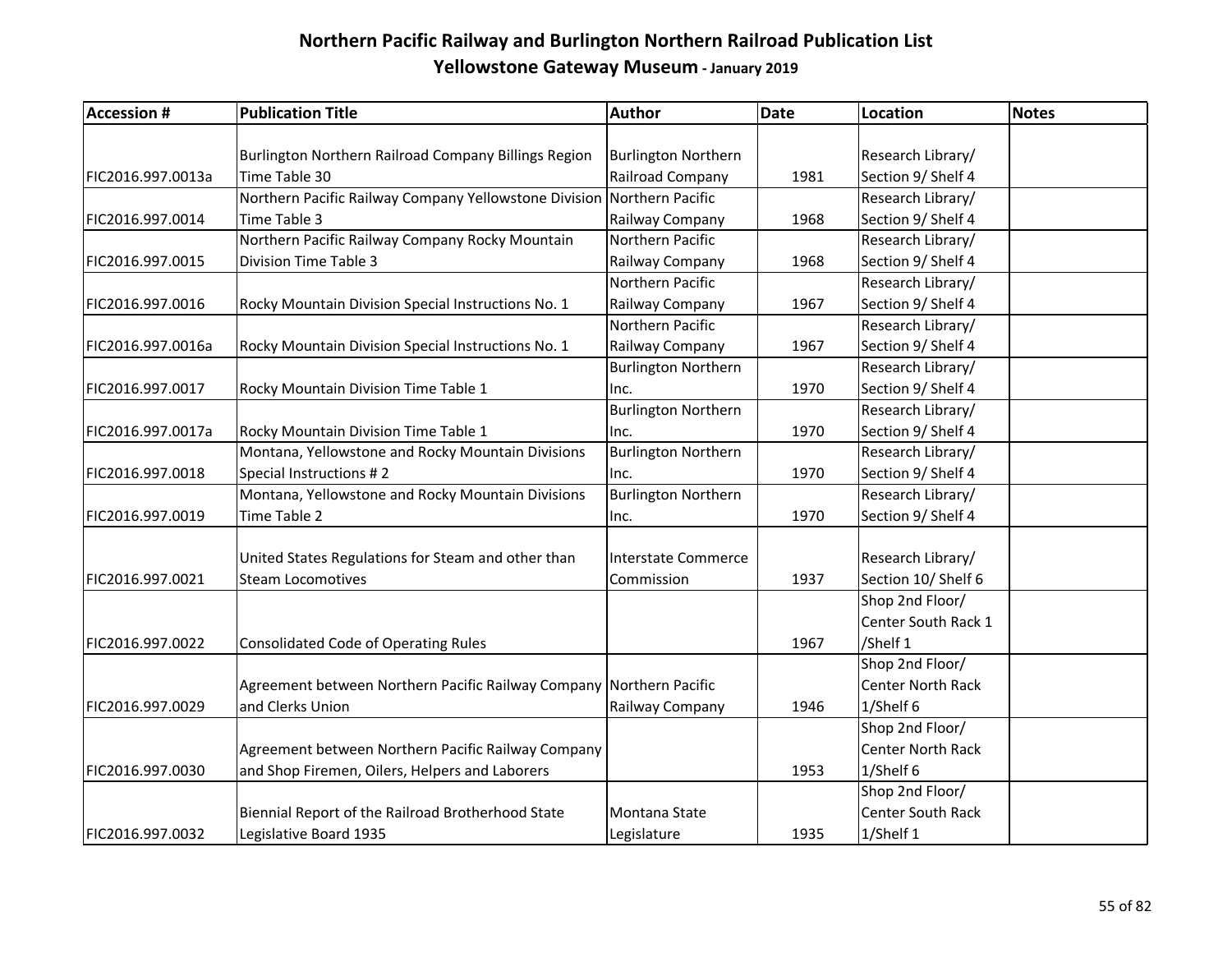| <b>Accession #</b> | <b>Publication Title</b>                              | Author                     | <b>Date</b> | Location            | Notes    |
|--------------------|-------------------------------------------------------|----------------------------|-------------|---------------------|----------|
|                    | Agreement between the Northern Pacific Railway Co.    |                            |             | Shop 2nd Floor/     |          |
|                    | and the Association of Mechanical Supervisors         | Northern Pacific           |             | Center North Rack 1 |          |
| FIC2016.997.0033   | Northern Pacific Railway Co.                          | Railway Co                 | 1954        | /Shelf 6            |          |
|                    |                                                       |                            |             | Shop 2nd Floor/     |          |
|                    | Constitution of the Brotherhood of Locomotive Firemen |                            |             | Center North Rack 1 |          |
| FIC2016.997.0034   | and Enginemen                                         | U.S.A. on Union            | 1953        | /Shelf 6            |          |
|                    | The Old Montana Division-Railroad Men's Time and      | Members of B. of L. F.     |             | Research Library/   |          |
| FIC2016.997.0035   | Seniority Book                                        | and E.                     | 1947        | Section 9/ Shelf 6  |          |
|                    | The Old Montana Division-Railroad Men's Time and      | Members of B. of L. F.     |             | Research Library/   |          |
| FIC2016.997.0036   | Seniority Book                                        | and E.                     | 1952        | Section 9/ Shelf 6  |          |
|                    | The Old Montana Division-Railroad Men's Time and      | Members of B. of L. F.     |             | Research Library/   |          |
| FIC2016.997.0037   | Seniority Book                                        | and E.                     | 1953        | Section 9/ Shelf 6  |          |
|                    | The Old Montana Division-Railroad Men's Time and      | Members of B. of L. F.     |             | Research Library/   |          |
| FIC2016.997.0037a  | Seniority Book                                        | and E.                     | 1953        | Section 9/ Shelf 6  |          |
|                    | The Old Montana Division-Railroad Men's Time and      | Members of B. of L. F.     |             | Research Library/   |          |
| FIC2016.997.0038   | Seniority Book                                        | and E.                     | 1957        | Section 9/ Shelf 6  |          |
|                    | The Old Montana Division-Railroad Men's Time and      | Members of B. of L. F.     |             | Research Library/   |          |
| FIC2016.997.0039   | Seniority Book                                        | and E.                     | 1960        | Section 9/ Shelf 6  |          |
|                    |                                                       |                            |             | Shop 2nd Floor/     |          |
|                    | 70th Annual Report of the Interstate Commerce         |                            |             | Center South Rack 1 |          |
| FIC2016.997.0043   | Commission                                            | Anthony F. Arpaia          | 1956        | /Shelf 2            |          |
|                    |                                                       |                            |             | Shop 2nd Floor /    |          |
|                    | The Health and Welfare Plan of the Nation's Railroads | <b>Travelers Insurance</b> |             | Center South Rack 1 |          |
| FIC2016.997.0044   | and the Railway Labor Organizations                   | Co.                        | 1979        | /Shelf 1            | Box 1 RR |
|                    |                                                       |                            |             | Research Library    |          |
| FIC2016.997.0046   | <b>Burlington Northern News</b>                       |                            | 1977        | North:MP3           |          |
|                    |                                                       |                            |             | Shop 2nd Floor      |          |
|                    | These Wheels Must Turn, A Handbook of Safety          | Association of             |             | Center North Rack 1 |          |
| FIC2016.997.0047   | Practices for Railroad Officers and Employees         | American Railroads         | 1964        | /Shelf 5            |          |
|                    |                                                       |                            |             | Research Library/   |          |
|                    |                                                       |                            |             | Center Section 10/  |          |
| FIC2016.997.0050   | Your Job is in Jeopardy Rail Progress Threatened      | Clair M. Roddewig          | 1962        | Shelf 5             | Leaflet  |
|                    |                                                       |                            |             | Research Library/   |          |
|                    |                                                       | Northern Pacific           |             | Center Section 10/  |          |
| FIC2016.997.0051   | Northern Pacific Railway Montana Railroad Map         | Railway                    | 1966        | Shelf 5             |          |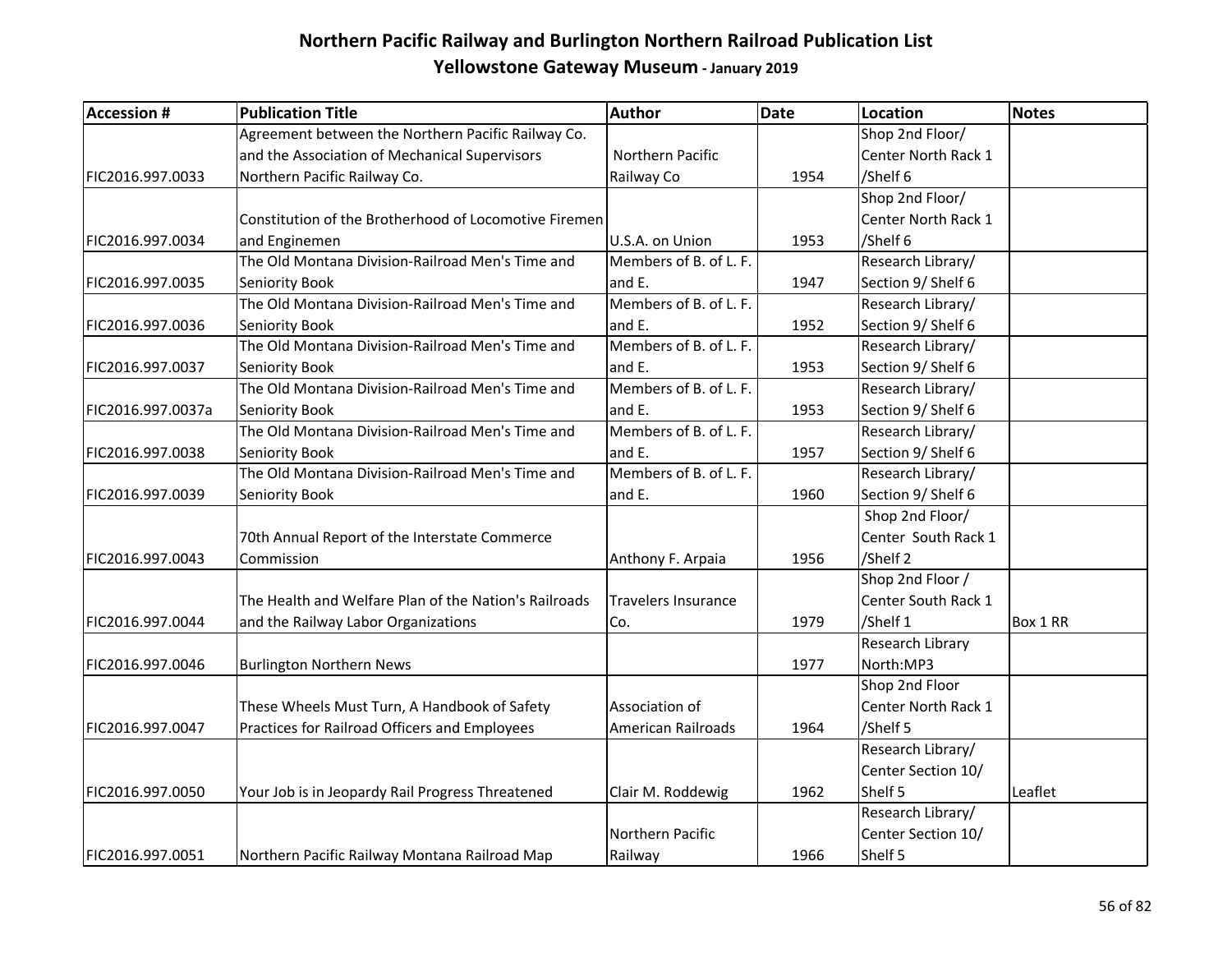| <b>Accession #</b> | <b>Publication Title</b>                             | Author               | <b>Date</b> | <b>Location</b>       | <b>Notes</b>          |
|--------------------|------------------------------------------------------|----------------------|-------------|-----------------------|-----------------------|
|                    |                                                      |                      |             | Shop 2nd Floor/       |                       |
|                    |                                                      | Northern Pacific     |             | Center South Rack 1   |                       |
| FIC2016.997.0052   | Washington and Northern Idaho Railroad Map           | Railway              |             | /Shelf 2              |                       |
|                    |                                                      |                      |             | Research Library/     |                       |
|                    | Northern Pacific Yellowstone Park Line North Dakota  | Northern Pacific     |             | Center Section 10     |                       |
| FIC2016.997.0053   | Railroad Map                                         | Railway              | 1948        | /Shelf 5              |                       |
|                    |                                                      |                      |             | Research Library/     |                       |
|                    |                                                      | Northern Pacific     |             | Center Section 10     |                       |
| FIC2016.997.0054   | Northern Pacific Railway Minnesota Railroad Map      | Railway              | 1950        | /Shelf 5              |                       |
|                    |                                                      |                      |             | Research Library/     |                       |
|                    | Northern Pacific Yellowstone Park Line Montana       | Northern Pacific     |             | Center Section 10     |                       |
| FIC2016.997.0055   | Railroad Map                                         | Railway              | 1940        | /Shelf 5/             |                       |
|                    |                                                      |                      |             | Research Library/     |                       |
|                    |                                                      |                      |             | Case Section 2/ Shelf |                       |
| FIC2016.997.0056   | Wonderland 1905                                      | Wheeler, Olin D.     | 1905        | $\mathbf{1}$          |                       |
|                    |                                                      | Northern Pacific     |             | Research Library/Box  |                       |
| FIC2016.997.0057   | Northern Pacific Railway Co. Safety Rules            | Railway              | 1967        | $1$ RR                |                       |
|                    |                                                      | Northern Pacific     |             | Research Library/Box  |                       |
| FIC2016.997.0059   | Northern Pacific Railway Co. Schedule for Conductors | Railway              | 1924        | 1 RR                  | damaged               |
|                    |                                                      |                      |             | Shop 2nd Floor /      |                       |
|                    | Northern Pacific Railway Co. Schedule for Train and  | Brotherhood of       |             | Center South Rack 1 / |                       |
| FIC2016.997.0060   | Yardmen                                              | Railroad Trainmen    | 1954        | Shelf 1               |                       |
|                    | Northern Pacific Railway Company Safety, Rules and   | Northern Pacific     |             | Research Library/Box  |                       |
| FIC2016.997.0061   | Admonitions for employees                            | Railway              | 1959        | <b>1 RR</b>           |                       |
|                    | American Injector Co. Automatic Injectors Detroit,   | U.S. Automatic       |             | Research Library /    | Page Stuck            |
| FIC2016.997.0062   | Mich.                                                | Injectors            | 1908        | Section 10 / Shelf 6  | Together              |
|                    |                                                      |                      |             |                       |                       |
|                    | Instruction Pamphlet No. 5026 Westinghouse Cross     | Westinghouse Air     |             | Research Library /    |                       |
| FIC2016.997.0063   | <b>Compound Air Compressors</b>                      | Brake Pittsburg, PA. | 1911        | Section 10 / Shelf 6  |                       |
|                    |                                                      |                      |             | Research Library/     | Railroad Union        |
| FIC2016.997.0185   | Cliff Merritt Set the Recond Straight                | Charles Luna         |             | Section 9/ Shelf 4    | Propaganda            |
|                    |                                                      |                      |             | Research Library/     | <b>Railroad Union</b> |
| FIC2016.997.0185a  | Cliff Merritt Set the Recond Straight                | Charles Luna         |             | Section 9/ Shelf 4    | Propaganda            |
|                    |                                                      |                      |             | Research Library/     | Railroad Union        |
| FIC2016.997.0185b  | Cliff Merritt Set the Recond Straight                | Charles Luna         |             | Section 9/ Shelf 4    | Propaganda            |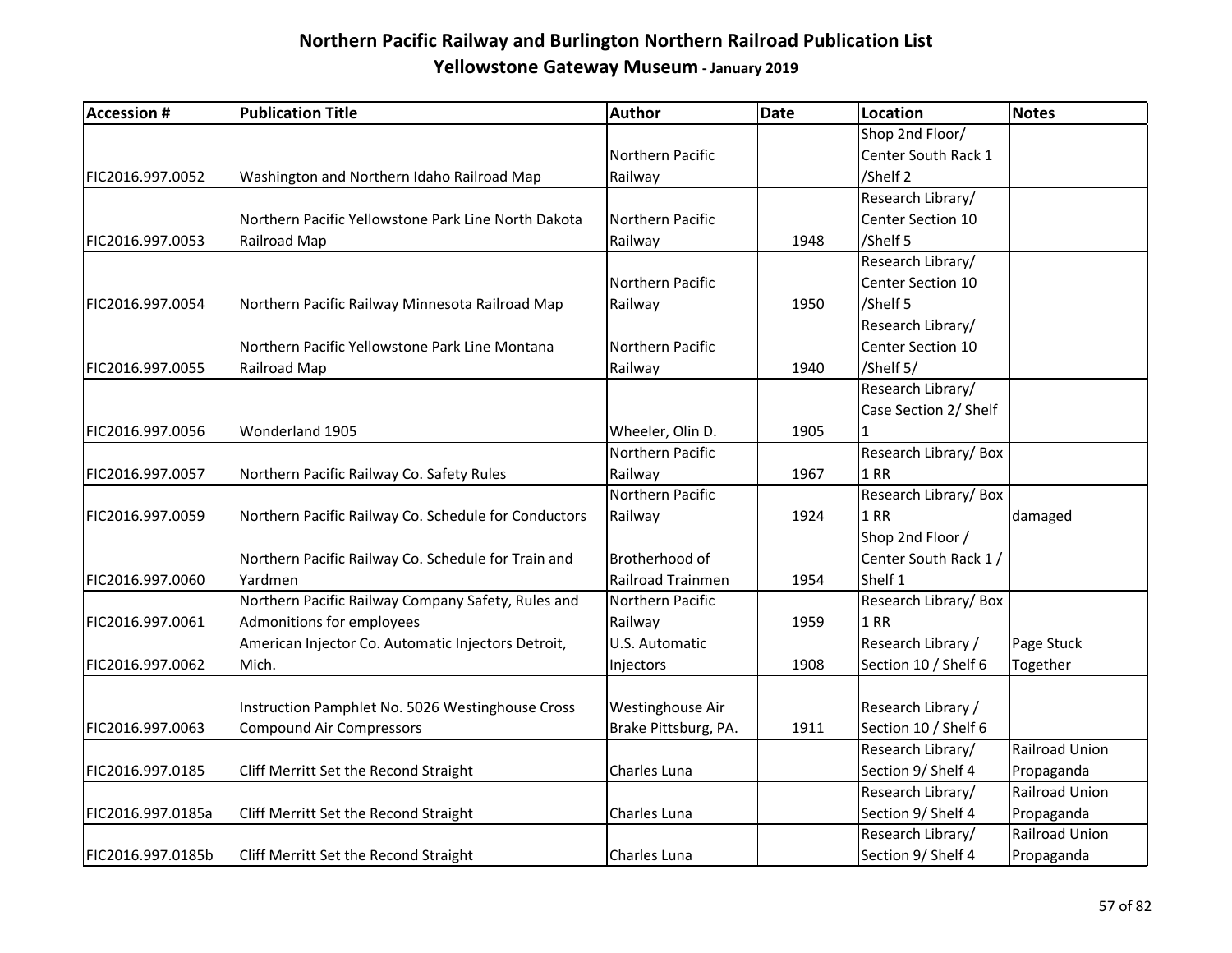| <b>Accession #</b> | <b>Publication Title</b>                                                 | Author                     | Date | <b>Location</b>       | <b>Notes</b> |
|--------------------|--------------------------------------------------------------------------|----------------------------|------|-----------------------|--------------|
|                    |                                                                          |                            |      |                       |              |
|                    | The Health and Welfare Plan of the Nation's Railroads                    | Traveler's Insurance       |      |                       |              |
| FIC2016.997.0202   | and the Railway Labor Organzations                                       | Company                    | 1982 |                       |              |
|                    |                                                                          |                            |      | Research Library/     |              |
| FIC2017.997.0180   | Train Wrecks                                                             | Robert C. Reed             | 1968 | Section 10/ Shelf 5   |              |
|                    |                                                                          |                            |      | Shop 2nd Floor /      |              |
|                    | Burlington Northern Railroad Air Brake Mechanical and                    | <b>Burlington Northern</b> |      | Center South Rack 1/  |              |
| FIC2017.997.0185   | Train Handling Rules                                                     | Railroad                   | 1987 | Shelf 7               | Form 15338   |
|                    |                                                                          |                            |      | Shop 2nd Floor /      |              |
|                    | Burlington Northern Railroad Co., Air Brake Mechanical                   | <b>Burlington Northern</b> |      | Center South Rack 1 / |              |
| FIC2017.997.0185a  | and Train Handling Rules                                                 | Railroad                   | 1987 | Shelf 7               |              |
|                    |                                                                          |                            |      | Shop 2nd Floor /      |              |
|                    |                                                                          | <b>Burlington Northern</b> |      | Center South Rack 1 / |              |
| FIC2017.997.0186   | Train Dispatcher's Manual                                                | Railroad company           | 1988 | Shelf 7               |              |
|                    |                                                                          |                            |      | Shop 2nd Floor /      |              |
|                    |                                                                          | <b>Burlington Northern</b> |      | Center South Rack 1/  |              |
| FIC2017.997.0187   | Compass Inquiries Promote Management Awareness                           | Railroad Company           | 1983 | Shelf 7               |              |
|                    |                                                                          |                            |      | Shop 2nd Floor /      |              |
|                    |                                                                          | <b>Burlington Northern</b> |      | Center South Rack 1/  |              |
| FIC2017.997.0187a  | Compass Inquiries Promote Management Awareness                           | Railroad Company           | 1983 | Shelf 7               |              |
|                    |                                                                          |                            |      | Shop 2nd Floor /      |              |
|                    | Burlington Northern Railroad Company Billing Region                      |                            |      | Center South Rack 1/  |              |
| FIC2017.997.0188   | Rocky Mountain Division                                                  | <b>Burlington Northern</b> | 1996 | Shelf 7               |              |
|                    |                                                                          |                            |      |                       |              |
|                    | Burlington Northern INC. Time Table 16 Billing Region                    | <b>Burlington Northern</b> |      | Research Library/     |              |
| FIC2017.997.0189   | (Booklets)                                                               | Railroad Company           | 1976 | Section 9/ Shelf 4    |              |
|                    |                                                                          |                            |      |                       |              |
|                    | Burlington Northern INC. Time Table 4 Billing Region                     | <b>Burlington Northern</b> |      | Research Library/     |              |
| FIC2017.997.0190   | (Booklets)                                                               | Railroad Company           | 1971 | Section 9/ Shelf 4    |              |
|                    |                                                                          | Chicago Burlington &       |      | Shop 2nd Floor /      |              |
|                    |                                                                          | Quincy Railroad            |      | Center South Rack 1 / |              |
| FIC2017.997.0191   | Private Branch Exchange Telephone Directory                              | Company                    | 1967 | Shelf 7               |              |
|                    |                                                                          |                            |      | Shop 2nd Floor/       |              |
|                    | Encyclopedia of Engineering Swingle Engineering Steam Swingle, Calvin F. |                            |      | Center North Rack 1   |              |
| FIC2017.997.0192   | Boilers Volume 1                                                         | M.E.                       | 1906 | /Shelf 6              |              |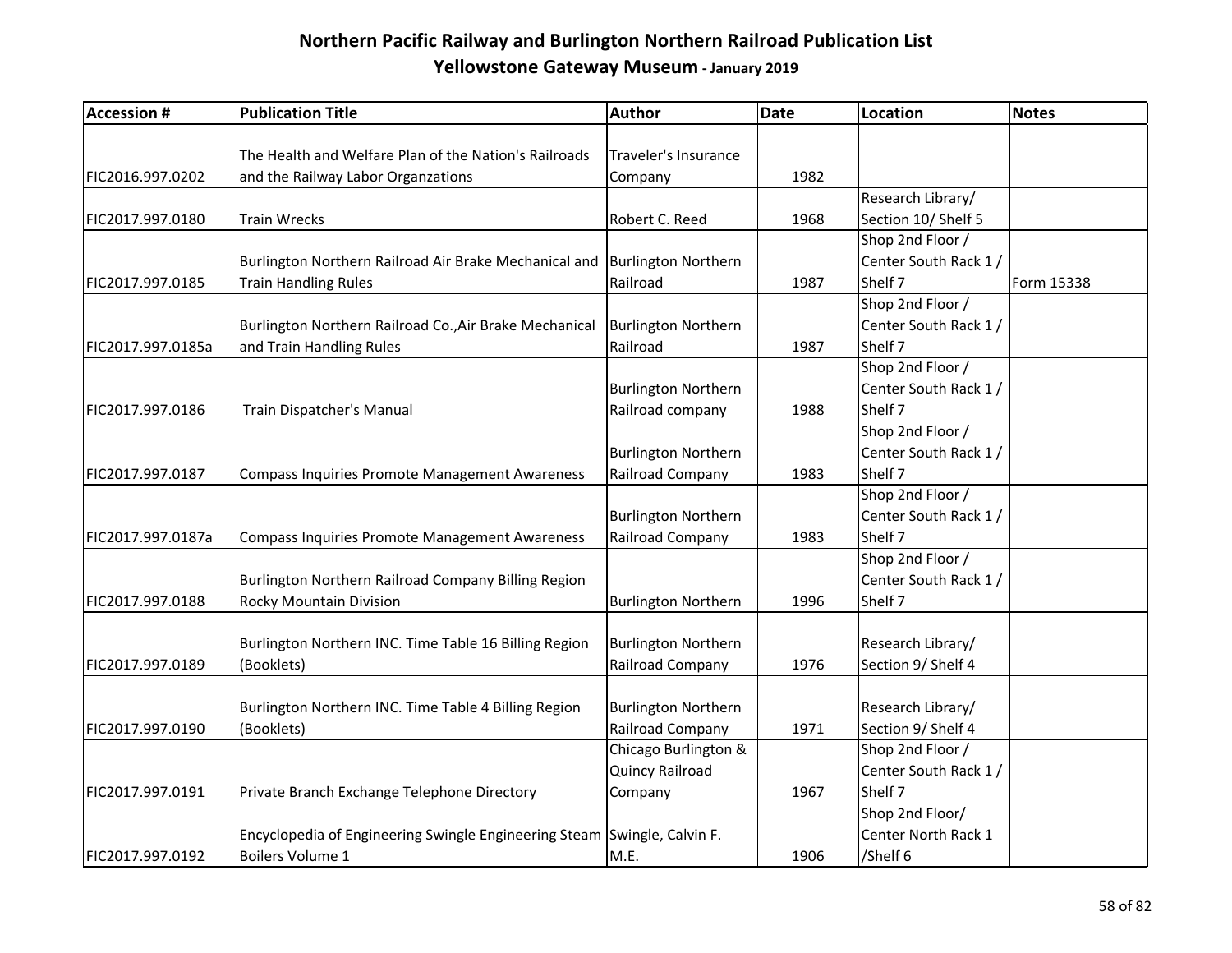| <b>Accession #</b> | <b>Publication Title</b>                                                 | Author                | <b>Date</b> | <b>Location</b>     | <b>Notes</b>        |
|--------------------|--------------------------------------------------------------------------|-----------------------|-------------|---------------------|---------------------|
|                    | Encyclopedia of Engineering Swingle Engineering Steam Swingle, Calvin F. |                       |             |                     |                     |
| FIC2017.997.0192   | Boilers Volume 1                                                         | M.E.                  | 1906        |                     |                     |
|                    |                                                                          |                       |             | Shop 2nd Floor/     |                     |
|                    | Encyclopedia of Engineering Swingle Locomotive                           | Swingle, Calvin F.    |             | Center North Rack 1 |                     |
| FIC2017.997.0193   | <b>Engineering Volume 2</b>                                              | M.E.                  | 1906        | /Shelf 6            |                     |
|                    |                                                                          |                       |             | Shop 2nd Floor/     |                     |
|                    | Encyclopedia of Engineering Swingle Electricity for                      | Swingle, Calvin F.    |             | Center North Rack 1 |                     |
| FIC2017.997.0194   | <b>Engineers Volume 3</b>                                                | M.E.                  | 1906        | /Shelf 6            |                     |
|                    |                                                                          |                       |             | Shop 2nd Floor/     |                     |
|                    | Encyclopedia of Engineering Swingle Machine Shop                         | Swingle, Calvin F.    |             | Center North Rack 1 |                     |
| FIC2017.997.0195   | Practices Volume 4                                                       | M.E.                  | 1906        | /Shelf 6            |                     |
|                    |                                                                          |                       |             | Shop 2nd Floor/     |                     |
|                    | Encyclopedia of Engineering Swingle Air Brake Practice                   | Swingle, Calvin F.    |             | Center North Rack 1 |                     |
| FIC2017.997.0196   | Volume 5                                                                 | M.E.                  | 1906        | /Shelf 6            |                     |
|                    |                                                                          |                       |             | Shop 2nd Floor/     |                     |
|                    | Encyclopedia of Engineering Swingle Gas, Oil, Traction                   | Swingle, Calvin F.    |             | Center North Rack 1 |                     |
| FIC2017.997.0197   | and Automobile Engines Volume 6                                          | M.E.                  | 1906        | /Shelf 6            |                     |
|                    |                                                                          |                       |             | Shop 2nd Floor/     |                     |
|                    | Encyclopedia of Engineering Swingle Engineer's                           | Swingle, Calvin F.    |             | Center North Rack 1 |                     |
| FIC2017.997.0198   | Catechism Index Volume 7                                                 | M.E.                  | 1906        | /Shelf 6            |                     |
|                    | Alone the Scenic Highway Through The Land Of Fortune                     | Northern Pacific      |             | Research Library/   |                     |
| FIC2017.997.0213   | Northern Pacific Yellowstone Park Line                                   | Railroad              |             | Section 10/Shelf 5  |                     |
|                    |                                                                          | The Simmons-          |             | Research Library/   |                     |
| FIC2017.997.0214   | Who's Who in Railroading in North America                                | Boardman              | 1940        | Section 10/Shelf 5  |                     |
|                    |                                                                          | <b>United States</b>  |             | Research Library/   |                     |
| FIC2017.997.0215   | General Scheme of Montana                                                | Government            | 1949        | Section 10/Shelf 5  | <b>Record Notes</b> |
|                    |                                                                          |                       |             | Research Library /  |                     |
|                    | Who's Who in Railroading in North America, Fourteenth                    |                       |             | Center Section 10/  |                     |
| FIC2017.997.0216   | Edition                                                                  | Moore, Russell F. Ed  | 1959        | Shelf 5             |                     |
|                    | Who's Who in Railroading in North America Fourteenth                     |                       |             | Research Library/   |                     |
| FIC2017.997.0216   | Edition                                                                  | Moore, Russell F. Ed. | 1959        | Section 10/Shelf 5  |                     |
|                    |                                                                          |                       |             | Research Library /  |                     |
|                    | Who's Who in Railroading in North America, Thirteenth                    |                       |             | Center Section 10/  |                     |
| FIC2017.997.0217   | Edition                                                                  | Tavenner, C.B., Ed.   | 1957        | Shelf 5             |                     |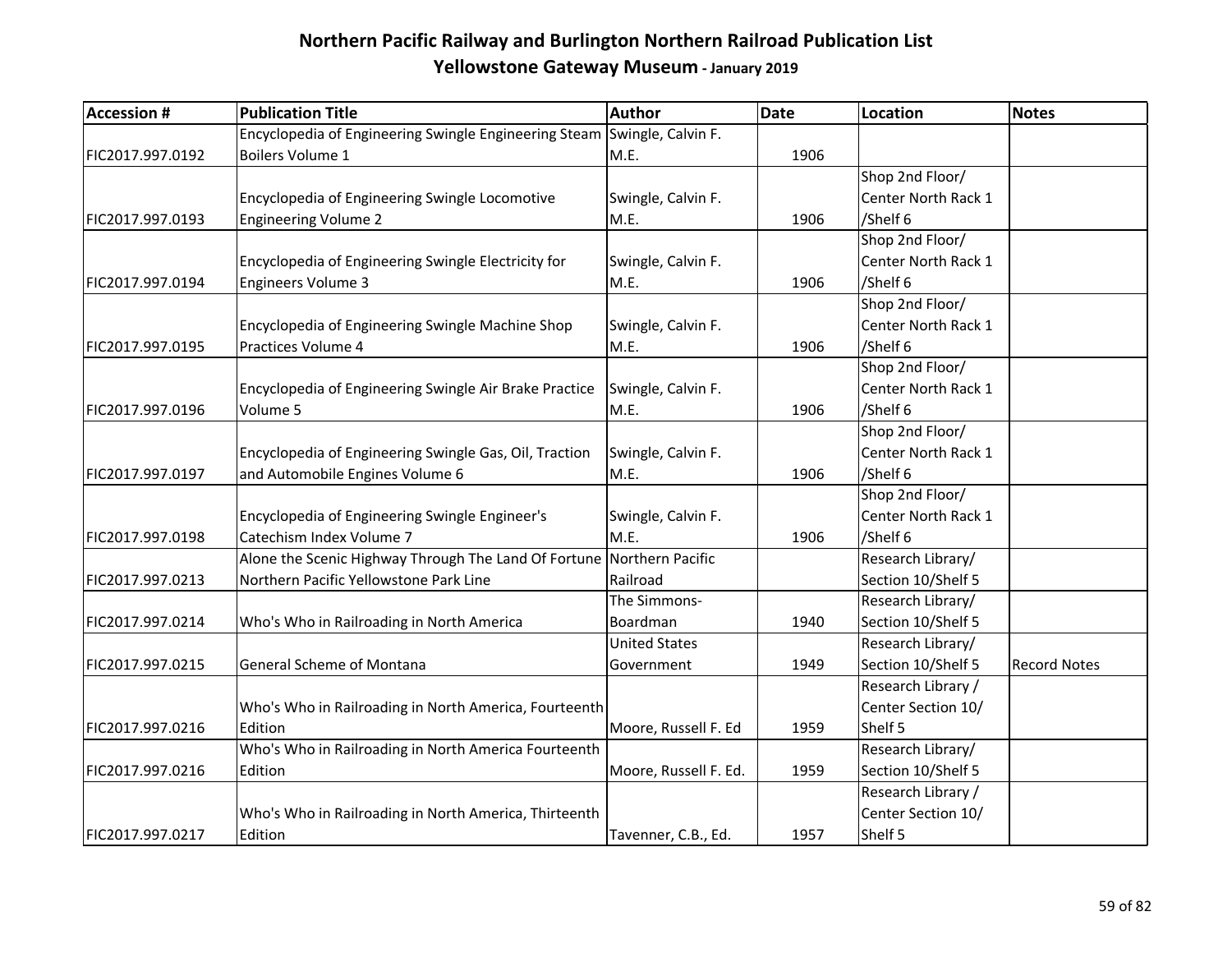| <b>Accession #</b> | <b>Publication Title</b>                                            | Author                  | Date | <b>Location</b>       | Notes |
|--------------------|---------------------------------------------------------------------|-------------------------|------|-----------------------|-------|
|                    | Who's Who in Railroading in North America Thirteenth                |                         |      | Research Library/     |       |
| FIC2017.997.0217   | Edition                                                             | Tavenner, C.B., Ed.     | 1957 | Section 10/Shelf 5    |       |
|                    |                                                                     |                         |      | Research Library /    |       |
|                    | Who's Who in Railroading in North America, Sixteenth                | Osthoff, Frederick C.,  |      | Center Section 10/    |       |
| FIC2017.997.0218   | Edition                                                             | Ed.                     | 1968 | Shelf 5               |       |
|                    | Who's Who in Railroading in North America Sixteenth                 | Osthoff, Frederick C.,  |      | Research Library/     |       |
| FIC2017.997.0218   | Edition                                                             | Ed.                     | 1968 | Section 10/Shelf 5    |       |
|                    |                                                                     |                         |      | Research Library/     |       |
| FIC2017.997.0219   | The Western Engines Magazine                                        | Stoller, Eugene F., Ed. | 1967 | Section 10/Shelf 5    |       |
|                    |                                                                     | Marian Makinson.,       |      | Research Library/     |       |
| FIC2017.997.0220   | The Western Engines Magazine                                        | Ed.                     | 1966 | Section 10/Shelf 5    |       |
|                    |                                                                     | Makinson Marian.,       |      | Research Library/     |       |
| FIC2017.997.0221   | The Western Engines Magazine                                        | Ed.                     | 1967 | Section 10/Shelf 5    |       |
|                    |                                                                     |                         |      |                       |       |
| FIC2017.997.0222   | The Railroad Trainman/Brotherhood Trainmen Railroad   A. F. Whitney |                         | 1939 |                       |       |
|                    |                                                                     |                         |      | Research Library/     |       |
|                    |                                                                     | <b>Hank Wieand</b>      |      | Center Section 9      |       |
| FIC2017.997.0223   | <b>Pioneer Railroads</b>                                            | Bowman                  | 1954 | /Shelf 5              |       |
|                    |                                                                     |                         |      | Research Library/     |       |
|                    |                                                                     | Brotherhood of          |      | Center Section 9      |       |
| FIC2017.997.0224   | The Railroad Trainman                                               | Railroad Trainmen       | 1930 | /Shelf 5              |       |
|                    | Agreement Between Northern Pacific Railway Company                  |                         |      | Research Library/East |       |
| FIC2017.997.0225   | and Railroad Yardmasters of America                                 |                         |      | Case 1/ Shelf 2       |       |
|                    | <b>Complete Examination Questions and Answers For</b>               | Swingle, Calvin F.      |      | Research Library/East |       |
| FIC2017.997.0226   | Marine and Stationary Engineers                                     | M.E.                    | 1912 | Case 1/ Shelf 2       |       |
|                    | <b>Complete Examination Questions and Answers For</b>               | Swingle, Calvin F.      |      | Research Library/     |       |
| FIC2017.997.0226   | Marine and Stationary Engineers                                     | M.E.                    | 1912 | East Case 1/Shelf 2   |       |
|                    |                                                                     |                         |      | Research Library/East |       |
| FIC2017.997.0227   | The Power Handbooks                                                 | Collins, Hubert E.      | 1908 | Case 1/ Shelf 2       |       |
|                    |                                                                     |                         |      | Research Library/East |       |
| FIC2017.997.0228   | The Power Handbooks                                                 | Collins, Hubert E.      | 1908 | Case 1/ Shelf 2       |       |
|                    | Walschaert Valve Gear Breakdowns and how To Adjust                  | Swingle, Calvin F.,     |      | Research Library/East |       |
| FIC2017.997.0229   | Them                                                                | M.E.                    | 1908 | Case 1/ Shelf 2       |       |
|                    |                                                                     |                         |      | Research Library/East |       |
| FIC2017.997.0290   | New Catechism Of The Steam Engine                                   | Hawkins, N. E., M.E.    | 1904 | Case 1/ Shelf 2       |       |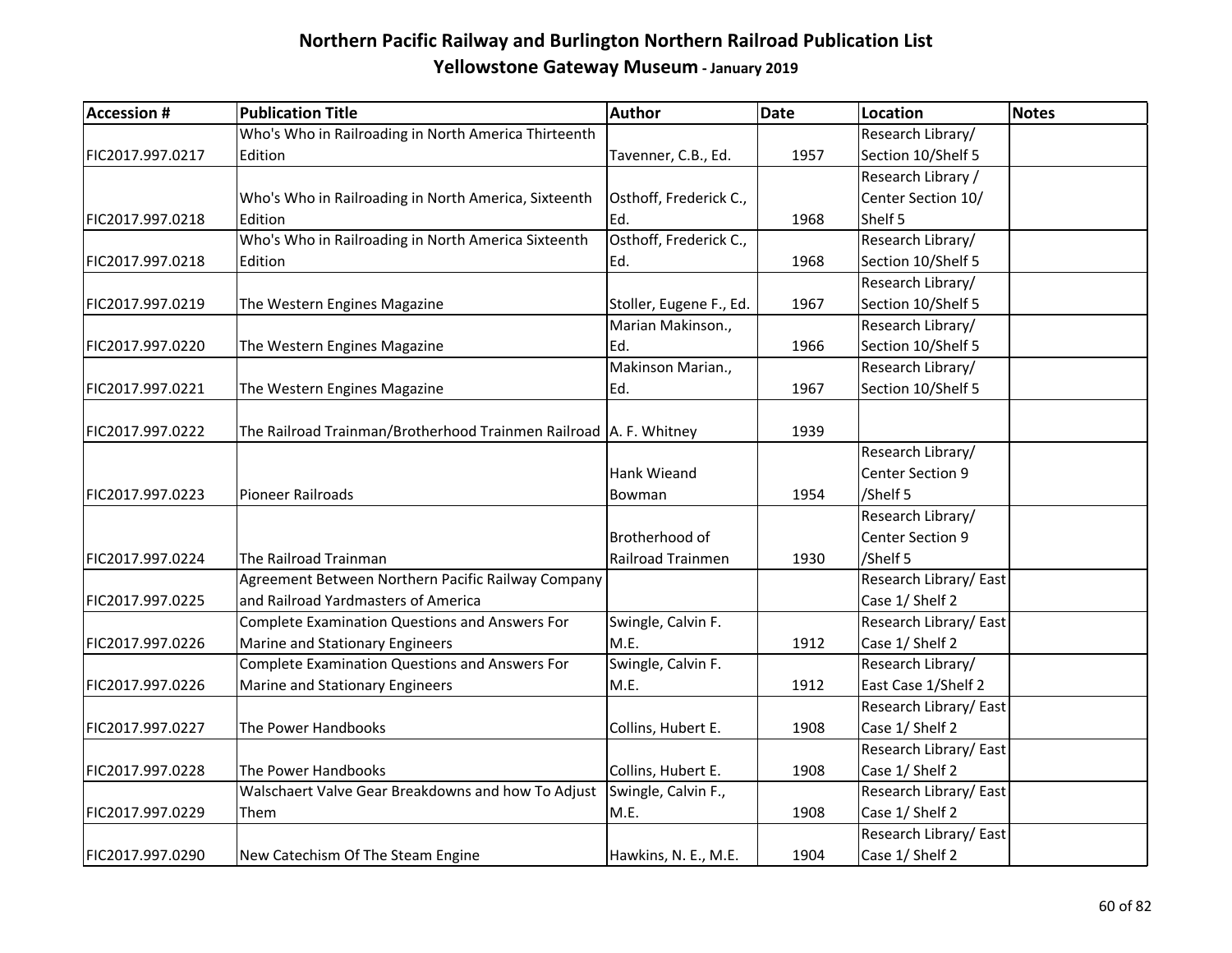| <b>Accession #</b> | <b>Publication Title</b>                              | <b>Author</b>           | Date | <b>Location</b>       | <b>Notes</b> |
|--------------------|-------------------------------------------------------|-------------------------|------|-----------------------|--------------|
|                    |                                                       | Swingle, Calvin F., M.  |      | Research Library/East |              |
| FIC2017.997.0291   | Encyclopedia of Engineering                           | Ε.                      | 1906 | Case 1/ Shelf 2       |              |
|                    |                                                       | Northern Pacific        |      | Research Library/East |              |
| FIC2017.997.0292   | Signal Indications and Aspects                        | Railway Company         | 1912 | Case 1/ Shelf 2       |              |
|                    |                                                       |                         |      | Research Library/     |              |
|                    |                                                       | Northern Pacific        |      | Center Section 10/    |              |
| FIC2017.997.0293   | <b>Transportation Rules</b>                           | Railway Company         | 1912 | Shelf 6               |              |
|                    |                                                       |                         |      | Research Library/     |              |
|                    |                                                       | Northern Pacific        |      | Center Section 10/    |              |
| FIC2017.997.0294   | Maintenance Rules                                     | Railway Company         | 1918 | Shelf 6               |              |
|                    |                                                       |                         |      | Research Library/     |              |
|                    |                                                       | Northern Pacific        |      | Center Section 10/    |              |
| FIC2017.997.0295   | Rules and Regulations for Clerks and Station Employes | Railway Company         | 1918 | Shelf 6               |              |
|                    |                                                       | <b>United States</b>    |      | Research Library/     |              |
|                    |                                                       | Railroad                |      | Center Section 10/    |              |
| FIC2017.997.0296   | <b>Transportation Rules</b>                           | Administration          | 1919 | Shelf 6               |              |
|                    |                                                       |                         |      | Research Library/     |              |
|                    |                                                       | Northern Pacific        |      | Center Section 10/    |              |
| FIC2017.997.0297   | Milk Traffic                                          | Railway Company         | 1921 | Shelf 6               |              |
|                    |                                                       | International           |      | Research Library /    |              |
| FIC2017.997.0298   | A Treatise of Car Apparatus for Railway Trainmen      | <b>Textbook Company</b> | 1901 | East Case 1/Shelf 2   |              |
|                    |                                                       |                         |      | Research Library /    |              |
| FIC2017.997.0299   | The Elements of Steam Engineering, Volume 1           |                         | 1897 | East Case 1/Shelf 2   |              |
|                    |                                                       |                         |      | Research Library /    |              |
| FIC2017.997.0299a  | The Elements of Steam Engineering, Volume 1           |                         | 1897 | East Case 1/Shelf 2   |              |
|                    |                                                       |                         |      | Research Library /    |              |
| FIC2017.997.0300   | A Treatise on the Westinghouse Air Brake              |                         | 1900 | East Case 1/Shelf 2   |              |
|                    |                                                       |                         |      | Research Library /    |              |
| FIC2017.997.0301   | The Elements of Steam Engineering                     |                         | 1897 | East Case 1/Shelf 2   |              |
|                    |                                                       |                         |      | Shop 2nd Floor/       |              |
|                    |                                                       | Northern Pacific        |      | Center North Rack 1   |              |
| FIC2017.997.0302   | Air Brake Instruction Book No. 1                      | Railway Company         | 1923 | /Shelf 6              |              |
|                    |                                                       |                         |      | Shop 2nd Floor/       |              |
|                    |                                                       | Northern Pacific        |      | Center North Rack 1   |              |
| FIC2017.997.0303   | Schedule for Train and Yardmen                        | Railway Company         | 1924 | /Shelf 6              |              |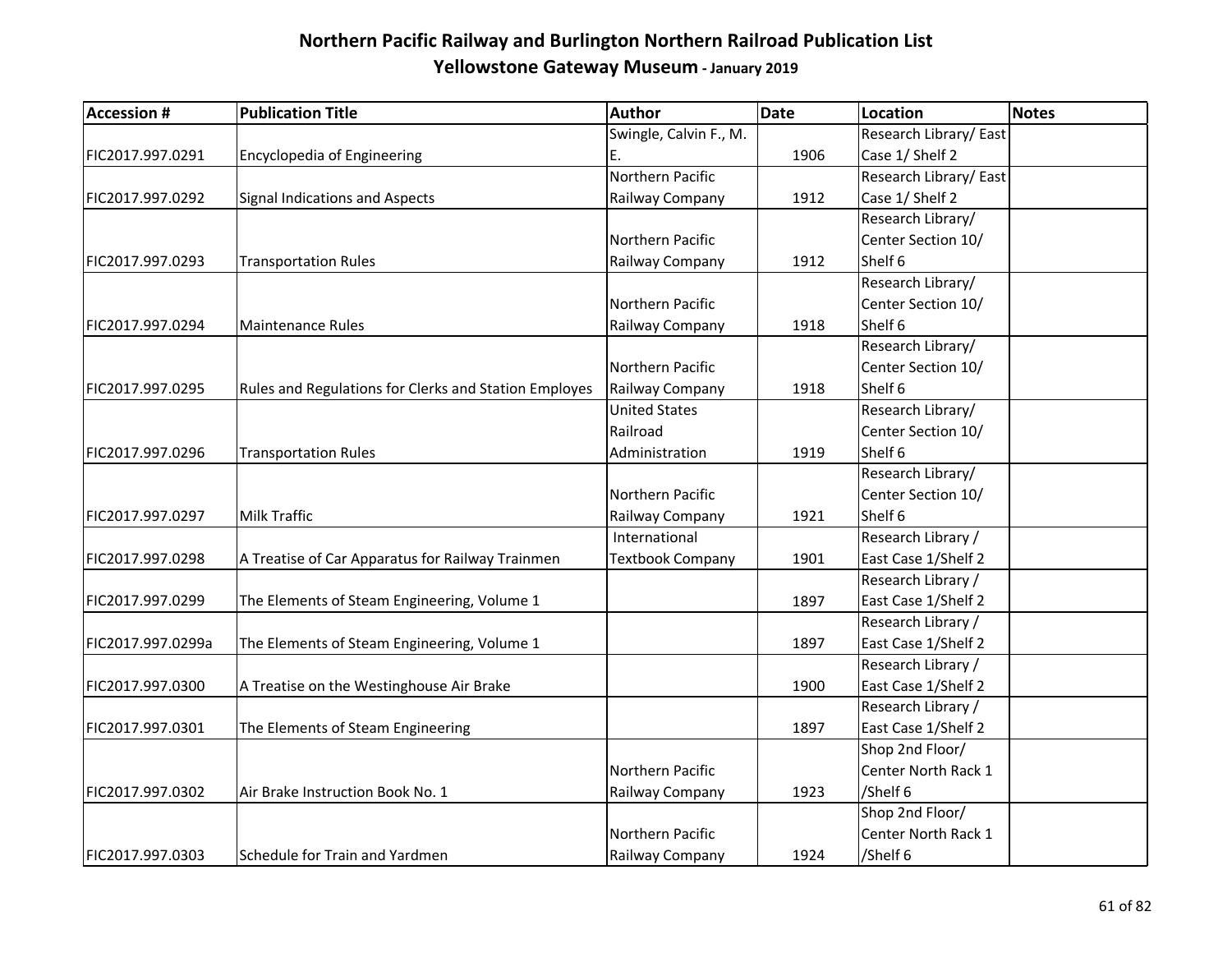| <b>Accession #</b> | <b>Publication Title</b>                             | Author                   | <b>Date</b> | Location            | <b>Notes</b> |
|--------------------|------------------------------------------------------|--------------------------|-------------|---------------------|--------------|
|                    |                                                      |                          |             | Shop 2nd Floor/     |              |
|                    |                                                      | Northern Pacific         |             | Center North Rack 1 |              |
| FIC2017.997.0303a  | Schedule for Train and Yardmen                       | Railway Company          | 1924        | /Shelf 6            |              |
|                    |                                                      |                          |             | Shop 2nd Floor/     |              |
|                    |                                                      | Northern Pacific         |             | Center North Rack 1 |              |
| FIC2017.997.0303b  | Schedule for Train and Yardmen                       | Railway Company          | 1924        | /Shelf 6            |              |
|                    |                                                      |                          |             | Shop 2nd Floor/     |              |
|                    |                                                      | Northern Pacific         |             | Center North Rack 1 |              |
| FIC2017.997.0304   | <b>Operating Department Rules</b>                    | Railway Company          | 1925        | /Shelf 6            |              |
|                    |                                                      |                          |             | Shop 2nd Floor/     |              |
|                    |                                                      | Northern Pacific         |             | Center North Rack 1 |              |
| FIC2017.997.0304a  | <b>Operating Department Rules</b>                    | Railway Company          | 1925        | /Shelf 6            |              |
|                    |                                                      |                          |             | Shop 2nd Floor/     |              |
|                    |                                                      | Northern Pacific         |             | Center North Rack 1 |              |
| FIC2017.997.0305   | <b>Traffic Accounts</b>                              | Railway Company          | 1926        | /Shelf 6            |              |
|                    |                                                      |                          |             | Shop 2nd Floor/     |              |
|                    | Rules Governing the Issuance, Honoring and Reporting | Northern Pacific         |             | Center North Rack 1 |              |
| FIC2017.997.0306   | of Passes                                            | Railway Company          | 1928        | /Shelf 6            |              |
|                    |                                                      |                          |             | Shop 2nd Floor/     |              |
|                    |                                                      | Northern Pacific         |             | Center North Rack 1 |              |
| FIC2017.997.0307   | Transportation rules 1926                            | Railway Company          | 1926        | /Shelf 6            |              |
|                    |                                                      |                          |             | Shop 2nd Floor/     |              |
|                    |                                                      | Northern Pacific         |             | Center North Rack 1 |              |
| FIC2017.997.0307a  | Transportation rules 1926                            | Railway Company          | 1926        | /Shelf 6            |              |
|                    |                                                      |                          |             | Shop 2nd Floor/     |              |
|                    |                                                      |                          |             | Center North Rack 1 |              |
| FIC2017.997.0308   | Hawkins Electrical Guide Number One                  | <b>Hawkins and Staff</b> | 1921        | /Shelf 6            |              |
|                    |                                                      |                          |             | Shop 2nd Floor/     |              |
|                    |                                                      |                          |             | Center North Rack 1 |              |
| FIC2017.997.0309   | Hawkins Electrical Guide Number Two                  | Hawkins and Staff        | 1921        | /Shelf 6            |              |
|                    |                                                      |                          |             | Shop 2nd Floor/     |              |
|                    |                                                      |                          |             | Center North Rack 1 |              |
| FIC2017.997.0310   | Hawkins Electrical Guide Number Three                | Hawkins and Staff        | 1921        | /Shelf 6            |              |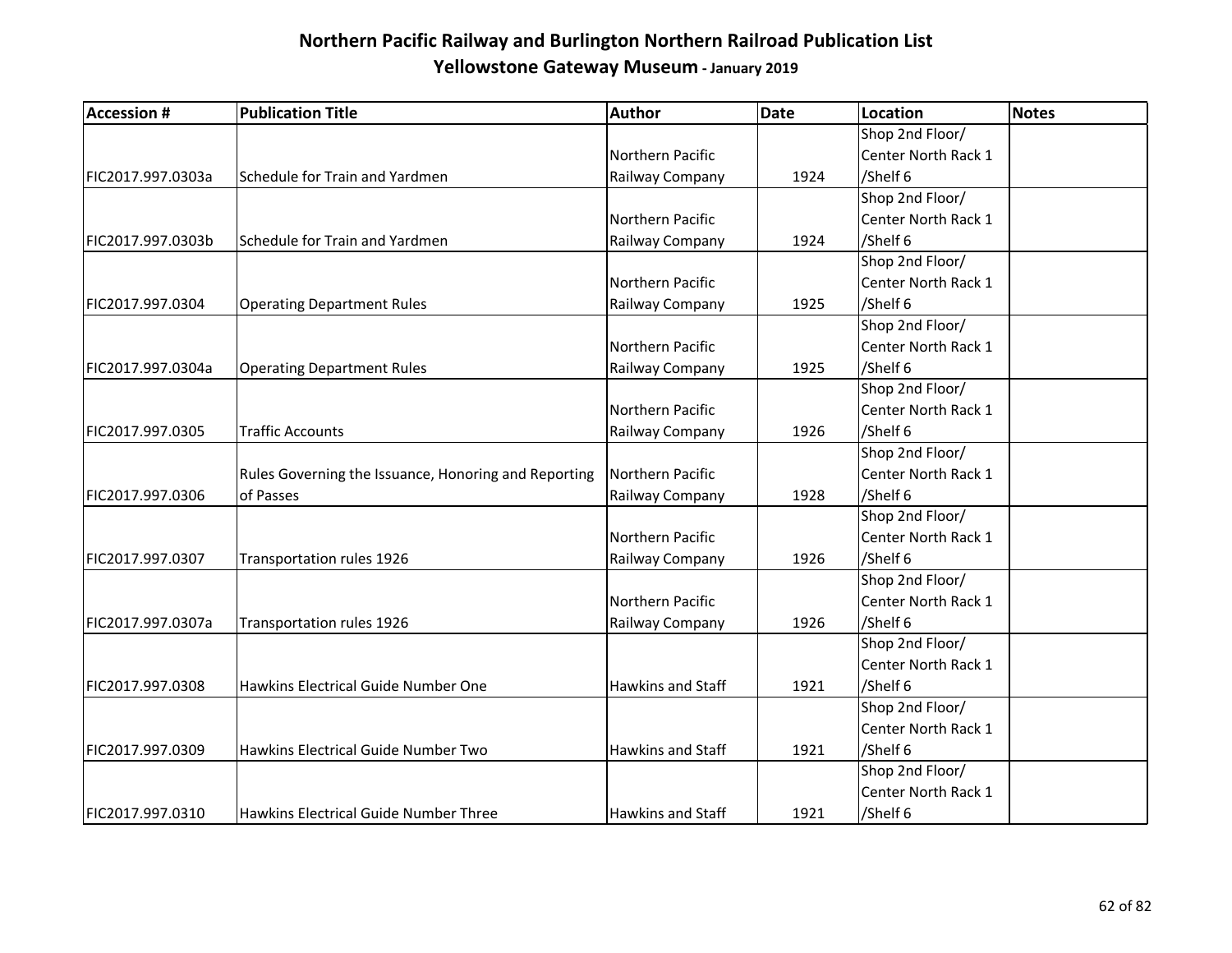| <b>Accession #</b> | <b>Publication Title</b>                           | Author                     | <b>Date</b> | <b>Location</b>     | <b>Notes</b> |
|--------------------|----------------------------------------------------|----------------------------|-------------|---------------------|--------------|
|                    |                                                    |                            |             | Shop 2nd Floor/     |              |
|                    |                                                    |                            |             | Center North Rack 1 |              |
| FIC2017.997.0311   | Hawkins Electrical Guide Number Four               | <b>Hawkins and Staff</b>   | 1921        | /Shelf 6            |              |
|                    |                                                    |                            |             | Shop 2nd Floor/     |              |
|                    |                                                    |                            |             | Center North Rack 1 |              |
| FIC2017.997.0312   | Hawkins Electrical Guide Number Five               | <b>Hawkins and Staff</b>   | 1921        | /Shelf 6            |              |
|                    |                                                    |                            |             | Shop 2nd Floor/     |              |
|                    |                                                    |                            |             | Center North Rack 1 |              |
| FIC2017.997.0313   | Hawkins Electrical Guide Number Six                | <b>Hawkins and Staff</b>   | 1921        | /Shelf 6            |              |
|                    |                                                    |                            |             | Shop 2nd Floor/     |              |
|                    |                                                    |                            |             | Center North Rack 1 |              |
| FIC2017.997.0314   | Hawkins Electrical Guide Number Seven              | Hawkins and Staff          | 1921        | /Shelf 6            |              |
|                    |                                                    |                            |             | Shop 2nd Floor/     |              |
|                    |                                                    |                            |             | Center North Rack 1 |              |
| FIC2017.997.0315   | Hawkins Electrical Guide Number Nine               | <b>Hawkins and Staff</b>   | 1921        | /Shelf 6            |              |
|                    |                                                    |                            |             | Shop 2nd Floor/     |              |
|                    |                                                    |                            |             | Center North Rack 1 |              |
| FIC2017.997.0316   | Hawkins Electrical Guide Number Ten                | <b>Hawkins and Staff</b>   | 1921        | /Shelf 6            |              |
|                    |                                                    |                            |             | Shop 2nd Floor/     |              |
|                    |                                                    | American Railway           |             | Center North Rack 1 |              |
| FIC2017.997.0317   | Burlington Lines Rules of the Operating Department | Association                | 1929        | /Shelf 6            |              |
|                    |                                                    |                            |             | Shop 2nd Floor/     |              |
|                    |                                                    | <b>Great Northern</b>      |             | Center North Rack 1 |              |
| FIC2017.997.0318   | Transportation Rules                               | Railway Company            | 1929        | /Shelf 6            |              |
|                    |                                                    |                            |             | Shop 2nd Floor/     |              |
|                    |                                                    | <b>Great Northern</b>      |             | Center North Rack 1 |              |
| FIC2017.997.0318a  | <b>Transportation Rules</b>                        | Railway Company            | 1929        | /Shelf 6            |              |
|                    |                                                    |                            |             |                     |              |
|                    |                                                    | Chicago, Burlington &      |             | Shop 2nd Floor/     |              |
|                    |                                                    | Quincy Railroad            |             | Center North Rack 1 |              |
| FIC2017.997.0319   | Agreement                                          | Company                    | 1931        | /Shelf 6            |              |
|                    |                                                    |                            |             | Shop 2nd Floor/     |              |
|                    | Questions and Answers For Instructions and         | <b>Burlington Northern</b> |             | Center North Rack 1 |              |
| FIC2017.997.0320   | <b>Examination of Signal Department Employees</b>  | Lines                      | 1932        | /Shelf 6            |              |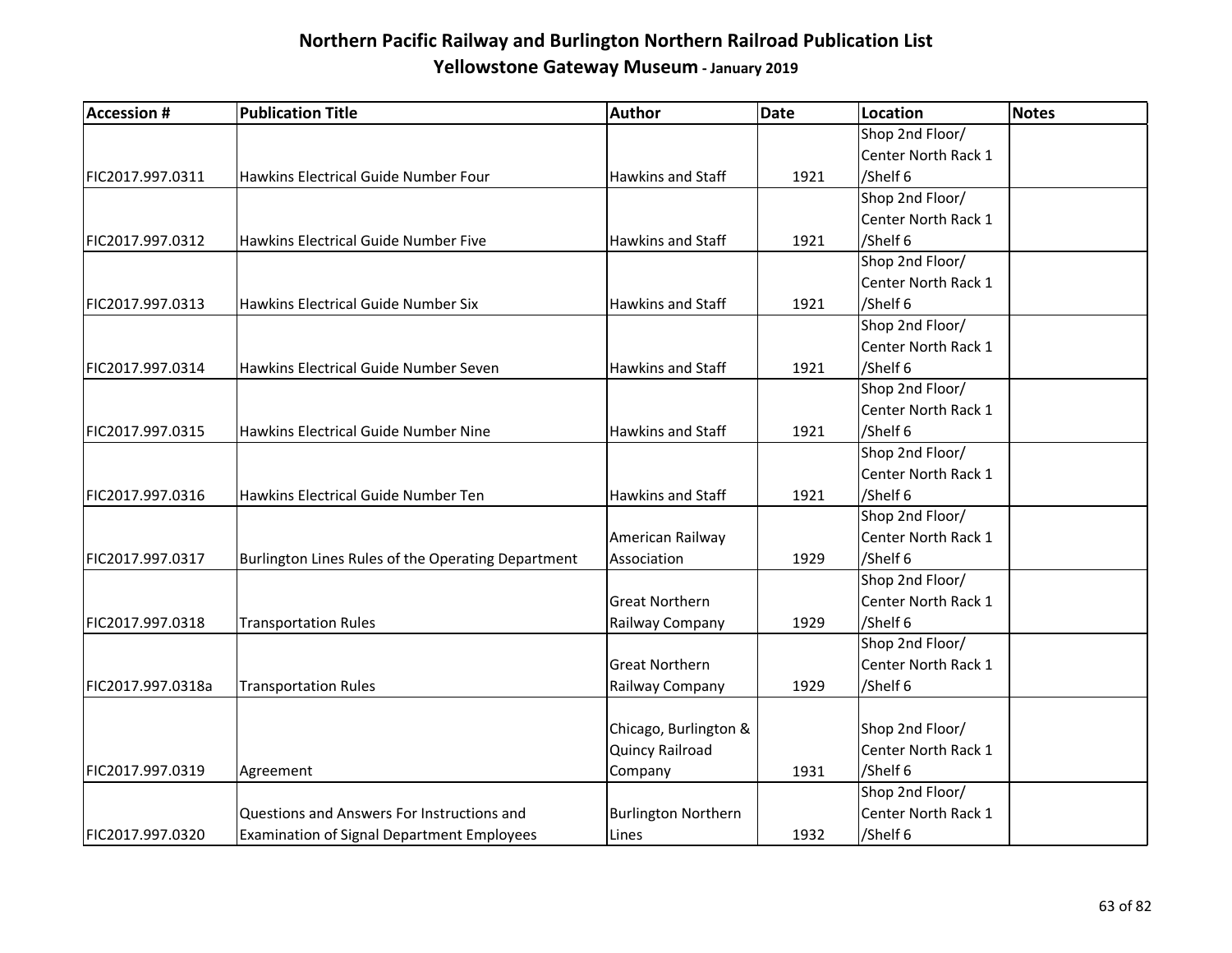| <b>Accession #</b> | <b>Publication Title</b>                               | Author                        | <b>Date</b> | Location            | <b>Notes</b> |
|--------------------|--------------------------------------------------------|-------------------------------|-------------|---------------------|--------------|
|                    |                                                        |                               |             | Research Library /  |              |
| FIC2017.997.0321   | Big 5 Railroad Roster Vol. 1                           | J. A. Cheatham                | 1934        | Section 10/Shelf 6  |              |
|                    | Agreement for Protection of Employees who may be       | Burlington Lines &            |             | Shop 2nd Floor/     |              |
|                    | represented by the Order of Railway Conductors &       | Northern Pacific              |             | Center North Rack 1 |              |
| FIC2017.997.0322   | <b>Brakemen</b>                                        | Merger                        | 1936        | /Shelf 6            |              |
|                    | Agreement for Protection of Employees who may be       | <b>Burlington Lines &amp;</b> |             | Shop 2nd Floor/     |              |
|                    | represented by the Order of Railway Conductors &       | Northern Pacific              |             | Center North Rack 1 |              |
| FIC2017.997.0322a  | <b>Brakemen</b>                                        | Merger                        | 1936        | /Shelf 6            |              |
|                    |                                                        |                               |             | Shop 2nd Floor/     |              |
|                    |                                                        | Northern Pacific              |             | Center North Rack 1 |              |
| FIC2017.997.0323   | Agreement                                              | Railway                       | 1935        | /Shelf 6            |              |
|                    |                                                        |                               |             | Shop 2nd Floor/     |              |
|                    |                                                        | Westinghouse Air              |             | Center North Rack 1 |              |
| FIC2017.997.0324   | No. 14-EL Brake Equipment                              | <b>Brake Company</b>          | 1938        | /Shelf 6            |              |
|                    |                                                        |                               |             | Shop 2nd Floor/     |              |
|                    |                                                        | Northern Pacific              |             | Center North Rack 1 |              |
| FIC2017.997.0325   | <b>Schedule for Engineers</b>                          | Railway                       | 1946        | /Shelf 6            |              |
|                    |                                                        |                               |             | Shop 2nd Floor/     |              |
|                    |                                                        | Northern Pacific              |             | Center North Rack 1 |              |
| FIC2017.997.0325a  | <b>Schedule for Engineers</b>                          | Railway                       | 1946        | /Shelf 6            |              |
|                    |                                                        |                               |             | Shop 2nd Floor/     |              |
|                    |                                                        | Northern Pacific              |             | Center North Rack 1 |              |
| FIC2017.997.0325b  | Schedule for Engineers                                 | Railway                       | 1946        | /Shelf 6            |              |
|                    |                                                        |                               |             | Shop 2nd Floor/     |              |
|                    |                                                        |                               |             | Center North Rack 1 |              |
| FIC2017.997.0326   | Consitution and By-Laws                                |                               | 1946        | /Shelf 6            |              |
|                    |                                                        |                               |             | Shop 2nd Floor/     |              |
|                    | Instructions to Employing Officers and Rules Governing | Northern Pacific              |             | Center North Rack 1 |              |
| FIC2017.997.0327   | the Handling of Personal Record Forms                  | Railway                       | 1947        | /Shelf 6            |              |
|                    |                                                        |                               |             | Shop 2nd Floor/     |              |
|                    | Instructions to Employing Officers and Rules Governing | Northern Pacific              |             | Center North Rack 1 |              |
| FIC2017.997.0327   | the Handling of Personal Record Forms                  | Railway                       | 1947        | /Shelf 6            |              |
|                    |                                                        |                               |             | Shop 2nd Floor/     |              |
|                    |                                                        |                               |             | Center North Rack 1 |              |
| FIC2017.997.0328   | Audel's Oil Burner Guide                               | Graham, Frank D.              | 1947        | /Shelf 6            |              |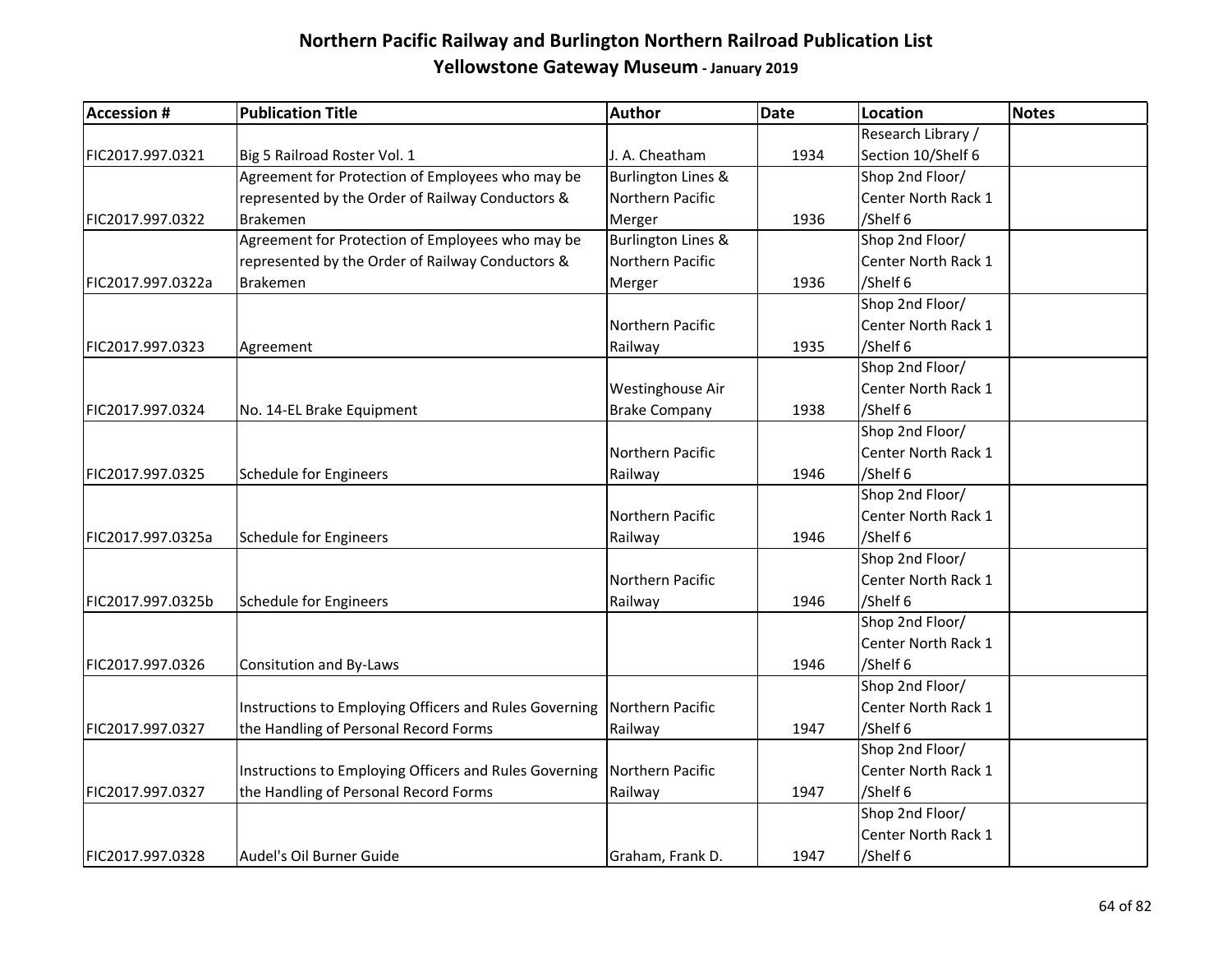| <b>Accession #</b> | <b>Publication Title</b>                             | <b>Author</b>         | <b>Date</b> | <b>Location</b>     | Notes |
|--------------------|------------------------------------------------------|-----------------------|-------------|---------------------|-------|
|                    |                                                      |                       |             | Shop 2nd Floor/     |       |
|                    | Agreement Between the Northern Pacific Railway       | Northern Pacific      |             | Center North Rack 1 |       |
| FIC2017.997.0329   | Company and The Order of Railroad Telegraphers       | Railway               | 1948        | /Shelf 6            |       |
|                    | Instructions for Inspecting, Classifying, Carding,   |                       |             | Shop 2nd Floor/     |       |
|                    | Conditioning, and Supplying Empty Cars for Various   | Northern Pacific      |             | Center North Rack 1 |       |
| FIC2017.997.0330   | <b>Commodity Loaings</b>                             | Railway               | 1950        | /Shelf 6            |       |
|                    | Instructions for Inspecting, Classifying, Carding,   |                       |             | Shop 2nd Floor/     |       |
|                    | Conditioning, and Supplying Empty Cars for Various   | Northern Pacific      |             | Center North Rack 1 |       |
| FIC2017.997.0330a  | <b>Commodity Loaings</b>                             | Railway               | 1950        | /Shelf 6            |       |
|                    | Instructions for Inspecting, Classifying, Carding,   |                       |             | Shop 2nd Floor/     |       |
|                    | Conditioning, and Supplying Empty Cars for Various   | Northern Pacific      |             | Center North Rack 1 |       |
| FIC2017.997.0330b  | <b>Commodity Loaings</b>                             | Railway               | 1950        | /Shelf 6            |       |
|                    | Instructions for Inspecting, Classifying, Carding,   |                       |             | Shop 2nd Floor/     |       |
|                    | Conditioning, and Supplying Empty Cars for Various   | Northern Pacific      |             | Center North Rack 1 |       |
| FIC2017.997.0330c  | <b>Commodity Loadings</b>                            | Railway               | 1950        | /Shelf 6            |       |
|                    |                                                      |                       |             |                     |       |
|                    |                                                      | Chicago, Burlington & |             | Shop 2nd Floor/     |       |
|                    |                                                      | Quincy Railroad       |             | Center North Rack 1 |       |
| FIC2017.997.0331   | Rules and Rates of Pay for Yardmen and Switchtenders | Company               | 1952        | /Shelf 6            |       |
|                    | The Old Montana Division Railroad men's Time and     |                       |             | Research Library/   |       |
| FIC2017.997.0332   | Seniority Book 1955                                  |                       | 1955        | Section 9/Shelf 6   |       |
|                    |                                                      |                       |             | Shop 2nd Floor/     |       |
|                    |                                                      |                       |             | Center North Rack 1 |       |
| FIC2017.997.0333   | Chicago, Burlington & Quincy Railroad Company        |                       | 1952        | /Shelf 6            |       |
|                    |                                                      |                       |             | Shop 2nd Floor/     |       |
|                    |                                                      | Northern Pacific      |             | Center North Rack 1 |       |
| FIC2017.997.0334   | Schedule for Train and Yardmen                       | Railway               | 1954        | /Shelf 6            |       |
|                    |                                                      |                       |             | Shop 2nd Floor/     |       |
|                    | System Federation No. 7 Railway Employes'            |                       |             | Center North Rack 1 |       |
| FIC2017.997.0335   | Department A.F. of L.                                |                       | 1954        | /Shelf 6            |       |
|                    |                                                      |                       |             | Shop 2nd Floor/     |       |
|                    |                                                      | Northern Pacific      |             | Center North Rack 1 |       |
| FIC2017.997.0336   | Schedule for Train and Yardmen                       | Railway               | 1954        | /Shelf 6            |       |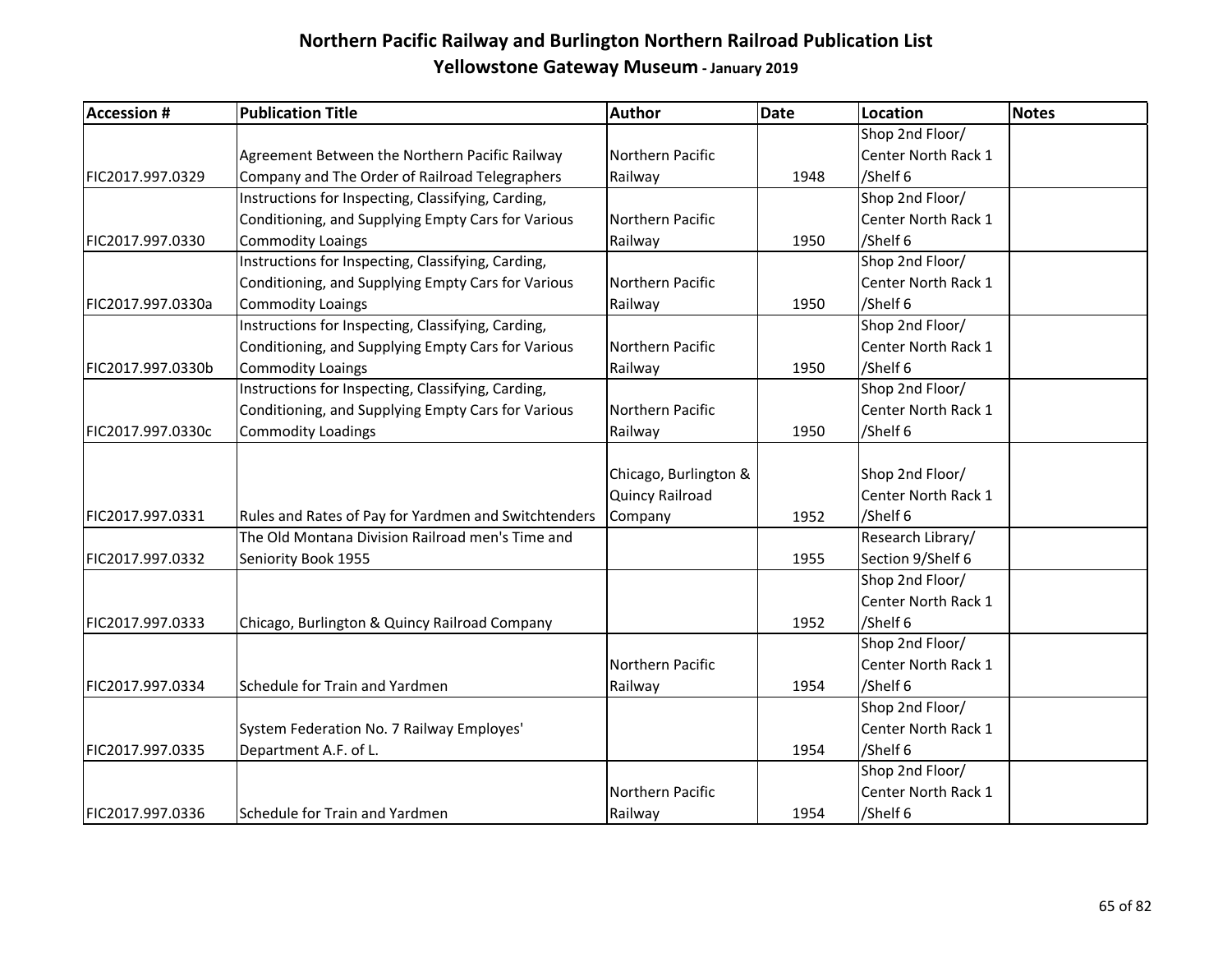| <b>Accession #</b> | <b>Publication Title</b>                                          | Author                 | Date | <b>Location</b>     | <b>Notes</b>        |
|--------------------|-------------------------------------------------------------------|------------------------|------|---------------------|---------------------|
|                    |                                                                   |                        |      | Shop 2nd Floor/     |                     |
|                    |                                                                   | Northern Pacific       |      | Center North Rack 1 | This one is Missing |
| FIC2017.997.0337   | Ritual of Subordinate Lodges                                      | Railway                | 1955 | /Shelf 6            | 9/20/18             |
|                    |                                                                   |                        |      | Shop 2nd Floor/     |                     |
|                    |                                                                   | Northern Pacific       |      | Center North Rack 1 |                     |
| FIC2017.997.0337a  | Ritual of Subordinate Lodges                                      | Railway                | 1955 | /Shelf 6            |                     |
|                    |                                                                   |                        |      | Shop 2nd Floor/     |                     |
|                    |                                                                   | Northern Pacific       |      | Center North Rack 1 |                     |
| FIC2017.997.0337b  | Ritual of Subordinate Lodges                                      | Railway                | 1955 | /Shelf 6            |                     |
|                    |                                                                   |                        |      |                     |                     |
|                    |                                                                   | Chicago, Burlington &  |      | Shop 2nd Floor/     |                     |
|                    |                                                                   | <b>Quincy Railroad</b> |      | Center North Rack 1 |                     |
| FIC2017.997.0338   | Rules and Rates of Pay for Conductors                             | Company                | 1955 | /Shelf 6            |                     |
|                    | Agreement Between the Northern Pacific Railway                    |                        |      | Shop 2nd Floor/     |                     |
|                    | company and System Federation No. 7 Railway                       | Northern Pacific       |      | Center North Rack 1 |                     |
| FIC2017.997.0339   | Employees' Department A.F.of L.                                   | Railway                | 1955 | /Shelf 6            |                     |
|                    | Agreement Between the Northern Pacific Railway                    |                        |      | Shop 2nd Floor/     |                     |
|                    | company and System Federation No. 7 Railway                       | Northern Pacific       |      | Center North Rack 1 |                     |
| FIC2017.997.0339a  | Employees' Department A.F.of L.                                   | Railway                | 1955 | /Shelf 6            |                     |
|                    |                                                                   |                        |      | Shop 2nd Floor/     |                     |
|                    |                                                                   | Northern Pacific       |      | Center North Rack 1 |                     |
| FIC2017.997.0356   | Instructions to Employing Officers                                | Railway                | 1955 | /Shelf 6            |                     |
|                    |                                                                   |                        |      | Shop 2nd Floor/     |                     |
|                    |                                                                   | Northern Pacific       |      | Center North Rack 1 |                     |
| FIC2017.997.0356a  | Instructions to Employing Officers                                | Railway                | 1955 | /Shelf 6            |                     |
|                    |                                                                   |                        |      | Shop 2nd Floor/     |                     |
|                    | Northern Pacific Railway Co. Schedule for Locomotive              | Northern Pacific       |      | Center North Rack 1 |                     |
| FIC2017.997.0357   | Firemen (Helpers) and Hostlers                                    | Railway                | 1957 | /Shelf 6            |                     |
|                    |                                                                   |                        |      | Shop 2nd Floor/     |                     |
|                    |                                                                   | <b>Great Northern</b>  |      | Center North Rack 1 |                     |
| FIC2017.997.0358   | Schedule of Rates, Rules and Regulations for Switchmen Railway Co |                        | 1957 | /Shelf 6            |                     |
|                    |                                                                   |                        |      | Shop 2nd Floor/     |                     |
|                    |                                                                   | Northern Pacific       |      | Center North Rack 1 |                     |
| FIC2017.997.0359   | The Consolidated Code of Operating Rules                          | Railway                | 1959 | /Shelf 6            |                     |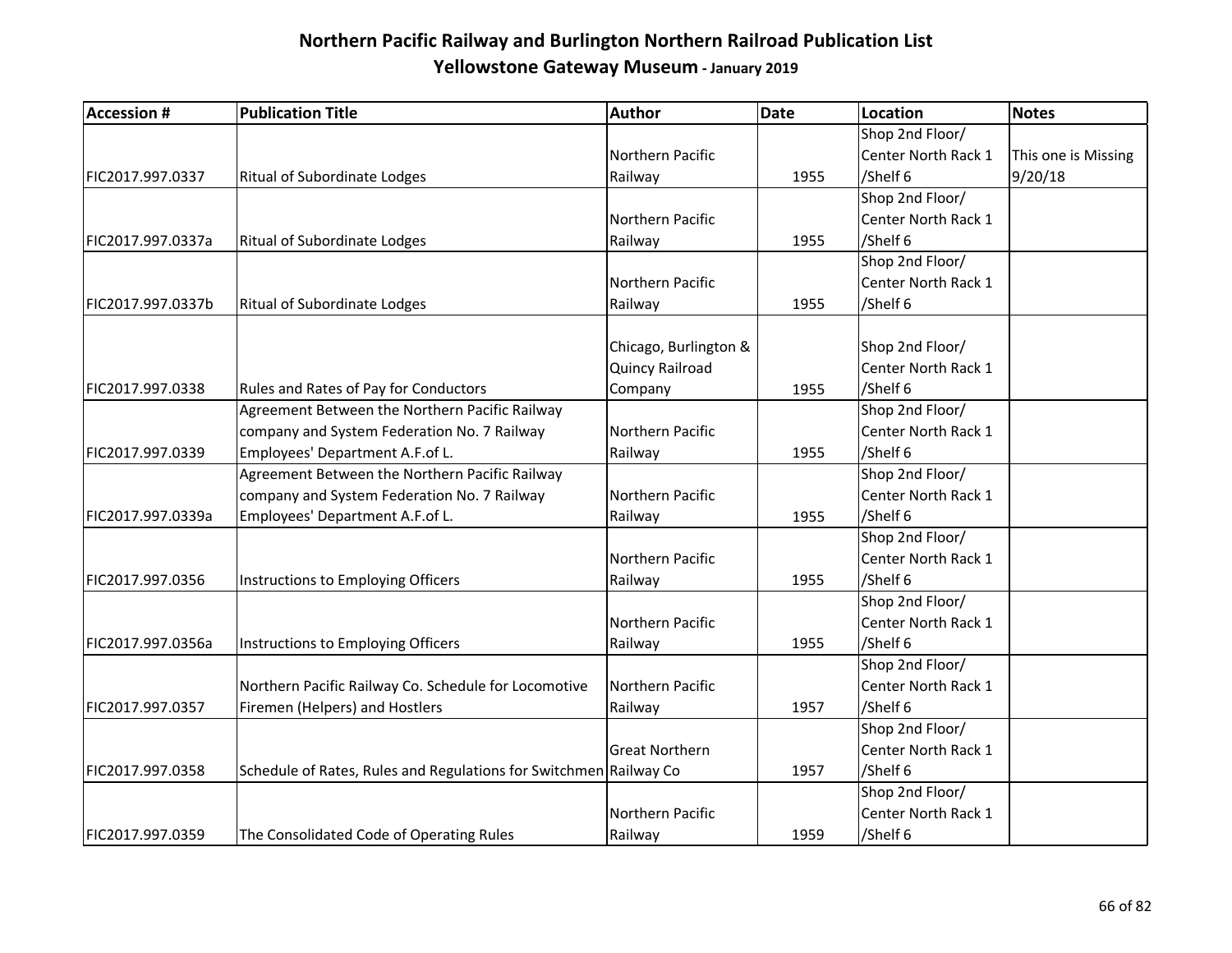| <b>Accession #</b> | <b>Publication Title</b>                                | Author                | <b>Date</b> | Location            | <b>Notes</b> |
|--------------------|---------------------------------------------------------|-----------------------|-------------|---------------------|--------------|
|                    |                                                         |                       |             | Shop 2nd Floor/     |              |
|                    |                                                         | Northern Pacific      |             | Center North Rack 1 |              |
| FIC2017.997.0359a  | The Consolidated Code of Operating Rules                | Railway               | 1959        | /Shelf 6            |              |
|                    |                                                         |                       |             | Shop 2nd Floor/     |              |
|                    |                                                         | Northern Pacific      |             | Center North Rack 1 |              |
| FIC2017.997.0359b  | The Consolidated Code of Operating Rules                | Railway               | 1959        | /Shelf 6            |              |
|                    |                                                         |                       |             | Shop 2nd Floor/     |              |
|                    |                                                         | Northern Pacific      |             | Center North Rack 1 |              |
| FIC2017.997.0359c  | The Consolidated Code of Operating Rules                | Railway               | 1959        | /Shelf 6            |              |
|                    |                                                         |                       |             | Shop 2nd Floor/     |              |
|                    | Agreement between Northern Pacific Railway Co. and      | Northern Pacific      |             | Center North Rack 1 |              |
| FIC2017.997.0360   | American Brotherhood of Railway Police                  | Railway               | 1960        | /Shelf 6            |              |
|                    |                                                         | Order of Railway      |             | Shop 2nd Floor/     |              |
|                    |                                                         | Conductors and        |             | Center North Rack 1 |              |
| FIC2017.997.0361   | Constitution and Statutes Rules of Order                | <b>Brakemen</b>       | 1962        | /Shelf 6            |              |
|                    |                                                         |                       |             | Shop 2nd Floor/     |              |
|                    | Northern Pacific Railway Co. and Affiliated Companies - | Northern Pacific      |             | Center North Rack 1 |              |
| FIC2017.997.0362   | Official List of Officers, Agents, Stations. No.52      | Railway               | 1962        | /Shelf 6            |              |
|                    |                                                         |                       |             | Shop 2nd Floor/     |              |
|                    |                                                         | Northern Pacific      |             | Center North Rack 1 |              |
| FIC2017.997.0363   | Agreement                                               | Railway               | 1962        | /Shelf 6            |              |
|                    |                                                         |                       |             | Shop 2nd Floor/     |              |
|                    | Agreement between Northern Pacific Co. and Railroad     | Northern Pacific      |             | Center North Rack 1 |              |
| FIC2017.997.0363a  | <b>Yardmasters of America</b>                           | Railway               | 1962        | /Shelf 6            |              |
|                    |                                                         |                       |             | Shop 2nd Floor/     |              |
|                    |                                                         | Northern Pacific      |             | Center North Rack 1 |              |
| FIC2017.997.0364   | Air Brake Rules and Special Instructions                | Railway               | 1963        | /Shelf 6            |              |
|                    |                                                         |                       |             | Shop 2nd Floor/     |              |
|                    |                                                         | Northern Pacific      |             | Center North Rack 6 |              |
| FIC2017.997.0365   | Agreement                                               | Railway               | 1963        | /Shelf 5            |              |
|                    |                                                         |                       |             | Shop 2nd Floor/     |              |
|                    |                                                         | <b>General Motors</b> |             | Center North Rack 6 |              |
| FIC2017.997.0366   | Locomotive Control                                      | Corporation           | 1964        | /Shelf 5            |              |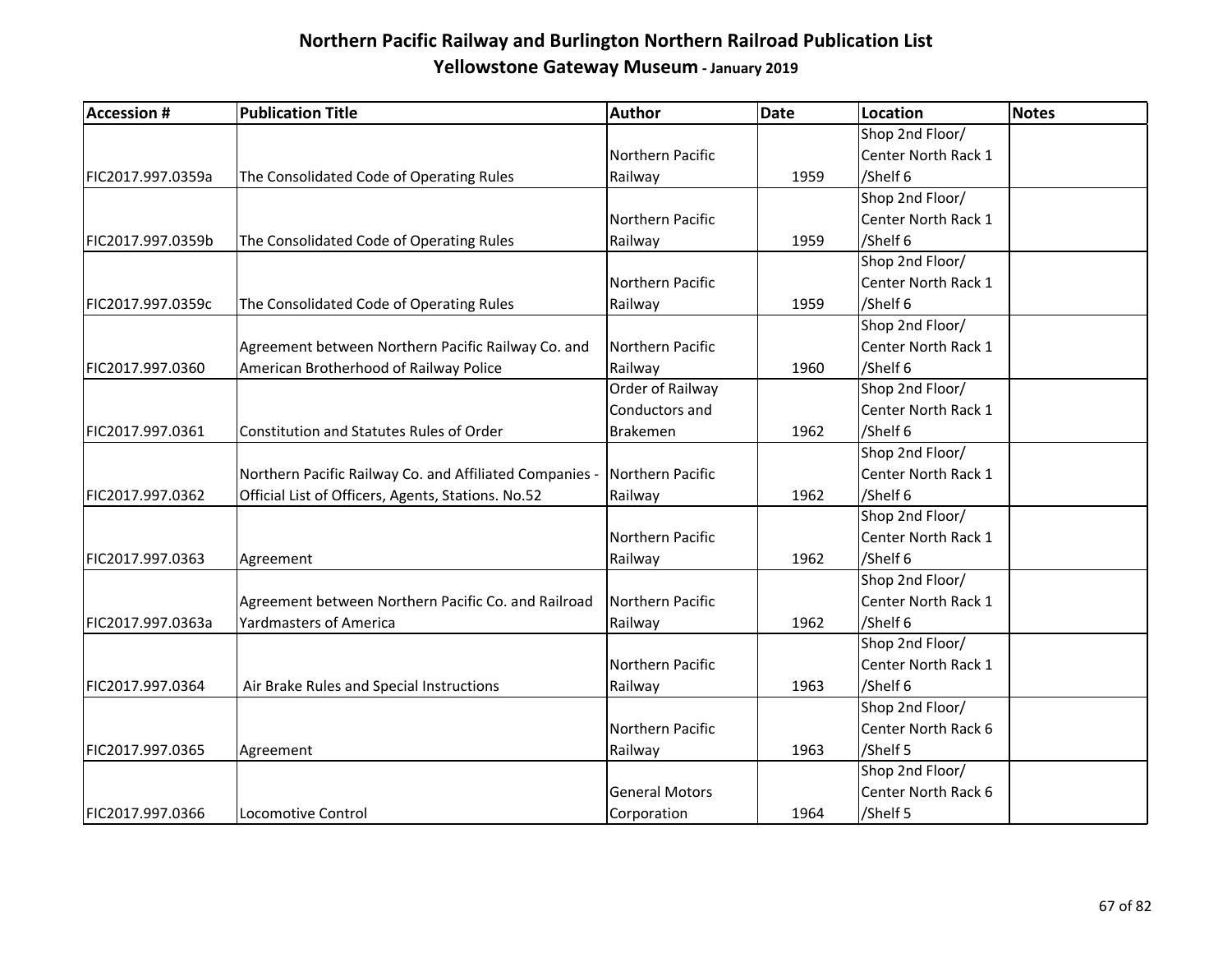| <b>Accession #</b> | <b>Publication Title</b>                                                  | <b>Author</b>                | <b>Date</b> | <b>Location</b>     | <b>Notes</b>       |
|--------------------|---------------------------------------------------------------------------|------------------------------|-------------|---------------------|--------------------|
|                    |                                                                           |                              |             | Shop 2nd Floor/     |                    |
|                    |                                                                           | Northern Pacific             |             | Center North Rack 6 |                    |
| FIC2017.997.0367   | <b>Special Rules and Instructions</b>                                     | Railway                      | 1965        | /Shelf 5            |                    |
|                    |                                                                           |                              |             | Shop 2nd Floor/     |                    |
|                    |                                                                           | Northern Pacific             |             | Center North Rack 6 |                    |
| FIC2017.997.0367a  | Special Rules and Instructions                                            | Railway                      | 1965        | /Shelf 5            |                    |
|                    |                                                                           |                              |             | Shop 2nd Floor/     |                    |
|                    |                                                                           |                              |             | Center North Rack 6 |                    |
| FIC2017.997.0368   | The Consolidated Code of Operating Rules                                  | <b>BN</b>                    | 1967        | /Shelf 5            |                    |
|                    |                                                                           |                              |             | Shop 2nd Floor/     |                    |
|                    |                                                                           | Northern Pacific             |             | Center North Rack 6 |                    |
| FIC2017.997.0369   | Safety Northern Pacific Railway Co. Safety Rules                          | Railway                      | 1967        | /Shelf 5            |                    |
|                    |                                                                           |                              |             | Shop 2nd Floor/     |                    |
|                    | Northern Pacific Railway Co. Catechism on the                             | Northern Pacific             |             | Center North Rack 6 |                    |
| FIC2017.997.0370   | <b>Consolidated Code of Operating Rules</b>                               | Railway                      | 1967        | /Shelf 5            |                    |
|                    |                                                                           |                              |             | Shop 2nd Floor/     |                    |
|                    | Manual of Instructions for Sleeping Car Porters and                       | <b>Burlington and Quincy</b> |             | Center North Rack 6 |                    |
| FIC2017.997.0371   | Attendants                                                                | Railroad                     | 1969        | /Shelf 5            |                    |
|                    |                                                                           |                              |             | Shop 2nd Floor/     |                    |
|                    | Merger Protective Agreement and Implementing                              | Brotherhood of               |             | Center North Rack 6 |                    |
| FIC2017.997.0372   | Agreement No. 1                                                           | Locomotive Engineers         | 1970        | /Shelf 5            |                    |
|                    |                                                                           |                              |             | Shop 2nd Floor/     |                    |
|                    | Merger Protective Agreement and Implementing                              | Brotherhood of               |             | Center North Rack 6 |                    |
| FIC2017.997.0372a  | Agreement No. 1                                                           | Locomotive Engineers         | 1970        | /Shelf 5            |                    |
|                    |                                                                           |                              |             | Shop 2nd Floor/     |                    |
|                    |                                                                           | <b>United Transportation</b> |             | Center North Rack 6 |                    |
| FIC2017.997.0373   | <b>Constitution United Transportation Union</b>                           | Union                        | 1975        | /Shelf 5            |                    |
|                    |                                                                           | Office of Drector            |             | Shop 2nd Floor/     |                    |
|                    |                                                                           | Signal Engineer St.          |             | Center North Rack 6 |                    |
| FIC2017.997.0374   | Booklet on B.N. Signal Aspects and Indications                            | Paul, Minnesota              | 1974        | /Shelf 5            |                    |
|                    |                                                                           |                              |             | Shop 2nd Floor/     | Booklet on B.N.    |
|                    | Directory of Station Numbers, Names, Interchanges and Burlington Northern |                              |             | Center North Rack 6 | Signal Aspects and |
| FIC2017.997.0375   | <b>Connecting Carriers</b>                                                | Inc.                         | 1973        | /Shelf 5            | Indications        |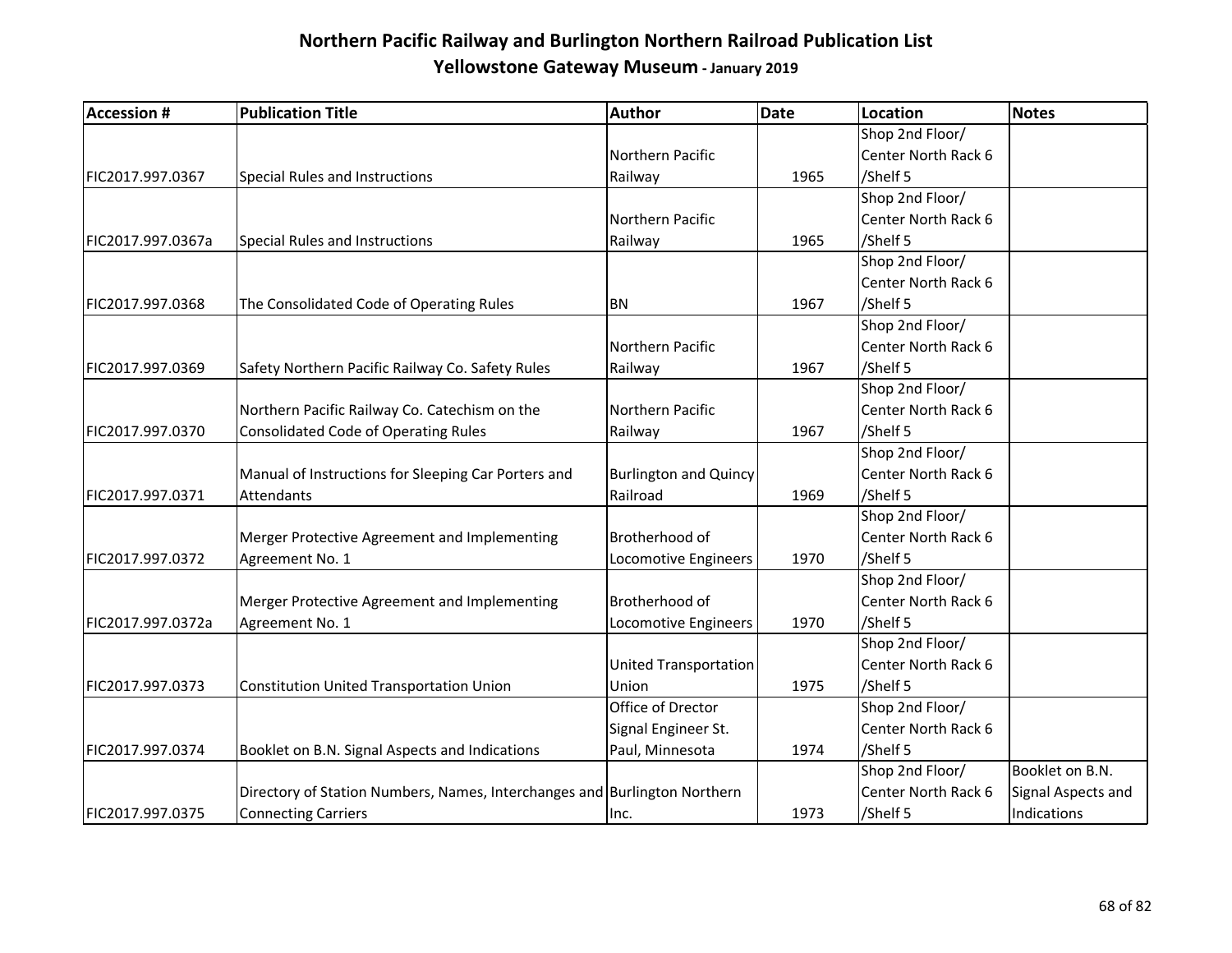| <b>Accession #</b> | <b>Publication Title</b>                                   | Author                     | <b>Date</b> | <b>Location</b>       | Notes               |
|--------------------|------------------------------------------------------------|----------------------------|-------------|-----------------------|---------------------|
|                    |                                                            |                            |             | Shop 2nd Floor/       |                     |
|                    | Instructions Read Carefully Before Installing the Injector |                            |             | Center North Rack 6   |                     |
| FIC2017.997.0376   | Tack-Up Near Infector for Future Use'                      | <b>Penberthy Products</b>  |             | /Shelf 5              |                     |
|                    |                                                            |                            |             | Shop 2nd Floor/       |                     |
|                    |                                                            | <b>Burlington Nothern</b>  |             | Center North Rack 6   |                     |
| FIC2017.997.0377   | Burlington Northern Air Brake and Train Handling Rules     | Railroad Co.               | 1976        | /Shelf 5              |                     |
|                    | Burlington Northern Inc. and Subsidiary Lines. Directory   |                            |             | Shop 2nd Floor/       |                     |
|                    | of Station Numbers, Names, Interchanges and                | <b>Burlington Nothern</b>  |             | Center North Rack 6   |                     |
| FIC2017.997.0378   | <b>Connecting Carriers</b>                                 | Railroad Co.               | 1976        | /Shelf 5              |                     |
|                    |                                                            |                            |             | Shop 2nd Floor/       |                     |
|                    | Burlington Northern Air Brake Rules for Mechanical         |                            |             | Center North Rack 6   |                     |
| FIC2017.997.0379   | Personal                                                   | <b>Burlington Northern</b> | 1977        | /Shelf 5              |                     |
|                    |                                                            |                            |             |                       |                     |
|                    |                                                            |                            |             | Shop 2nd Floor/       | Handout of Rules/   |
|                    |                                                            |                            |             | Center North Rack 6   | Acknowledgment of   |
| FIC2017.997.0380   | The Consolidated Code of Operating Rules                   | <b>Burlington Northern</b> | 1980        | /Shelf 5              | Receipt             |
|                    |                                                            |                            |             | Shop 2nd Floor /      |                     |
|                    | Crane Valves-Fittings Pipe and Fabricated Piping           |                            |             | Center South Rack 1 / |                     |
| FIC2017.997.0381   | Catalog No. 41                                             | R.T. Crane                 | 1941        | Shelf 1               |                     |
|                    |                                                            |                            |             | Shop 2nd Floor /      |                     |
|                    |                                                            | John S. Reid & David       |             | Center South Rack 1/  |                     |
| FIC2017.997.0382   | Mechanical Drawing and Elementary Machine Design           | Reid                       | 1903        | Shelf 1               |                     |
|                    |                                                            |                            |             | Shop 2nd Floor /      |                     |
|                    |                                                            |                            |             | Center South Rack 1/  |                     |
| FIC2017.997.0383   | <b>Diesel Locomotives</b>                                  | Draney, John               | 1945        | Shelf 1               |                     |
|                    |                                                            |                            |             | Shop 2nd Floor /      |                     |
|                    | Walworth Catalog 42, Valves, Fittings, Pipe, Pipe          |                            |             | Center South Rack 1/  |                     |
| FIC2017.997.0384   | Wrenches                                                   | Walworth                   | 1942        | Shelf 1               |                     |
|                    |                                                            |                            |             | Shop 2nd Floor /      |                     |
|                    | Burlington Northern Professional Management Seminar        |                            |             | Center South Rack 1 / |                     |
| FIC2017.997.0385   | <b>Notes</b>                                               |                            |             | Shelf 1               | Green 3 Ring Binder |
|                    |                                                            |                            |             | Shop 2nd Floor /      |                     |
|                    |                                                            |                            |             | Center South Rack 1/  |                     |
| FIC2017.997.0386   | The Official Guide of the Railways                         |                            | 1961        | Shelf 1               |                     |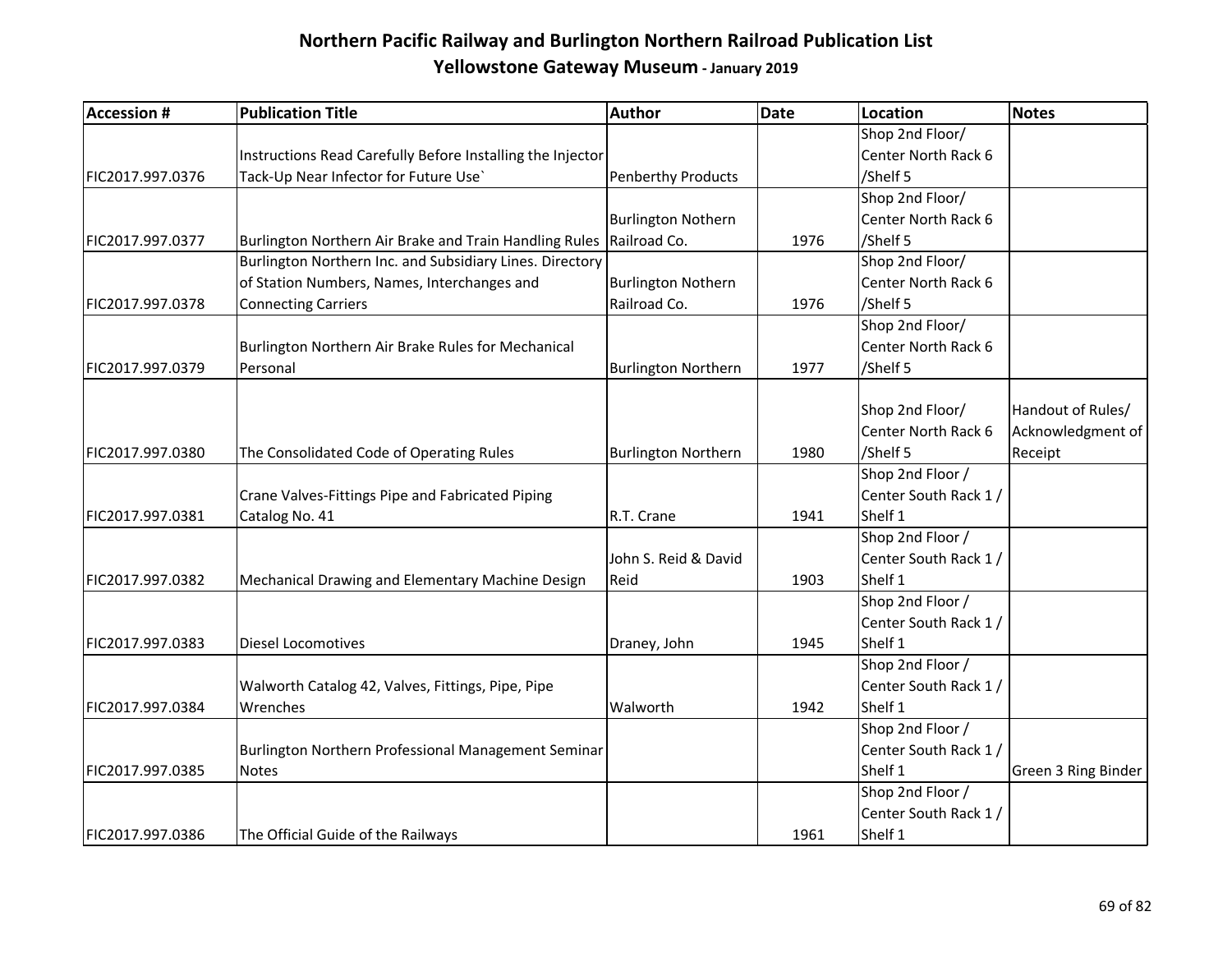| <b>Accession #</b> | <b>Publication Title</b>                                | <b>Author</b>               | <b>Date</b> | Location                               | Notes    |
|--------------------|---------------------------------------------------------|-----------------------------|-------------|----------------------------------------|----------|
|                    |                                                         |                             |             | Shop 2nd Floor /                       |          |
|                    | The Official Railway Equipment I.C.C.-R.E.R.-No.365     | The Railway                 |             | Center South Rack 1 /                  |          |
| FIC2017.997.0387   | FMC-F-No.18                                             | Equipment U.S.A.            | 1967        | Shelf 1                                |          |
|                    |                                                         |                             |             | Shop 2nd Floor /                       |          |
|                    |                                                         |                             |             | Center South Rack 1 /                  |          |
| FIC2017.997.0388   | Car Builder's Cyclopedia of American Practice           | Wright, Roy V., Editor      | 1928        | Shelf 1                                |          |
|                    |                                                         |                             |             | Shop 2nd Floor /                       |          |
|                    | Thirty-Second Annual Report on the Statistics of        |                             |             | Center South Rack 1/                   |          |
| FIC2017.997.0389   | Railways in the United States                           | <b>Bureau of Statistics</b> | 1918        | Shelf 1                                |          |
|                    |                                                         |                             |             | Shop 2nd Floor /                       |          |
|                    |                                                         |                             |             | Center South Rack 1 / Black Binder (3) |          |
| FIC2017.997.0390   | Southern Signal Corporation Incorporated                | Louisville, KY              | 1928        | Shelf 1                                | Catalogs |
|                    |                                                         |                             |             | Shop 2nd Floor /                       |          |
|                    | Sixty-third Annual Report on the Statistics of Railways | Interstate Commerce         |             | Center South Rack 1/                   |          |
| FIC2017.997.0391   | in the United States                                    | Commission                  | 1951        | Shelf 1                                |          |
|                    |                                                         |                             |             | Shop 2nd Floor /                       |          |
|                    |                                                         |                             |             | Center South Rack 1/                   |          |
| FIC2017.997.0392   | <b>Buda Jacks</b>                                       | <b>Buda Jacks</b>           |             | Shelf 1                                |          |
|                    |                                                         |                             |             | Shop 2nd Floor /                       |          |
|                    |                                                         |                             |             | Center South Rack 1 /                  |          |
| FIC2017.997.0393   | System Microwave Plant                                  | <b>Burlington Northern</b>  | 1975        | Shelf 1                                |          |
|                    |                                                         |                             |             | Shop 2nd Floor /                       |          |
|                    |                                                         | Association of              |             | Center South Rack 1 /                  |          |
| FIC2017.997.0394   | Wheel and Axle Manual                                   | American Railroads          | 1939        | Shelf 1                                |          |
|                    |                                                         |                             |             | Shop 2nd Floor /                       |          |
|                    |                                                         |                             |             | Center South Rack 1 /                  |          |
| FIC2017.997.0395   | Hawkin's Indicator Catechism                            | Hawkins, N., M.E.           | 1903        | Shelf 2                                |          |
|                    | Rules and Instructions For Foremen and Employes         |                             |             | Shop 2nd Floor /                       |          |
|                    | Engaged In Maintenance Of Way and Structures And        | Northern Pacific            |             | Center South Rack 1 /                  |          |
| FIC2017.997.0396   | For Operators Of Track Cars                             | Railway                     |             | Shelf 2                                |          |
|                    |                                                         |                             |             | Shop 2nd Floor /                       |          |
|                    |                                                         | Kirkman, Marshall           |             | Center South Rack 1/                   |          |
| FIC2017.997.0397   | How Oil Is Used For Fuel On Locomotives                 | Monroe                      | 1902        | Shelf 2                                |          |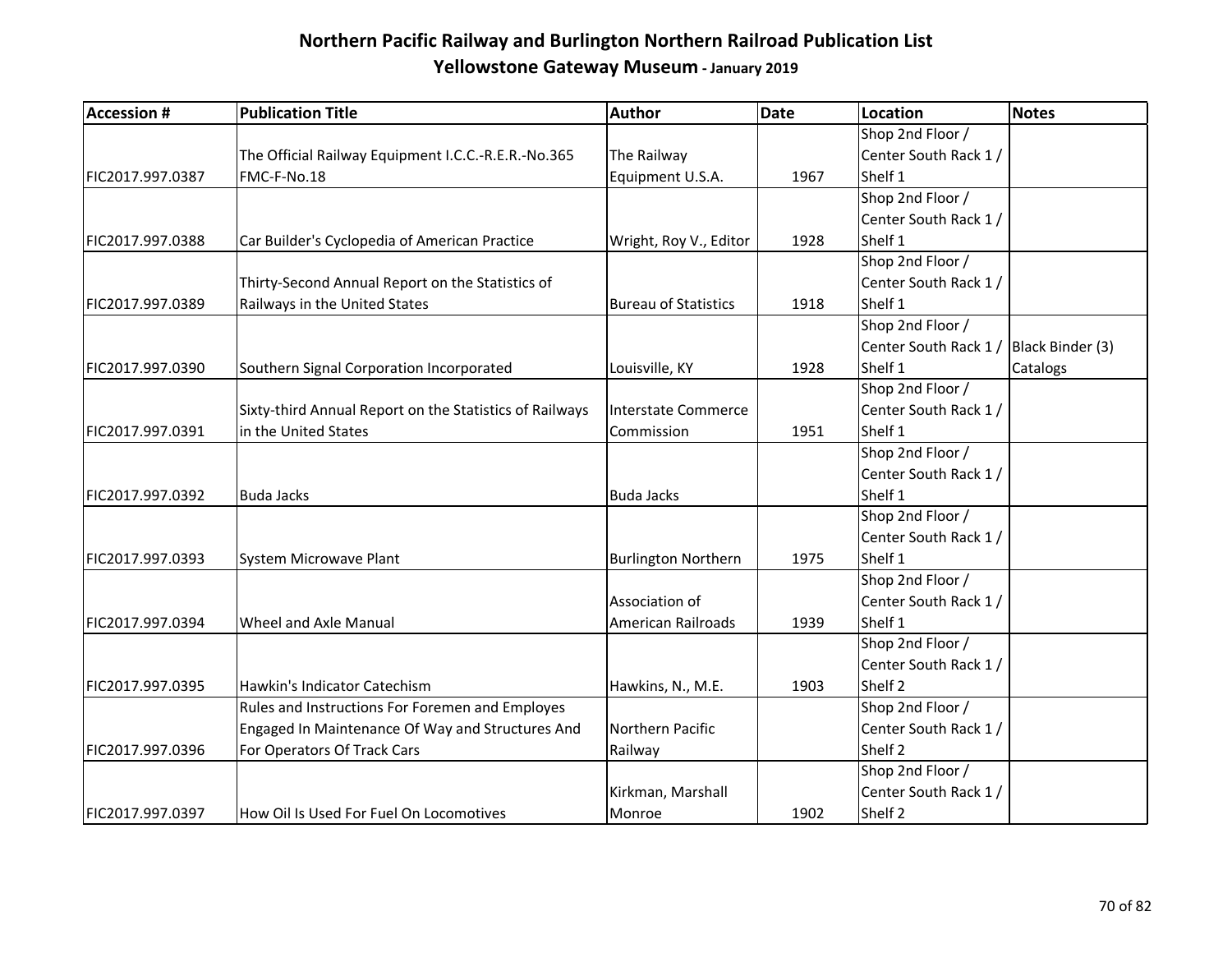| <b>Accession #</b> | <b>Publication Title</b>                           | Author              | Date | Location              | Notes |
|--------------------|----------------------------------------------------|---------------------|------|-----------------------|-------|
|                    |                                                    |                     |      | Shop 2nd Floor /      |       |
|                    |                                                    |                     |      | Center South Rack 1/  |       |
| FIC2017.997.0398   | Maxims and Instructions For The Boiler Room        | Hawkins, N., M.E.   | 1903 | Shelf 2               |       |
|                    |                                                    |                     |      | Shop 2nd Floor /      |       |
|                    |                                                    | Northern Pacific    |      | Center South Rack 1/  |       |
| FIC2017.997.0399   | Official List of Stations                          | Railway             |      | Shelf 2               |       |
|                    |                                                    |                     |      | Shop 2nd Floor /      |       |
|                    |                                                    | Northern Pacific    |      | Center South Rack 1/  |       |
| FIC2017.997.0399a  | <b>Official List of Stations</b>                   | Railway             |      | Shelf 2               |       |
|                    |                                                    |                     |      | Shop 2nd Floor /      |       |
|                    |                                                    |                     |      | Center South Rack 1 / |       |
| FIC2017.997.0400   | Handbook of Calculations For Engineers and Firemen | Hawkins, N., M.E.   | 1890 | Shelf 2               |       |
|                    |                                                    |                     |      | Shop 2nd Floor /      |       |
|                    |                                                    |                     |      | Center South Rack 1/  |       |
| FIC2017.997.0400   | Handbook of Calculations For Engineers and Firemen | Hawkins, N., M.E.   | 1890 | Shelf <sub>2</sub>    |       |
|                    |                                                    |                     |      | Shop 2nd Floor /      |       |
|                    |                                                    | Le Van, William     |      | Center South Rack 1/  |       |
| FIC2017.997.0401   | The Practical Management of Engines and Boilers    | Barnet              | 1897 | Shelf 2               |       |
|                    |                                                    |                     |      | Shop 2nd Floor /      |       |
|                    |                                                    | Le Van, William     |      | Center South Rack 1/  |       |
| FIC2017.997.0401   | The Practical Management of Engines and Boilers    | Barnet              | 1897 | Shelf 2               |       |
|                    |                                                    |                     |      | Shop 2nd Floor /      |       |
|                    |                                                    |                     |      | Center South Rack 1/  |       |
| FIC2017.997.0402   | Aids to Engineers Examinations                     | Hawkins, N., M.E.   | 1894 | Shelf 2               |       |
|                    |                                                    |                     |      | Shop 2nd Floor /      |       |
|                    |                                                    |                     |      | Center South Rack 1/  |       |
| FIC2017.997.0402   | Aids to Engineers Examinations                     | Hawkins, N., M.E.   | 1894 | Shelf 2               |       |
|                    |                                                    |                     |      | Shop 2nd Floor /      |       |
|                    |                                                    | American Locomotive |      | Center South Rack 1 / |       |
| FIC2017.997.0403   | First Annual Report to the Stockholders            | Company             | 1902 | Shelf 2               |       |
|                    |                                                    |                     |      | Shop 2nd Floor /      |       |
|                    |                                                    | American Locomotive |      | Center South Rack 1/  |       |
| FIC2017.997.0403   | First Annual Report to the Stockholders            | Company             | 1902 | Shelf 5               |       |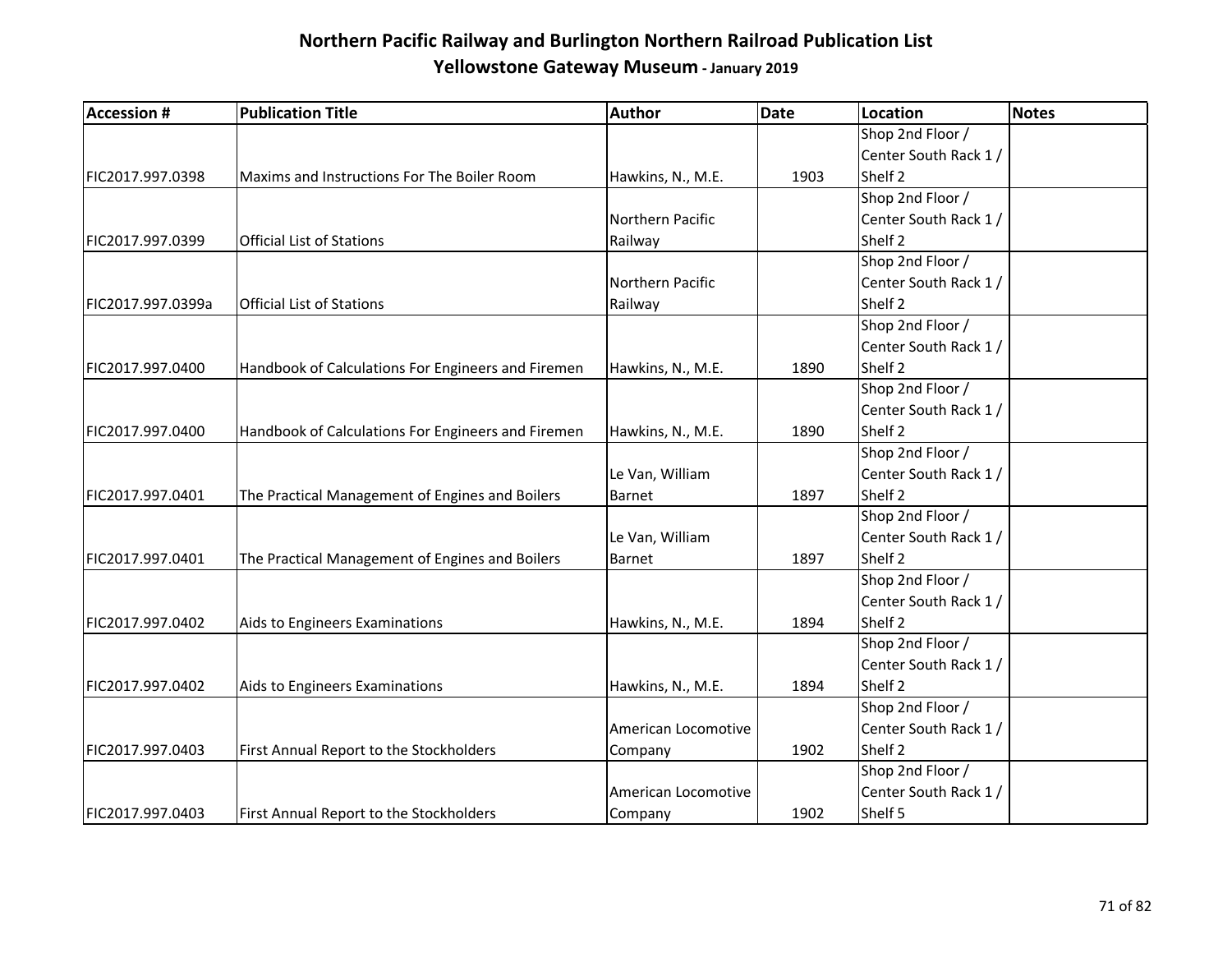| <b>Accession #</b> | <b>Publication Title</b>                             | Author                      | Date | Location              | <b>Notes</b> |
|--------------------|------------------------------------------------------|-----------------------------|------|-----------------------|--------------|
|                    |                                                      |                             |      | Shop 2nd Floor /      |              |
|                    |                                                      | <b>United Transporation</b> |      | Center South Rack 1 / |              |
| FIC2017.997.0404   | Merger Agreement and Implementing Agreements         | Union-E                     | 1975 | Shelf <sub>2</sub>    |              |
|                    |                                                      |                             |      | Shop 2nd Floor /      |              |
|                    |                                                      | <b>United Transporation</b> |      | Center South Rack 1 / |              |
| FIC2017.997.0404   | Merger Agreement and Implementing Agreements         | Union-E                     | 1975 | Shelf <sub>2</sub>    |              |
|                    |                                                      |                             |      | Shop 2nd Floor /      |              |
|                    | Instructions For Operating And Maintaining Air Brake | Northern Pacific            |      | Center South Rack 1 / |              |
| FIC2017.997.0405   | And Air Signal Apparatus                             | Railway Co.                 |      | Shelf <sub>2</sub>    |              |
|                    |                                                      |                             |      | Shop 2nd Floor /      |              |
|                    |                                                      | Northern Pacific            |      | Center South Rack 1/  |              |
| FIC2017.997.0405   | <b>Yellowstone Park Line</b>                         | Railway                     |      | Shelf <sub>2</sub>    |              |
|                    |                                                      |                             |      | Shop 2nd Floor /      |              |
|                    | Instructions For Operating And Maintaining Air Brake | Northern Pacific            |      | Center South Rack 1/  |              |
| FIC2017.997.0405a  | And Air Signal Apparatus                             | Railway Co.                 |      | Shelf <sub>2</sub>    |              |
|                    |                                                      |                             |      | Shop 2nd Floor /      |              |
|                    |                                                      | Northern Pacific            |      | Center South Rack 1 / |              |
| FIC2017.997.0405a  | Yellowstone Park Line                                | Railway                     |      | Shelf <sub>2</sub>    |              |
|                    |                                                      |                             |      | Shop 2nd Floor /      |              |
|                    | Instructions For Operating And Maintaining Air Brake | Northern Pacific            |      | Center South Rack 1/  |              |
| FIC2017.997.0405b  | And Air Signal Apparatus                             | Railway Co.                 |      | Shelf <sub>2</sub>    |              |
|                    |                                                      |                             |      | Shop 2nd Floor /      |              |
|                    |                                                      | Northern Pacific            |      | Center South Rack 1 / |              |
| FIC2017.997.0405b  | Yellowstone Park Line                                | Railway                     |      | Shelf <sub>2</sub>    |              |
|                    |                                                      |                             |      |                       |              |
|                    |                                                      | Brotherhood of              |      | Shop 2nd Floor /      |              |
|                    |                                                      | Locomotive Firemen          |      | Center South Rack 1 / |              |
| FIC2017.997.0406   | Points To Remember                                   | and Engineers               |      | Shelf <sub>2</sub>    |              |
|                    |                                                      |                             |      |                       |              |
|                    |                                                      | Brotherhood of              |      | Shop 2nd Floor /      |              |
|                    |                                                      | Locomotive Firemen          |      | Center South Rack 1 / |              |
| FIC2017.997.0406   | Points To Remember                                   | and Engineers               |      | Shelf <sub>2</sub>    |              |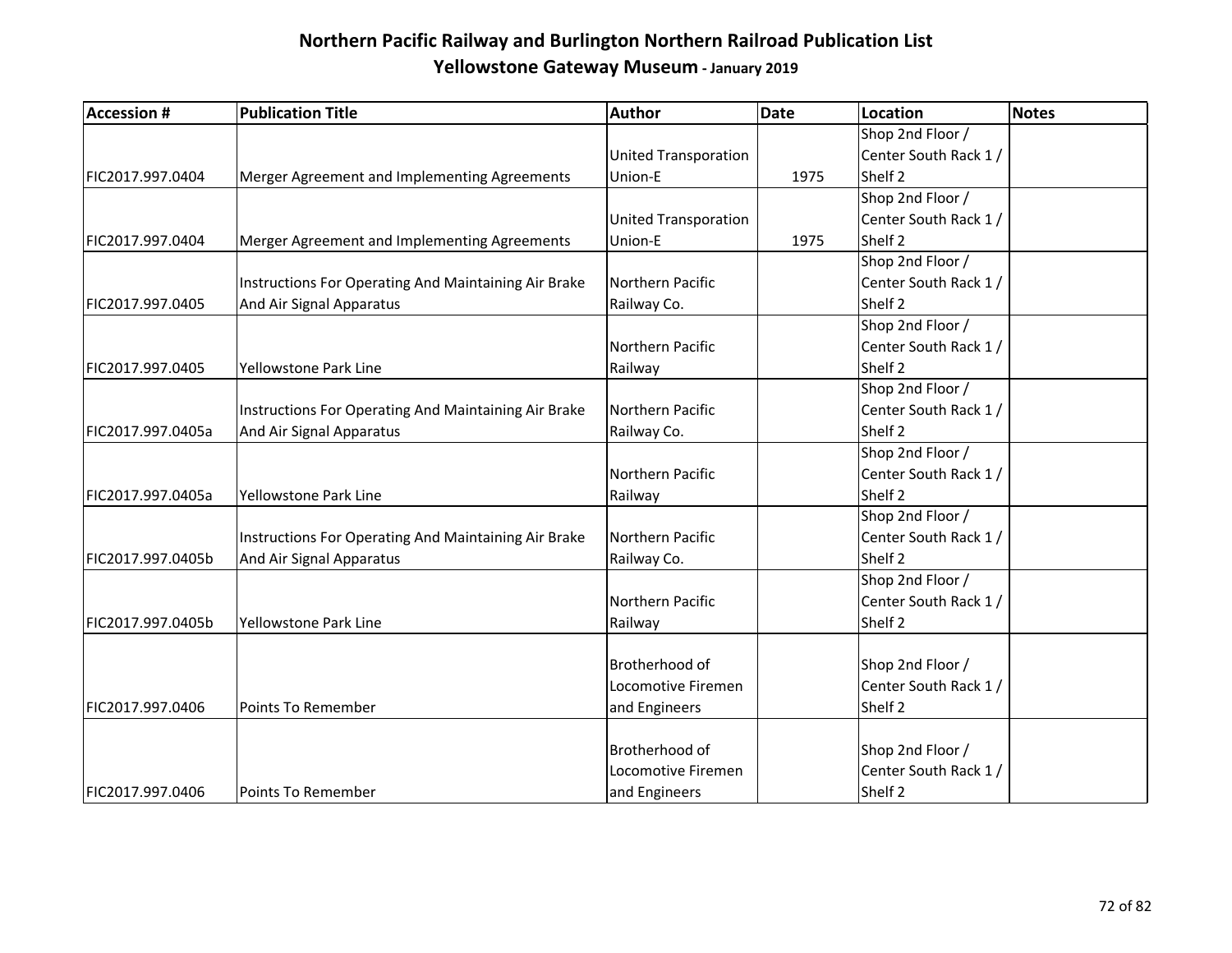| <b>Accession #</b> | <b>Publication Title</b>       | Author                  | <b>Date</b> | Location              | <b>Notes</b> |
|--------------------|--------------------------------|-------------------------|-------------|-----------------------|--------------|
|                    |                                |                         |             |                       |              |
|                    |                                | Missouri Pacific        |             |                       |              |
|                    |                                | Railway Co., St. Louis, |             | Shop 2nd Floor /      |              |
|                    |                                | Iron Mountain &         |             | Center South Rack 1 / |              |
| FIC2017.997.0407   | Rules                          | Southern Ry.            | 1901        | Shelf 2               |              |
|                    |                                |                         |             |                       |              |
|                    |                                | The Missouri Pacific    |             |                       |              |
|                    |                                | Railway Co. St. Louis,  |             | Shop 2nd Floor /      |              |
|                    |                                | Iron Mountain &         |             | Center South Rack 1 / |              |
| FIC2017.997.0407   | RULES.                         | Southern Ry. Co.        | 1901        | Shelf 2               |              |
|                    |                                |                         |             | Shop 2nd Floor /      |              |
|                    |                                | Northern Pacific        |             | Center South Rack 1 / |              |
| FIC2017.997.0408   | <b>Transportation Rules</b>    | Railway Company         |             | Shelf 2               |              |
|                    |                                |                         |             | Shop 2nd Floor /      |              |
|                    |                                | Northern Pacific        |             | Center South Rack 1 / |              |
| FIC2017.997.0408   | <b>Transportation Rules.</b>   | Railway Company         |             | Shelf 2               |              |
|                    |                                |                         |             | Shop 2nd Floor /      |              |
|                    |                                | Brotherhood of          |             | Center South Rack 1 / |              |
| FIC2017.997.0409   | Time Book                      | Locomotive Engineers    | 1956        | Shelf 2               |              |
|                    |                                |                         |             | Shop 2nd Floor /      |              |
|                    |                                | Brotherhood of          |             | Center South Rack 1 / |              |
| FIC2017.997.0409   | Time Book                      | Locomotive Engineers    | 1956        | Shelf 2               |              |
|                    |                                | Locomotive              |             | Shop 2nd Floor /      |              |
|                    |                                | Superheater             |             | Center South Rack 1 / |              |
| FIC2017.997.0410   | Locomotive Superheaters        | Company                 | 1917        | Shelf 2               |              |
|                    |                                | Locomotive              |             | Shop 2nd Floor /      |              |
|                    |                                | Superheater             |             | Center South Rack 1 / |              |
| FIC2017.997.0410   | Locomotive Superheaters        | Company                 | 1917        | Shelf 2               |              |
|                    |                                |                         |             | Shop 2nd Floor /      |              |
|                    |                                | Northern Pacific        |             | Center South Rack 1 / |              |
| FIC2017.997.0411   | Rules                          | Railway Co.             | 1937        | Shelf 2               |              |
|                    |                                |                         |             | Shop 2nd Floor /      |              |
|                    |                                | Northern Pacific        |             | Center South Rack 1 / |              |
| FIC2017.997.0411   | Rules, Right of way Department | Railway Co              | 1937        | Shelf 2               |              |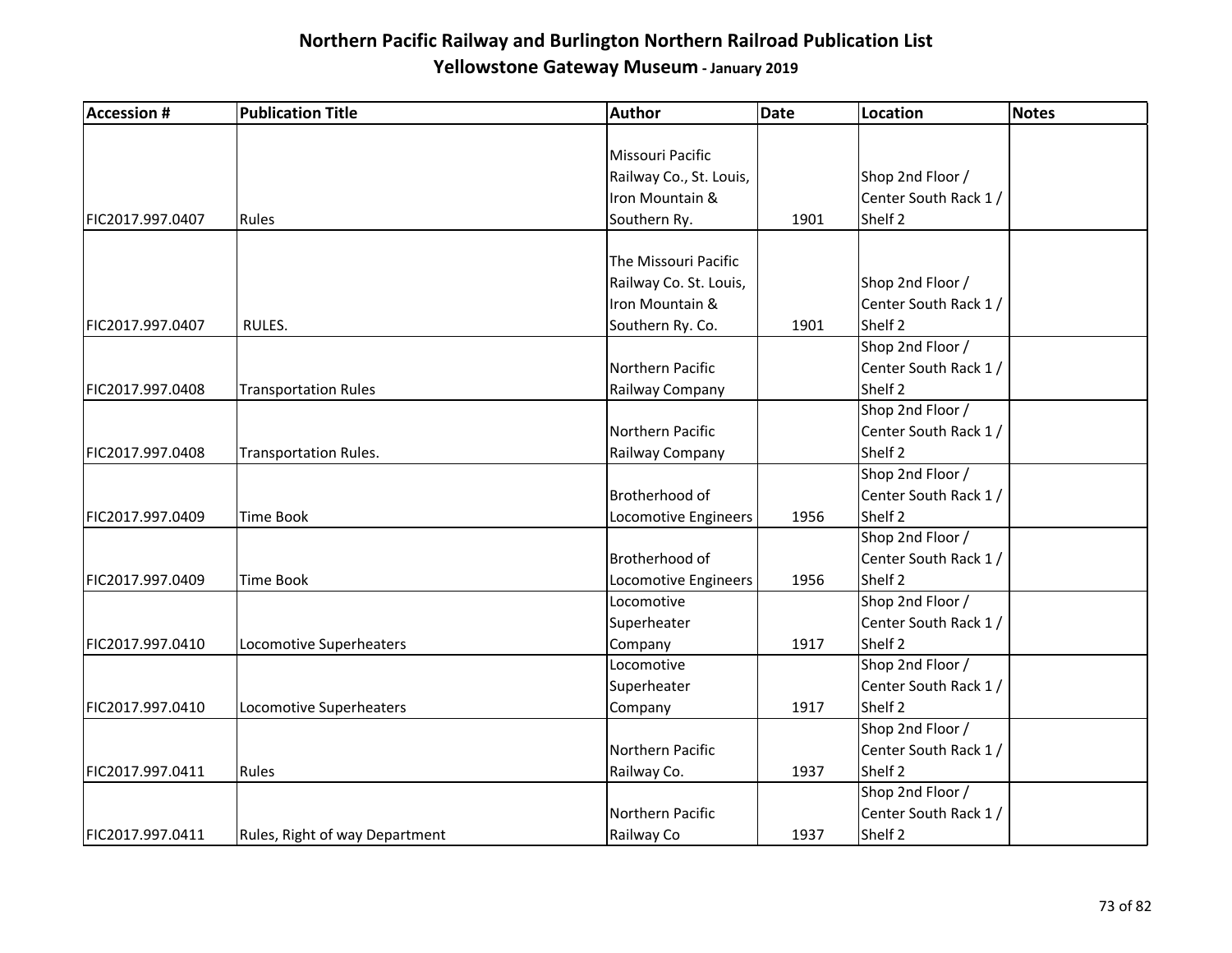| <b>Accession #</b> | <b>Publication Title</b>                             | Author                     | <b>Date</b> | Location              | <b>Notes</b> |
|--------------------|------------------------------------------------------|----------------------------|-------------|-----------------------|--------------|
|                    |                                                      |                            |             | Shop 2nd Floor /      |              |
|                    | Sixty-Ninth Annual Report of the Interstate Commerce | Interstate Commerce        |             | Center South Rack 1/  |              |
| FIC2017.997.0412   | Commission-1955                                      | Commission                 | 1956        | Shelf <sub>2</sub>    |              |
|                    |                                                      |                            |             | Shop 2nd Floor /      |              |
|                    | Sixty-Ninth Annual Report of the Interstate Commerce | Interstate Commerce        |             | Center South Rack 1 / |              |
| FIC2017.997.0412   | Commission-1955                                      | Commission                 | 1956        | Shelf <sub>2</sub>    |              |
|                    |                                                      |                            |             | Shop 2nd Floor /      |              |
|                    | Seventy - First Annual Report of the Interstate      | Interstate Commerce        |             | Center South Rack 1/  |              |
| FIC2017.997.0413   | <b>Commerce Commission-1957</b>                      | Commission                 | 1957        | Shelf <sub>2</sub>    |              |
|                    |                                                      |                            |             | Shop 2nd Floor /      |              |
|                    | Seventy - First Annual Report of the Interstate      | <b>Interstate Commerce</b> |             | Center South Rack 1 / |              |
| FIC2017.997.0413   | <b>Commerce Commission-1957</b>                      | Commission                 | 1957        | Shelf <sub>2</sub>    |              |
|                    |                                                      |                            |             | Shop 2nd Floor /      |              |
|                    | Seventy Second Annual Report of the Interstate       | <b>Interstate Commerce</b> |             | Center South Rack 1 / |              |
| FIC2017.997.0414   | <b>Commerce Commission</b>                           | Commission                 | 1958        | Shelf <sub>2</sub>    |              |
|                    |                                                      |                            |             | Shop 2nd Floor /      |              |
|                    | Seventy Second Annual Report of the Interstate       | <b>Interstate Commerce</b> |             | Center South Rack 1 / |              |
| FIC2017.997.0414   | <b>Commerce Commission</b>                           | Commission                 | 1958        | Shelf 2               |              |
|                    |                                                      |                            |             | Shop 2nd Floor /      |              |
|                    | Seventy Second Annual Report of the Interstate       | <b>Interstate Commerce</b> |             | Center South Rack 1 / |              |
| FIC2017.997.0414a  | <b>Commerce Commission</b>                           | Commission                 | 1958        | Shelf 2               |              |
|                    |                                                      |                            |             | Shop 2nd Floor /      |              |
|                    | Seventy Second Annual Report of the Interstate       | Interstate Commerce        |             | Center South Rack 1/  |              |
| FIC2017.997.0414a  | <b>Commerce Commission</b>                           | Commission                 | 1958        | Shelf <sub>2</sub>    |              |
|                    |                                                      |                            |             | Shop 2nd Floor /      |              |
|                    | Seventy-fourth Annual Report of the Interstate       | Interstate Commerce        |             | Center South Rack 1 / |              |
| FIC2017.997.0415   | Commerce Commission-1960                             | Commission                 | 1961        | Shelf <sub>2</sub>    |              |
|                    |                                                      |                            |             | Shop 2nd Floor /      |              |
|                    | Seventy-fourth Annual Report of the Interstate       | <b>Interstate Commerce</b> |             | Center South Rack 1/  |              |
| FIC2017.997.0415   | Commerce Commission-1960                             | Commission                 | 1961        | Shelf 2               |              |
|                    |                                                      |                            |             | Shop 2nd Floor /      |              |
|                    | Seventy-Seventh Annual Report of the Interstate      | Interstate Commerce        |             | Center South Rack 1 / |              |
| FIC2017.997.0416   | <b>Commerce Commission-1963</b>                      | Commission                 | 1964        | Shelf 2               |              |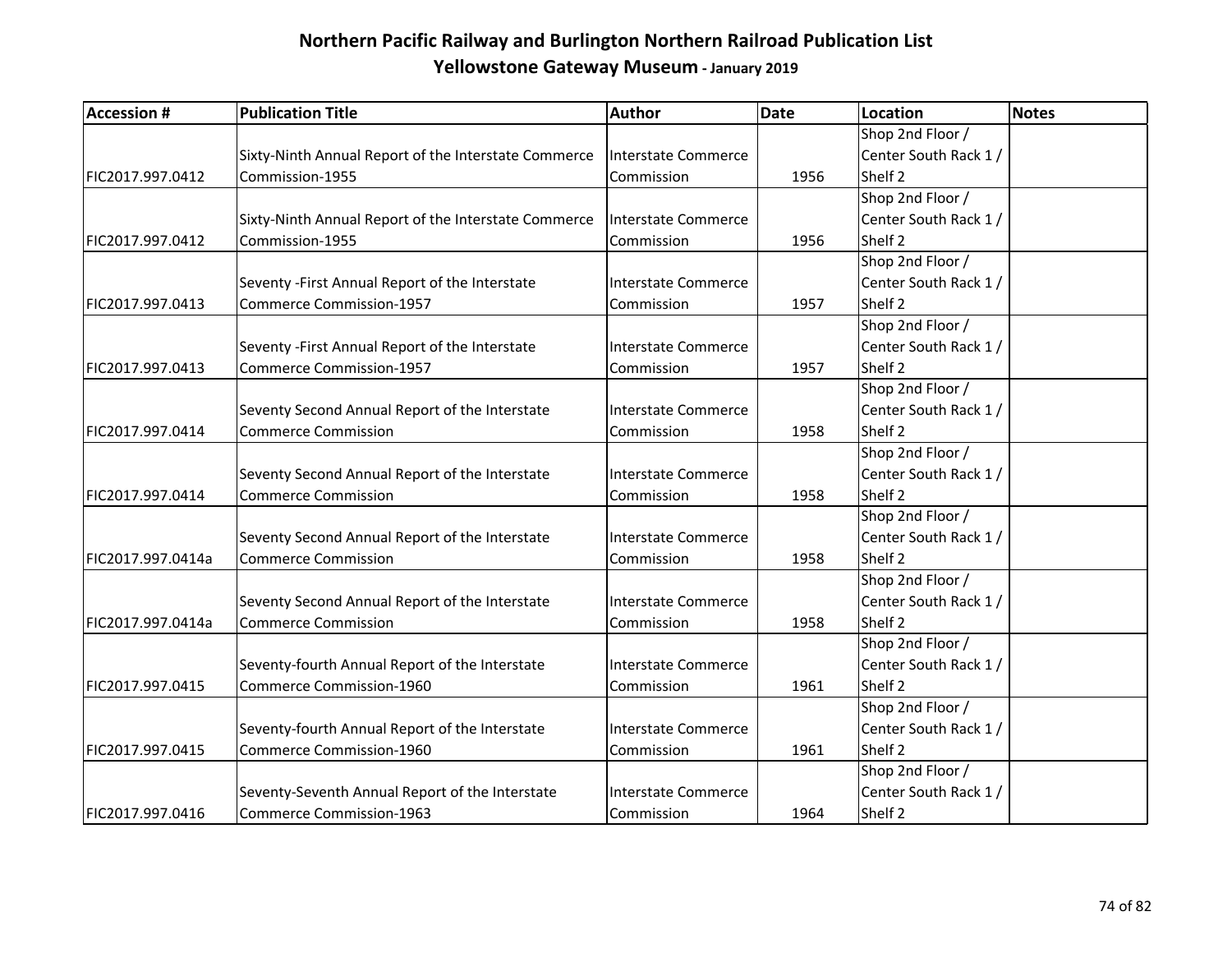| <b>Accession #</b> | <b>Publication Title</b>                             | Author                  | <b>Date</b> | Location              | Notes |
|--------------------|------------------------------------------------------|-------------------------|-------------|-----------------------|-------|
|                    |                                                      |                         |             | Shop 2nd Floor /      |       |
|                    | Seventy-Seventh Annual Report of the Interstate      | Interstate Commerce     |             | Center South Rack 1 / |       |
| FIC2017.997.0416   | <b>Commerce Commission-1963</b>                      | Commission              | 1964        | Shelf 2               |       |
|                    |                                                      |                         |             | Shop 2nd Floor /      |       |
|                    |                                                      | Northern Pacific        |             | Center South Rack 1 / |       |
| FIC2017.997.0417   | <b>Transportation Rules</b>                          | Railway Company         | 1919        | Shelf <sub>2</sub>    |       |
|                    |                                                      |                         |             | Shop 2nd Floor /      |       |
|                    |                                                      | Northern Pacific        |             | Center South Rack 1 / |       |
| FIC2017.997.0417   | <b>Transportation Rules</b>                          | Railway,                | 1919        | Shelf <sub>2</sub>    |       |
|                    |                                                      |                         |             |                       |       |
|                    |                                                      | The Railway Fuel and    |             |                       |       |
|                    | Annual Proceedings of the Railway Fuel and Traveling | Traveling Engineer's    |             |                       |       |
| FIC2017.997.0418   | <b>Engineers' Association</b>                        | Association             | 1955        |                       |       |
|                    |                                                      |                         |             | Shop 2nd Floor /      |       |
|                    |                                                      |                         |             | Center South Rack 1 / |       |
| FIC2017.997.0419   | Diesel Locomotives Electrical Equipment              | Draney, John            | 1944        | Shelf <sub>2</sub>    |       |
|                    |                                                      |                         |             | Shop 2nd Floor /      |       |
|                    |                                                      |                         |             | Center South Rack 1 / |       |
| FIC2017.997.0419   | Diesel Locomotives Electrical Equipment              | John Draney             | 1944        | Shelf <sub>2</sub>    |       |
|                    | Annual Proceedings of the Railway Fuel and Traveling |                         |             |                       |       |
| FIC2017.997.0420   | <b>Engineers' Association</b>                        | W.H. Fortney            | 1956        |                       |       |
|                    |                                                      |                         |             | Shop 2nd Floor /      |       |
|                    |                                                      |                         |             | Center South Rack 1 / |       |
| FIC2017.997.0421   | Model U33 Diesel-Electric Locomotive                 | <b>General Electric</b> |             | Shelf 2               |       |
|                    |                                                      |                         |             | Shop 2nd Floor /      |       |
|                    | Eucational Manual Model U33 Diesel-Electric          |                         |             | Center South Rack 1 / |       |
| FIC2017.997.0421   | Locomotive                                           | <b>General Electric</b> |             | Shelf 2               |       |
|                    |                                                      |                         |             | Shop 2nd Floor /      |       |
|                    |                                                      |                         |             | Center South Rack 1 / |       |
| FIC2017.997.0422   | Diesel Engine Troubleshooting Guide                  | Electro-Motive          | 1986        | Shelf 2               |       |
|                    |                                                      |                         |             | Shop 2nd Floor /      |       |
|                    |                                                      |                         |             | Center South Rack 1 / |       |
| FIC2017.997.0422   | Diesel Engine Troubleshooting Guide                  | Elector-Motive          | 1986        | Shelf 2               |       |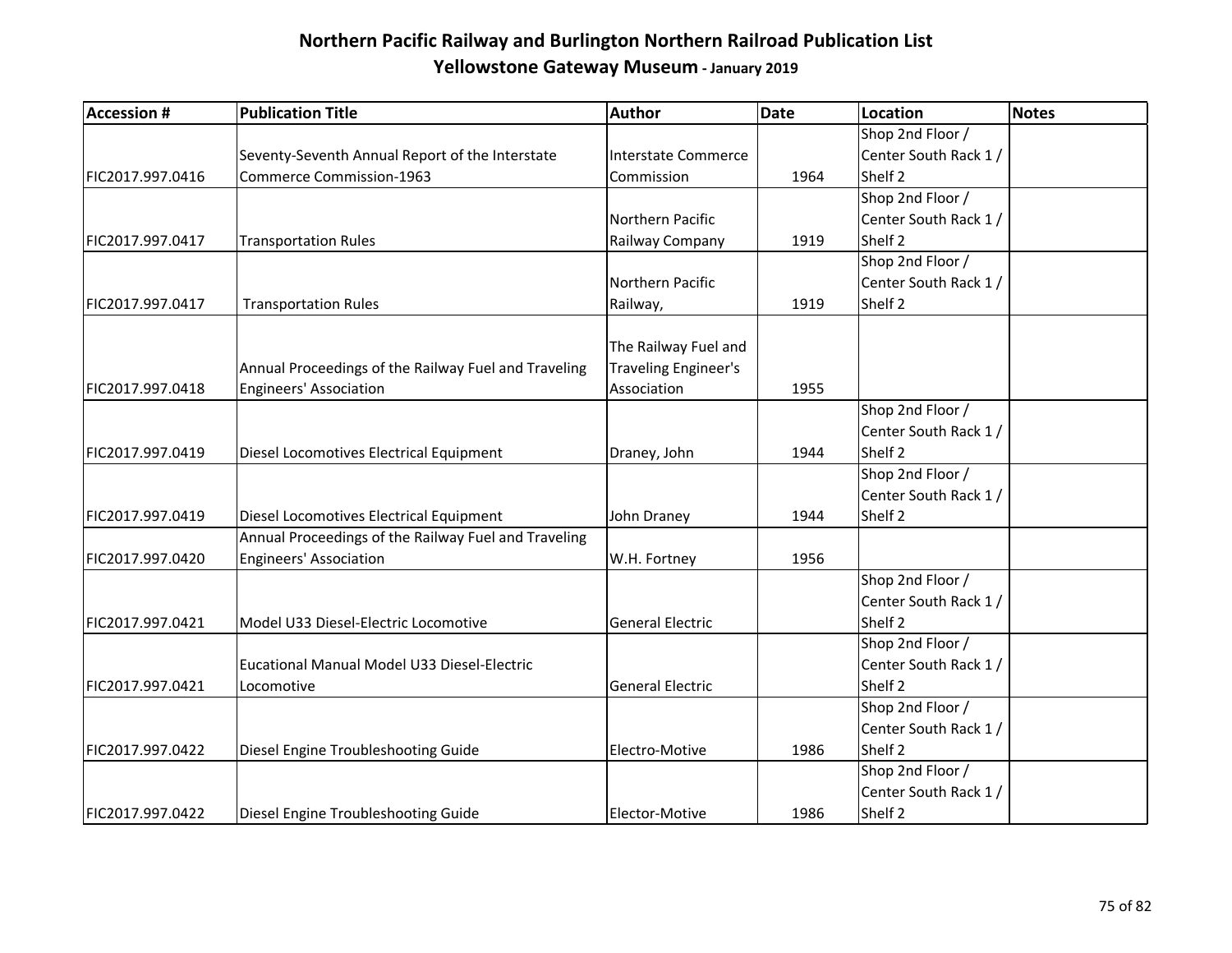| <b>Accession #</b> | <b>Publication Title</b>                              | Author                     | <b>Date</b> | Location                | Notes |
|--------------------|-------------------------------------------------------|----------------------------|-------------|-------------------------|-------|
|                    |                                                       |                            |             | Shop 2nd Floor /        |       |
|                    |                                                       |                            |             | Center South Rack 1/    |       |
| FIC2017.997.0422a  | Diesel Engine Troubleshooting Guide                   | Electro-Motive             | 1986        | Shelf 2                 |       |
|                    |                                                       |                            |             | Shop 2nd Floor /        |       |
|                    |                                                       |                            |             | Center South Rack 1/    |       |
| FIC2017.997.0422a  | Diesel Engine Troubleshooting Guide                   | Elector-Motive             | 1986        | Shelf 2                 |       |
|                    |                                                       |                            |             | Shop 2nd Floor /        |       |
|                    |                                                       | Catalog No. 15-1006-       |             | Center South Rack 1 /   |       |
| FIC2017.997.0423   | <b>Locotrol Program Circuits</b>                      | $\overline{4}$             |             | Shelf 2                 |       |
|                    |                                                       |                            |             | Shop 2nd Floor /        |       |
|                    |                                                       |                            |             | Center - Rack 1 / Shelf |       |
| FIC2017.997.0423   | Locotrol Program Circuits                             |                            |             |                         |       |
|                    |                                                       |                            |             | Shop 2nd Floor /        |       |
|                    |                                                       | <b>Burlington Northern</b> |             | Center - Rack 1 / Shelf |       |
| FIC2017.997.0424   | <b>Crew Consist Agreement</b>                         | Inc.                       | 1980        | 7                       |       |
|                    |                                                       |                            |             |                         |       |
|                    | Agreement between Burlington Northern Inc. and that   |                            |             |                         |       |
|                    | Craft and Class of Employes Represented by the        |                            |             | Shop 2nd Floor /        |       |
|                    | Brotherhood of Railway, Airline and Steamship Clerks, | <b>Burlington Northern</b> |             | Center Rack 1 / Shelf   |       |
| FIC2017.997.0425   | Freight handlers, Express and Station Employes        | Inc.                       | 1980        | 7                       |       |
|                    |                                                       |                            |             | Shop 2nd Floor /        |       |
|                    |                                                       | <b>Burlington Northern</b> |             | Center Rack 1 / Shelf   |       |
| FIC2017.997.0426   | Rules of the Maintenance of Way                       | Railroad                   | 1986        |                         |       |
|                    |                                                       |                            |             | Shop 2nd Floor /        |       |
|                    |                                                       | General Railway            |             | Center - Rack 1 / Shelf |       |
| FIC2017.997.0427   | <b>Elements of Railway Signaling</b>                  | Signal Company             | 1954        |                         |       |
|                    |                                                       |                            |             | Shop 2nd Floor /        |       |
|                    |                                                       |                            |             | Center Rack 1 / Shelf   |       |
| FIC2017.997.0428   | Railroad Operation and Railway Signaling              | Phillips Jr, Edmund J.     | 1953        |                         |       |
|                    |                                                       |                            |             | Shop 2nd Floor /        |       |
|                    |                                                       |                            |             | Center Rack 1 / Shelf   |       |
| FIC2017.997.0429   | List of Equipment                                     | <b>Burlington Northern</b> | 1974        | 7                       |       |
|                    |                                                       |                            |             | Shop 2nd Floor /        |       |
|                    |                                                       | Electro-Motive             |             | Center - Rack 1 / Shelf |       |
| FIC2017.997.0430   | SD45 Locomotive Service Manual Electrical             | Service Department         | 1967-1970   | 7                       |       |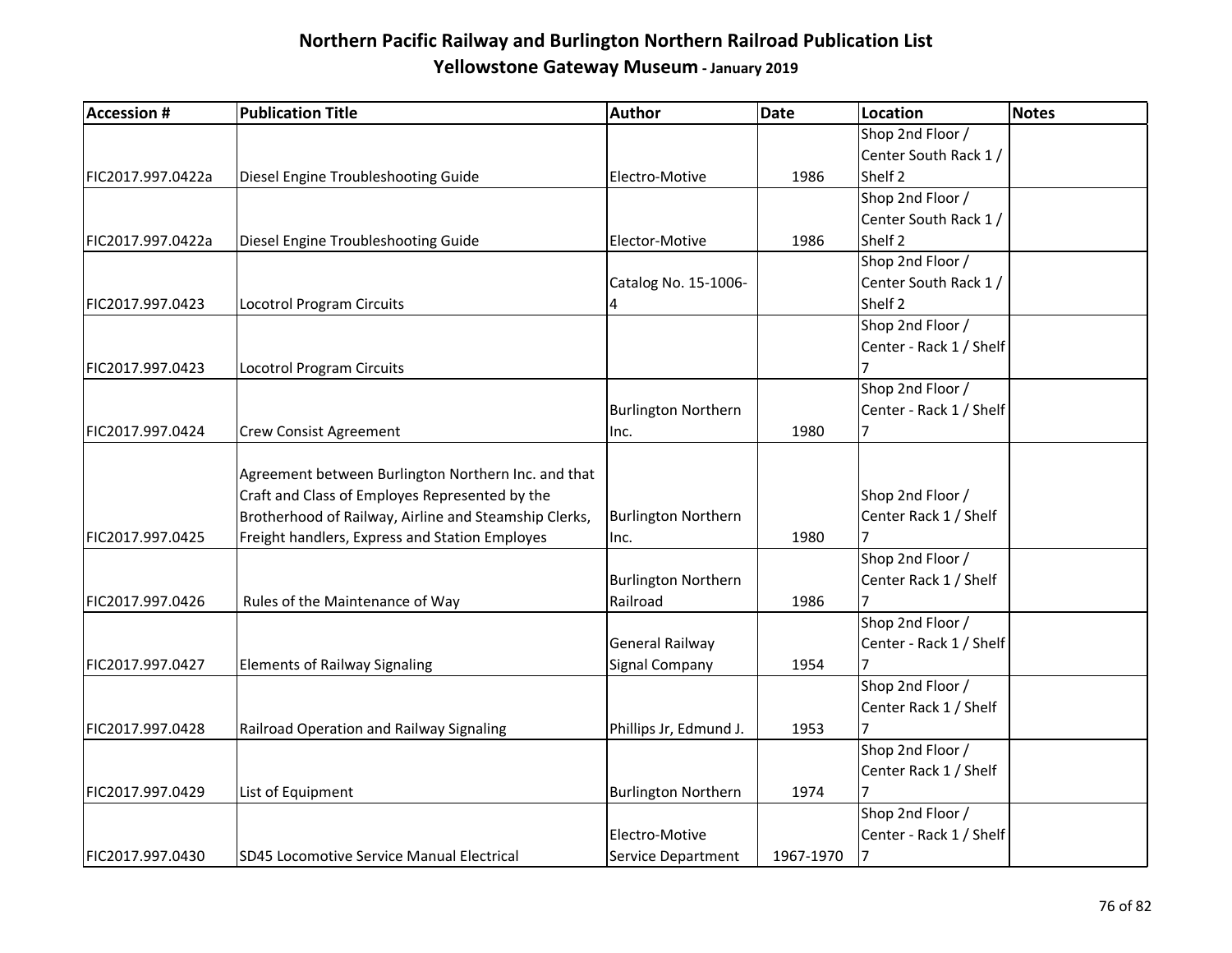| <b>Accession #</b> | <b>Publication Title</b>                                                    | Author                    | Date      | Location                | Notes    |
|--------------------|-----------------------------------------------------------------------------|---------------------------|-----------|-------------------------|----------|
|                    |                                                                             |                           |           | Shop 2nd Floor /        |          |
|                    |                                                                             | Electro-Motive            |           | Center Rack 1 / Shelf   |          |
| FIC2017.997.0431   | SD40/SD45 Locomotive Indoctrination Class Outline                           | Divisiion, GM             | 1966      |                         |          |
|                    |                                                                             |                           |           | Shop 2nd Floor /        |          |
|                    |                                                                             | Electro-Motive            |           | Center Rack 1 / Shelf   |          |
| FIC2017.997.0432   | 6455E3 Engine Manual                                                        | Division                  | 1966      | 7                       |          |
|                    |                                                                             |                           |           | Shop 2nd Floor /        |          |
|                    |                                                                             |                           |           | Center Rack 1 / Shelf   |          |
| FIC2017.997.0433   | <b>Steam Generators</b>                                                     | Vapor Corporation         | 1957-1963 |                         |          |
|                    |                                                                             |                           |           | Shop 2nd Floor /        |          |
|                    |                                                                             |                           |           | Center Rack 1 / Shelf   |          |
| FIC2017.997.0434   | <b>Instruction Manual Diesel Freight Locomotives</b>                        | The Milwaukee Road        | 1945      |                         |          |
|                    |                                                                             |                           |           | Shop 2nd Floor /        |          |
|                    |                                                                             | Northern Pacific          |           | Center Rack 1 / Shelf   |          |
| FIC2017.997.0435   | Official List of Officers, Supervisors, Agents and Stations Railway Company |                           | 1968      |                         |          |
|                    |                                                                             |                           |           | Shop 2nd Floor /        |          |
|                    |                                                                             | <b>Commodity Research</b> |           | Center - Rack 1 / Shelf |          |
| FIC2017.997.0436   | The New Railroad Employees' Benefits                                        | Publication Corp.         | 1963      |                         |          |
|                    |                                                                             |                           |           | Shop 2nd Floor /        |          |
|                    | Hot Box Detector System Function and Operating                              | Northern Pacific          |           | Center - Rack 1 / Shelf |          |
| FIC2017.997.0437   | Procedure                                                                   | Railway Company           | 1969      |                         |          |
|                    |                                                                             |                           |           | Shop 2nd Floor /        |          |
|                    | Hot Box Detector System Function and Operating                              | Northern Pacific          |           | Center Rack 1 / Shelf   |          |
| FIC2017.997.0437   | Procedure                                                                   | Railway Company           | 1969      |                         |          |
|                    |                                                                             |                           |           | Shop 2nd Floor /        |          |
|                    |                                                                             | Atchison, Topeka and      |           | Center Rack 1 / Shelf   |          |
| FIC2017.997.0438   | Schematic Wiring diagram (SF30-C) 9500 Class                                | Santa Fe Railroad         | 1987      | 7                       |          |
|                    |                                                                             |                           |           | Shop 2nd Floor /        |          |
|                    |                                                                             | <b>RER Publishing</b>     |           | Center Rack 1 / Shelf   |          |
| FIC2017.997.0439   | The Official Railway Equipment Register                                     | Corporation               | 1982      |                         |          |
|                    |                                                                             |                           |           | Shop 2nd Floor /        |          |
|                    |                                                                             | Brotherhood of            |           | Center North Rack 1/    |          |
| FIC2017.997.0440   | <b>Ritual of Subordinate Lodges</b>                                         | Railroad Trainmen         | 1960      | Shelf 6                 | 2 Copies |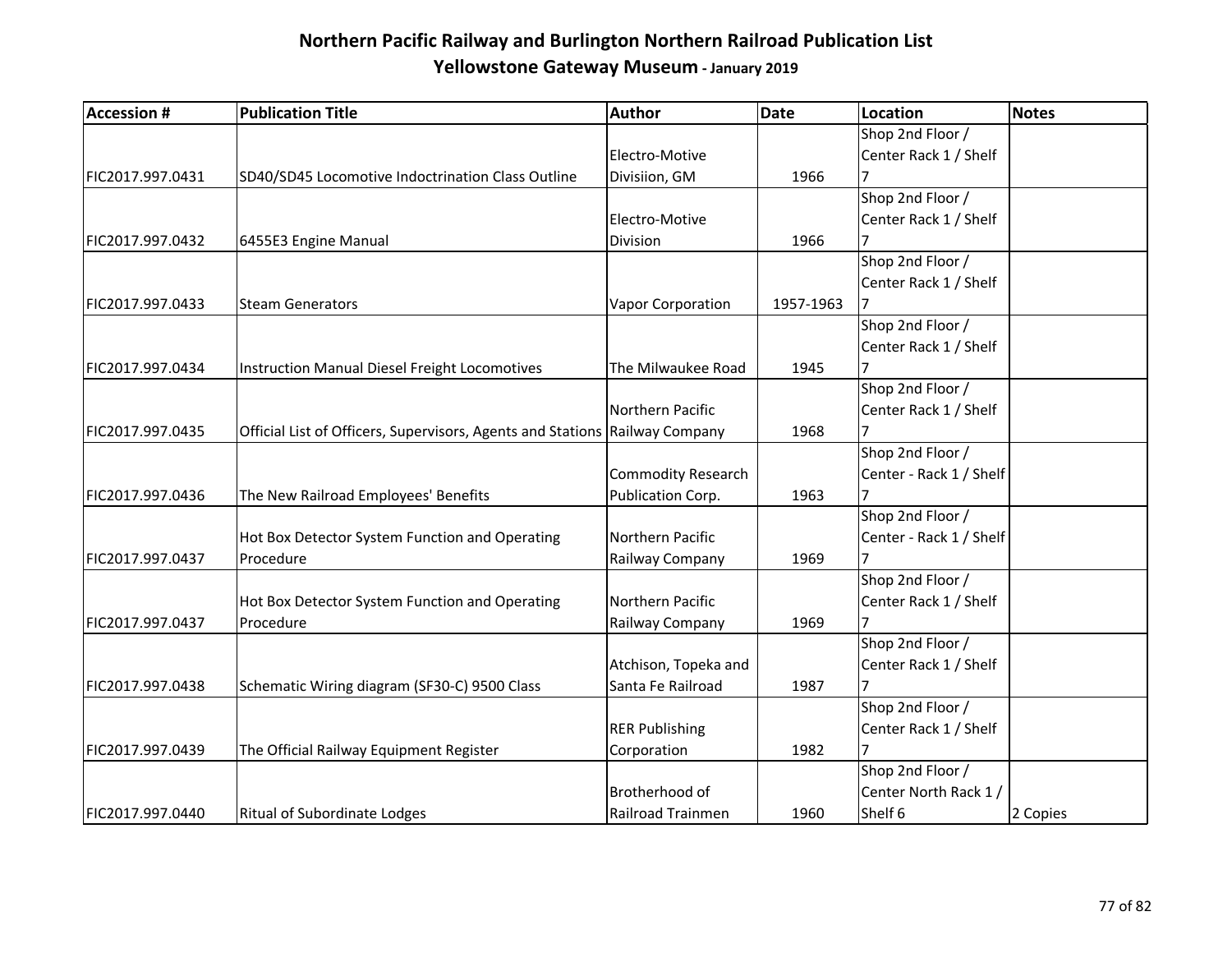| <b>Accession #</b> | <b>Publication Title</b>            | Author                     | Date | Location              | <b>Notes</b> |
|--------------------|-------------------------------------|----------------------------|------|-----------------------|--------------|
|                    |                                     |                            |      | Shop 2nd Floor /      |              |
|                    |                                     | Brotherhood of             |      | Center North Rack 1 / |              |
| FIC2017.997.0440a  | <b>Ritual of Subordinate Lodges</b> | Railroad Trainmen          | 1960 | Shelf 6               |              |
|                    |                                     |                            |      | Shop 2nd Floor /      |              |
|                    |                                     | Brotherhood of             |      | Center North Rack 1/  |              |
| FIC2017.997.0441   | <b>Ritual of Subordinate Lodges</b> | Railroad Trainmen          | 1947 | Shelf 6               | 2 Copies     |
|                    |                                     |                            |      | Shop 2nd Floor /      |              |
|                    |                                     | Brotherhood of             |      | Center North Rack 1 / |              |
| FIC2017.997.0441a  | Ritual of Subordinate Lodges        | Railroad Trainmen          | 1947 | Shelf 6               |              |
|                    |                                     |                            |      | Shop 2nd Floor /      |              |
|                    |                                     | Brotherhood of             |      | Center North Rack 1 / |              |
| FIC2017.997.0442   | <b>Ritual of Subordinate Lodges</b> | Railroad Trainmen          | 1909 | Shelf 6               |              |
|                    |                                     |                            |      | Shop 2nd Floor /      |              |
|                    |                                     | Brotherhood of             |      | Center North Rack 1 / |              |
| FIC2017.997.0443   | <b>Ritual of Subordinate Lodges</b> | Railroad Trainmen          | 1925 | Shelf 6               |              |
|                    |                                     |                            |      | Shop 2nd Floor /      |              |
|                    |                                     | Brotherhood of             |      | Center North Rack 1 / |              |
| FIC2017.997.0444   | <b>Ritual of Subordinate Lodges</b> | Railroad Trainmen          | 1937 | Shelf 6               |              |
|                    |                                     |                            |      | Shop 2nd Floor /      |              |
|                    |                                     | Brotherhood of             |      | Center North Rack 1 / |              |
| FIC2017.997.0445   | <b>Ritual of Subordinate Lodges</b> | Railroad Trainmen          | 1913 | Shelf 6               | 4 Copy       |
|                    |                                     |                            |      | Shop 2nd Floor /      |              |
|                    |                                     | Brotherhood of             |      | Center North Rack 1/  |              |
| FIC2017.997.0446   | <b>Ritual of Subordinate Lodges</b> | Railroad Trainmen          | 1966 | Shelf 6               |              |
|                    |                                     | Transportation-            |      | Research Library /    |              |
|                    |                                     | Communication              |      | Center Section 9/     |              |
| FIC2017.997.0446   | Seniority List                      | <b>Employees Union</b>     | 1966 | Shelf 5               |              |
|                    |                                     |                            |      | Research Library /    |              |
|                    |                                     | National Railway           |      | Center Section 9/     |              |
| FIC2017.997.0447   | The Official guide of the Railways  | <b>Publication Company</b> | 1970 | Shelf 5               |              |
|                    |                                     |                            |      | Shop 2nd Floor /      |              |
|                    |                                     | National Railway           |      | Center North Rack 1/  |              |
| FIC2017.997.0448   | The Official guide of the Railways  | <b>Publication Company</b> | 1972 | Shelf 6               |              |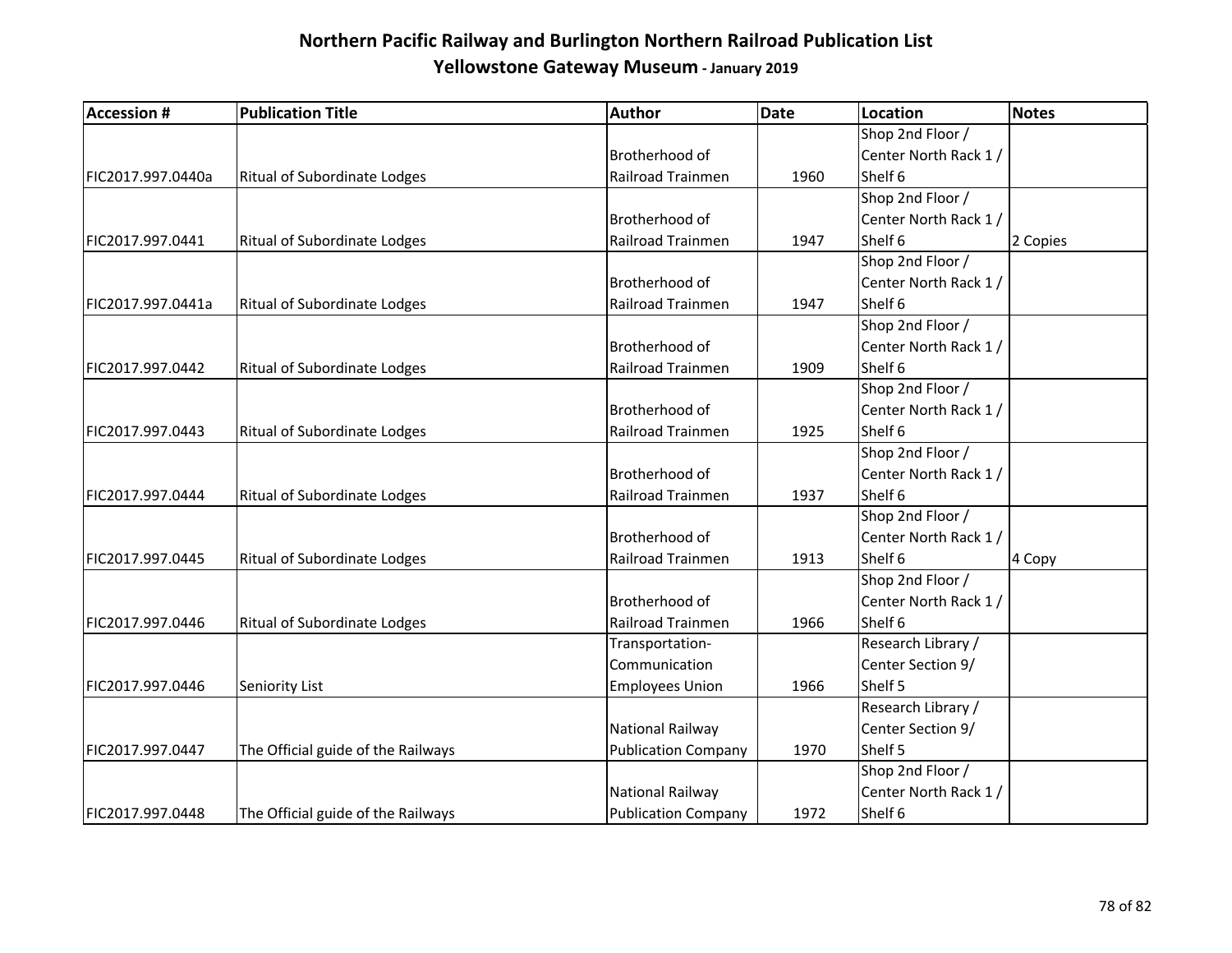| <b>Accession #</b> | <b>Publication Title</b>                            | Author                     | <b>Date</b> | <b>Location</b>       | <b>Notes</b> |
|--------------------|-----------------------------------------------------|----------------------------|-------------|-----------------------|--------------|
|                    |                                                     |                            |             | Shop 2nd Floor /      |              |
|                    |                                                     | Association of             |             | Center North Rack 1 / |              |
| FIC2017.997.0449   | American Railway Signaling Principles and Practices | <b>American Railroads</b>  | 1966        | Shelf 6               |              |
|                    |                                                     | Montana Central            |             | Research Library /    |              |
|                    |                                                     | Railroad and               |             | Center Section 9/     |              |
| FIC2017.997.0450   | Montana Central Railroad                            | Recreation inc.            | 1974        | Shelf 5               |              |
|                    |                                                     |                            |             | Shop 2nd Floor /      |              |
|                    |                                                     | Vapor Car Heating Co.      |             | Center North Rack 1/  |              |
| FIC2017.997.0451   | <b>Operator's Manual</b>                            | Inc.                       | 1946        | Shelf 6               |              |
|                    |                                                     |                            |             | Research Library /    |              |
|                    |                                                     | National Railway           |             | Center Section 9/     |              |
| FIC2017.997.0452   | The Official Guide Of The Railways                  | <b>Publication Company</b> | 1971        | Shelf 5               |              |
|                    |                                                     |                            |             | Research Library /    |              |
|                    |                                                     | Livingston Rebuild         |             | Center Section 9/     |              |
| FIC2017.997.0453   | The Scoop 17 Issues                                 | Center(LRC),               | 1970        | Shelf 5               |              |
|                    |                                                     |                            |             | Research Library /    |              |
|                    |                                                     |                            |             | Center Section 9/     |              |
| FIC2017.997.0455   | <b>Railroad Electronics</b>                         | <b>General Electric</b>    | 1961        | Shelf 5               |              |
|                    |                                                     |                            |             | Research Library /    |              |
|                    |                                                     |                            |             | Center Section 10/    |              |
| FIC2017.997.0456   | First Aid Railroad Edition                          | Lynch, Major Charles       | 1914        | Shelf 5               |              |
|                    |                                                     |                            |             | Research Library/     |              |
| FIC2018.997.0001   | The Tell Tale                                       |                            | 1940        | Section 9/ Shelf 5    |              |
|                    |                                                     |                            |             | Research Library/     |              |
| FIC2018.997.0001   | The Tell Tale                                       | Safety Department          | 1940        | Section 9/ Shelf 5    |              |
|                    |                                                     |                            |             | Research Library/     |              |
| FIC2018.997.0002   | The Tell Tale                                       |                            | 1950        | Section 9/ Shelf 5    |              |
|                    |                                                     |                            |             | Research Library/     |              |
| FIC2018.997.0002   | The Tell Tale                                       | Safety Department          | 1950        | Section 9/ Shelf 5    |              |
|                    |                                                     |                            |             | Research Library/     |              |
| FIC2018.997.0003   | The Tell Tale                                       | Safety Department          | 1954        | Section 9/ Shelf 5    |              |
|                    |                                                     |                            |             | Research Library/     |              |
| FIC2018.997.0004   | The Tell Tale                                       | <b>Safety Department</b>   | 1962        | Section 9/ Shelf 5    |              |
|                    |                                                     |                            |             | Research Library/     |              |
| FIC2018.997.0005   | The Tell Tale                                       | Safety Department          | 1952        | Section 9/ Shelf 4    |              |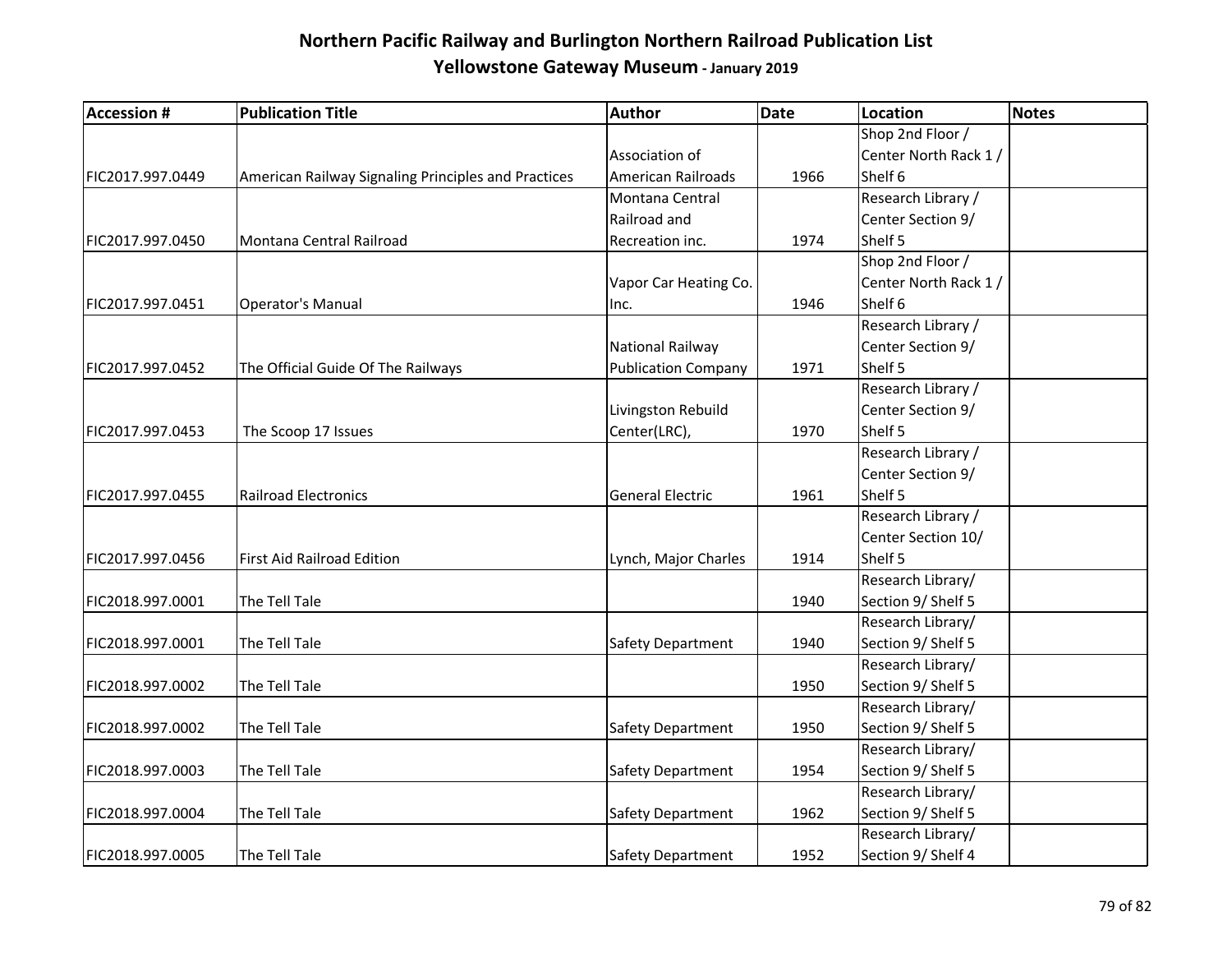| <b>Accession#</b> | <b>Publication Title</b>              | Author                        | <b>Date</b> | Location           | <b>Notes</b> |
|-------------------|---------------------------------------|-------------------------------|-------------|--------------------|--------------|
|                   |                                       |                               |             | Research Library/  |              |
| FIC2018.997.0006  | Burlington Northern News (Booklets)   | <b>Burlington Northern</b>    | 1970        | Section 9/ Shelf 5 |              |
|                   |                                       |                               |             | Research Library/  |              |
| FIC2018.997.0007  | Burlington Northern News (Booklets)   | <b>Burlington Northern</b>    | 1970        | Section 9/ Shelf 5 |              |
|                   |                                       |                               |             | Research Library/  |              |
| FIC2018.997.0008  | Burlington Northern News (Booklets)   | <b>Burlington Northern</b>    | 1971        | Section 9/ Shelf 5 |              |
|                   |                                       |                               |             | Research Library/  |              |
| FIC2018.997.0009  | Burlington Northern News (Booklets)   | <b>Burlington Northern</b>    | 1970        | Section 9/ Shelf 5 |              |
|                   |                                       |                               |             | Research Library/  |              |
| FIC2018.997.0010  | Burlington Northern News (Booklets)   | <b>Burlington Northern</b>    | 1970        | Section 9/ Shelf 5 |              |
|                   |                                       |                               |             | Research Library/  |              |
| FIC2018.997.0011  | Burlington Northern News (Booklets)   | <b>Burlington Northern</b>    | 1970        | Section 9/ Shelf 5 |              |
|                   |                                       |                               |             | Research Library/  |              |
| FIC2018.997.0012  | Burlington Northern News (Booklets)   | <b>Burlington Northern</b>    | 1971        | Section 9/ Shelf 5 |              |
|                   |                                       |                               |             | Research Library/  |              |
| FIC2018.997.0013  | Burlington Northern News (Booklets)   | <b>Burlington Northern</b>    | 1971        | Section 9/ Shelf 5 |              |
|                   |                                       |                               |             | Research Library/  |              |
| FIC2018.997.0014  | Burllington Northern Santa Fe Railway | Employee                      | 1996        | Section 9/ Shelf 5 |              |
|                   |                                       |                               |             |                    |              |
|                   |                                       | <b>Association of Railway</b> |             | Research Library/  |              |
| FIC2018.997.0015  | <b>Railroads Unlimited</b>            | Communicators                 |             | Section 9/ Shelf 5 |              |
|                   |                                       | Brotherhood of                |             | Research Library/  |              |
| FIC2018.997.0016  | Railway Inter Change                  | Railway                       | 1972        | Section 9/ Shelf 5 |              |
|                   |                                       |                               |             |                    |              |
|                   |                                       | <b>Association of Railway</b> |             | Research Library/  |              |
| FIC2018.997.0017  | Railway Inter Change                  | Communicators                 | 1972        | Section 9/ Shelf 5 |              |
|                   |                                       |                               |             |                    |              |
|                   |                                       | Association of Railway        |             | Research Library/  |              |
| FIC2018.997.0018  | Railway Inter Change                  | Communicators                 | 1973        | Section 9/ Shelf 5 |              |
|                   |                                       | <b>Association of Railway</b> |             | Research Library/  |              |
| FIC2018.997.0019  | Railway Inter Change                  | Communicators                 | 1973        | Section 9/ Shelf 5 |              |
|                   |                                       |                               |             |                    |              |
|                   |                                       | Association of Railway        |             | Research Library/  |              |
| FIC2018.997.0020  | Railway Inter Change                  | Communicators                 | 1973        | Section 9/ Shelf 5 |              |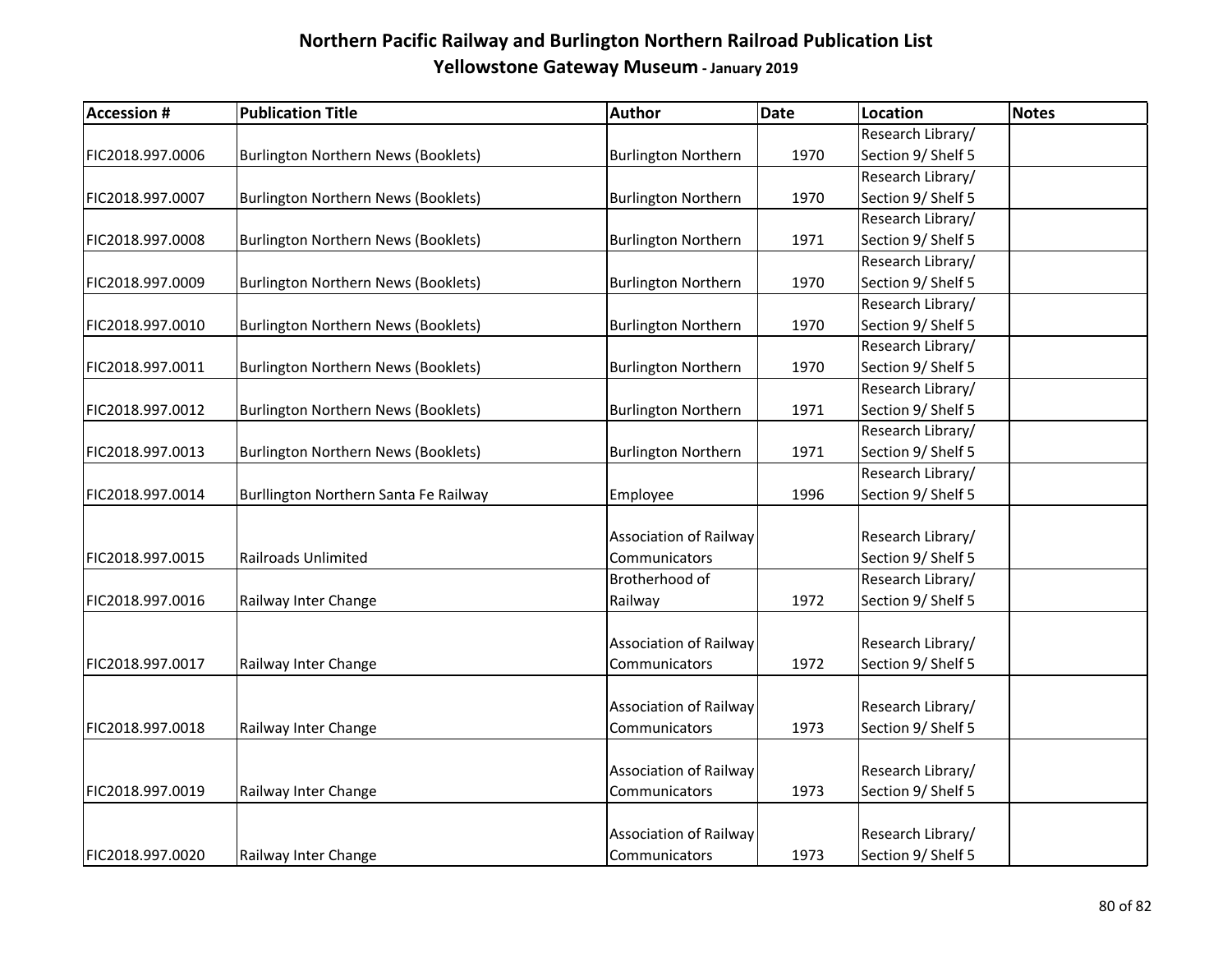| <b>Accession #</b> | <b>Publication Title</b> | Author                        | Date | Location           | Notes |
|--------------------|--------------------------|-------------------------------|------|--------------------|-------|
|                    |                          | Brotherhood of                |      | Research Library/  |       |
| FIC2018.997.0021   | Railway Inter Change     | Railway                       | 1973 | Section 9/ Shelf 5 |       |
|                    |                          |                               |      |                    |       |
|                    |                          | <b>Association of Railway</b> |      | Research Library/  |       |
| FIC2018.997.0022   | Railway Inter Change     | Communicators                 | 1973 | Section 9/ Shelf 5 |       |
|                    |                          |                               |      |                    |       |
|                    |                          | <b>Association of Railway</b> |      | Research Library/  |       |
| FIC2018.997.0023   | Railway Inter Change     | Communicators                 | 1973 | Section 9/ Shelf 5 |       |
|                    |                          |                               |      |                    |       |
|                    |                          | <b>Association of Railway</b> |      | Research Library/  |       |
| FIC2018.997.0024   | Railway Inter Change     | Communicators                 | 1974 | Section 9/ Shelf 5 |       |
|                    |                          | <b>Association of Railway</b> |      | Research Library/  |       |
| FIC2018.997.0025   | Railway Inter Change     | Communicators                 | 1974 | Section 9/ Shelf 5 |       |
|                    |                          |                               |      |                    |       |
|                    |                          | Association of Railway        |      | Research Library/  |       |
| FIC2018.997.0026   | Railway Inter Change     | Communicators                 | 1974 | Section 9/ Shelf 5 |       |
|                    |                          | Brotherhood of                |      | Research Library/  |       |
| FIC2018.997.0027   | Railway Inter Change     | Railway                       | 1974 | Section 9/ Shelf 5 |       |
|                    |                          |                               |      |                    |       |
|                    |                          | <b>Association of Railway</b> |      | Research Library/  |       |
| FIC2018.997.0028   | Railway Inter Change     | Communicators                 | 1974 | Section 9/ Shelf 5 |       |
|                    |                          | Brotherhood of                |      | Research Library/  |       |
| FIC2018.997.0029   | Railway Inter Change     | Railway                       | 1975 | Section 9/ Shelf 5 |       |
|                    |                          |                               |      |                    |       |
|                    |                          | <b>Association of Railway</b> |      | Research Library/  |       |
| FIC2018.997.0030   | Railway Inter Change     | Communicators                 | 1975 | Section 9/ Shelf 5 |       |
|                    |                          | Brotherhood of                |      | Research Library/  |       |
| FIC2018.997.0031   | Railway Inter Change     | Railway                       | 1975 | Section 9/ Shelf 5 |       |
|                    |                          | Brotherhood of                |      | Research Library/  |       |
| FIC2018.997.0032   | Railway Inter Change     | Railway                       | 1975 | Section 9/ Shelf 5 |       |
|                    |                          | Brotherhood of                |      | Research Library/  |       |
| FIC2018.997.0033   | Railway Inter Change     | Railway                       | 1975 | Section 9/ Shelf 5 |       |